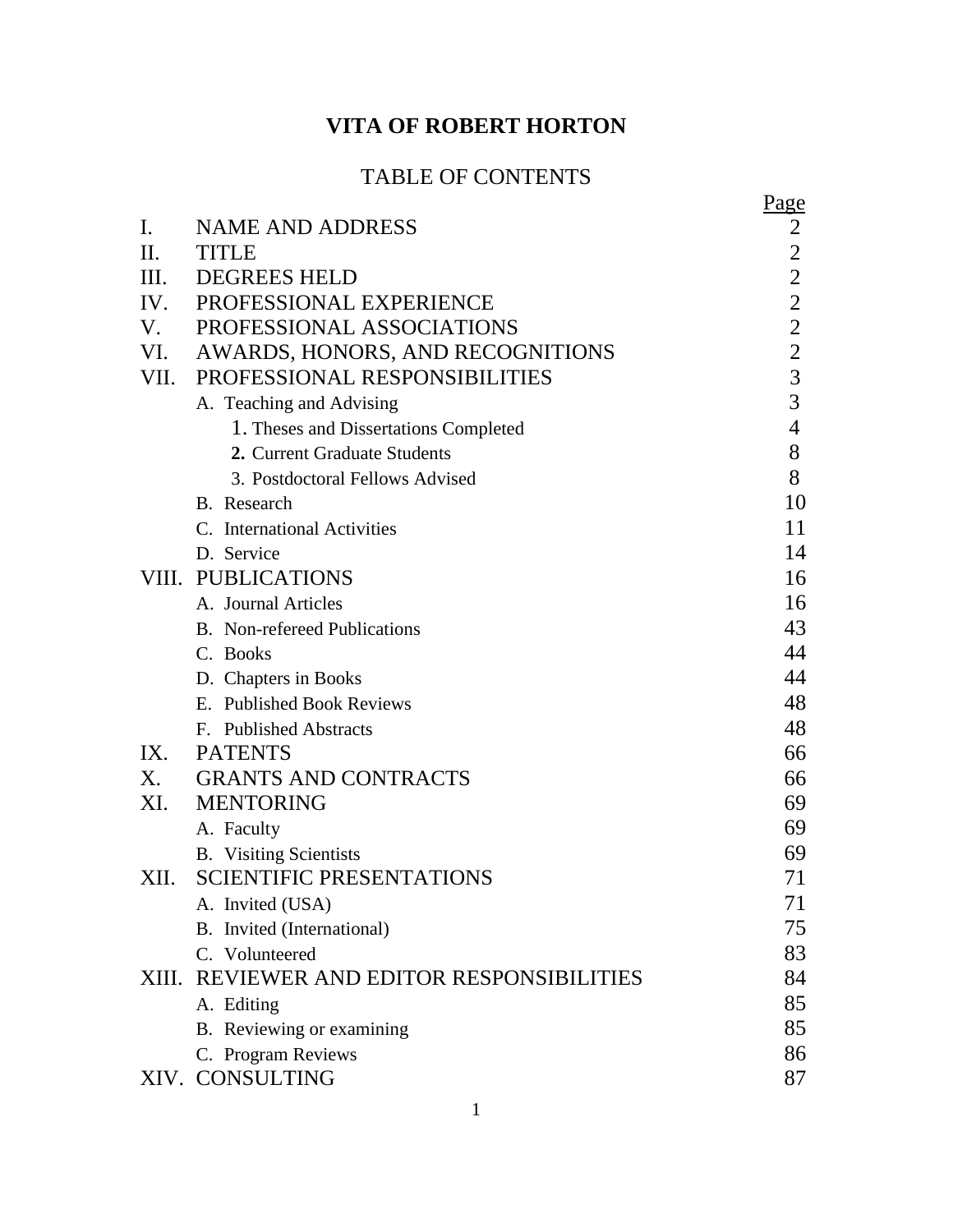## **VITA**

## **I. NAME AND ADDRESS**

Robert Horton Agronomy Department Iowa State University Ames, Iowa 50011 515-294-7843 rhorton@iastate.edu

## **II. TITLE**

C. F. Curtiss Distinguished Professor of Agriculture and Life Sciences

#### **III. DEGREES HELD**

| Degree             | Institution                 | Date |
|--------------------|-----------------------------|------|
| B.S. Agronomy      | Texas A&M University        | 1975 |
| M.S. Soil Science  | Texas A&M University        | 1977 |
| Ph.D. Soil Physics | New Mexico State University | 1981 |

#### **IV. PROFESSIONAL EXPERIENCE**

| Graduate Teaching Assistant, Texas A&M               |  | 1976          |
|------------------------------------------------------|--|---------------|
| Graduate Research Assistant, Texas A&M               |  | 1976 - 1977   |
| Graduate Research Assistant, NMSU                    |  | 1977 - 1981   |
| <b>Assistant Professor, ISU</b>                      |  | 1981 - 1985   |
| Associate Professor, ISU                             |  | 1985 - 1990   |
| Professor, ISU                                       |  | 1990 - 2006   |
| Chair of Water Resources Graduate Program, ISU       |  | 1994 - 2002   |
| Distinguished Professor, ISU                         |  | $2006 -$      |
| Senior Visiting Professor, Chinese Acad. of Sciences |  | 2010          |
| Pioneer Hi-Bred Professor of Agronomy                |  | $2010 - 2013$ |

#### **V. PROFESSIONAL ASSOCIATIONS**

Gamma Sigma Delta Phi Kappa Phi Sigma Xi American Geophysical Union American Society of Agronomy International Union of Soil Science Soil Science Society of America

## **VI. AWARDS, HONORS, AND RECOGNITIONS**

-Graduated Magna cum laude, Texas A&M University (1975). -Outstanding technical reviewer for the Soil and Water Division of the American Society of Agricultural Engineers. (1989) -Raymond and Mary Baker Agronomic Excellence Award. (1989)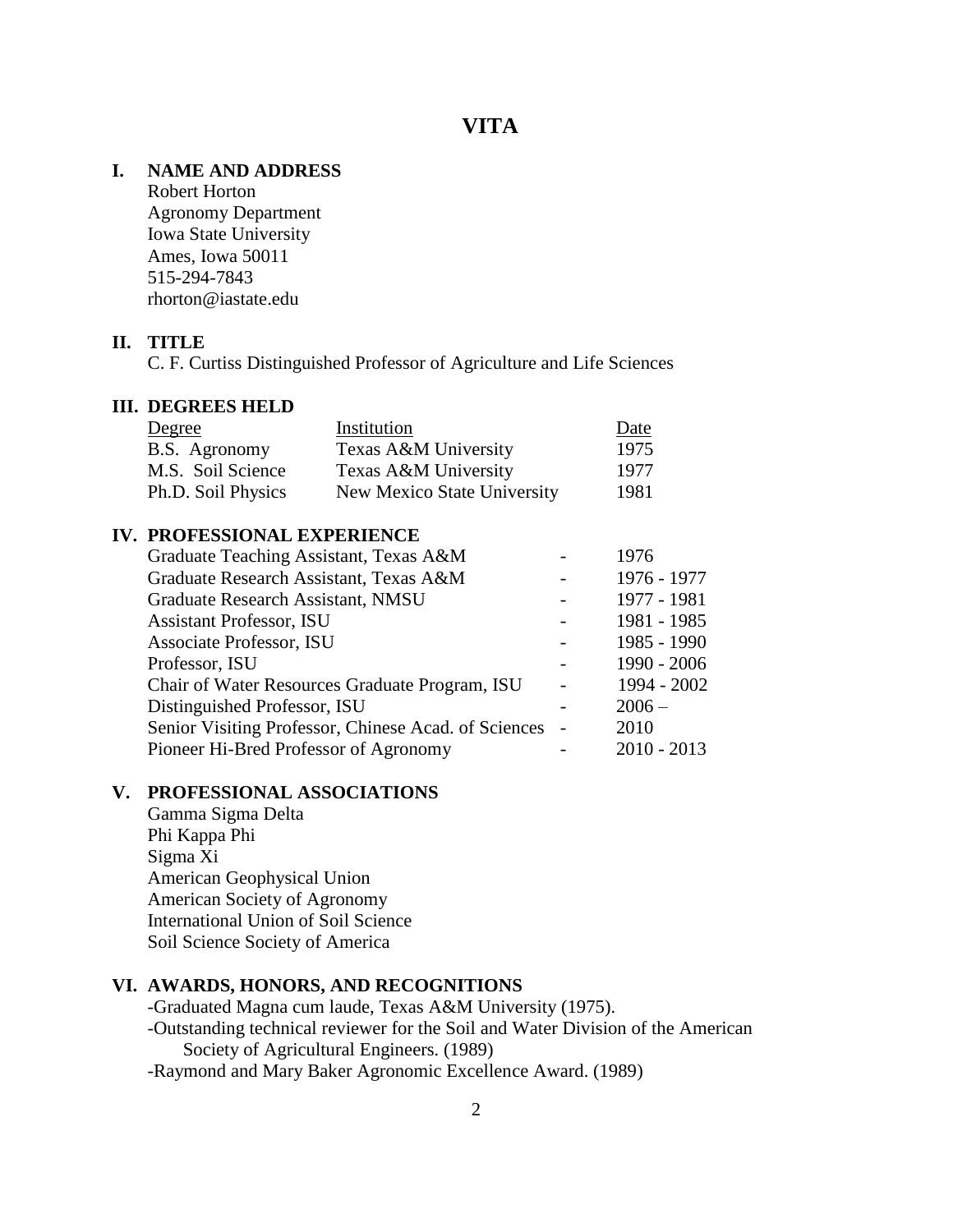-Iowa State University Foundation Award for Mid-Career Achievement in Research. (1990) -Elected Chairman of Soil Physics Division of the Soil Science Society of America (1993) -Fellow of the American Society of Agronomy (1993) -Fellow of the Soil Science Society of America (1994) -Appointed Chairman of the Soil Science Faculty Committee at ISU (1995-2002) -Appointed to Agronomy Department Head's Advisory Council (1995-2002) -Superior Paper Award of the American Society of Agricultural Engineers (1997) -Soil Science Research Award of the Soil Science Society of America (2001) -Don and Betty Kirkham Soil Physics Award of the Soil Science Society of America (2002) -Campbell Lecturer, Washington State University (2004) -Frontiers of Hydrologic Sciences Lecturer, American Geophysical Union (2005) -Selected as Distinguished Professor, Iowa State University (2006) -Honorary Professor at China Agricultural University (2007) -Rossmann Manatt Faculty Development Award, ISU (2009) -Senior Visiting Professor, Chinese Academy of Sciences (2010) - Pioneer Hi-Bred Professor of Agronomy, ISU (2010-2013) - Kingenta Agricultural Science Award from the American Society of Agronomy (2012)

#### **VII.PROFESSIONAL RESPONSIBILITIES A. Teaching and Advising**

Dr. Horton has taught soil physics courses at Iowa State University since 1982. He has taught soil physics to over 800 graduate students. He served as Chair of the Water Resources Graduate Major at ISU for 8 years. As Chair of Water Resources, he instituted and taught graduate seminar courses twice a year. He also recruited and instructed graduate students within the program. The graduate water resources program averaged 35 graduate students each semester during the 8 year time period.

Dr. Horton led an undergraduate foreign travel course to Asia (Japan, China, S. Korea, Taiwan) in 1991. He served as faculty member on the College of Agriculture Honors Program for 3 years. He taught short courses on coupled heat and mass transfer in soil at the University of Hannover in Germany and at the Institute of Soil and Water Conservation in China. He served as a member of the Academic Advisory Committee for the Chinese Academy of Sciences National Laboratory of Soil Erosion and Dryland Farming. He has made annual visits to China since 1996. In 2010 he spent 5 months in China as a Chinese Academy of Sciences Visiting Professor. He has instructed a large number of Chinese graduate students. He has served several students through advising of thesis research projects. In collaboration with Chinese students and scientists, he has co-authored over 60 journal papers. In addition to the students he advised, he also served a large number of other students by providing English language editing as a courtesy. Dr. Horton also jointly advised two soil science PhD students at the University of Hannover in Germany.

Dr. Horton has given training sessions to extension personnel, agricultural consultants, industrial agronomists, and state agency personnel. He has made numerous presentations on soil water flow to gifted high school students as part of Iowa State University's recruitment effort. Dr. Horton has served as a faculty advisor for four different Iowa State University student organizations. He taught short-courses at ISU, Germany, and China.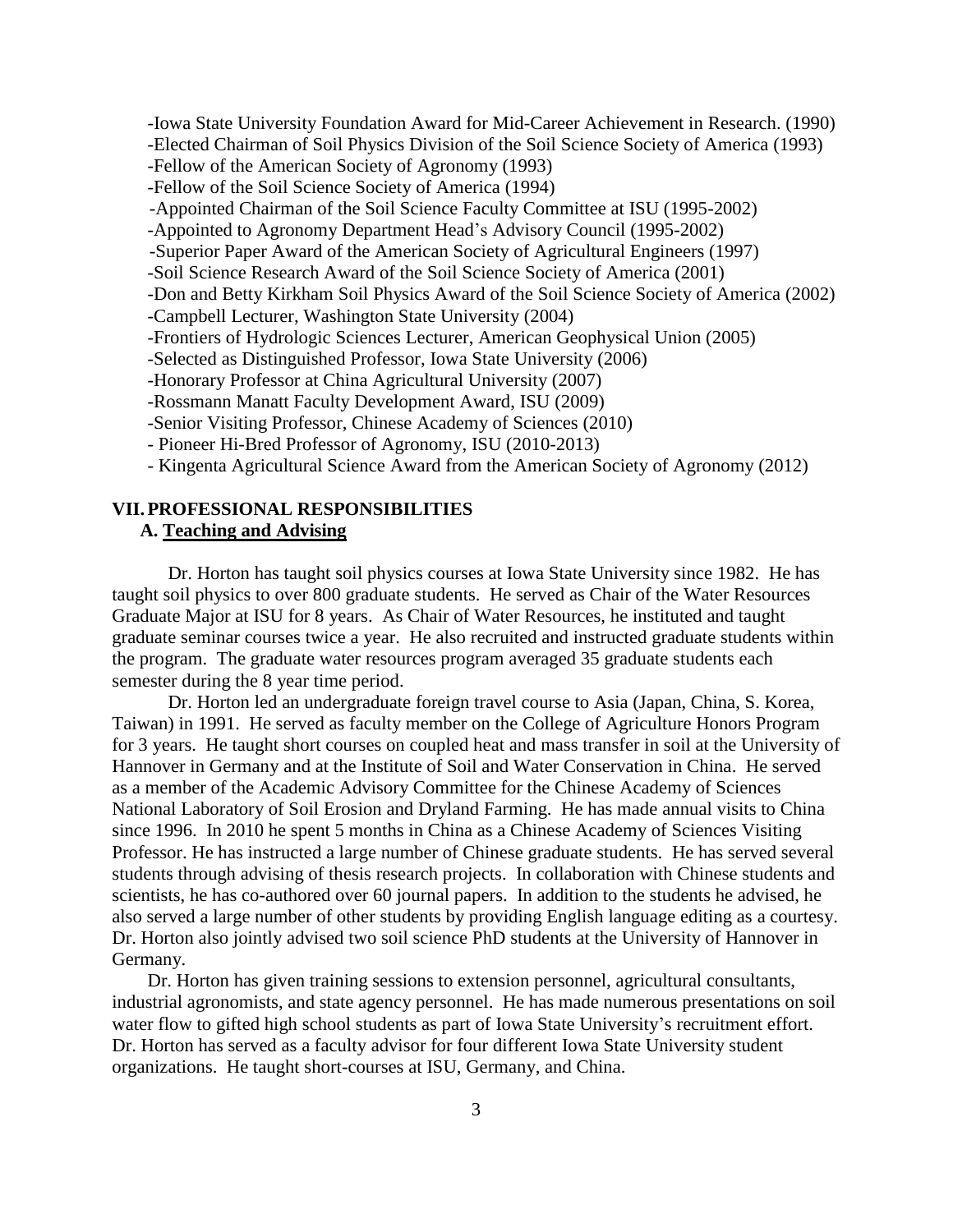- Dr. Horton has taught the following courses:
- 1. **Soil Physics**, Agronomy 477/577, 3 credits, taught every spring semester (averages 18 students).
- 2. **Laboratory Methods in Soil Physics**, Agronomy 578, 1 credit, taught every spring semester (averages 8 students).
- 3. **Advanced Soil Physics**, Agronomy 677, 2 credits, taught alternate fall semesters (averages 6 students).
- 4. **Soils Seminar**, Agronomy 600B, 1 credit, taught once every 5 years (averages 10 students).
- 5. **Water Resources Seminar**, WR 690, 1 credit, taught every fall and spring semester from 1996-2002 (averages 35 students).
- **6. Agronomic Scientific Presentations**, Agronomy 601, 2 credits, taught every spring semester from 2011 – 2017 (averages 20 students).
- Dr. Horton's mean instructor and course ratings (2008-2015) are as follows:

 Agronomy 477: Instructor rating is (3.9/5.0); Course rating is (3.6/5.0) Agronomy 577: Instructor rating is (4.4/5.0); Course rating is (4.3/5.0) Agronomy 578: Instructor rating is (4.4/5.0); Course rating is (3.9/5.0) Agronomy 601: Instructor rating is (4.4/5.0); Course rating is (4.0/5.0) Agronomy 677: Instructor rating is (4.8/5.0); Course rating is (4.7/5.0)

Dr. Horton has served as research project advisor to three undergraduate research students and several graduate students. He has served as major professor for 20 Ph.D. students and as major professor for 12 M.S.-students who have completed their programs of study. He has directed the research efforts of 18 Postdoctoral researchers. Four of his graduate students have received university awards for thesis research, another was awarded "best paper presented" at a regional conference, and another student received the superior paper award from the American Society of Agricultural Engineers. Several of Dr. Horton's former Ph.D. students and Post Docs are now faculty members teaching students at other (national and international) universities.

#### **Theses and Dissertations Completed**

**John F. McBride** (1985) – Measured and predicted anion movement. (M.S. in soil physics and water resources).

*He continued for a PhD at the University of North Carolina, and he works as an environmental consultant in the Chicago area.* 

**William M. Klittich** (1985) – Spatial analysis of soil temperature observations. (M.S. in soil physics).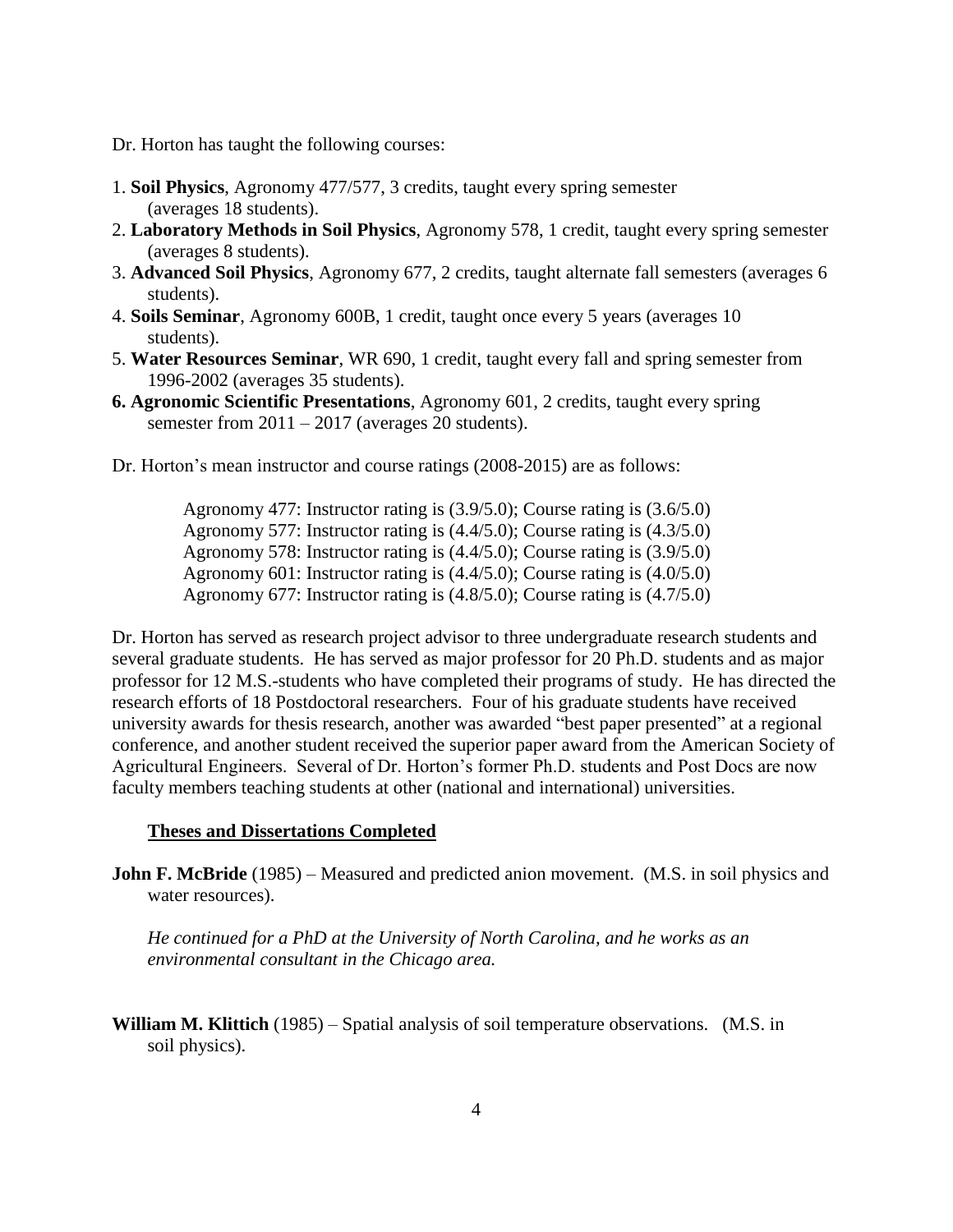*He completed a PhD in soil physics at Kansas State University, and he works in Ohio.*

**James M. Hamlett** (1987) – Nitrate movement under a ridge configuration: A field and model Investigation. (PhD in soil physics and agricultural engineering).

*He is an Associate Professor at Penn State University - Retired. He received the Outstanding Teaching Award from the Penn State Engineering Society.*

**Ibrahim N. Nassar** (1988) – Soil thermal diffusivity and water transport in unsaturated, nonisothermal, salty soil. (PhD in soil physics)

*He is a Professor at the University of Alexandria in Egypt - Retired. He received the Outstanding Research Award from the University of Alexandria.*

**Gerard J. Kluitenberg** (1989) – Preferential solute transport in soil laboratory and field studies. (PhD in soil physics).

*He is a Professor at Kansas State University. He is a Fellow of the Soil Science Society of America (SSSA). He has served as Chair of the soil physics division of SSSA. He has served as Graduate Student Coordinator for the Agronomy Dept at KSU.*

**Masaaki Kiuchi** (1991) – Using subsurface flow barriers to reduce nitrate leaching. (PhD in soil physics).

*He is a Hydrologist for the South Carolina Department of Natural Resources.*

**M. Zaki Mousli** (1993) - Interrelationships among water, air, and chemical transport properties in soil. (PhD in soil physics).

*He is a Crop Specialist for the Santa Clara Valley Water District.*

**Jamie D. Green** (1993) – Crop residue effects on the leaching of surface-applied chemicals. (M.S. in water resources).

*He is a Project Officer for the U.S. Environmental Protection Agency.*

**Daniel E. Ressler** (1993) – Evaluation of horizontal wells for ground water and solute recovery. (M.S. in water resources).

*He completed his PhD at Iowa State University, and he is an Associate Professor and Head of Department at Susquehanna University in Pennsylvania.*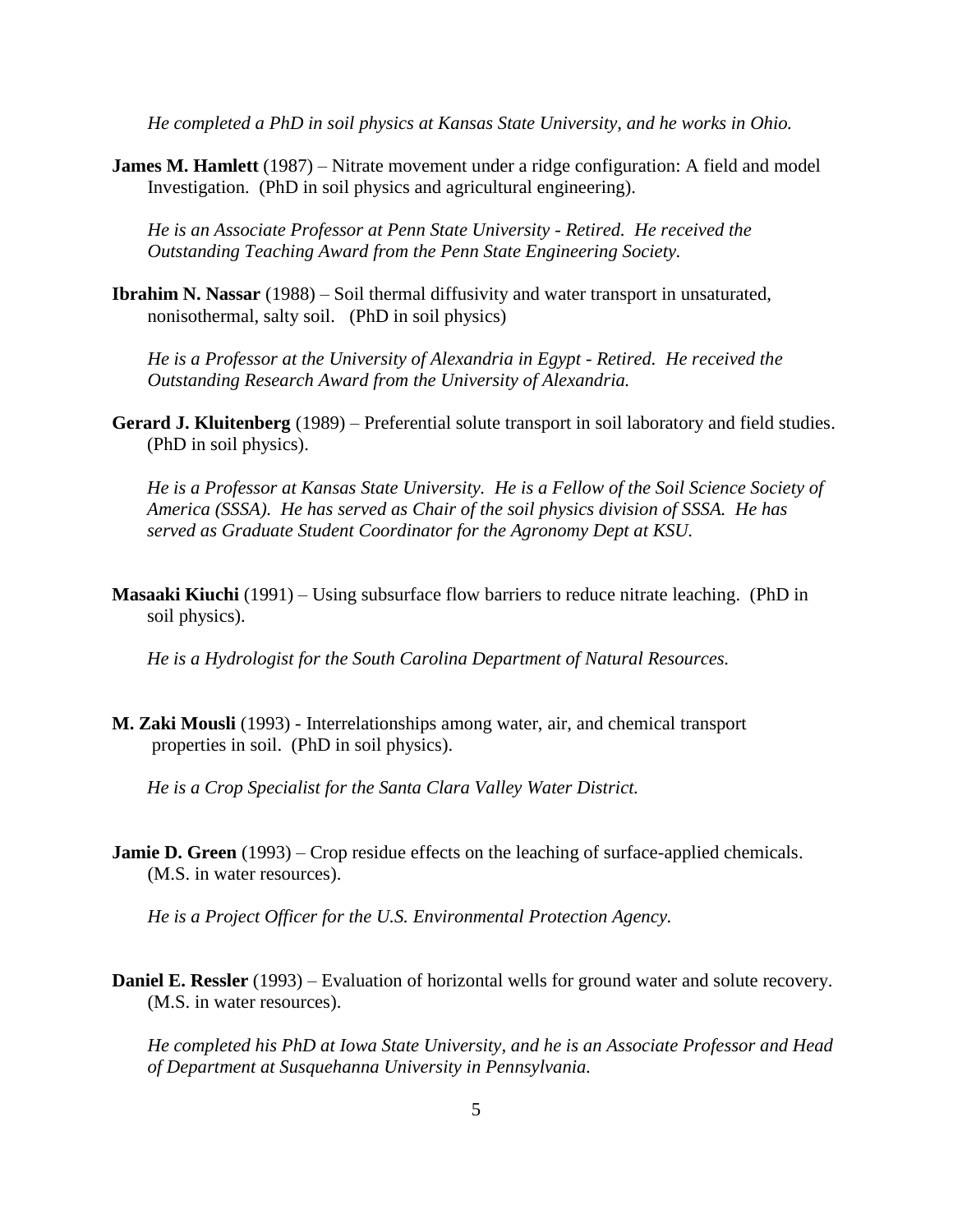**James R. Bilskie** (1994) – Dual probe methods for determining soil thermal properties: Numerical and laboratory studies. (PhD in soil physics).

*He is a research Soil Physicist for Campbell Scientific, Inc., Retired.*

**Mingan Shao** (1996) - Heat, water, and chemical transport in soils. (PhD in soil physics).

*He is Director and Professor of the Chinese Academy of Sciences National Laboratory of Soil Erosion and Dryland Farming on the Loess Plateau in Yangling, China. He has been awarded numerous national research awards in China. He is the Chair of the soil physics division of the Chinese Soil Science Society.*

**Francis X. Casey** (1996) – Determining solute transport parameters in field soil. (M.S. in soil physics)

*He completed a PhD at Iowa State University and works as a Professor and Department Head at North Dakota State University. He received the Outstanding Young Soil Physics Award from the Soil Science Society of America. He received an Excellence in Research Award from North Dakota State University.*

**Ibrahim Al-Salamah** (1998) – Effect of surface mulch on evaporation and salinity management. (M.S. in water resources).

*He completed his PhD at Iowa State University and works as Professor of Civil Engineering in Saudi Arabia.*

**Daniel E. Ressler** (1998) - Localized soil compaction and soil doming of the fertilizer injection zone to control nitrate leaching. (PhD in soil physics).

*He is an Associate Professor and Head of Department at Susquehanna University in Pennsylvania.*

**Fulin Shen** (1999) – Estimation of soil water content and resident and effluent solute concentrations using time domain reflectometry. (PhD in soil science).

*He continued his studies in Management Information Systems and works as a Software Scientist in Washington.*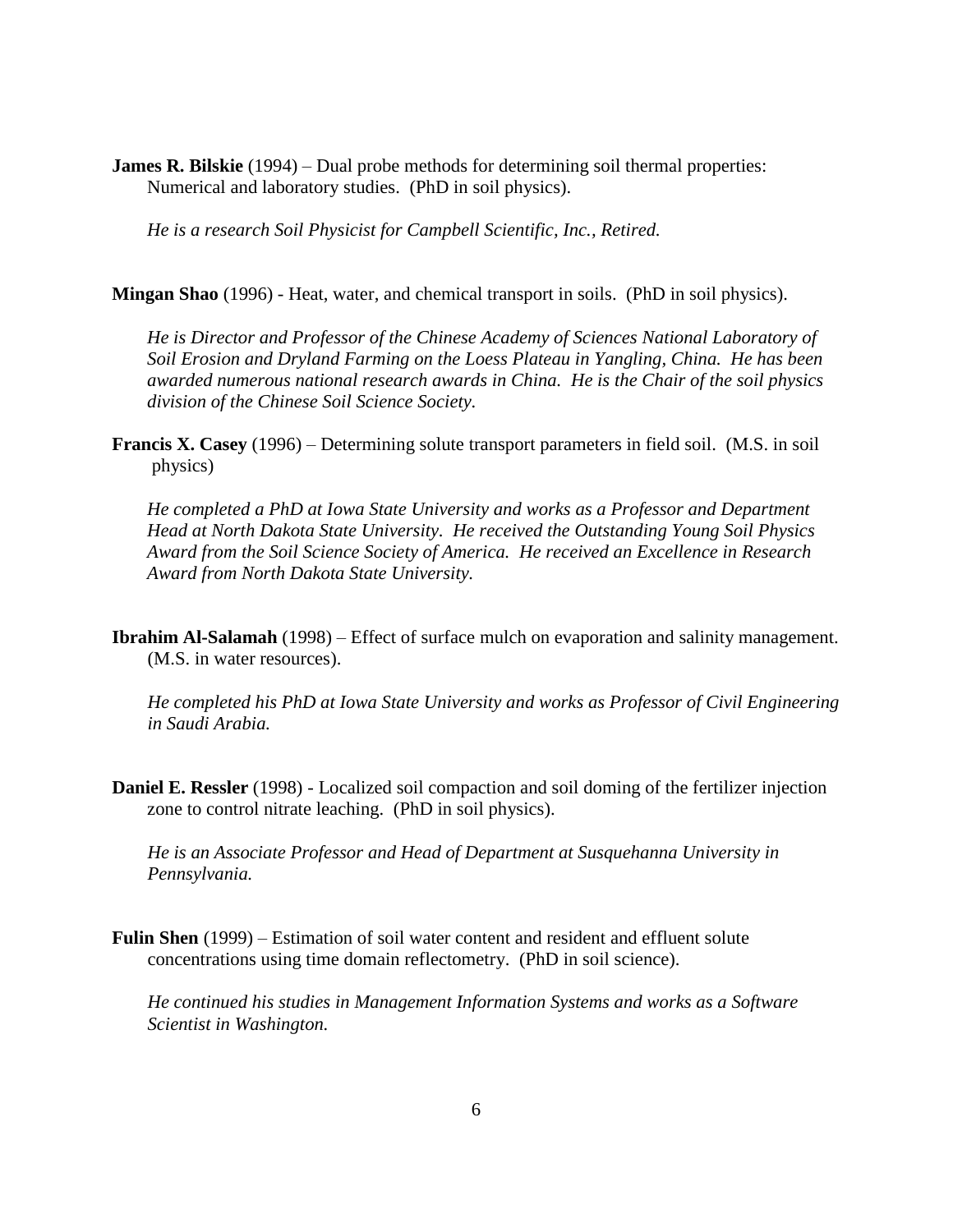**Jaehoon Lee** (1999) – Characterization of preferential solute transport in soil. (PhD in water resources).

*He is an Associate Professor at the University of Tennessee.*

**Tyson Ochsner** (2000) – Thermo-TDR measurements of thermal properties and volume fractions of water, solids, and air in soil. (M.S. in soil physics and water resources).

*He completed a PhD at Iowa State University and worked as a Research Soil Scientist for USDA-Agricultural Research Service. He is currently an Associate Professor at Oklahoma State University.*

**Francis X. Casey** (2000) - Field and laboratory investigations of solute transport through soil. (PhD in soil physics and water resources).

*He is a Professor and Department Head at North Dakota State University. He received the Outstanding Young Soil Physics Award from the Soil Science Society of America. He received an Excellence in Research Award from North Dakota State University.*

**Salem Al-Jabri** (2001) – Field estimation of soil hydraulic and chemical transport properties. (PhD in water resources).

*He is an Assistant Dean and Professor at Sultan Qaboos University in Oman.*

**Tyson Ochsner** (2003) – Heat pulse measurement techniques for soil water flux, soil water content and soil volumetric heat capacity. (PhD in soil physics).

*He is an Associate Professor at Oklahoma State University.*

**Anju Gaur** (2004) – Using surface solute transport properties measured by time domain reflectometry to predict subsurface leaching. (PhD in water resources and agricultural engineering).

*She was a Research Scientist with the International Water Management Institute (IWMI) in India. She currently works for the World Bank.*

**Joshua Heitman** (2007) – Measurement of coupled soil heat and water movement. (PhD in soil physics).

*He is an Associate Professor at North Carolina State University.*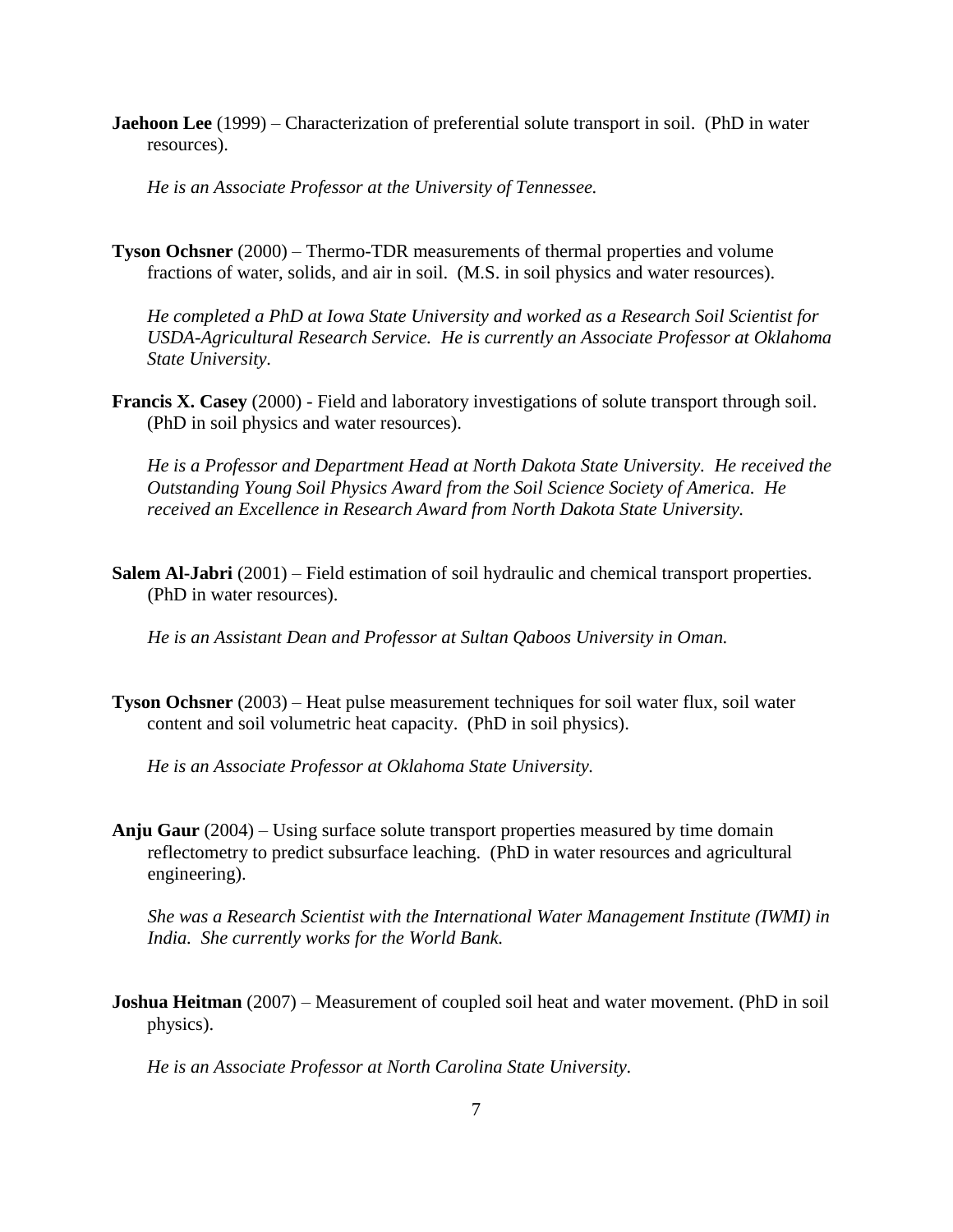**Heath Gieselman** (2007) – Effect of a subsurface hydrophobic layer on water flow to a freezing front. (MS in Geology and Environmental Science).

*He is an assistant scientist at Iowa State University.*

**Dedrick Davis** (2012) -- Coupled heat, water, and solute transfer dynamics in wettable and nonwettable soils. (PhD in Soil Physics and Environmental Science).

*He is an Assistant Professor at Alabama A&M University.*

**Jacob Prater** (2012) -- The impacts of colloidal material on the fate and transport of 17 βestradiol in three Iowa soils. (PhD in Soil Physics and Environmental Science, Mike Thompson was his co-major professor).

*He is an Assistant Professor at the University of Wisconsin – Stevens Point.*

**Xinhua Xiao** (2012) -- Heat transfer, evaporation and carbon dioxide transfer in soil. (PhD in Soil Physics).

*She is a Post-doc at North Carolina State University.*

**Aaron Daigh (2013) –** Soil physical properties, soil carbon dioxide fluxes, and soil drainage dynamics of select bioenergy cropping systems. (PhD in Soil Physics).

*He is an Assistant Professor at North Dakota State University.* 

**Sitha Ketpratoom (2014)** – Soil hydraulic conductivity in a non-wheel traffic corn row, a wheel traffic corn row, and a reconstructed prairie (MS in Soil Physics).

*He is an employee of the government of Thailand.*

**Chenyi Luo (2015) --** Canopy chamber measurements of evapotranspiration in corn, soybean and reconstructed prairie (MS in Soil Physics).

*She is on OPT training at Iowa State University.*

**Zhuangji Wang (2015) --** Time domain reflectometry waveform analysis with second order bounded mean oscillation (MS in Soil Physics).

*He is continuing studies for a PhD at Iowa State University.*

**Yuki Kojima (2015) --** Sensible heat balance method to determine rates of soil freezing and thawing (PhD in Soil Physics).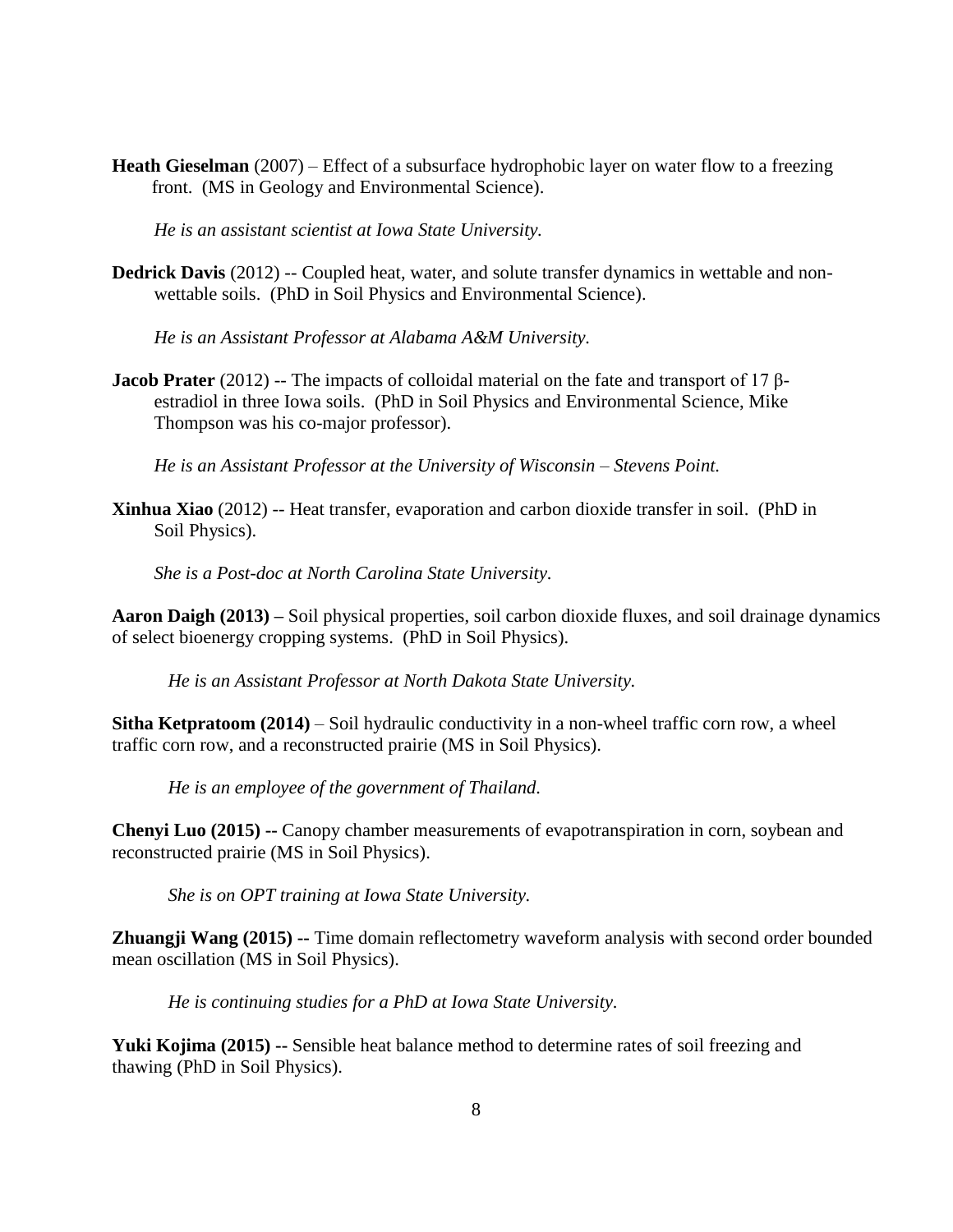*He is an Assistant Professor at Gifu University in Japan.*

**Zhuangji Wang (2017)** -- Numerical methods in soil hydrology: TDR waveform analysis and water vapor diode simulation (PhD in Soil Physics)

*He is a Post-doc at the University of Maryland* 

**Ohene Akuoko (2018)** – Surface energy balance partitioning in tilled and non-tilled bare soils (MS in Environmental Science)

*He is an Agronomist with USDA-ARS in Florence, South Carolina.*

#### **Current Graduate Students**

Chenyi Luo, PhD – student Erica Neideigh, MS -- student

#### **Former Postdoctoral Researchers**

**Sang-Ok Chung** (1986) -- Studied partial mulch effects on soil heat and water transfer.

*He is a Professor at Kyungpook National University in South Korea.*

**Mushtaque Ahmed** (1989) -- Studied unsaturated hydraulic conductivity as measured with a tension infiltrometer.

*He is an Associate Professor at Sultan Qaboos University in Oman.*

**Ibrahim Nassar** (1991) – Studied simultaneous heat, water, and chemical transport in soil.

*He is a Professor at the University of Alexandria in Egypt.*

**Joe Benjamin** (1991) -- Studied preferential flow of water and chemicals. *He is a Research Soil Scientist for USDA-ARS in Colorado.*

**Binayak Mohanty** (1993) – Studied spatial variability of soil physical properties.

*He is a Professor at Texas A & M University.*

**Robert Ewing** (1995) – Studied soil cracking and modeling of fracture flow.

*He is an Assistant Scientist at Iowa State University.*

**Tusheng Ren** (1997) – Studied soil heat transfer with a thermo-TDR probe.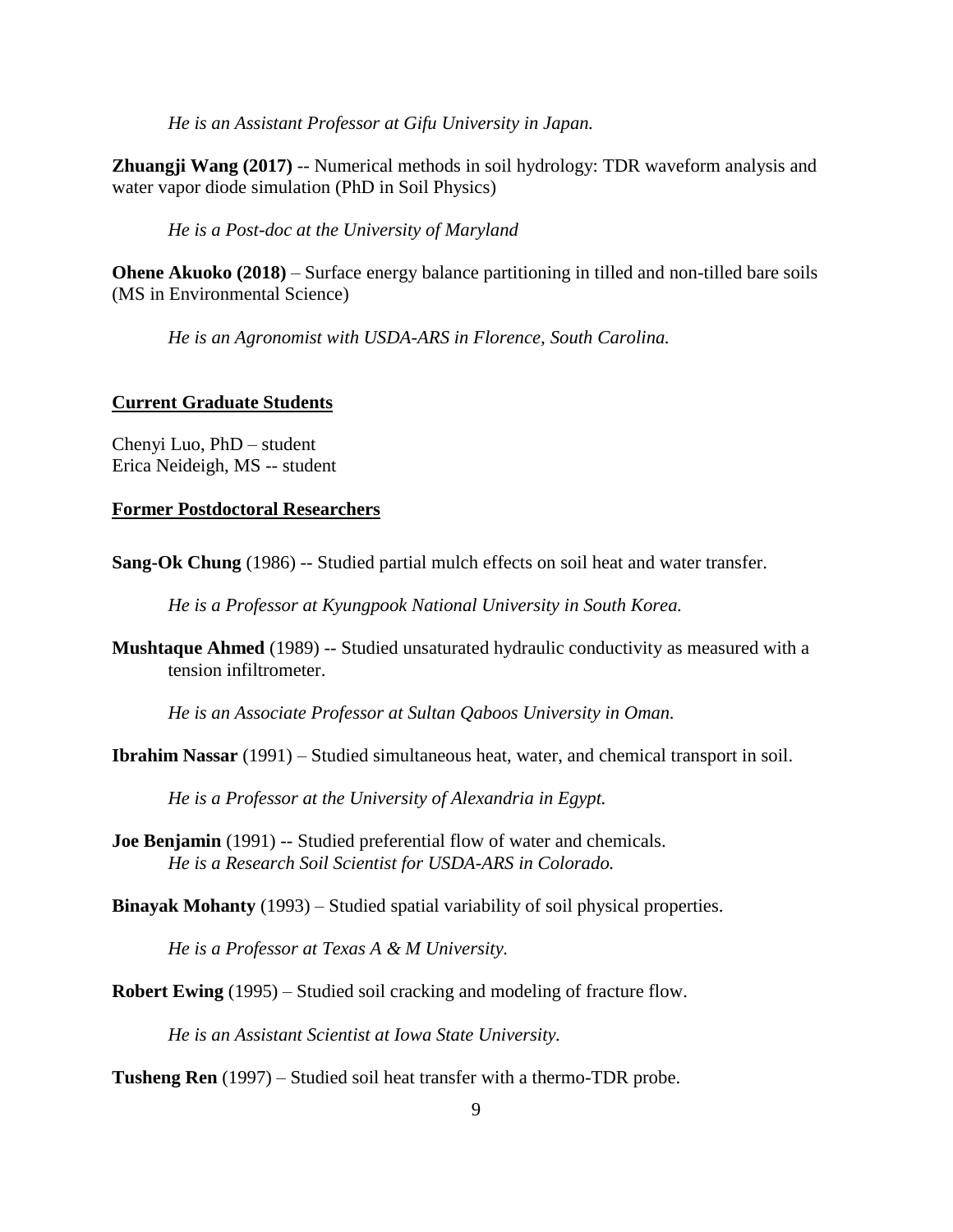*He is a Professor at China Agricultural University.*

**Kosuke Noborio** (1997) -- Studied soil heat, water, and chemical transfer. *He is a Professor at Meiji University in Japan.*

**Victor Ella** (1999) – Studied swine manure transport in soil.

*He is a Professor and Department Chair at the University of Philippines.*

**Hadi Tabbara** (2000) -- Studied phosphorus transport in structured soil.

*He works in California.*

**Quanjiu Wang** (2001) -- Studied soil water flow.

*He is a Professor and Associate Dean at Xian Technological University in China.*

**Jaehoon Lee** (2001) – Studied organic pollutant transport in soil.

*He is an Associate Professor at the University of Tennessee.*

**Anju Gaur** (2004) – Studied tillage effects on surface solute transport properties.

*She is a Research Scientist with the International Water Management Institute (IWMI) in India.* 

**Tusheng Ren** (2004) -- Studied coupled heat and water flow in soil.

*He is a Professor at China Agricultural University.*

**Jian Zhou** (2005) -- Studied soil heat transfer.

*He works in Canada.*

**Dedrick Davis** (2012-2013) – Studied soil heat transfer.

*He is an Assistant Professor at Alabama A&M University.*

**Dilia Kool** (2016-2018) – Studied soil hydraulic properties.

*She is a Post-doc in Israel.*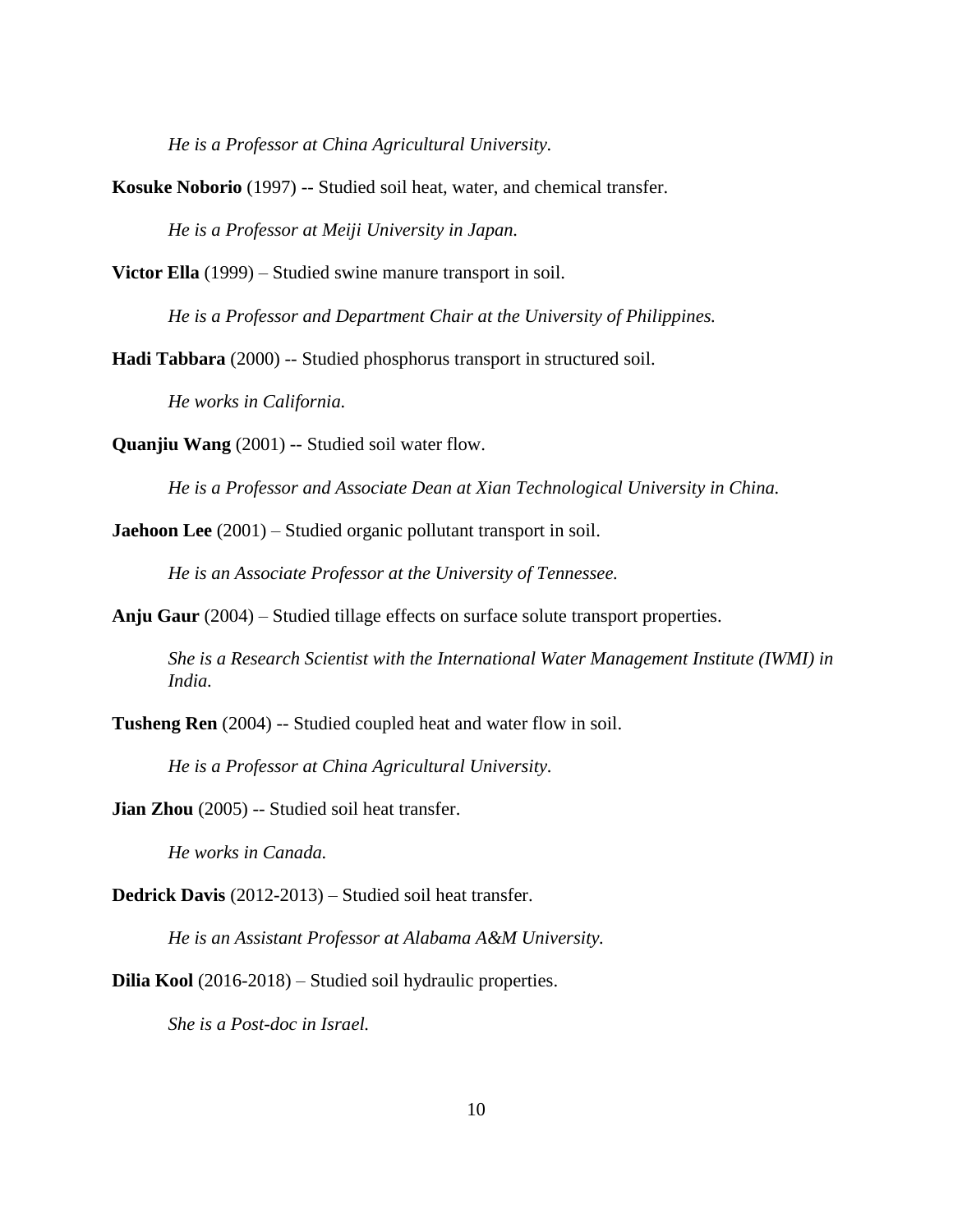#### **B. Research**

Dr. Horton performs fundamental research on coupled heat and mass transfer in soil. His fundamental research has applications to the following: climatology; water quality; agricultural production; ecosystem products and services; environmental investigations; waste disposal; and building heating/cooling systems.

Dr. Horton has not only made advances in the science of coupled heat and mass transfer, he has led development of instruments used to measure this coupled phenomena. Dr. Horton and colleagues have developed and patented an instrument for determining hydraulic and chemical transport properties of field soil. The tension infiltrometer is the only practical device available for determination of surface soil hydraulic and chemical transport properties. Dr. Horton has advanced techniques for determining soil thermal properties *in situ*. The heat pulse methods provide a means for monitoring temperature, thermal properties, and water content of near surface soil. The thermo-TDR probe sends both electrical and heat pulses into soil. The device allows measurement of thermal properties, water content, and bulk electrical conductivity on the same volume of soil. This instrument is useful for measuring heat and mass transfer under highly dynamic near surface soil conditions.

Dr. Horton and colleagues have developed and tested a nitrogen fertilizer applicator that manages the soil around the fertilizer band in such a way as to minimize nitrate leaching from the band. The fertilizer applicator causes localized soil doming and compaction in order to redirect infiltrating water around the fertilizer band rather than through the fertilizer band. The soil management leads to water management which reduces leaching of nitrogen fertilizer. The applicator method and device are both patented.

Current Multi-State (Regional) Project

W-3188 Characterizing mass and energy transport at different vadose zone scales

#### **C. International activities**

-Visited Guelph University (Canada) to present lecture and share research ideas (1984)

- -Visited University of Brussels (Belgium) to present lecture (1988)
- -Visited Agricultural University, Wageningen (The Netherlands) to present lecture
- -Visited Hohenheim University near Stuttgart (Germany) to exchange research ideas

-Visited BSF Research Group in Munich (Germany) to exchange research ideas (1989)

- -Visited Ascona (Switzerland) to present research at a workshop (1989)
- -Visited Benidorm (Spain) to present a lecture at a symposium (1989)
- -Visited Leningrad (U.S.S.R.) to exchange research ideas (1990)
- -Visited Japan, China, Hong Kong, and S. Korea as part of the Agricultural Travel Course (1991)
- -Hosted Alex Globus from Leningrad for joint research (1991)
- -Hosted Dimitri Kurtener from Leningrad for joint research (1991)
- -Hosted Keith Bristow from Australia for joint research (1991)
- -Visited St. Petersburg (Russia) to continue research projects (1992)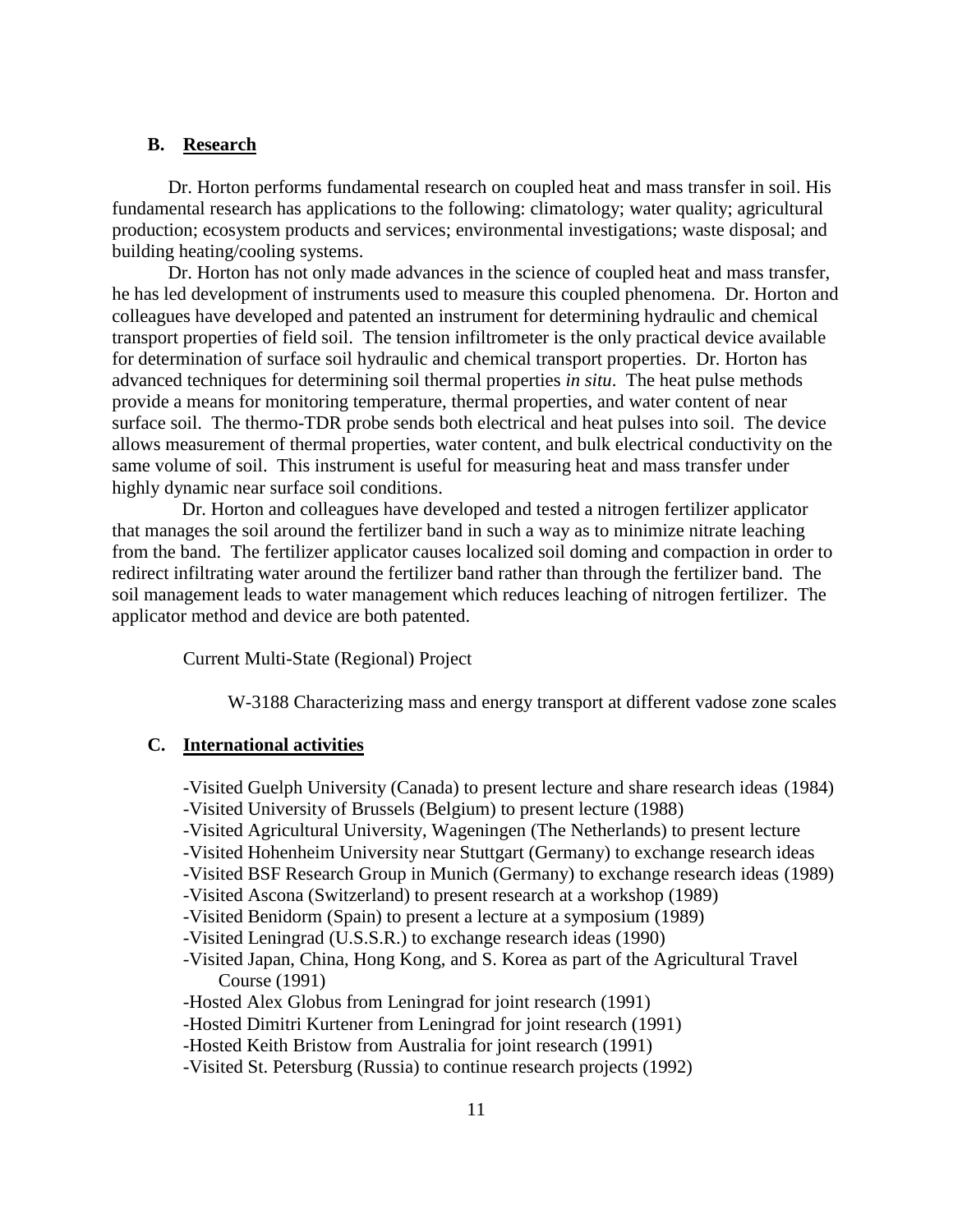-Visited University of Hannover (Germany) to present a lecture (1992) -Visited University of Berlin (Germany) to present a lecture (1993) -Visited University of Hannover (Germany) to continue research projects (1993) -Visited several universities and institutions in Lithuania to exchange ideas, (1993) -Visited CSIRO lab in Townsville, Australia to conduct research (1993) -Hosted Rienk van der Ploeg for joint research (1993) -Hosted Keith Bristow for joint research (1993) -Hosted Alex Globus for joint research (1993) -Visited University of Hannover (Germany) for research (1994) -Visited University of Alexandria (Egypt) to present seminars (1994) -Visited University of Assiut (Egypt) to present seminars (1994) -Visited University of Philippines in Los Banos to present seminars (1995) -Visited Benguet State University (Philippines) to present seminars (1995) -Visited Xavier University (Philippines) to present seminars (1995) -Visited St. Petersburg (Russia) to continue research projects (1995) -Visited Presov University (Slovakia) to present seminar (1995) -Visited CSIRO lab in Townsville, Australia to present seminar (1996) -Presentation at W. Pacific Geophys. Conf. in Brisbane, Australia (1996) -Hosted Ibrahim Nassar for joint research (1996) -Hosted Alex Globus for joint research (1997) -Hosted Jan Ilsemann for joint research (1997) -Hosted Jurg Bachmann for joint research (1997) -Visited University of Hannover (Germany) to continue research projects (1997) -Visited University of Warsaw (Poland) to present seminar (1997) -Visited Hungarian Academy of Sciences (Budapest) to present seminar (1997) -Visited Henan Inst. of Science and Tech. (China) to present seminar (1997) -Visited Yangling Inst. of Soil Science (China) to teach short course (1997) -Presentation at Intl. Symp. on Soil Erosion & Dryland Farming (China) (1997) -Visited Xian Institute of Soil Science (China) to give seminar (1997) -Visited ETH-Zurich (Switzerland) to give seminar (1997) -Visited University of Vienna (Austria) to give seminar (1997) -Visited Presov University (Slovakia) to give seminar (1997) -Visited Slovakia Inst. of Hydrology (Bratislava) to give seminar (1997) -Visited University of Hannover (Germany) to give a seminar and to continue research -Visited China Institute of Environmental Science (Beijing) to present seminar (1998) -Visited Zhengzhou University (China) to present seminar (1998) -Visited Zhengzhou Agricultural University (China) to present seminar (1998) -Visited Henan Inst. of Science and Tech. (China) to present a seminar (1998) -Visited Yangling Inst. of Soil Science (China) to present seminar and continue research (1998) -Visited University of Hannover (Germany) to teach a short course on mass and heat -Visited Hungarian Academy of Sciences (Budapest) to present seminar (1999)

- -Visited Yangling Inst. of Soil Science (China) to present seminar series and continue research (1999)
- -Visited Beijing Agricultural University to present a seminar (1999)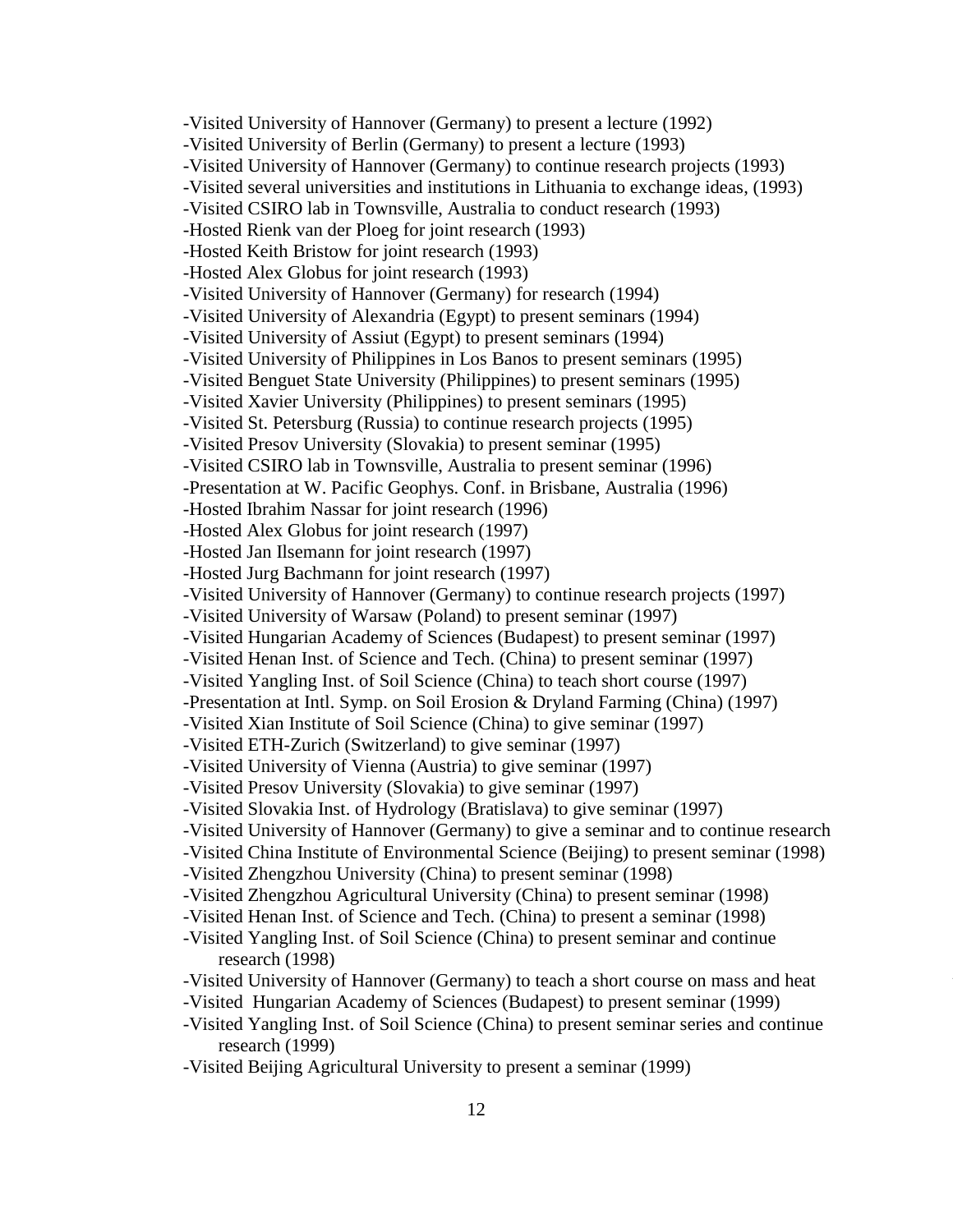- -Visited University of Hannover (Germany) to present a seminar and continue research (1999)
- -Hosted Dirk Hermsmeyer from Germany (1999)
- -Hosted Tusheng Ren from China (1999)
- -Visited University of Philippines in Los Banos to present seminar (2000)
- -Visited Benguet State University (Philippines) to present seminar (2000)
- -Visited IRRI (Philippines) to present a seminar (2000)
- -Visited Yangling Inst. of Soil Science (China) to present seminar series and continue research (2000)
- -Visited University of Hannover (Germany) to present a seminar and continue research (2000)
- -Visited Hungarian Academy of Sciences (Budapest) to present seminar (2000)
- -Hosted Nandor Fodor from Hungary (2000)
- -Hosted Aleksandr Globus from Russia (2000)
- -Hosted Q. Wang from China (2000-2001)
- -Hosted Mingan Shao from China (2000)
- -Hosted Jan Ilseman from Germany (2000)
- -Visited Yangling Inst. of Soil Science (China) to continue research (2001)
- -Visited China Agricultural University (Beijing) to present seminar (2001)
- -Spent 6 month Sabbatical in Yangling, China (2002 2003)
- -Visited University of Hannover to continue research (2004)
- -Visited Iwate University in Japan to continue research (2004)
- -Hosted Tusheng Ren from China (2004)
- -Hosted Mingan Shao from China (2004)
- -Visited Sultan Qaboos University in Oman to present a seminar and to review the Dept. of Soil, Water and Agricultural Engineering (2005)
- -Visited University of Hannover to continue research (2005)
- -Visited China Agricultural University (Beijing) to continue research (2005)
- -Visited Yangling Inst. of Soil Science (China) to present a seminar and to continue research (2005)
- -Visited China Agricultural University (Beijing) to continue research (2006)
- -Visited Sultan Qaboos University in Oman to present a seminar and to review the Dept. of Soil, Water and Agricultural Engineering (2006)
- -Visited Yangling Inst. of Soil Science (China) to continue research (2006)
- -Keynote Speaker at the International Symposium on Soil Erosion and Dryland Farming held in Yangling, China (2006)
- -Presented seminars at China Agricultural University, Institute of Atmospheric Physics, and the Institute of Soil and Water Conservation, in China (2007)
- -Visited Israel to serve on the Technical Advisory Committee of BARD (2008)
- -Presented a seminar at Technion Institute in Haifa, Israel (2008)
- -Presented a seminar at the Institute of Soil and Water Conservation, in China (2008)
- -Visited China Agricultural University (Beijing) to continue research (2008)
- -Presented a seminar at the Institute of Soil and Water Conservation, in China (2009)
- Presented a seminar at China Agricultural University (Beijing) (2009)
- Chinese Academy of Sciences Visiting Professorship for Senior Scientists (2010)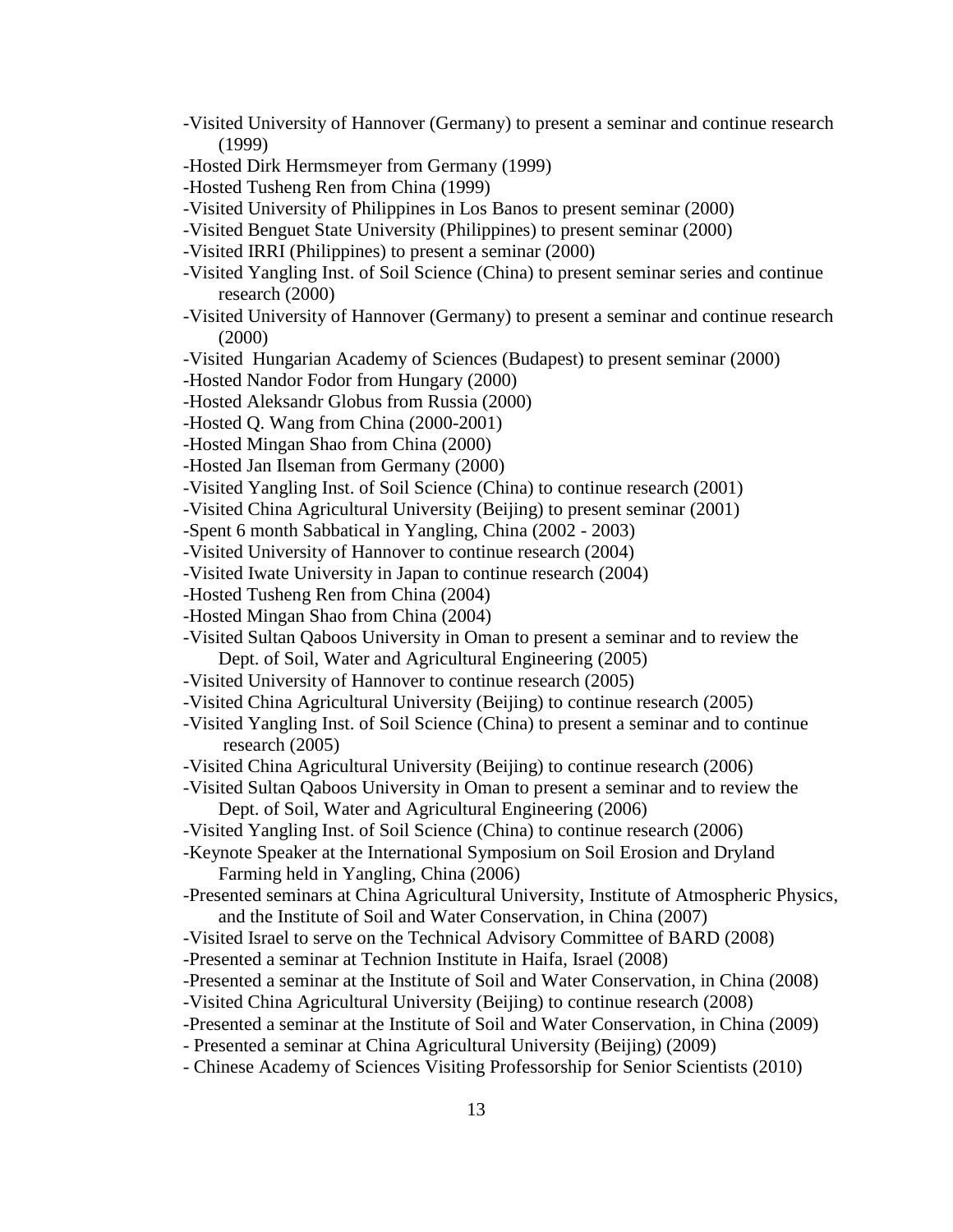- Seminars at the Institute of Soil and water conservation in Yangling, China (2010)
- Seminar at the University of the Philippines in Los Banos (2010)
- Seminar at China Agricultural University, Beijing, China (2010)
- Taught a Short Course at the Institute of Soil and Water Conservation, Yangling, China (2010)
- -Seminar at Xian University of Science and Technology, Xian, China (2010)
- Seminar at Chinese Academy of Sciences Conference for Foreign Visiting Scientists, Beijing, China (2010)
- -Seminar at Institute of Atmospheric Physics, Chinese Academy of Sciences, Beijing, China (2010)
- -Seminar at NW China Agricultural and Forestry University, Yangling, China (2010)
- Hosted Xiao Zhang (2011)
- Hosted Jing-hui Xu (2011-2012)
- Seminar at Institute of Atmospheric Physics, Chinese Academy of Sciences, Beijing, China (2012)
- Seminar at Xian University of Science and Technology, Xian, China (2013)
- Seminar at the Institute of Soil and Water Conservation, Yangling, China (2013)
- Keynote address at the Hydropedology Conference in Beijing, China (2013)
- -Continued soil physics research projects at China Agricultural University (2014)
- -Continued soil physics research projects at China Agricultural University (2015)
- Hosted Yili Lu (2016)
- -Continued soil physics research projects at China Agricultural University (2016)
- Keynote address at the Kirkham Conference in Israel (2016)
- Seminar at Nanjing Soil Science Institute, China (2016)
- Seminar at Nanjing University of Information and Science, China (2016)
- Seminar at China Agricultural University, Beijing, China (2016)
- Hosted Minmin Wen (2017)
- Hosted Bing Tong (2017)
- Hosted Junko Nishiwaki (2017)
- Seminar at China Agricultural University, Beijing, China (2017)
- Keynote address in Shenyang, China (2016)
- Invited talk at JpGU Conference in Tokyo, Japan (2017)
- Seminar at Meiji University, Japan (2017)
- Seminar at Tokyo University, Japan (2017)
- Seminar at Nagoya University, Japan (2017)
- Seminar at Mie University, Japan (2017)
- Seminar at Gifu University, Japan (2017)
- Seminars (2) at China NW A&F University (2018)

## **D. Service**

Departmental committees

-Basic soil properties research panel (1981-)

-Equipment and machinery (1982)

-Soil Science uniform preliminary exam (1982-)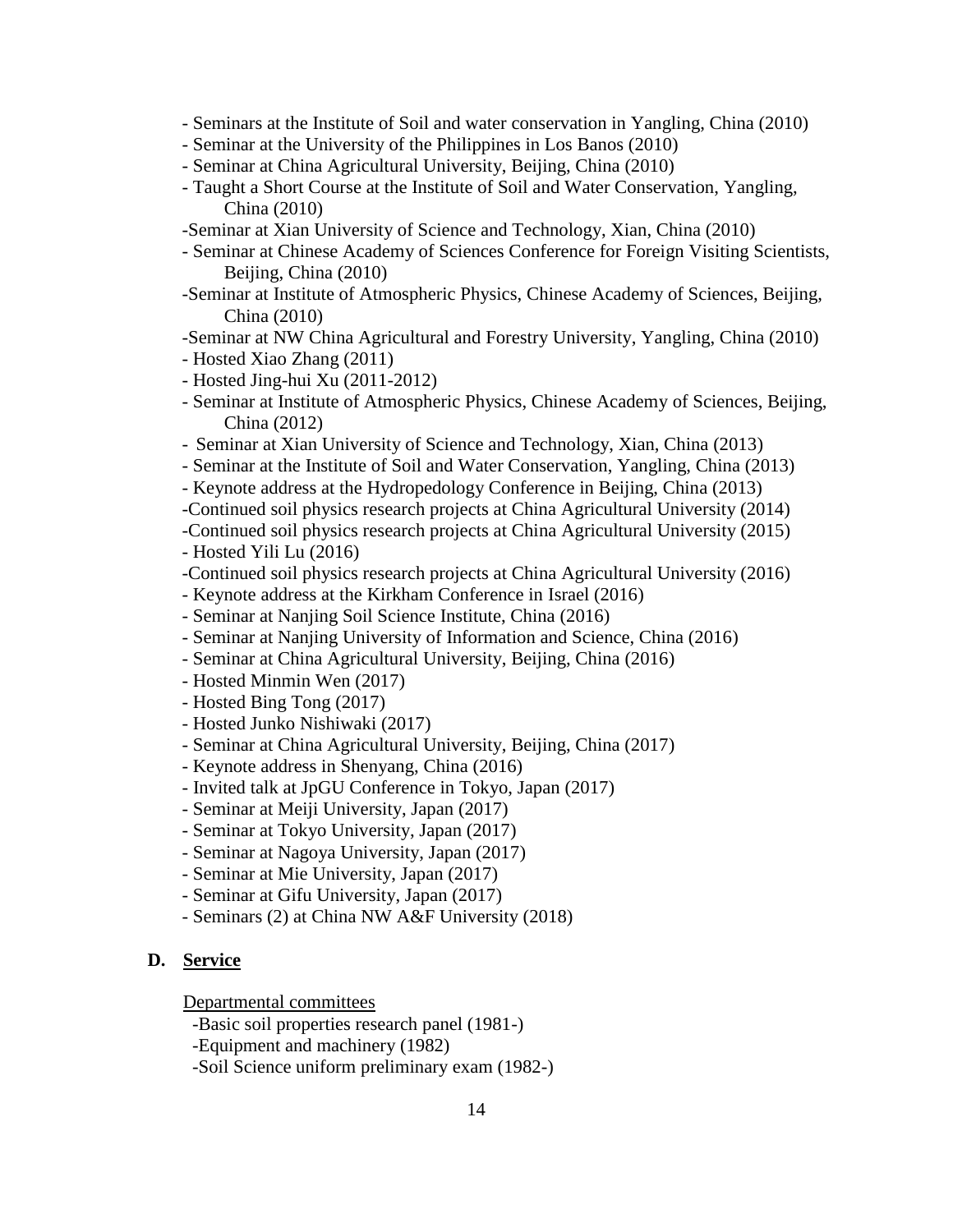-Computer (1983-1995) (co-chair 1988-1990) -Greenhouse and growth chamber (1985-1995) -Quaker Oats Peace Corps. Scholarship (1985-1987) -Pierre lecture committee (1984-) -Undergraduate Curriculum Revision Committee (1993-1994) -Strategic Planning (1995) -Chair of soil panel (1995-2002) -Agronomy Department Head Advisory Council (1995-2002) -Search committee for Extension Soil Scientist (1997) -Chair, search committee for Soil Chemist (1997) -Search committee for Agronomy Department Head (1998) -Chair of Pierre Lecture Committee (2004-2006) -Chair of Faculty Awards Committee (2005-2010) -Member of Promotion & Tenure Committee (2004-2007) -Chair of a grievance committee (2005) -Chair of a post-tenure evaluation committee (2005, 2006, 2007) -Chair of Promotion & Tenure Committee (2007) -Faculty Search Committee (2010) -Chair of Soil Panel (2011-) - Promotion & Tenure Committee (2014) - Faculty Search Committee (2015)

-Chair, Faculty Search Committee (2015)

- Promotion & Tenure Committee (2017-8)

College committees

-Agricultural Honors (1992-1995)

-Awards (2011, Distinguished Professors)

-P&T Committee (2010-2013)

-Awards (2014, 2015, 2017 Distinguished Professors)

University committees

 -Research planning activity-management and use of natural resources, section B. water (1983)

-Planning committee for the U.S.A.-Arab Chamber of Commerce and ISU conference -Steering committee for International Center of Theoretical Physics (1992)

-Chair of steering committee for Water Resources Program (1996-2002)

Regional Research Project W-155

-Secretary (1986)

-Chairman (1987)

National committees

-University delegate to the Universities Council on Water Resources (1988-)

International committees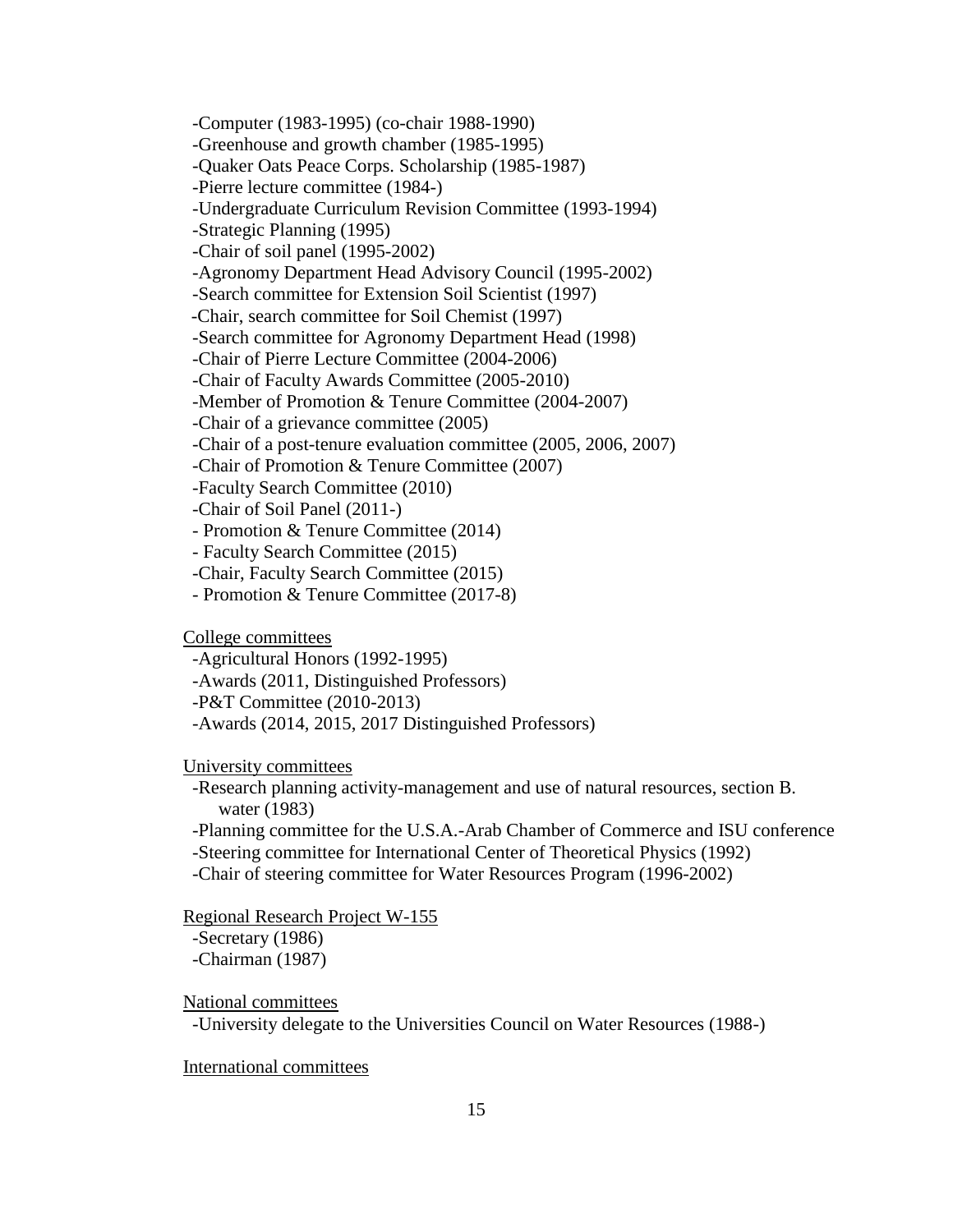- -Advisory committee for China National Key Laboratory of Soil Erosion and Dryland Farming of the Loess Plateau (1996-2013)
- -Technical Advisory Committee for BARD (US-Israel Bi-national Agricultural Research and Development Fund) (2007-2010)
- Curriculum review committee for the Dept. of Soil, Water and Agricultural Engineering, Sultan Qaboos University, Oman (2005 -2006)

Federal Agencies

- -Panel evaluating research proposals for USDA-National Research Initiative (1995)
- -Panel on US-Environmental Protection Agency guidelines for pesticide use (1998)
- -Panel evaluating the soils program of USDA-Agricultural Research Service (2005)

#### Professional society committees and activities

*Soil Science Society of America*

- -Presiding chair of S1 session at annual meetings (1983)
- -Presiding chair of S1 session at annual meetings (1985)
- -Presiding chair of S1 session at annual meetings (1986)
- -Presiding chair for Symposium-Transport of water and solutes in macropores-III (1988)
- -Planning committee for workshop on Perspectives on the Contamination of Groundwater from Agriculture (1986)
- -Book Series Committee (1987-1989)
- -Soil Science Education Award Committee (1987)
- -Elected Program Chair of Soil Physics, S-1, (1994)
- -Presidential Nomination Committee of Soil Science Society of America (1995)
- -Chair, Feasibility study for revision of Agronomy 9, Part 1 (1995)
- -Editorial Committee for revision of Methods of Soil Analysis (1998)
- -Don and Betty Kirkham Conference Committee (1998)
- -Book Series Committee (1999-2002)
- -Associate Editor for Soil Science Society of America Journal (2001-2002)
- -Don and Betty Kirkham Soil Physics Award Committee (2005-2006 and 2008-)
- -Represented the Soil Science Society of America by meeting with Congressman
	- Tom Latham to ask him to Co-Chair a Congressional Soils Caucus. Rep. Latham agreed to do it (2005).
- -Chair, Don and Betty Kirkham Soil Physics Award Committee (2006)
- -Bouyoucos Committee (2008-)
- -Rapid response team (2007-2010)

*American Society of Agronomy*

- -Secretary-Treasurer for Iowa Chapter (1983)
- -Vice-President for Iowa Chapter (1986)

-President for Iowa Chapter (1989)

-Planning Committee for regional meeting (1987)

-Membership Committee (1983-1992)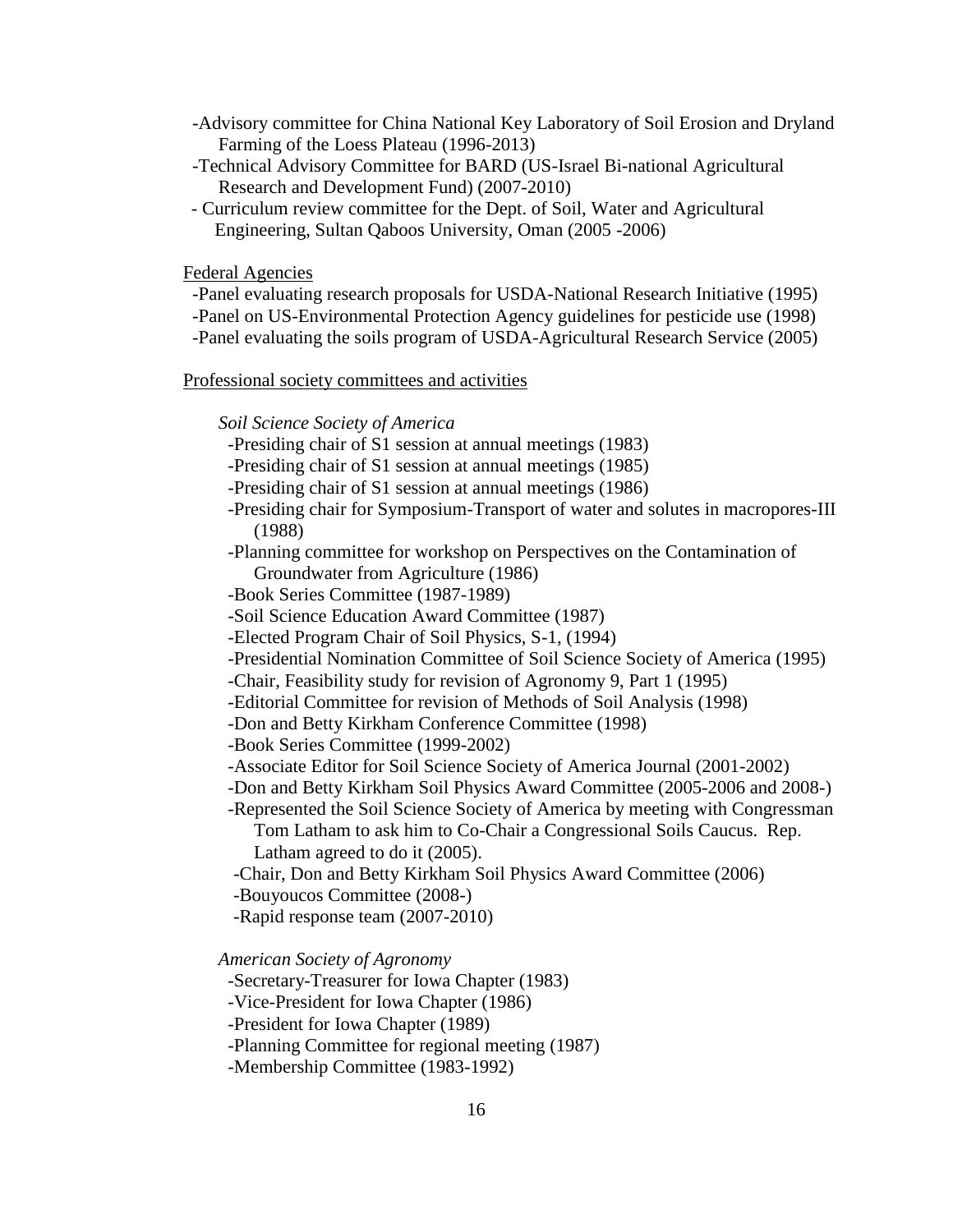-Associate Editor for Agronomy Journal (1989-1995)

*American Geophysical Union* -Session organizer (2005) -Frontiers of Hydrologic Sciences Lecturer (2005)

**VIII. PUBLICATIONS (Google scholar web info can be viewed at: [http://scholar.google.com/citations?view\\_op=list\\_works&hl=en&user=Hrofz70AAAAJ](http://scholar.google.com/citations?view_op=list_works&hl=en&user=Hrofz70AAAAJ)**

- **A. Journal Articles** (**bold** indicates student or post-doc colleague)
- 1. Horton, R., F. Beese, and P. J. Wierenga. 1982. Physiological response of chile pepper to trickle irrigation. Agron. J. 74:551-555.
- 2. Beese, F., R. Horton, and P. J. Wierenga. 1982. Growth and yield response of chile pepper to trickle irrigation. Agron. J. 74:556-561.
- 3. Horton, R., P. J. Wierenga, and D. R. Nielsen. 1982. A rapid technique for obtaining uniform water content distributions in unsaturated soil columns. Soil Sci. 133:397- 399.
- 4. Horton, R., P. J. Wierenga, and D. R. Nielsen. 1983. Evaluation of methods for determining the apparent thermal diffusivity of soil near the surface. Soil Sci. Soc. Am. J. 47:25-32.
- 5. Horton, R., and P. J. Wierenga. 1983. Estimating the soil heat flux from observations of soil temperature near the surface. Soil Sci. Soc. Am. J. 47:14-20.
- 6. Horton, R., and P. J. Wierenga. 1983. Determination of the mean soil temperature for evaluation of heat flux in soil. Agric. Meteorol. 28:309-320.
- 7. Horton R., and P. J. Wierenga. 1984. The effect of column wetting on soil thermal conductivity. Soil Sci. 138:102-108.
- 8. Horton, R., O. Aguirre-Luna, and P. J. Wierenga. 1984. Observed and predicted twodimensional soil temperature distributions under a row crop. Soil Sci. Soc. Am. J. 48:1147-1152.
- 9. Horton, R., O. Aguirre-Luna, and P. J. Wierenga. 1984. Soil temperature in a row crop with incomplete surface cover. Soil Sci. Soc. Am. J. 48:1225-1232.
- 10. **Modaihsh**, A. S., R. Horton, and D. Kirkham. 1985. Soil evaporation suppression by sand mulches. Soil Sci. 139:357-361.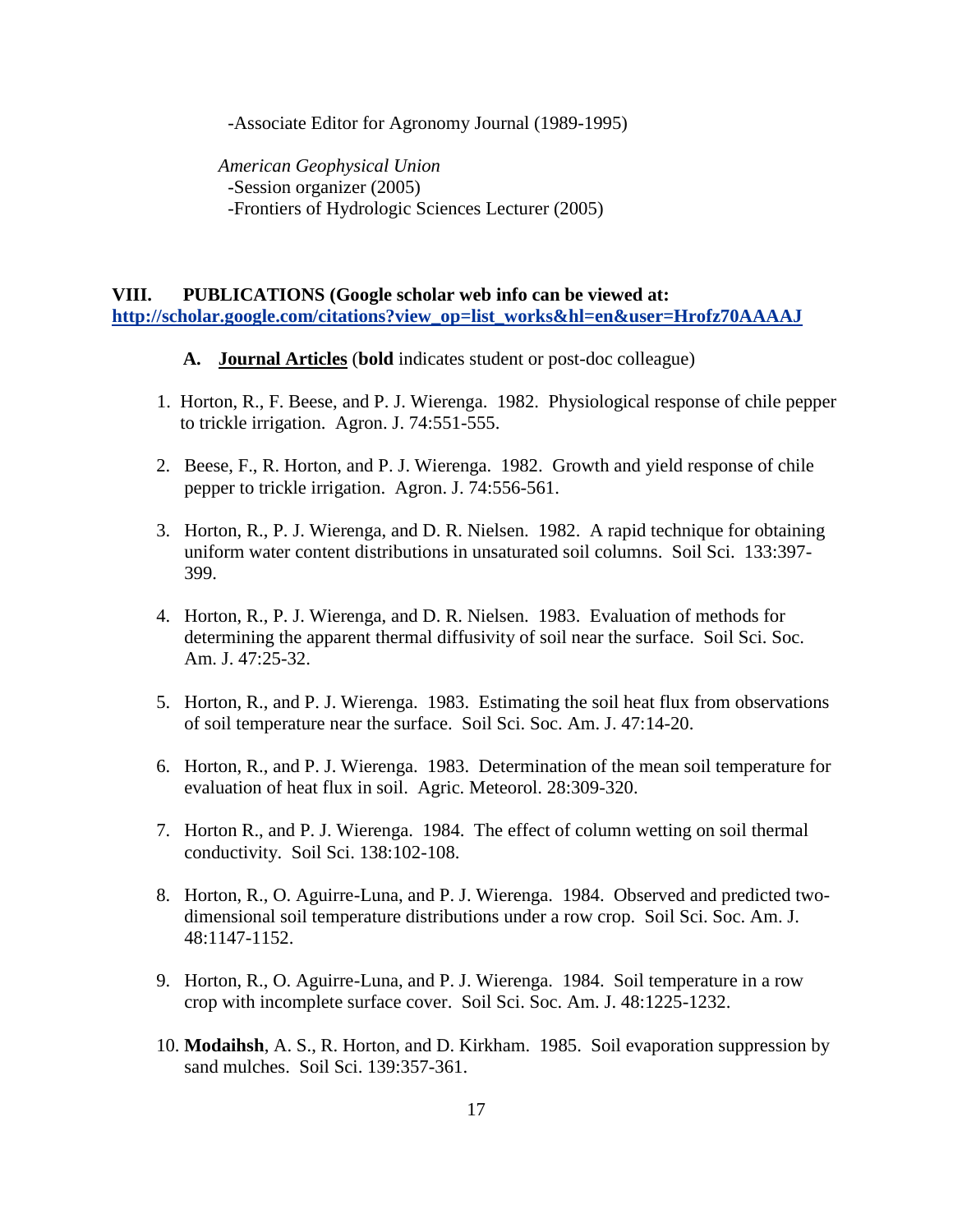- 11. **Hill**, R. L., R. Horton, and R. M. Cruse. 1985. Tillage effects on soil water retention and pore size distribution of two mollisols. Soil Sci. Soc. Am. J. 49:1264-1270.
- 12. **Potter**, K. N., R. M. Cruse, and R. Horton. 1985. Tillage effects on soil thermal properties. Soil Sci. Soc. Am. J. 49:968-973.
- 13. **McBride**, J. F., and R. Horton. 1985. An empirical function to describe measured water distributions from horizontal infiltration experiments. Water Resour. Res. 21:1539-1544.
- 14. **Mukhtar**, S., J. L. Baker, R. Horton, and D. C. Erbach. 1985. Soil water infiltration as affected by use of the Paraplow. Transactions ASAE, 28:1811-1816.
- 15. Thompson, M. L., J. F. **McBride**, and R. Horton. 1985. Effects of drying treatments on porosity of soil materials. Soil Sci. Soc. Am. J. 49:1360-1364.
- 16. **Hamlett**, J. M., R. Horton, and N. A. C. Cressie. 1986. Resistant and exploratory techniques for use in semivariogram analysis. Soil Sci. Soc. Am. J. 50:868-875.
- 17. Cressie, N. A. C., and R. Horton. 1987. A robust-resistant spatial analysis of soil water infiltration. Water Resour. Res. 23:911-917.
- 18. Horton, R., M. L. Thompson, and J. F. **McBride**. 1987. Method of estimating the travel time of noninteracting solutes through compacted soil material. Soil Sci. Soc. Am. J. 51:48-53.
- 19. **Potter**, K. N., R. Horton, and R. M. Cruse. 1987. Soil surface roughness effects on radiation reflectance and soil heat flux. Soil Sci. Soc. Am. J. 51:855-860.
- 20. **Chung**, S. O., and R. Horton. 1987. Soil heat and water flow with a partial surface mulch. Water Resour. Res. 23:2175-2186.
- 21. **McBride**, J. F., R. Horton, and M. L. Thompson. 1987. Evaluation of three Iowa soil materials as liners for hazardous-waste landfills. Proc. Iowa Acad. Sci. 94:73-77.
- 22. **Sanchez**, C. A., A. M. Blackmer, R. Horton, and D. R. Timmons. 1987. Assessment of errors associated with plot size and lateral movement of nitrogen-15 when studying fertilizer recovery under field conditions. Soil Sci. 144:344-351.
- 23. **Ankeny**, M. D., T. C. Kaspar, and R. Horton. 1988. Design for an automated tension infiltrometer. Soil Sci. Soc. Am. J. 52:893-896.
- 24. **van Es**, H. M., M. L. Thompson, S. J. Henning, and R. Horton. 1988. Tillage studies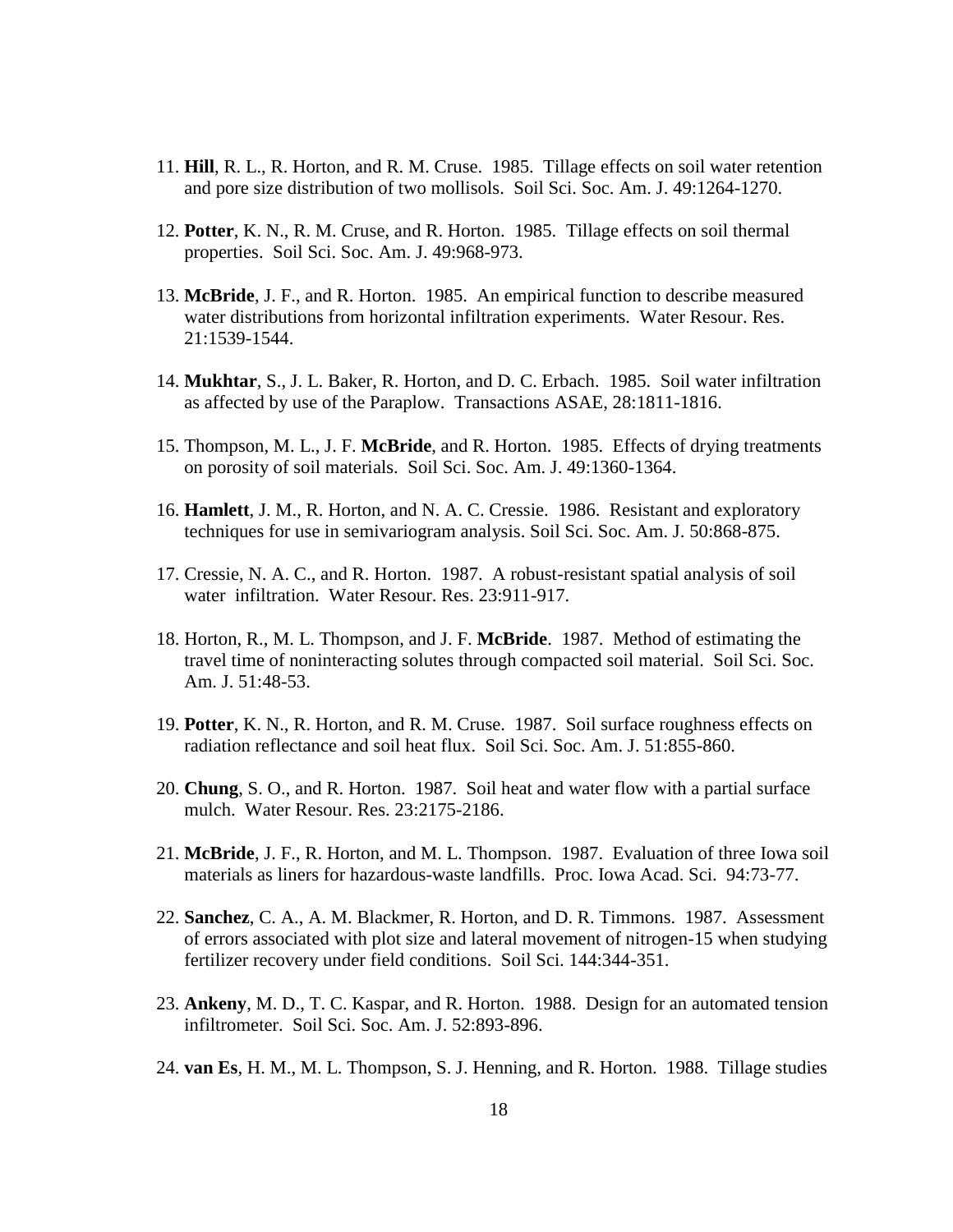on reclaimed surface-mined land: Use of geostatistics and the effect of landscape position. Soil Sci. 145:173-179.

- 25. **Kluitenberg**, G. J., R. Horton, M. L. Thompson, and J. F. **McBride**. 1988. Recompact Iowa soil materials before using as liners for waste containment. J. Iowa Acad. Sci. 95:114-116.
- 26. **Nassar**, I. N. and R. Horton. 1989. Determination of the apparent thermal diffusivity of a nonuniform soil. Soil Sci. 147:238-244.
- 27. **Kluitenberg**, G. J., and R. Horton. 1989. Pressurized layer reduces transport through compacted clay liners. J. Environ. Qual. 18:228-232.
- 28. Horton, R. 1989. Canopy shading effects on soil heat and water flow. Soil Sci. Soc. Am. J. 53:669-679.
- 29. **Nassar**, I. N., and R. Horton. 1989. Composition of soil apparent thermal diffusivity from multiharmonic temperature analysis for nonuniform soils. Soil Sci. 149:125-130.
- 30. **Nassar**, I. N., and R. Horton. 1989. Water transport in unsaturated nonisothermal, salty soil: 1. Experimental results. Soil Sci. Soc. Am. J. 53:1323-1329.
- 31. **Nassar**, I. N., and R. Horton. 1989. Water transport in unsaturated nonisothermal, salty soil: 2. Theoretical development. Soil Sci. Soc. Am. J. 53:1330-1337.
- 32. **Kluitenberg**, G. J., and R. Horton. 1990. Effect of solute application method on preferential transport of solutes in soil. Geoderma 46:283-297.
- 33. Kanwar, R. S., H. A. **Rizvi**, M. **Ahmed**, R. Horton, and S. J. Marley. 1989. Measurement of field-saturated hydraulic conductivity by using Guelph and Velocity Permeameters Trans. ASAE 32:1885-1890.
- 34. **Hamlett**, J. M., S. W. Melvin, and R. Horton. 1990. Traffic and soil amendment effects on infiltration and compaction. Trans. ASAE 33:821-826.
- 35. **Ankeny**, M. D., T. C. Kaspar, and R. Horton. 1990. Characterization of tillage effects on unconfined infiltration measurements. Soil Sci. Soc. Am. J. 54:837-840.
- 36. **Kluitenberg**, G. J., and R. Horton. 1990. Analytical solution for two-dimensional heat conduction beneath a partial surface mulch. Soil Sci. Soc. Am. J. 54:1197-1206.
- 37. **Hamlett**, J. M., J. L. Baker, and R. Horton. 1990. Water and anion movement under ridge tillage: A field study. Trans ASAE 33:1859-1866
- 38. **Ankeny**, M. D., M. **Ahmed**, T. C. Kaspar, and R. Horton. 1991. A simple field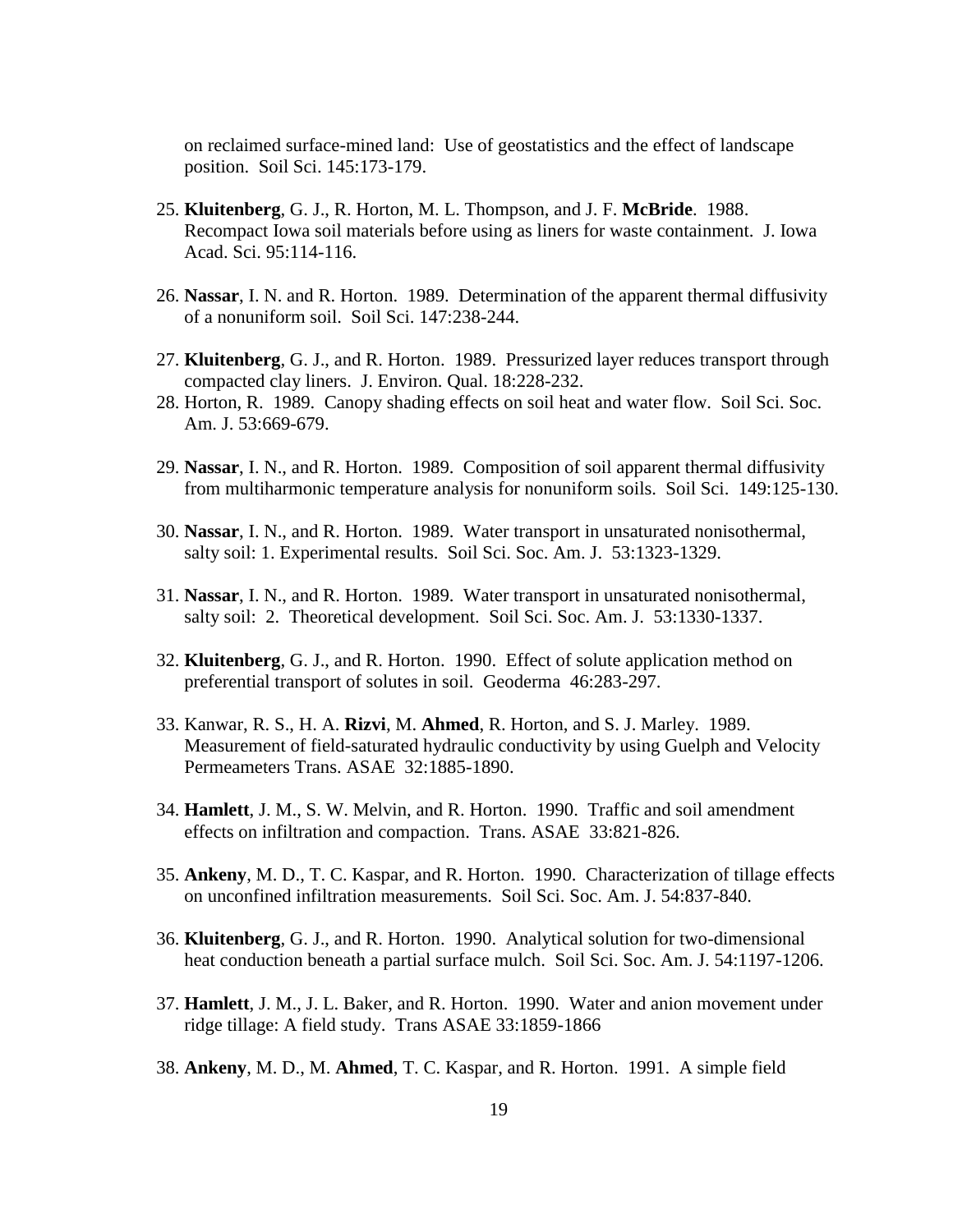method for determining unsaturated hydraulic conductivity. Soil Sci. Soc. Am. J. 55:467-470.

- 39. **Kluitenberg**, G. J., J. R. **Bilskie** and R. Horton. 1991. Rubberized asphalt sealing for cores of shrinking soil. Soil Sci. Soc. Am. J. 55:1504-1507.
- 40. **Mohanty**, B. P., R. S. Kanwar, and R. Horton. 1991. A robust-resistent approach to interpret spatial behavior of saturated hydraulic conductivity of a glacial till soil under no-tillage system. Water Resour. Res. 27:2979-2992.
- 41. Kirkham, D. and R. Horton. 1992. The stream function of potential theory for a dual pipe subirrigation-drainage system. Water Resour. Res. 28:373-387.
- 42. **Czapar**, G. F., R. Horton, and R. S. Fawcett. 1992. Herbicide and tracer movement in soil columns containing an artificial macropore. J. Environ. Qual. 21:110-115.
- 43. **Nassar**, I. N., A. M. Globus, and R. Horton. 1992 Simultaneous soil heat and water transfer. Soil Sci. 154:465-472.
- 44. **Nassar**, I. N., and R. Horton. 1992 Simultaneous transfer of heat, water, and solute in porous media: I. Theoretical development. Soil Sci. Soc. Am. J. 56:1350-1356
- 45. **Nassar**, I. N., R. Horton, and A. M. Globus. 1992 Simultaneous transfer of heat, water, and solute in porous media: II. Experiment and analysis. Soil Sci. Soc. Am. J. 56:1357-1365.
- 46. Kirkham, D., and R. Horton. 1993. Modeling water flow from subirrigation with drainage. Soil Sci. Soc. Am. J. 57:1451-1457.
- 47. **Kiuchi**, M., R. Horton, and T. C. Kaspar. 1994. Leaching characteristics of repacked soil columns as influenced by subsurface flow barriers. Soil Sci. Soc. Am. J. 58:1212- 1218.
- 48. **Nassar**, I. N., H. M. Shafey, and R. Horton. 1994. Heat, water, and solute transfer in compacted soil beneath plastic cover. Bull. Fac. Engr. Part 2, Assiut University, Egypt,  $22:61-75.$
- 49. **Mohanty**, B. P., M. D. **Ankeny**, R. Horton, and R. S. Kanwar. 1994. Spatial analysis of hydraulic conductivity measured using disc infiltrometers. Water Resour. Res. 30:2489-2498.
- 50. Prunty, L., and R. Horton. 1994. Steady state temperature distribution in nonisothermal, unsaturated, closed soil cells. Soil Sci. Soc. Am. J. 58:1358-1363.
- 51. Bristow, K. L., G. J. Kluitenberg, and R. Horton. 1994. Measurement of soil thermal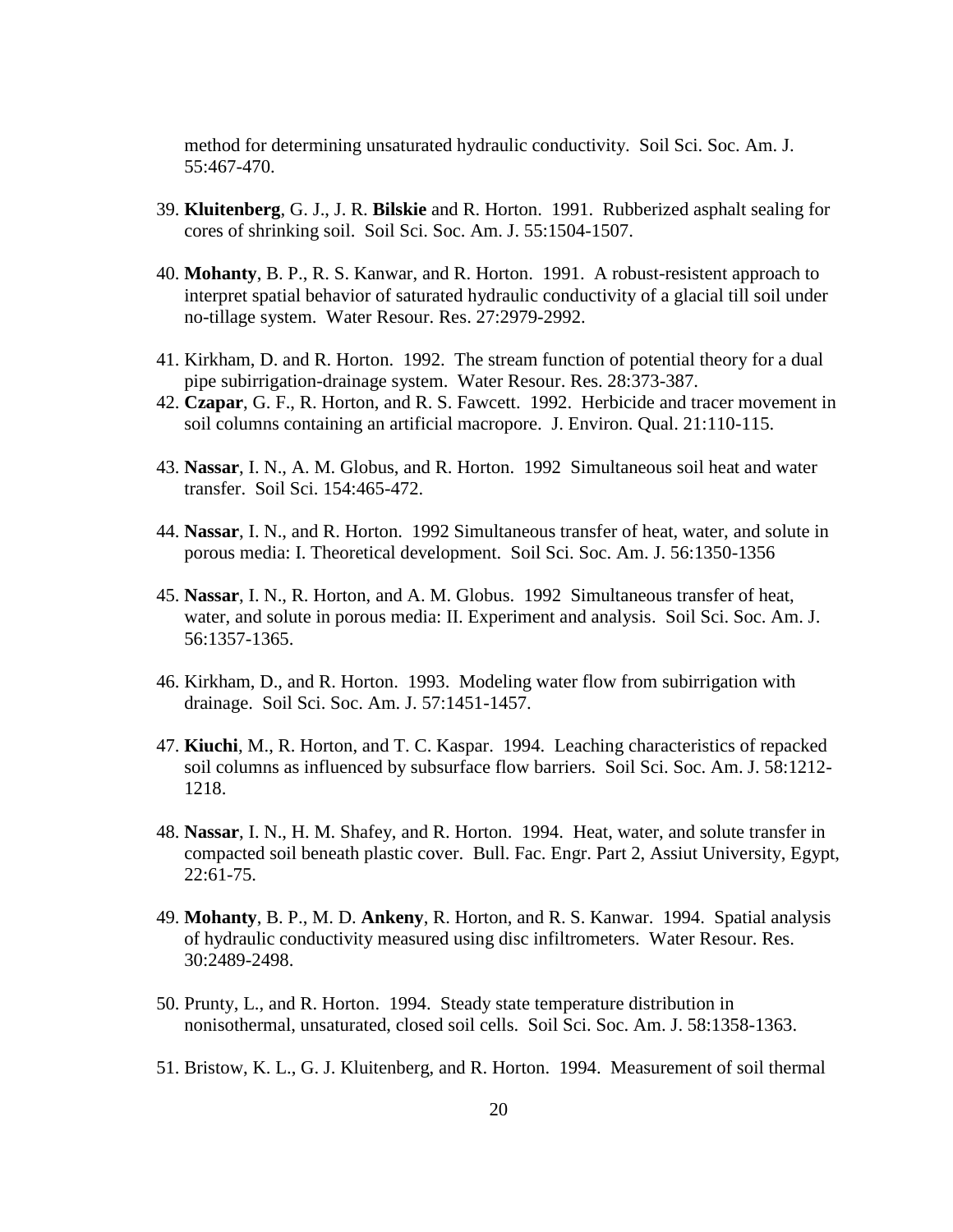properties with a dual-probe heat-pulse technique. Soil Sci. Soc. Am. J. 58:1288-1294.

- 52. **Mohanty**, B. D., W. M. **Klittich**, R. Horton, and M.Th. van Genuchten. 1995. Spatiotemporal variability of soil temperature within three land areas exposed to different tillage. Soil Sci.Soc. Am. J. 59:752-759.
- 53. Bristow, K. L., J. R. **Bilskie**, G. J. Kluitenberg, and R. Horton. 1995. Comparison of techniques for extracting soil thermal properties from dual-probe heat-pulse data. Soil Sci. 160:1-7.
- 54. **Green**, J. D., R. Horton, and J. L. Baker. 1995. Crop residue effects on the leaching of surface applied chemicals. J. Environ. Qual. 24:343-351.
- 55. Jaynes, D. B., S. D. Logsdon, and R. Horton. 1995. Field method for measuring mobile/immobile water content and solute transfer rate coefficient. Soil Sci. Soc. Am. J. 59:352-356.
- 56. **Green,** C. J., A. M. Blackmer, and R. Horton. 1995. Nitrogen effects on conservation of carbon during corn residue decomposition in soil. Soil Sci. Soc. Am. J. 59:1411- 1415.
- 57. Horton, R., K. L. Bristow, G. J. Kluitenberg, and T. S. Sauer. 1996. Crop residue effects on surface radiation and energy balance. Theor. and Appl. Climat. 54:27-37.
- 58. Bristow, K. L., and R. Horton. 1996. Modeling the impact of partial surface mulch on soil heat and water flow. Theor. and Appl. Climatol. 54:85-98.
- 59. **Mohanty**, B. P., R. Horton, and M. D. **Ankeny**. 1996. Infiltration and macroporosity under a row crop agricultural field in a glacial till field. Soil Sci. 161:205-213.
- 60. **Nassar**, I. N., J. G. **Benjamin**, and R. Horton. 1996. Thermally induced water movement in uniform clay soil. Soil Sci. 161:471-479.
- 61. **Kiuchi**, M., T. C. Kaspar, and R. Horton. 1996. Managing soil water and chemical transport with subsurface flow barriers. Soil Sci. Soc. Am. J. 60:880-887.
- 62. **Shao**, M., and R. Horton. 1996. Soil water diffusivity determination by general similarity theory. Soil Sci. 161:727-734.
- 63. **Casey**, F. X., S. D. Logsdon, R. Horton, and D. B. Jaynes. 1997. Immobile water content and mass exchange coefficient of a field soil. Soil Sci. Soc. Am. J. 61:1030- 1036.
- 64. Kirkham, D., R. R. van der Ploeg, and R. Horton. 1997. Potential theory for dualdepth subsurface drainage of ponded land. Water Resour. Res. 33:1643-1654.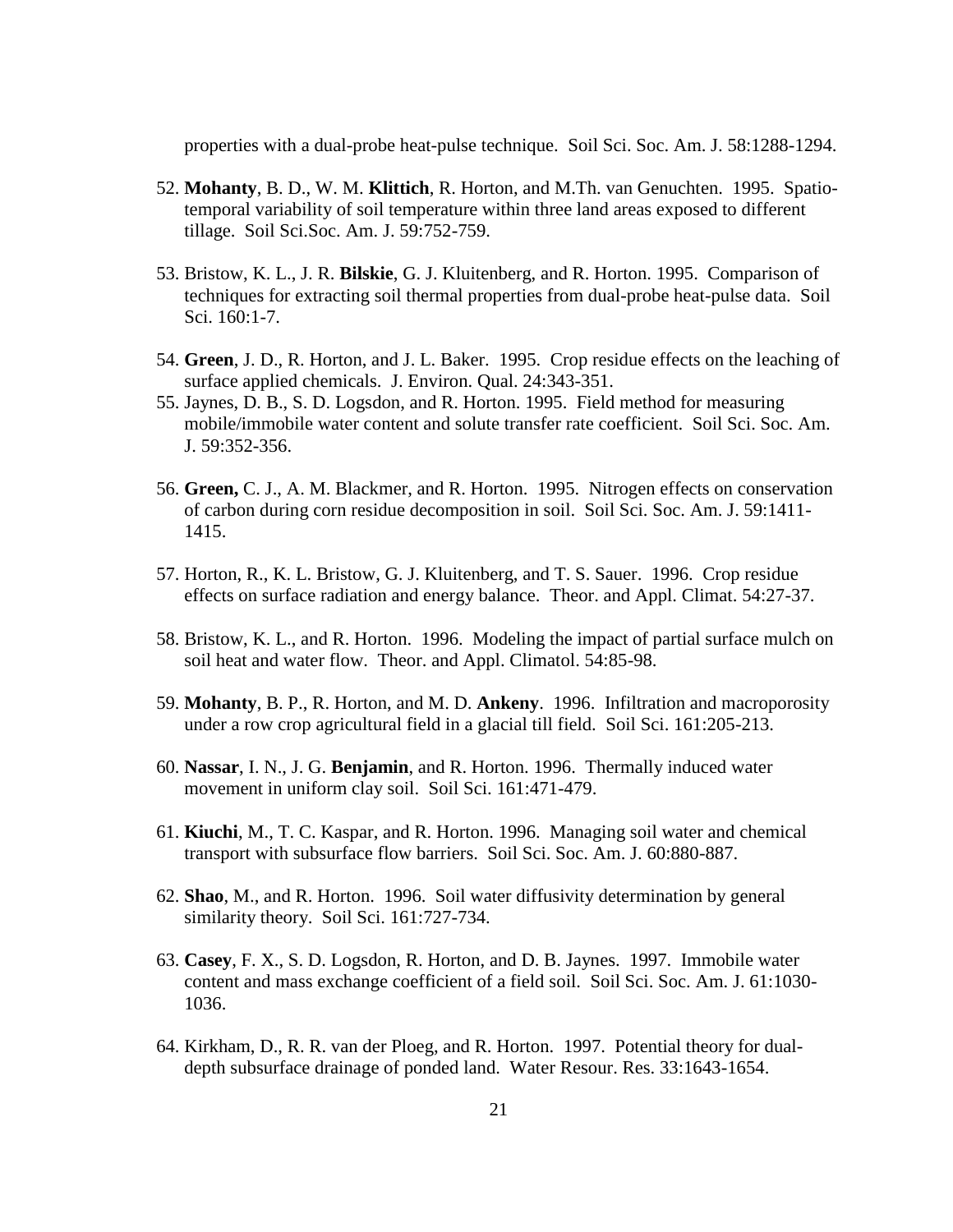- 65. **Nassar**, I. N., and R. Horton. 1997. Heat and water transfer in compacted and layered soils. J. Environ. Qual. 26:81-88.
- 66. **Nassar**, I. N., and R. Horton. 1997. Heat, water, and solute transfer in unsaturated porous media: I. Theory development and transport coefficient evaluation. Transp. Porous Media 27:-17-38.
- 67. **Nassar**, I. N., R. Horton, and A. M. Globus. 1997. Thermally induced water transfer in salinized, unsaturated soil. Soil Sci. Soc. Am. J. 61:1293-1299.
- 68. **Nassar**, I. N., H. M. Shafey, and R. Horton. 1997. Heat, water, and solute transfer in unsaturated porous media: II. Compacted soil beneath plastic cover. Transp. Porous Media 27:39-55.
- 69. **Ressler**, D. E., R. Horton, J. L. Baker, and T. C. Kaspar. 1997. Testing a nitrogen fertilizer applicator designed to reduce leaching losses. Applied Engineering in Agric. 13:345-350.
- 70. **Shao**, M., and R. Horton. 1997. Reply to Comments on "Soil water diffusivity determination by general similarity theory". Soil Sci. 162:769-770.
- 71. **Shao**, M., and R. Horton. 1998. Integral method for estimating soil hydraulic properties. Soil Sci. Soc. Am. J. 62:585-592.
- 72. **Shao**, M., R. Horton, and D. B. Jaynes. 1998. Analytical solution for one-dimensional heat conduction-convection equation. Soil Sci. Soc. Am. J. 62:123-128.
- 73. **Shao**, M., R. Horton, and R. Miller. 1998. An approximate solution to the convectiondispersion equation of solute transport in soil. Soil Sci. 163:339-345.
- 74. **Bilskie**, J. R., R. Horton, and K. L. Bristow. 1998. Test of a dual-probe heat-pulse method for determining thermal properties of porous materials. Soil Sci. 163:346-355.
- 75. **Ressler,** D. E., R. Horton, J. L. Baker, and T. C. Kaspar. 1998. Evaluation of localized compaction and doming to reduce anion leaching losses using lysimeters. J. Environ. Qual. 27:910-916.
- 76. **Casey**, F. X., S. L. Logsdon, R. Horton, and D. B. Jaynes. 1998. Measurement of field soil hydraulic and solute transport parameters as a function of water pressure head. Soil Sci. Soc. Am. J. 62:1172-1178.
- 77. **Ressler**, D. E., R. Horton, and G. J. Kluitenberg. 1998. Laboratory study of zonal management effects on preferential movement in soil. Soil Sci. 163:601-610.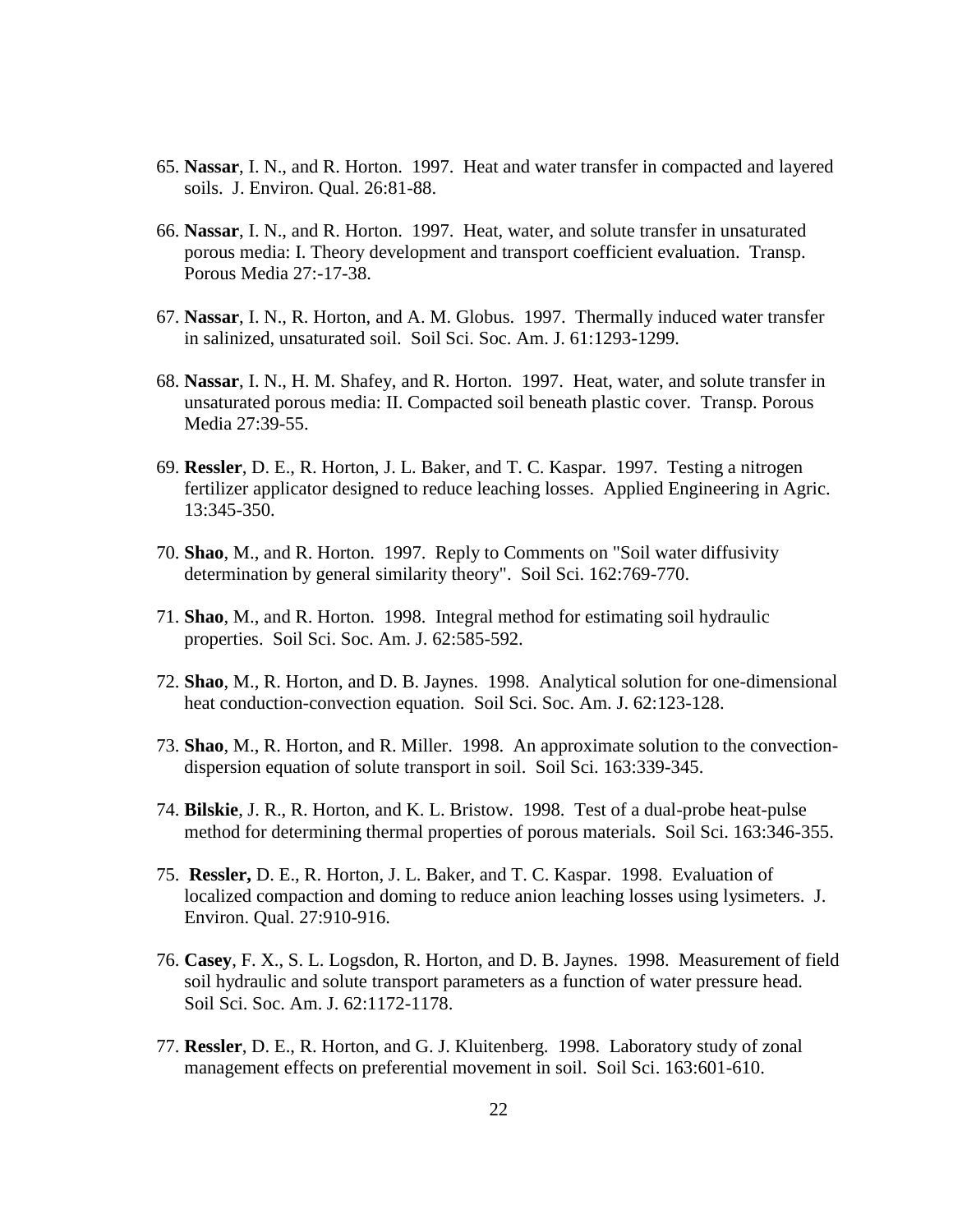- 78. **Azevedo**, A. S., R. S. Kanwar, and R. Horton. 1998. Effect of cultivation on hydraulic properties of an Iowa soil using tension infiltrometers. Soil Sci. 163:22-29.
- 79. **Shao**, M. and R. Horton. 1999. Reply to comments on integral method for estimating soil hydraulic properties. Soil Sci. Soc. Am. J. 63:253.
- 80. **Casey**, F. X. M., D. B. Jaynes, R. Horton, and S. D. Logsdon. 1999. Comparing field methods that estimate mobile-immobile model parameters. Soil Sci. Soc. Am. J. 63:800-806.
- 81. **Ewing**, R. P., and R. Horton. 1999. Discriminating dyes in soil with color image analysis. Soil Sci. Soc. Am. J. 63:18-24.
- 82. **Ewing**, R. P., and R. Horton. 1999. Quantitative color image analysis of agronomic images. Agron. J. 91:148-153.
- 83. **Nassar**, I. N., and R. Horton. 1999. Transport and fate of volatile organic chemicals in unsaturated, nonisothermal salty porous media:I. Theoretical development. J. Hazard. Mater. 69:151-167.
- 84. **Nassar**, I. N., L. Ukrainczyk, and R. Horton. 1999. Transport and fate of volatile organic chemicals in unsaturated, nonisothermal salty porous media:II. Experimental and numerical studies for benzene. J. Hazardous Materials 69:169-185.
- 85. **Nassar**, I. N., and R. Horton. 1999. Salinity and compaction effects on soil water evaporation and water and solute distributions. Soil Sci. Soc. Am. J. 63:752-758.
- 86. **Ren**, T., K. Noborio, and R. Horton. 1999. Measuring soil water content, electrical conductivity, and thermal properties with a thermo-TDR probe. Soil Sci. Soc. Am. J. 63:450-457.
- 87. **Ressler**, D. E., R. Horton, T. C. Kaspar, and J. L. Baker. 1999. Crop response to localized compaction and doming. Agron. J. 90:747-752.
- 88. **Wang**, Q., M. **Shao**, and R. Horton. 1999. Modified Green and Ampt models for layered soil infiltration and muddy water infiltration. Soil Sci. 164:445-453.
- 89. **Noborio,** K., R. Horton, and C. S. Tan. 1999. Time domain reflectometry probe for simultaneous measurement of soil matric potential and water content. Soil Sci. Soc. Am. J.63:1500-05.
- 90. **Bachmann**, J., R. Horton, R. R. van der Ploeg, and S. **Woche**. 2000. Modified sessile drop method for assessing initial soil-water contact angle of sandy soil. Soil Sci. Soc.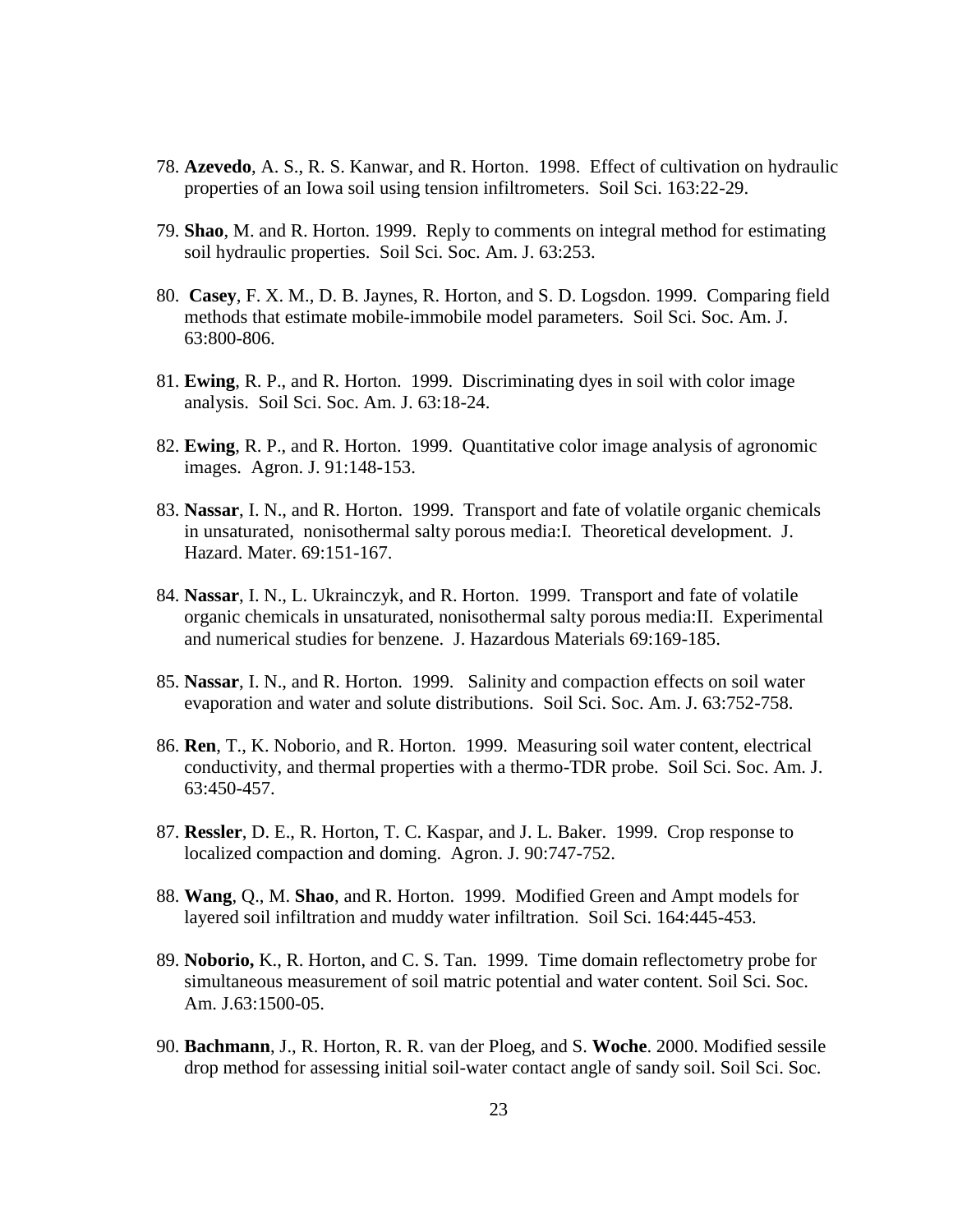Am. J. 64:564-7.

- 91. **Casey**, F. X. M., R. P. **Ewing**, and R. Horton. 2000. Automated system for miscible displace-ment through soil of multiple volatile organic compounds. Soil Sci. 165:841- 847.
- 92. **Casey**, F. X. M., S. K. Ong, and R. Horton. 2000. Degradation and transformation of trichloroethylene in miscible-displacement experiments through zero-valent metals. Env. Sci. Tech. 34:5023-5029.
- 93. **Lee**, J., D. B. Jaynes, and R. Horton. 2000. Evaluation of a simple method for estimating solute transport parameters: Laboratory studies. Soil Sci. Soc. Am. J. 64:492-498.
- 94. **Lee**, J., R. Horton, and D. B. Jaynes. 2000. A time domain reflectometry method to measure immobile water content and mass exchange coefficient. Soil Sci. Soc. Am. J.64:1911-17.
- 95. **Nassar**, I. N., R. Horton, and G. N. Flerchinger. 2000. Simultaneous heat and mass transfer in soil columns exposed to freezing/thawing conditions. Soil Sci. 165-208- 216.
- 96. **Ren**, T., G. J. Kluitenburg, and R. Horton. 2000. Determining soil water flux and pore water velocity by a heat pulse technique. Soil Sci. Soc. Am. J. 64:552-560.
- 97. **Shao**, M., and R. Horton. 2000. Exact solution for horizontal water redistribution by general similarity. Soil Sci. Soc. Am. J. 64:561-564.
- 98. **Shao**, M., Q. Wang, and R. Horton. 2000. A simple infiltration method for estimating soil hydraulic properties of unsaturated soils: I. Theory. Acta Pedologica Sinica 37: 1- 8.
- 99. **Shao**, M., Q. Wang, and R. Horton. 2000. A simple infiltration method for estimating soil hydraulic properties of unsaturated soils: II. Experimental results. Acta Pedologica Sinica 37: 217-224.
- 100.**Bachmann**, J., R. Horton, T. **Ren**, and R.R. van der Ploeg. 2001. Comparison of the thermal properties of four wettable and four water-repellent soils. Soil Sci. Soc. Am. J. 65:1575-1679.
- 101.**Lee**, J., R. Horton, K. **Noborio**, and D. B. Jaynes. 2001. Characterization of preferential flow in undisturbed, structured soil columns using a vertical TDR probe. J. Contaminant Hydrol. 51:131-144.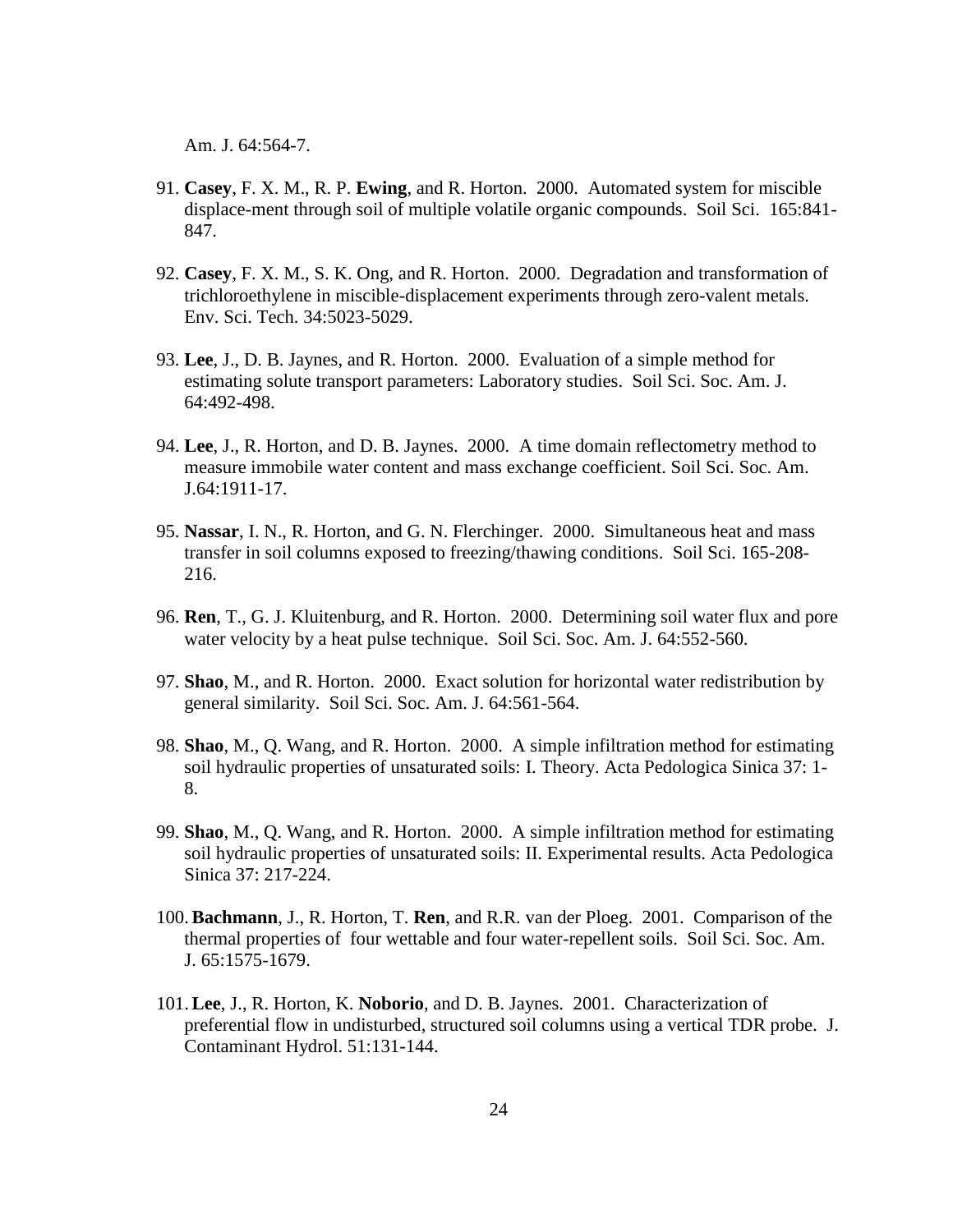- 102. **Ochsner**, T.E., R. Horton, and T. **Ren**. 2001. Simultaneous water content, air-filled porosity, and bulk density measurements with thermal-time domain reflectometry reflectometry. Soil Sci. Soc. Am. J. 65:1618-1622.
- 103. **Ochsner**, T.E., R. Horton, and T. **Ren**. 2001. A new perspective on soil thermal properties. Soil Sci. Soc. Am. J. 65:1641-1647.
- 104.**Bachmann**, J., R. Horton, and R. R. van der Ploeg. 2001. Isothermal and nonisothermal evaporation from four sandy soils of different water repellency. Soil Sci. Soc. Am. J. 65: 1599-1607.
- 105. **Shao**, M. and R. Horton. 2001. Response to comments on exact solution for horizontal redistribution by general similarity. Soil Sci. Soc. Am. J. 65:958-959.
- 106. **Shao**, M. and R. Horton. 2001. Response to comments on exact solution for horizontal redistribution by general similarity. Soil Sci. Soc. Am. J. 65:960-961.
- 107. **Al-Jabri,** S.A., R. Horton, and D.B. Jaynes. 2002. A point-source method for rapid simultaneous estimation of soil hydraulic and chemical transport properties. Soil Sci. Soc. Am. J. 66:12-18.
- 108.**Bachmann**, J., R. Horton, S.A. Grant, and R.R. van der Ploeg. 2002. Temperature dependence of water retention curves for wettable and water repellent soils. Soil Sci. Soc. Am. J. 66:44-52.
- 109.**Lee**, J., R. Horton, and D. B. Jaynes. 2002. The feasibility of shallow time domain reflectometry probes to describe solute transport through undisturbed soil cores. Soil Sci. Soc. Am. J. 66:53-57.
- 110. **Al-Jabri**, S. A., R. Horton, D. B. Jaynes, and A. **Gaur**. 2002. Field determination of soil hydraulic and chemical transport properties. Soil Sci. 167:353-368.
- 111.**Ella**, V. B., S. W. Melvin, R. S. Kanwar, L. C. Jones, R. Horton. 2002. Inverse threedimensional groundwater modeling using the finite-difference method for recharge estimation in a glacial till aquitard. Transactions of the ASAE. Vol. 45(3): 703–715.
- 112. **Hermsmeyer**, D., J. **Ilsemann**, J. **Bachmann**, R.R. van der Ploeg, and R. Horton. 2002. Model calculations of water dynamics in lysimeters filled with granular wastes. J. Plant Nutr. Soil Sci. 165:339-346.
- 113. **Hermsmeyer**, R.R. van der Ploeg, R. Horton, and J. **Bachmann**. 2002. Lysimeter study of water and salt dynamics in a saline metallurgical waste. J. Plant Nutr. Soil Sci. 165:211-219.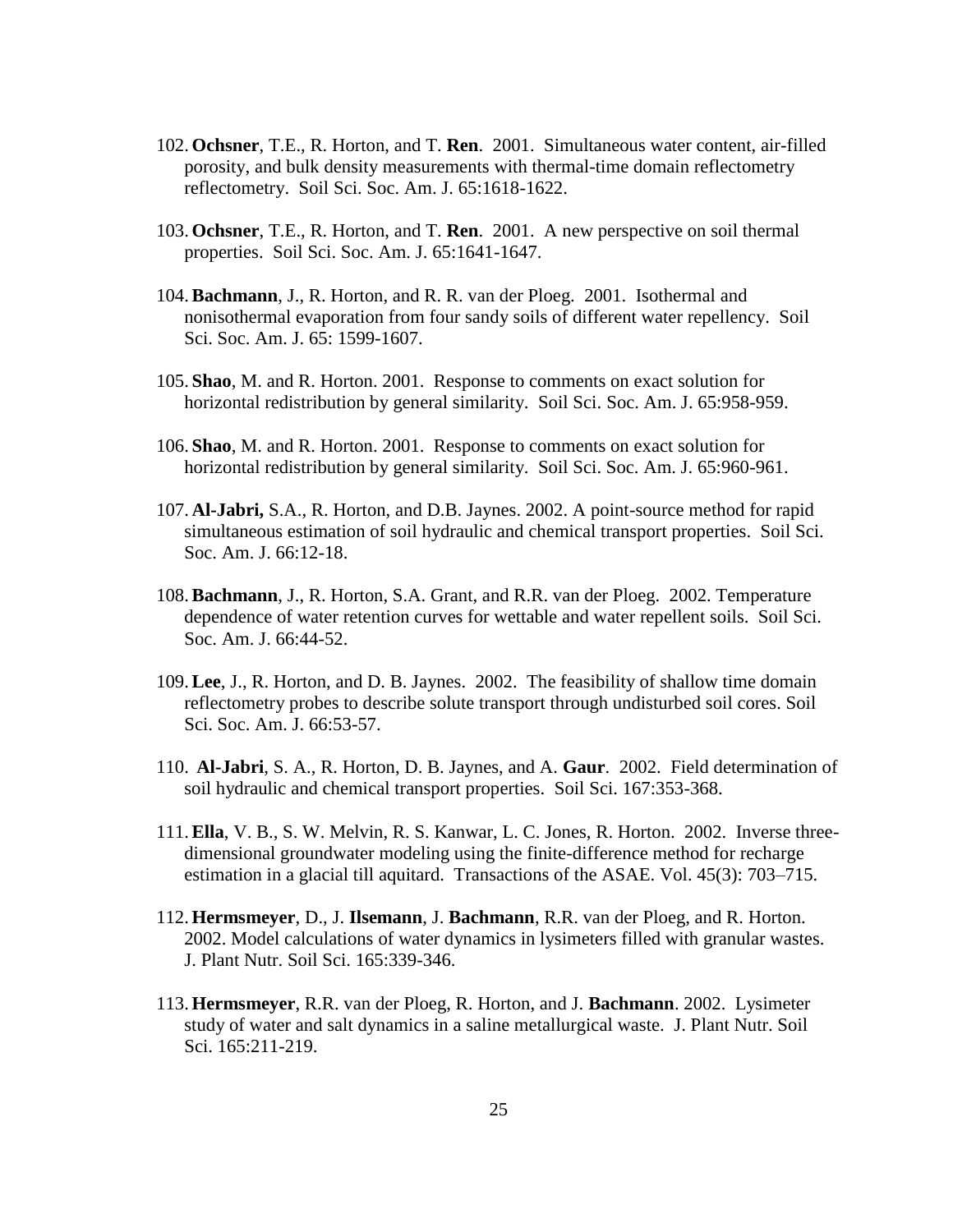- 114.**Ilsemann**, J., R. R. van der Ploeg, R. Horton, and J. **Bachmann**. 2002. Laboratory method for determining immobile water content and mass exchange coefficient. J. Plant Nutr. Soil Sci. 165:332-338.
- 115.**Wang**, Q., R. Horton, and M. **Shao**. 2002. Effective raindrop kinetic energy influence on soil potassium transport into runoff. Soil Sci. 167:369-376.
- 116.**Wang**, Q., T.E. **Ochsner**, and R. Horton. 2002. Mathematical analysis of heat pulse signals for soil water flux determination. Water Resour. Res. 38:10.1029/2001WR1089.
- 117.**Lee**, J., L. S. **Hundal**, R. Horton, and M. L. Thompson. 2002. Sorption and transport behavior of Naphthalene in an aggregated soil. J. Environ. Qual. 31:1716-1721.
- 118. **Shangguan**, Z., M. **Shao**, R. Horton, T. Lei, L. Qin, and J. Ma. 2002. A model for regional optimal allocation of irrigation water resources under deficit irrigation and its applications. Agric. Water Manage. 52:139-154.
- 119.**Wang**, Q., R. Horton, and M. **Shao**. 2002. Horizontal Infiltration Method for Determining Brooks-Corey Model Parameters. Soil Sci. Soc. Am. J. 66:1733-1740.
- 120.**Wang**, Q., R. Horton, and J. **Lee**. 2002. A simple model relating soil water characteristic curve and soil solute breakthrough curve. *Soil Sci.* 167:436-443.
- 121.**Ewing**, R. P. and R. Horton, Diffusion in sparsely connected porespaces: Temporal and spatial scaling. *Water Resour. Res.* 38:10.1029/2002WR001412, 2002.
- 122. **Hermsmeyer**, D., R. Diekmann, R. R. van der Ploeg, and R. Horton. 2002. Physical properties of a soil substitute derived from an aluminum recycling by-product. *J. Hazard. Mater*. 95:107- 124.
- 123. **Ren,** T., T.E. **Ochsner**, R. Horton, and Z. **Ju**. 2003. Heat-pulse method for soil water content measurement: influence of the specific heat of the soil solids. Soil Sci. Soc. of Am. J. 67:1631-1634.
- 124. **Ren**, T., T.E. **Ochsner**, and R. Horton. 2003. Development of thermo-time domain reflectometry for vadose zone measurements. Vadose Zone J. 2:544-551.
- 125.**Wang**, Q., R. Horton, and M. **Shao**. 2003. Algebraic model for one-dimensional infiltration and soil water distribution. Soil Sci. 168:671-676.
- 126.**Li**, Y., M. **Shao**, Q. **Wang** , R. Horton. 2003. Open hole effects of perforated plastic mulches on evaporation. Soil Sci. 168:751-758.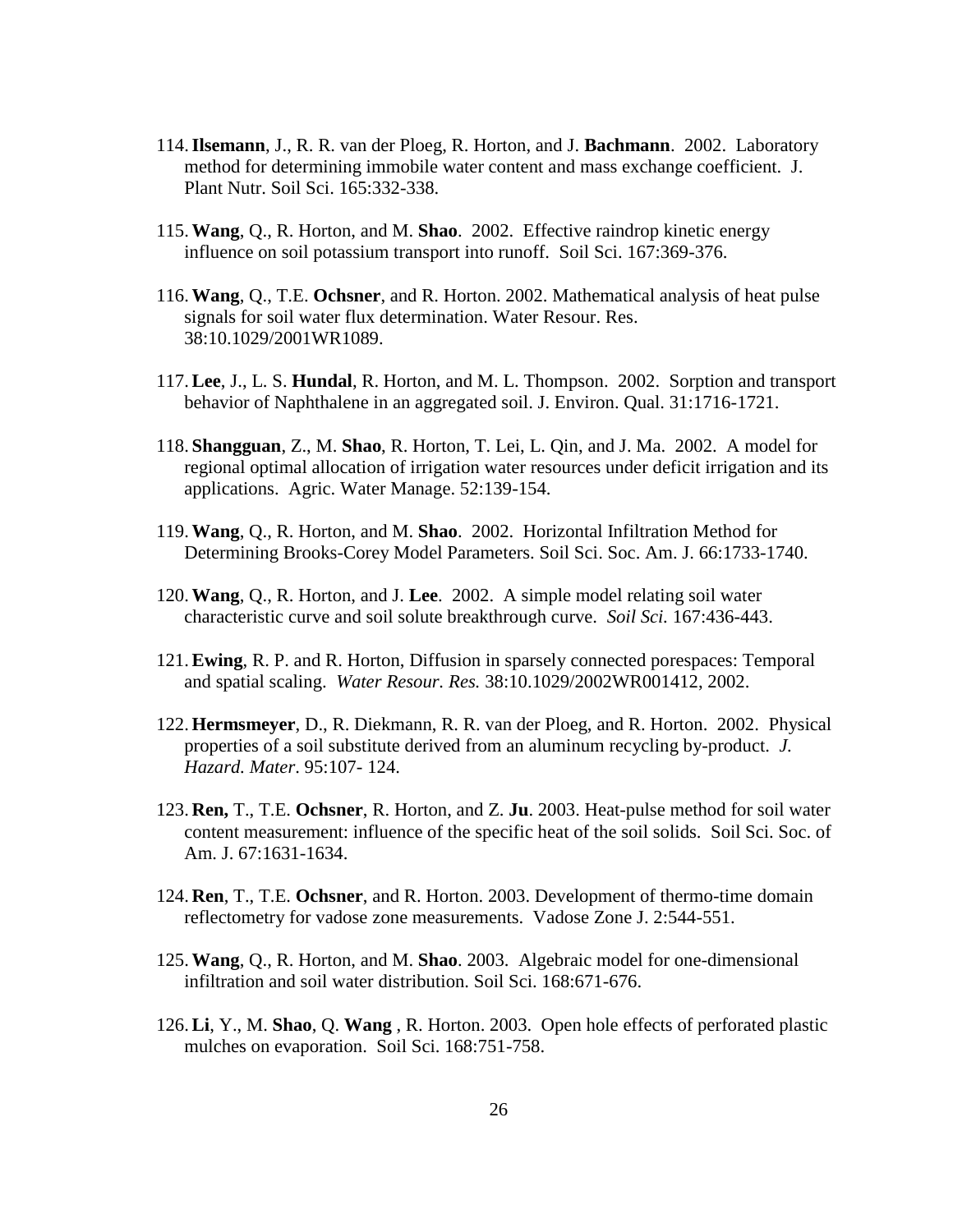- 127. **Gaur**, A., R. Horton, D. B. Jaynes, J. **Lee**, and S. A. **Al-Jabri**. 2003. Using surface time domain reflectometry measurements to estimate subsurface chemical movement. Vadose Zone J 2:539-543.
- 128. Sauer, T. J., D. W. Meek, T.E. **Ochsner**, A. R. **Harris**, and R. Horton. 2003. Errors in heat flux measurement by flux plates of contrasting design and thermal conductivity. Vadose Zone J. 2:580-588.
- 129. **Ochsner**, T.E., R. Horton, and T. **Ren**. 2003. Use of the dual-probe heat-pulse technique to monitor soil water content. Vadose Zone J. 2:572-579.
- 130.**Brevik**, E. C., J. **Lee,** T. E. Fenton, and R. Horton. 2003. Evaluation of the influence of soil moisture, calcite content, and temperature on bulk electrical conductivity. J. Iowa Acad. of Sci. 110:56-60.
- 131.**Bachmann**, J., S. K. **Woche**, M.-O. **Goebel**, M. B. Kirkham, and R. Horton. 2003. Extended methodology for determining wetting properties of porous media. Water Resour. Res. 39:10.1029/2003WR002143.
- 132.**Brevik**, E. C., T. E. Fenton, and R. Horton. 2004. Effect of daily soil temperature fluctuations on soil electrical conductivity as measured with the Geonics® EM-38. Precision Agric. 5:143-150.
- 133. **Göbel,** M.-O., J. **Bachmann**, S. K. **Woche**, W. R. Fischer, and R. Horton. 2004. Soil water potential and aggregate size effects on the wettability of soil. Soil Sci. Soc. Am. J. 68: 383-393.
- 134. **Duppong,** L. M., K. Delate, M. Liebman, R. Horton, F. Romero, G. Kraus, J. Petrich, and P. K.Chowdbury. 2004. The effect of natural mulches on crop performance, weed suppression, and biochemical constituents of catnip and St. John's wort. Crop Sci. 44: 861-869.
- 135. **Helmke**, M.F., W.W. Simpkins, and R. Horton. 2004. Experimental determination of effective diffusion parameters in the matrix of fractured till. Vadose Zone J. 3: 1050- 1056.
- 136.**Lu**, D., M. **Shao**, R. Horton, and C. Liu. 2004. Effect of changing bulk density during water desorption measurement on soil hydraulic properties. Soil Sci. 169: 319- 329.
- 137. **Rogis**, C., L. R. Gibson, A. D. Knapp, and R. Horton. 2004. Enhancing germination of eastern gamagrass seed with moist-prechilling and gibberellic acid. Crop Sci. 44: 549-552.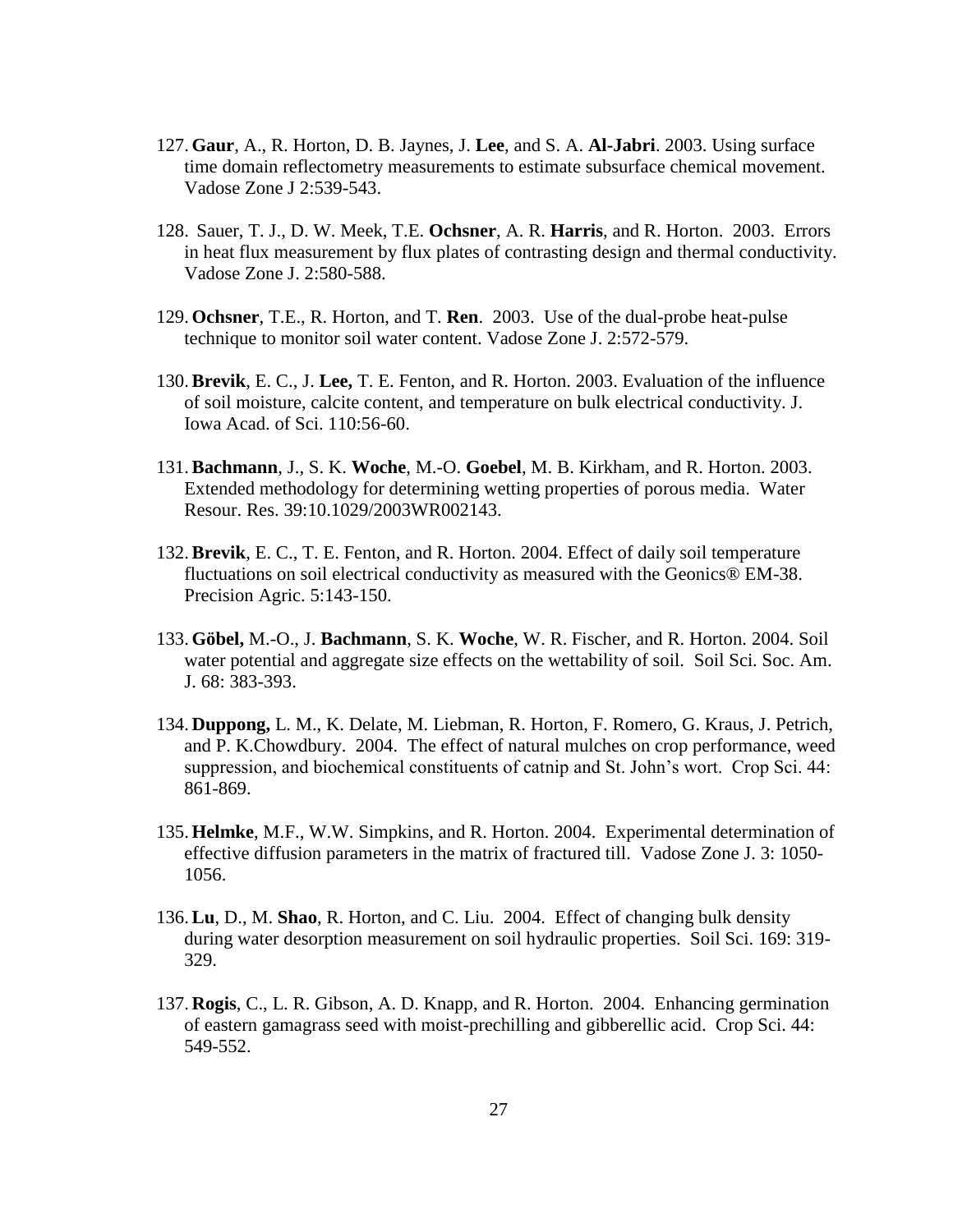- 138. **Rogis**, C., L. R. Gibson, A. D. Knapp, and R. Horton. 2004. Can solid matrix priming with GA3 break seed dormancy in eastern gamagrass? J. Range Manage. 57: 656-660.
- 139.**Wang**, Q., M. **Shao**, and R. Horton. 2004. A simple method for estimating water diffusivity of unsaturated soils. Soil Sci. Soc. Am. J. 68:713-718.
- 140. **Ren**, T., M. **Shao**, Z. **Ju,** and R., Horton. 2004. Measurement of soil physical properties with thermo-time domain reflectometry: Theory. Acta Pedologica Sinica 41: 225-228.
- 141. **Ren**, T., M. **Shao**, Z. **Ju,** and R., Horton. 2004. Measurement of soil physical properties with thermo-time domain reflectometry: Applications. Acta Pedologica Sinica 41: 523-529.
- 142.**Woche,** S. K., M.-O. **Goebel**, M. B. Kirkham, R. Horton, R. R. van der Ploeg, and J. Bachmann. 2005. Contact angle of soils as affected by depth, texture, and land management. European J. Soil Sci. 56: 239-251.
- 143. **Ochsner**, T. E., R. Horton, G. J. Kluitenberg, and Q. **Wang**. 2005. Evaluation of the heat pulse ratio technique for measuring soil water flux. Soil Sci. Soc. Am. J. 69: 757- 765.
- 144. **Helmke,** M.F., W.W. Simpkins, and R. Horton. 2005. Fracture-controlled transport of nitrate and atrazine in four Iowa till units. J. Environ. Qual. 34: 227-236.
- 145. **Ren**, T., Z. **Ju**, Y. Gong, and R. Horton. 2005. Comparing heat-pulse and TDR soil water contents from thermo-TDR probes. Vadose Zone Journal 4: 1080-1086.
- 146. **Gaur**, A., R. Horton, and D. B. Jaynes. 2006. Measured and predicted solute transport in a tile drained field. Soil Sci. Soc. Am. J. 70: 872-881.
- 147. **Ochsner**, T. E., T. J. Sauer, and R. Horton. 2006. Field tests of the soil heat flux plate method and some alternatives. Agron. J. 98:1005-1014.
- 148. **Al-Jabri**, S.A., J. **Lee**, A. **Gaur**, R. Horton and D.B. Jaynes. 2006. A dripper-TDR method for in situ determination of hydraulic conductivity and chemical transport properties of surface soils. Adv. Water Resour. 29: 239-249.
- 149. **Zhou**, J., J. L. **Heitman**, R. Horton, T. **Ren**, T. E. **Ochsner**, L. Prunty, R. P. Ewing and T. J. Sauer. 2006. Method for maintaining one-dimensional temperature gradients in unsaturated, closed soil cells. Soil Sci. Soc. Am. J. 70:1303-1309.
- 150. Bachmann, J., G. Arye, M. Deuer, S. K. Woche, R. Horton, K. H. Hartge, and Y.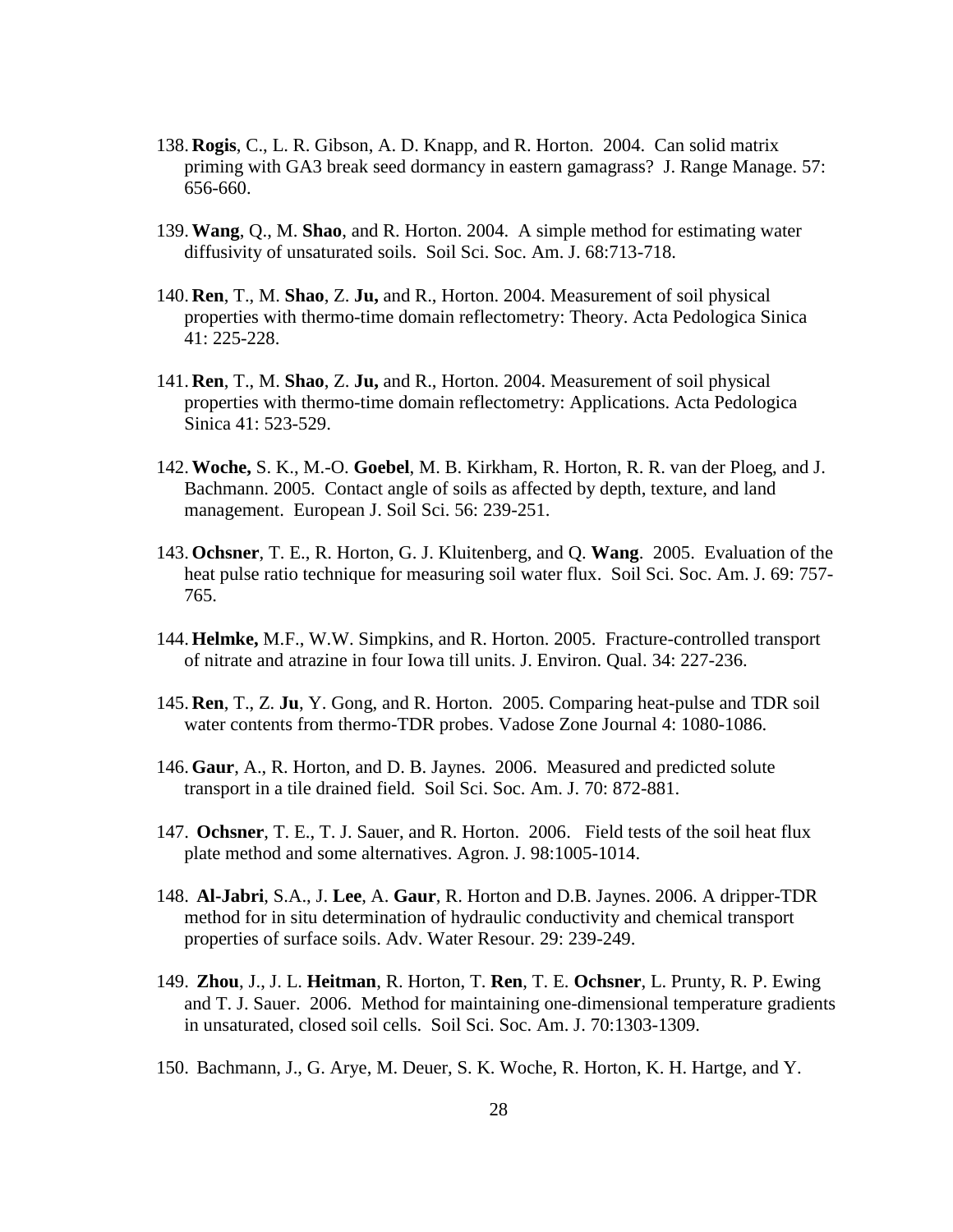Chen. 2006. Universality of a surface tension – contact angle relation for hydrophobic soils of different texture. J. Plant Nutr. Soil Sci. 169: 745-753.

- 151. **Ilsemann**, J., R.R. van der Ploeg, R. Horton, and D. Hermsmeyer. 2006. A semianalytical model for solute transport in layered dual-porosity media. J. Plant Nutr. Soil Sci. 169: 754-761.
- 152. Ochsner, T. E., T. J. Sauer, and R. Horton. 2007. Soil heat storage measurements in energy balance studies. Agron. J. 99:311-319.
- 153. Sauer, T. J., T. E. Ochsner, and R. Horton. 2007. Soil heat flux plates: heat flow distortion and thermal contact resistance. Agron. J. 99:304-310.
- 154. **Lu,** S., T. Ren, Y. Gong, and R. Horton. 2007. An improved model for predicting room temperature soil thermal conductivity versus water content. Soil Sci. Soc. Am. J. 71:8-14.
- 155. Kluitenberg, G. J., T. E. Ochsner, and R. Horton. 2007. Improved analysis of heat pulse signals for soil water flux determination. Soil Sci. Soc. Am. J. 71:53-55.
- 156. **Heitman**, J.L*.*, A. Gaur, R. Horton, D.B. Jaynes, and T.C. Kaspar. 2007. Field measurement of soil surface chemical transport properties for comparison of management zones. Soil Sci. Soc. Am. J. 71:529-536.
- 157. **Gaur**, A., D. B. Jaynes, R. Horton, and T. E. Ochsner. 2007. Surface and subsurface solute transport properties at row and inter-row positions. Soil Sci. 172:419-431.
- 158. **Heitman**, J.L., R. Horton, T. Ren, and T.E. Ochsner. 2007. An improved approach for measurement of coupled heat and water transfer in soil cells. Soil Sci. Soc. Am. J. 71:872-880.
- 159. Wang, Q. and R. Horton. 2007. Boundary layer theory description of solute transport in soil. Soil Sci. 172:835–841.
- 160. Ewing, R.P. and R. Horton. 2007. Thermal conductivity of a cubic lattice of spheres with capillary bridges. J. of Physics D: Applied Physic 40**:** 4959–4965.
- 161. Liu, G., B. Li, T. Ren, and R. Horton. 2007. Analytical solution of heat pulse method in a parallelepiped sample space. Soil Sci. Soc. Am. J. 71: 1607-1619.
- 162. **Heitman**, J.L., R. Horton, T. Ren, I.N. Nassar, and D. **Davis**. 2008. A test of coupled soil heat and water transfer prediction under transient boundary conditions. Soil Sci. Soc. Am. J. 72: 1197–1207.
- 163. **Gieselman**, H., J.L. **Heitman**, and R. Horton. 2008. Effect of a hydrophobic layer on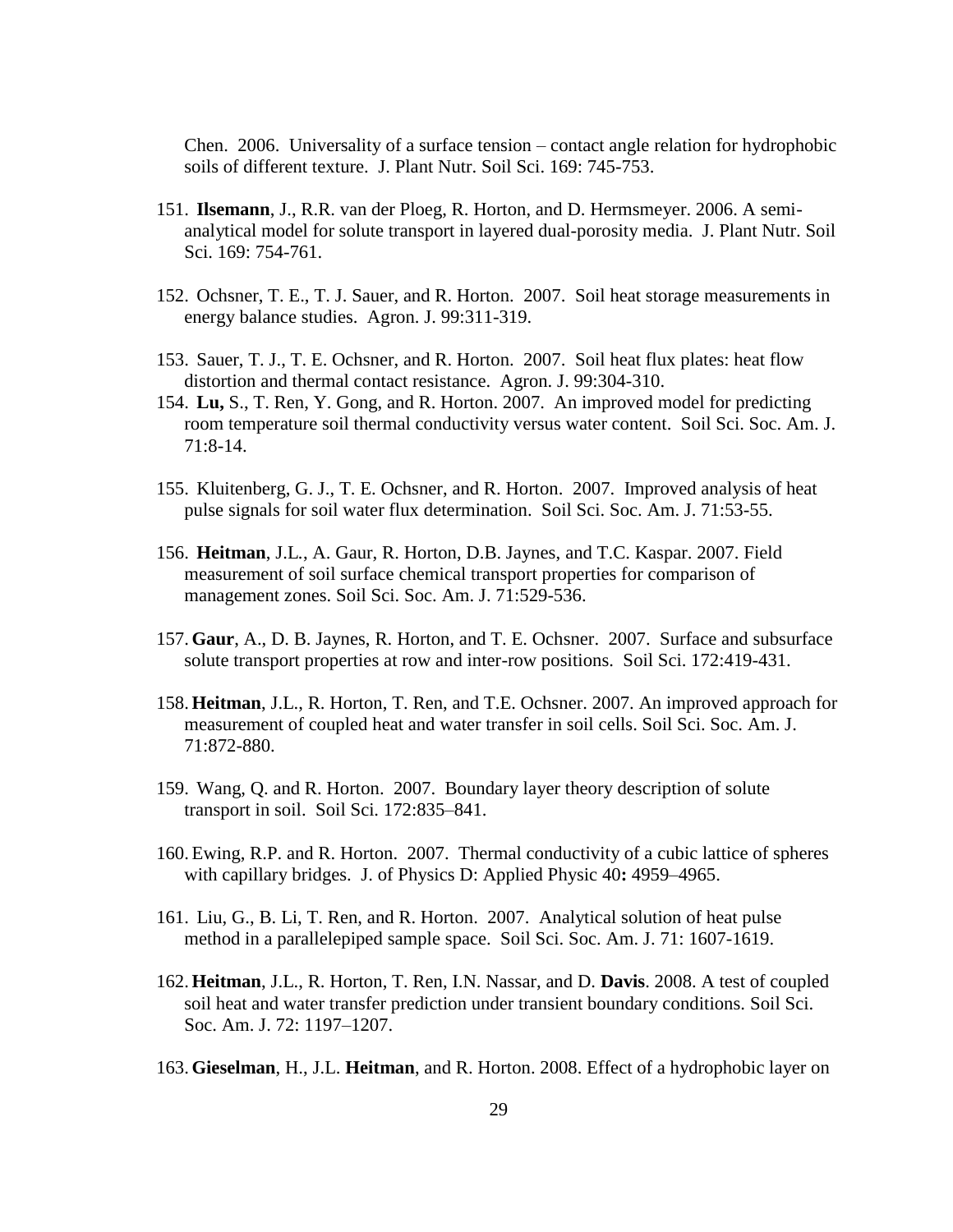the upward movement of water under freezing conditions. Soil Sci. 173:297-305.

- 164. Liu, X., T. Ren, and R. Horton. 2008. Determination of soil bulk density with thermo-TDR sensors. Soil Sci. Soc. Am. J. 72: 1000-1005.
- 165. **Heitman**, J.L., R. Horton, T.J. Sauer, and T.M. DeSutter. 2008. Sensible heat observations reveal soil-water evaporation dynamics. J. Hydromet. 9:165-171.
- 166. Liu, G., B. Li, T. Ren, R. Horton, and B. C. Si. 2008. Analytical solution of heat pulse method in a parallelepiped sample space with inclined needles.Soil Sci Soc Am J. 72: 1208–1216.
- 167. Gao, Z., R. Horton, **L. Wang**, H. Liu, and J. Wen. 2008. An improved force-restore method for soil temperature prediction. European Journal of Soil Science 59: 972–981.
- 168. Sauer, T.J., O.D. Akinyemi, P. Thery, J.L. **Heitman**, T.M. DeSutter, and R. Horton. 2008. Evaluation of a new, perforated heat flux plate design. International Com. Heat Mass Transfer 35:800–804.
- 169.**Lu**, S., T. Ren, and Y. Gong, and R. Horton. 2008. Evaluation of models for describing soil water retention curve from saturation to oven dryness. Soil Sci. Soc. Am. J. 72:1542–1546.
- 170. **Heitman**, J. L., X. **Xiao**, R. Horton, and T. J. Sauer. 2008. Sensible heat measurements indicating depth and magnitude of subsurface soil water evaporation. Water Resour. Res., 44, W00D05, doi:10.1029/2008WR006961.
- 171. Gao, Z., D. H. Lenschow, R. Horton, M. Zhou, **L. Wang**, and J. Wen. 2008. Comparison of two soil temperature algorithms for a bare ground site on the Loess Plateau in China. J. Geophys. Res., 113, D18105, doi:10.1029/2008JD010285.
- 172. **Ju**, Z., T. Ren, and R. Horton. 2008. Influences of dichlorodimethylsilane treatment on soil hydrophobicity, thermal conductivity, and electrical conductivity. Soil Science 173: 425–432.
- 173. **Huo**, Z.*,* M.A.Shao, and R. Horton. 2008. Impact of gully on soil moisture of shrubland in wind-water erosion crisscross region of the Loess Plateau. Pedosphere 18: 674–680.
- 174. Gao, Z., L. Wang, and R. Horton. 2009. Comparison of six algorithms to determine the soil apparent thermal diffusivity at a site in the Loess Plateau of China. Hydrol. Earth Sys. Sci. Discuss. 6:2247-2274.
- 175. Gao, Z., R. Horton, H.P. Liu, J. Wen, and L. Wang. 2009. Influence of wave phase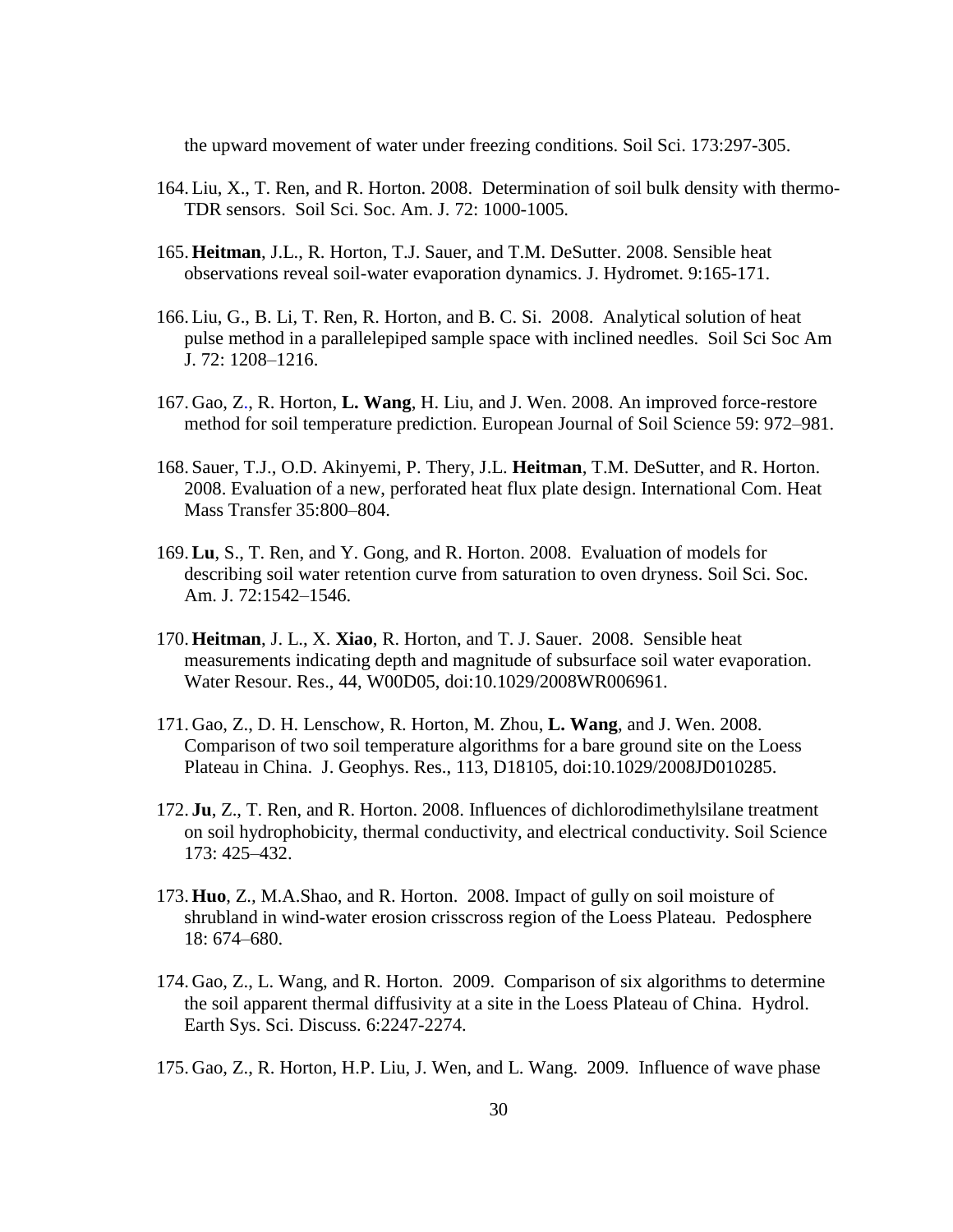difference between surface soil heat flux and soil surface temperature on land surface energy balance closure. Hydrol. Earth Sys. Sci. Discuss. 6:1089-1110.

- 176. Wei, X., M. Shao, R. Horton, and X. Han. 2009. Humic acid transport in watersaturated porous media. Environ. Model. Assess. DOI 10.1007/s10666-008-9186-y.
- 177. **Hu**, W., M. Shao, Q. Wang, J. Fan, and R. Horton. 2009. Temporal changes of soil hydraulic properties under different land uses. Geoderma 149:355-366.
- 178. **Lu**, S., Z. Ju, T. Ren, and R. Horton. 2009. A general approach to estimate soil water content from thermal inertia. Agric. Forest Meteorol., doi:10.1016/j.agrformet.2009.05.011.
- 179. **Fu,** X., M. Shao, X. Wei, and R. Horton. 2009. Effects of two perennials, fallow and millet on distribution of phosphorous in soil and biomass on sloping loess land, China. Catena 77:200–206.
- 180. Wei, X., M. Shao, X. **Fu**, R. Horton, Y. Li, and X. Zhang. 2009. Distribution of soil organic C, N and P in three adjacent land use patterns in the northern Loess Plateau, China. Biogeochemistry DOI 10.1007/s10533-009-9350-8.
- 181. **Davis**, D.D., R. Horton, J.L. Heitman, and T. Ren. 2009. Wettability and hysteresis effects on water sorption in relatively dry soil. Soil Sci. Soc. Am. J. 73:1947–1951.
- 182. Wang, Q., R. Horton, and J. Fan. 2009. An analytical solution for one-dimensional water infiltration and redistribution in unsaturated soil. Pedosphere 19:104–110.
- 183. **Andersen**, D.S., R.T. Burns, L.B. Moody, M.J. Helmers, and R. Horton. 2010. Comparison of the Iowa State University – effluent limitation guidelines model with the soil-plant-air-water model for evaluating containment basin performance. Trans. ASABE 53: 207-217.
- 184. Heitman, J.L., R. Horton; T.J. Sauer; T. Ren; **X. Xiao**. 2010. Latent heat in soil heat flux measurements. Agricultural and Forest Meteorology 150:1147–1153.
- 185. **Fu**, X., M. Shao, X. Wei, and R. Horton. 2010. Soil organic carbon and total nitrogen as affected by vegetation types in Northern Loess Plateau of China. Geoderma 155: 31–35.
- 186. Wei, X., M. Shao, X. **Fu**, and R. Horton. 2010. Changes in soil organic carbon and total nitrogen after 28 years grassland afforestation: Effects of tree species, slope position and soil order. Plant and Soil 331:165–179.
- 187. **Wang**, L., R. Horton, and Z. Gao. 2010. Comparison of six algorithms to determine the soil apparent thermal diffusivity at a site in the Loess Plateau of China. Soil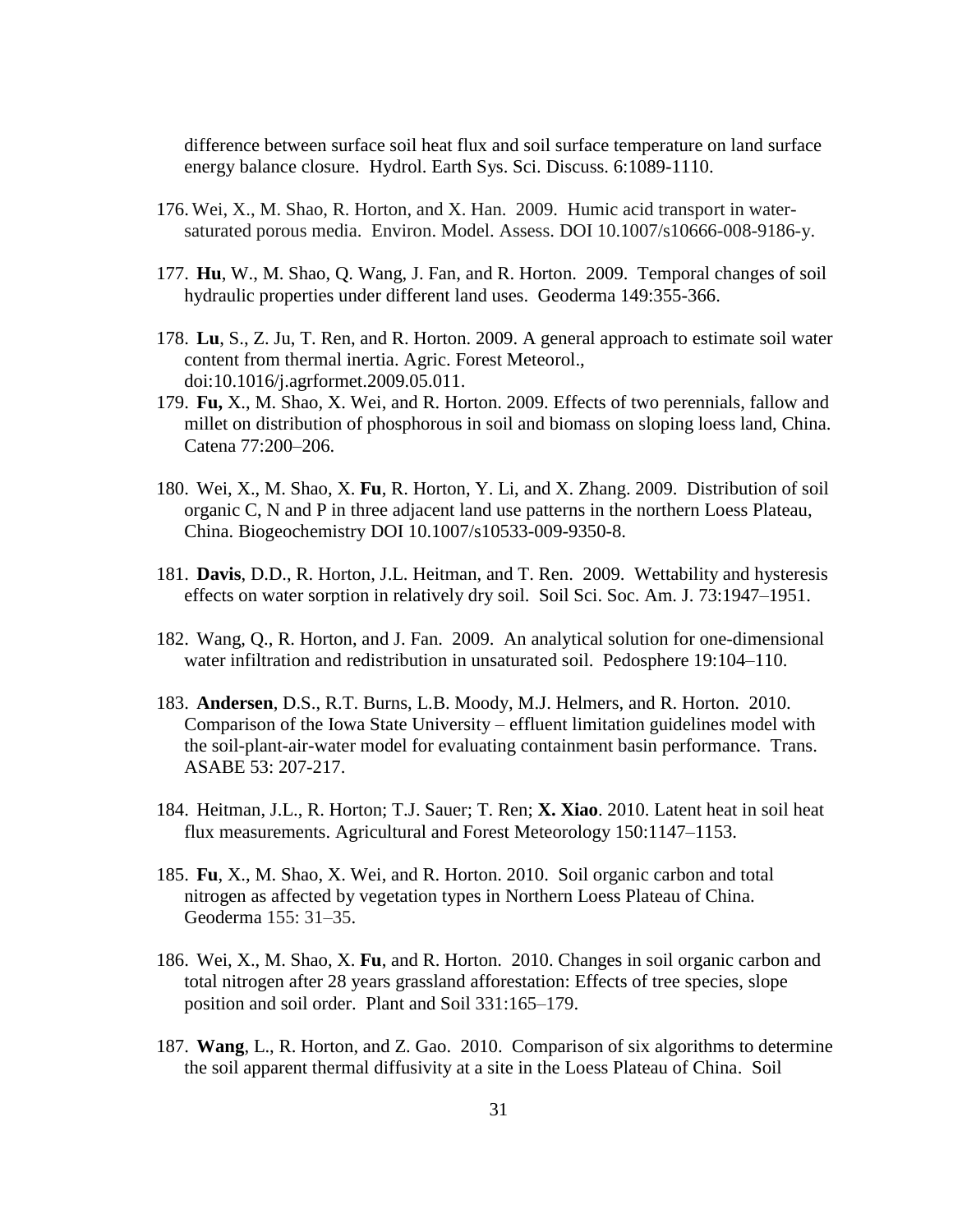Science 175:51-60.

- 188. **Han**, X., M. Shao, and R. Horton. 2010. Estimating van Genuchten model parameters of undisturbed soils using an integral method. Pedosphere 20:55-62.
- 189. Li, Y., R. Horton, T. Ren and C. Chen. 2010. Prediction of annual reference evapotranspiration using climatic data. Agricultural Water Management 97:300–308.
- 190. Li, Y., R. Horton, T. Ren and C. Chen. 2010. Investigating time scale effects on reference evapotranspiration from *E*pan data in north China. doi: 10.1175/2009JAMC2130.1. J. Applied Meteorology and Climatology 49:867-878.
- 191. **Andersen**, D.S., R.T. Burns, L.B. Moody, M.J. Helmers, R. Horton, C. Pederson. 2010. The use of the soil-plant-air-water model to predict the hydraulic performance of vegetative treatment areas for controlling open lot runoff. Transactions ASAE 53:537- 543.
- 192. **Fu**, X., M. Shao, X. Wei, and R. Horton. 2010. Urea-derived nitrogen losses in a semiarid region of China Loess Plateau. SAGB: Acta Agriculturae Scandinavica, Section B - Plant Soil Science 60:560 – 568.
- 193. Laird, D.A, P. Fleming, D.L. Karlen, D.D. **Davis**, R. Horton, and B. Wang. 2010. Impact of biochar amendments on the quality of a typical midwestern agricultural soil. Geoderma 158:443-449.
- 194. Laird, D.A., P.D. Fleming, B. Wang, R. Horton, and D.L. Karlen. 2010. Biochar impact on nutrient leaching from a midwestern agricultural soil. Geoderma 158:436- 442.
- 195. Lü, H., Z. Yu, R. Horton and Y. Zhu. 2010. The retrieval of the root zone soil moisture by the H-infinity filter assimilation procedure. Hydro. Process. 24: 3648– 3660.
- 196. Zhou, B., M. Shao, M. Wen, Q. Wang, R. Horton. 2010. Effects of coal gangue content on water movement and solute transport in a China Loess Plateau soil. Clean – Soil, Air, Water 38:1031–1038.
- 197. Gao, Z., R. Horton, H.P. Liu. 2010. Influence of wave phase difference between surface soil heat flux and soil surface temperature on soil surface energy balance closure. J. Geophys. Res., 115, D16112, doi:10.1029/2009JD013278.
- 198. Wei, X., M. Shao, J. Zhuang, and R. Horton. 2010. Soil iron fractionation and availability at selected landscape positions in a loessial gully region. Soil Science and Plant Nutrition 56: 617–626.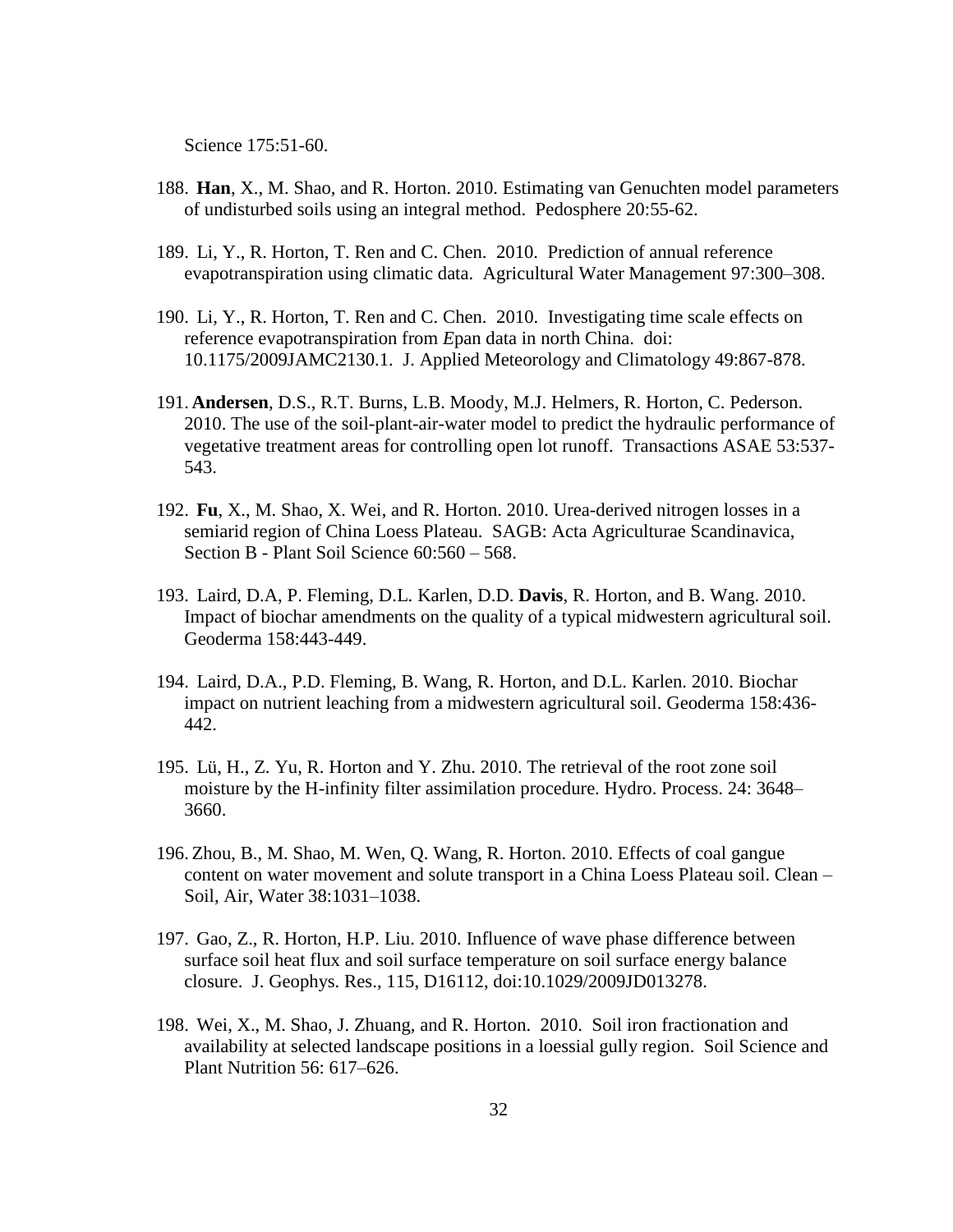- 199. **Fu,** W., M. Huang, M. Shao, and R. Horton. 2010. Soil CO<sub>2</sub> efflux of two shrubs in response to plant density in the northern Loess Plateau of China. African J. Biotech. 9:6916-6926.
- 200. Wei, X., M. D. Hao, X. H. Xue, P. Shi, R. Horton, A. Wang, Y. F. Zang. 2010. Nitrous oxide emission from highland winter wheat field after long-term fertilization. Biogeosciences 7: 3301–3310.
- 201.**Brockhoff,** S.R., N.E. Christians, R.J. Killorn, R. Horton, and **D. Davis**. 2010. Physical and mineral-nutrition properties of sand-based turfgrass root-zones amended with biochar. Agron. J. 102:1627–1631.
- 202. Li, Y., M. Li, and R. Horton. 2011. Single and joint multifractal analysis of soil particle size distributions. Pedosphere 21: 75–83.
- 203. Lu, H., Z. Yu, R. Horton, Y. Zhu , J. Zhang, Y. Jia and C. Yang. 2011. The effect of a gravel-sand mulch on soil water and temperature in the semiarid loess region of Northwest China. J. Hydrol. Engineer., 449:1943-1953.
- 204.**Lu**, S., T. Ren, Z. Yu, and R. Horton. 2011. Method to estimate the water vapor enhancement factor in soil. European J. of Soil Science 62:498–504.
- 205. **Xiao**, X., R. Horton, T.J. Sauer, J.L. Heitman, and T. Ren. 2011. Cumulative soil water evaporation as a function of depth and time. Vadose Zone J. 10:1016–1022.
- 206.**Zhu**, Y., Y. Wang, M. Shao, and R. Horton. 2011. Estimating soil water content from surface digital image gray level measurements under visible spectrum. Can. J. Soil Sci. 91: 69-76.
- 207. **Jia**, X., M. Shao, X. Wei, D. She, X. Li, and R. Horton. 2011. Estimating total net primary productivity of managed grasslands by a state-space modeling approach in a small catchment on the Loess Plateau, China. Geoderma, doi:10.1016/j.geoderma. 2010.09.016.
- 208.**Zhao, P**., M. Shao, and R. Horton. 2011. Performance of soil particle size distribution models for describing deposited soils adjacent to constructed dams in the China Loess Plateau. Acta Geophysica 59**:**124-138**.**
- 209. Wang, L., S. Wei, R. Horton, and M. Shao. 2011. Effects of vegetation and slope aspect on water budget in the hill and gully region of the Loess Plateau of China. Catena 87:90–100.
- 210.Jury, W. A., D. Or, Y. Pachepsky, H. M. Vereecken, J. W. Hopmans, L. R. Ahuja, B. E. Clothier, K. L. Bristow, G. J. Kluitenberg, P. Moldrup, J. Simunek, M. Th. van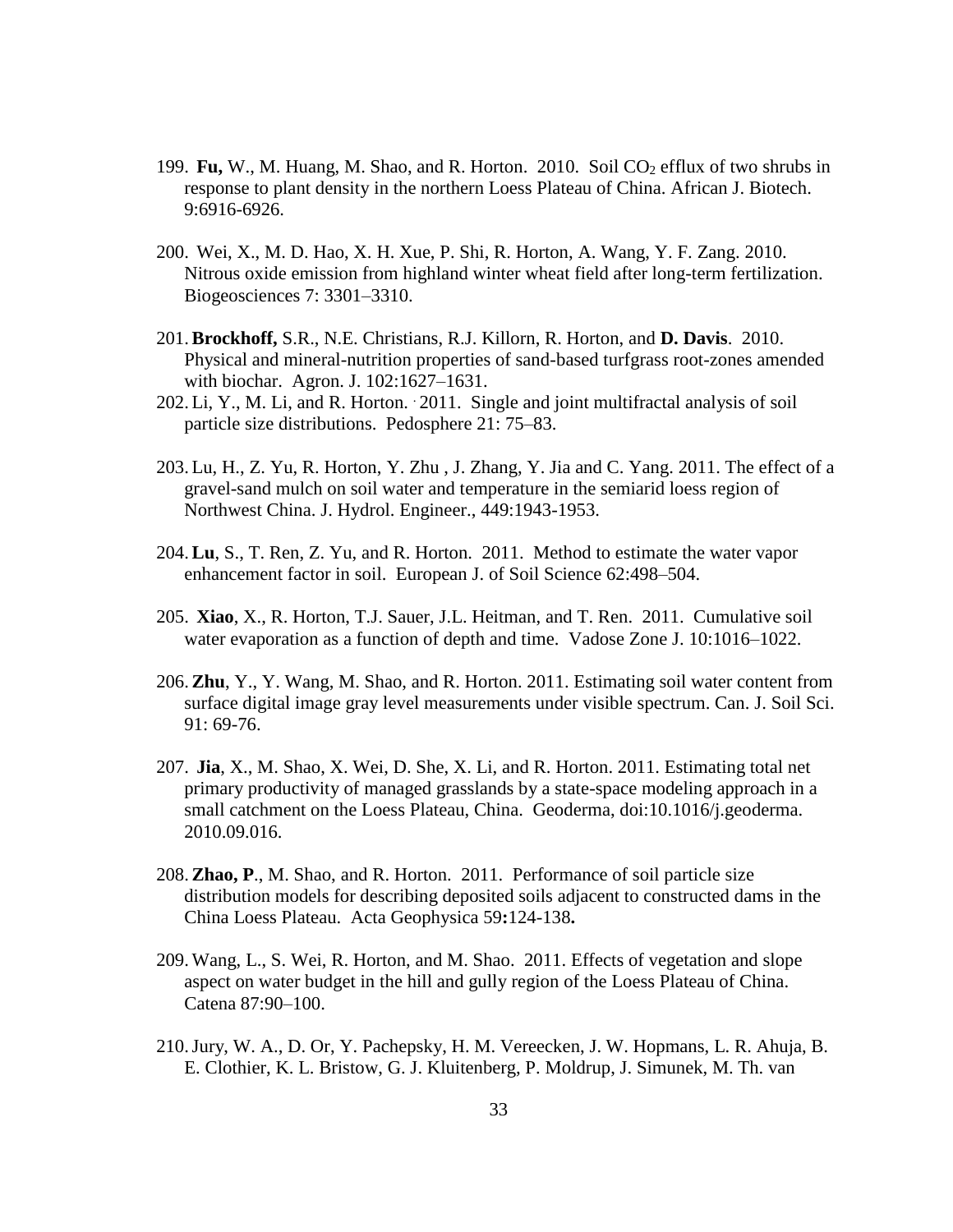Genuchten, and R. Horton. 2011. Kirkham's legacy and contemporary challenges in soil physics research. Soil Sci. Soc. Am. J. Soil Sci. Soc. Am. J. 75:1589–1601.

- 211. Lü, H., Z. Yu, R. Horton, Y. Zhu, Z. Wang, Z. Hao, and L. Xiang. 2011. Multi-scale assimilation of root zone soil water predictions. Hydro. Process. 25: 3158–3172.
- 212. Li, Y., M. Shao, and R. Horton. 2011. Effect of polyacrylamide applications on soil hydraulic characteristics and sediment yield of sloping land. Procedia Environ. Sci. 11:763–773.
- 213.**Liu, H.,** T. Ren., J. Bachmann, and R. Horton. 2012. Moisture-dependent soil wettability and its influences on soil water retention curve. Soil Sci. Soc. Am. J. 76:342–349.
- 214.**Zhang, X.,** T. Ren, J.L. Heitman, and R. Horton. 2012. Measuring soil-water evaporation time and depth of dynamics with an improved heat-pulse sensor. Soil Sci. Soc. Am. J. 76:876–879.
- 215.**Wang, L.**, Z. Gao, R. Horton, D.H. Lenschow, K. Meng, and D.B. Jaynes. 2012. An analytical solution to one-dimensional heat conduction-convection equation in soil. doi:10.2136/sssaj2012.0023n. Soil Sci. Soc. Am. J. 76:1978–1986.
- 216. Liao, Y., Y. Li, R. Horton, and C. Cui. 2012. Multi-variable regression models of reference crop evapotranspiration and the spatial distributions in Xinjiang. J. Drain. Irrig. Machin. Engineer. 30:117-124.
- 217. Li, Y., X. Ren, and R. Horton. 2012. Influence of various soil textures and layer positions on infiltration characteristics of layered soils. J. Drain. Irrig. Machin. Engineer. 30:485-490.
- 218. **Xu, J.,** X. Ma, S.D. Logsdon, and R. Horton. 2012. Short, multi-needle FDR sensor suitable for measuring soil water content. doi:10.2136/sssaj2011.0361. Soil Sci. Soc. Am. J. 76:1929–1937.
- 219. **Deol, P.K**., Heitman, J.L., A. Amoozegar, T. Ren, and R. Horton. 2012. Quantifying non-isothermal sub-surface soil water evaporation**.** Water Resour. Res. VOL. 48, W11503, 11 PP., 2012 doi:10.1029/2012WR012516.
- 220.**Basso, A.S**., F.E. Miguez, D. Laird, R. Horton and M. Westgate. 2012. Assessing potential of biochar for increasing water holding capacity of sandy soils. Global Change Biology & Bioenergy, GCB doi: 10.1111/gcbb.12026.
- 221.**Liu**, S., Y. Li, and R. Horton. 2013. Hydraulic parameters and horizontal infiltration characteristics of hydrophobic soil. J. of Drain. and Irrigat. Machin. Engineer.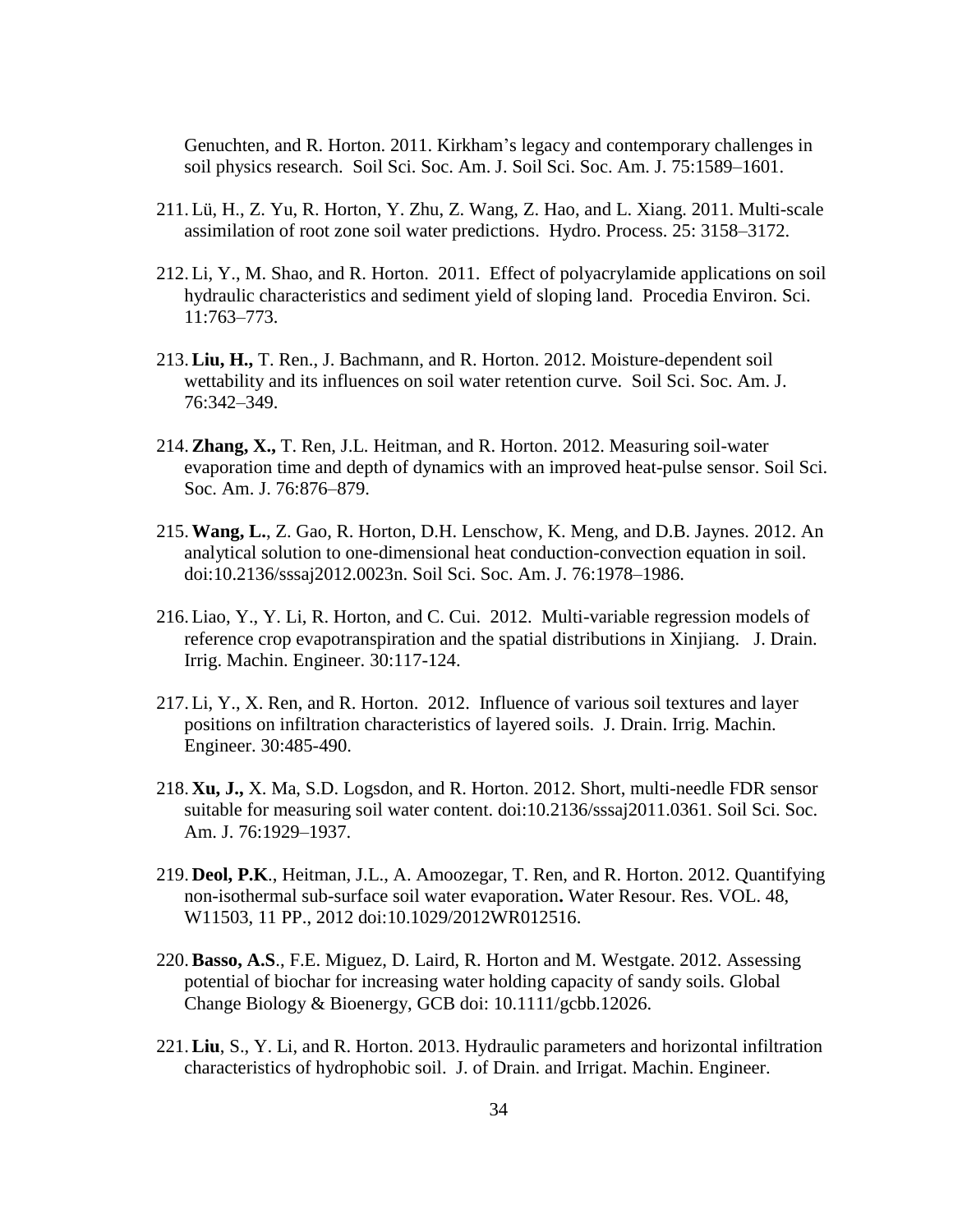31:1000-1006.

- 222. Wei, X., M. Huang, M. Shao, L. Li, X. Zhang, and R. Horton. 2013. Shrubs increase soil resources heterogeneity along semiarid grass slopes in the Loess Plateau. J. Arid Environ. 88:175-183.
- 223. **Kojima, Y.,** J.L. Heitman, G. Flerchinger, and R. Horton. 2013. Numerical evaluation of a sensible heat balance method to determine rates of soil freezing and thawing. Vadose Zone J. 12: vzj2012.0053.
- 224. Lu, H., Z. Yu, R. Horton, Y. Zhu , J. Zhang, Y. Jia and C. Yang. 2013. The streamflow estimation using the Xinanjiang rainfall runoff model and dual stateparameter estimation method. J. Hydrol. 480:102-114.
- 225. Zhao, Y., S. Peth, R. Horton, and R. Horn. 2013. Influence of grazing intensity on water and heat flows in partially frozen soil of Inner Mongolia. Vadose Zone J. 12: 1 doi:10.2136/vzj2012.0059.
- 226.**Wang, Y.**, M. Shao, Z. Liu, and R. Horton. 2013. Regional-scale variation and distribution patterns of soil saturated hydraulic conductivities in surface and subsurface layers in the loessial soils of China. J. Hydrol. 487:13-23.
- 227. Liu, G., M. **Wen**, X. Chang, T. Ren and R. Horton. 2013. A self-calibrated dual probe heat pulse sensor for in situ calibrating the probe spacing. Soil Sci. Soc. Amer. J. 2013 77: 417-421.
- 228. Hunt, A.G., R.P. Ewing, and R. Horton. 2013. What's wrong with soil physics? Soil Sci. Soc. Am. J. 77:1877–1887.
- 229. Zhu, Y., L. Ren, R. Horton, H. Lu, X. Chen, Y. Jia, Z. Wang, and E.A. Sudicky. 2013. Estimating the contribution of groundwater to rootzone soil moisture. Hydrol. Res. 44:1102-1113.
- 230.**Liu**, S., Y. Li, and R. Horton. 2013. Hydraulic parameters and horizontal infiltration characteristics of hydrophobic soil. J. Drain. Irrig. Machin. Engineer. 31:1000-1006.
- 231. Lu, H., Z. Yu, R. Horton, Y. Zhu , J. Zhang, Y. Jia and C. Yang. 2013. Effect of a gravel-sand mulch on soil water and temperature in the semiarid loess region of Northwest China. J. Hydrol. Eng. 18:1484-1494.
- 232. **Davis, D.D**., R. Horton, J.L. Heitman, and T. Ren. 2014. Coupled heat and water transfer in wettable and non-wettable soils. Soil Sci. Soc. Am. J. 78:125-132.
- 233.**Liu, X**. S. Lu, R. Horton, and T. Ren. 2014. In situ monitoring of soil bulk density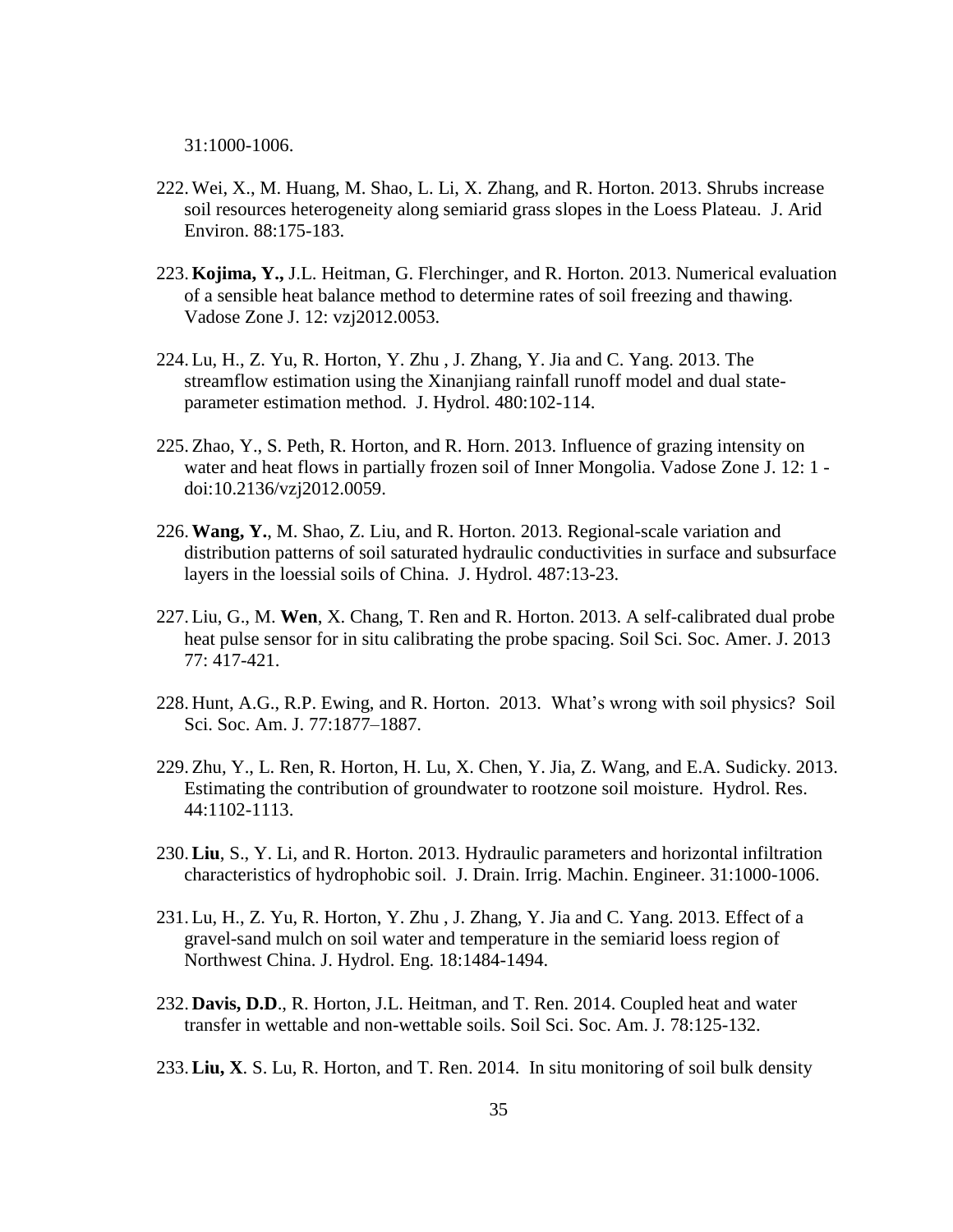with a thermo-TDR sensor. Soil Sci. Soc. Am. J. 78:400-407.

- 234. **Xiao, X.**, R. Horton, T.J. Sauer, J.L. Heitman and T. Ren. 2014. Sensible heat balance measurements of soil water evaporation beneath a maize canopy. Soil Sci. Soc. Am. J. 78:361–368.
- 235. Li, X., H. Lü, R. Horton, T. An, and Z. Yu. 2014. Real-time flood forecast using the coupling support vector machine and data assimilation method. doi:10.2166/hydro.2013.075. Journal of Hydroinformatics. 16:973–988.
- 236. **Han**, W., Y. Gong, T. Ren, and R. Horton. 2014. Accounting for time-variable soil porosity improves the accuracy of the gradient method for estimating soil carbon dioxide production. Soil Sci. Soc. Am. J. 78:1426–1433.
- 237. Wei, X., M. Shao, L. Du, and R. Horton. 2014. Humic acid transport in saturated porous media: Influence of flow velocity and influent concentration. Journal of Environmental Sciences. 26:2554-2561.
- 238. **Kojima**, Y., J.L. Heitman, G.N. Flerchinger, T. Ren, R.P. Ewing, and R. Horton. 2014. Field test and sensitivity analysis of a sensible heat balance method to determine soil ice contents. Vadose Zone Journal 13 (9)
- 239. **Daigh,** A.L., X. Zhou, M.J. Helmers, C.H. Pederson, R. Ewing, and R. Horton. 2014. Subsurface drainage flow and soil water dynamics of reconstructed prairies and corn rotations for biofuel production. Vadose Zone Journal 13 (4)
- 240.**Zhang**, X., J. Heitman, R. Horton, and T. Ren. 2014. Measuring near-surface soil thermal properties with the heat-pulse method: correction of ambient temperature and soil–air interface effects. Soil Science Society of America Journal 78:1575-1583.
- 241.**Lu**, Y., S. Lu, R. Horton, and T. Ren. 2014. An empirical model for estimating soil thermal conductivity from texture, water content, and bulk density. Soil Science Society of America Journal 78:1859-1868.
- 242. **Xu**, J., S.D. Logsdon, X. Ma, R. Horton, W. Han, and Y. Zhao. 2014. Measurement of soil water content with dielectric dispersion frequency. Soil Science Society of America Journal 78:1500-1506.
- 243. **Daigh**, A.L., T.J. Sauer, X. Xiao, and R. Horton. 2014. Spatial and temporal dynamics of soil-surface carbon dioxide emissions in bioenergy corn rotations and reconstructed prairies. Soil Sci. Soc. Am. J. 78:1338-1350.
- 244. **Deol**, P.K., J.L. Heitman, A. Amoozegar, T. Ren, and R. Horton. 2014. Inception and magnitude of subsurface evaporation for a bare soil with natural surface boundary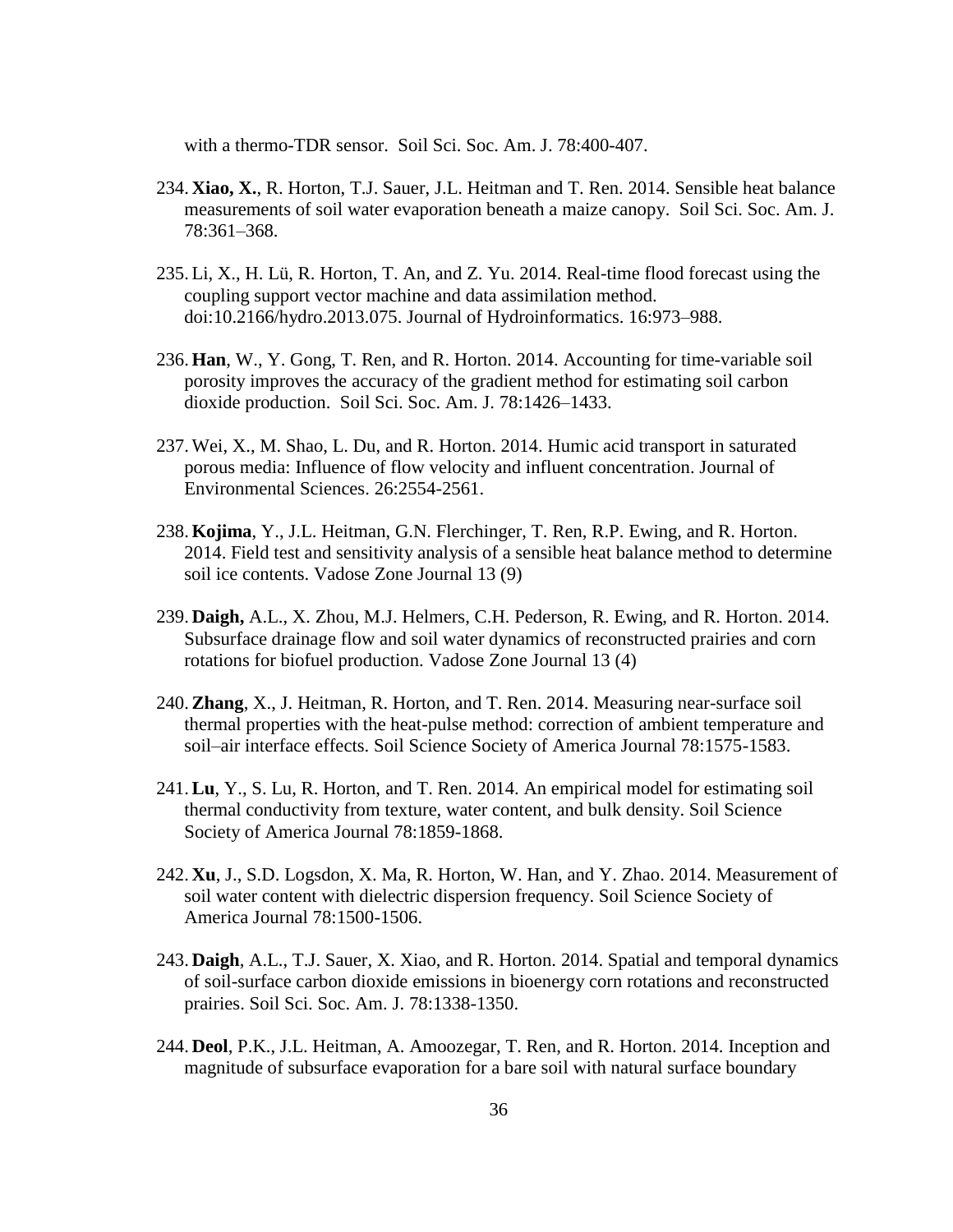conditions. Soil Science Society of America Journal 78:1544-1551.

- 245. **Xu,** J., Ma, X., Logsdon, S., and Horton, R. 2014. FDR probe structure influence on the soil dielectric spectrum measurement. Trans. of the Chinese Soc. Agric. Machin. 45:102-107.
- 246.**Wang**, Z., Y. Kojima, S. Lu, Y. Chen, R. Horton, and R.C. Schwartz. 2014. Time domain reflectometry waveform analysis with second-order bounded mean oscillation. Soil Sci. Soc. Am. J.78:1146–1152.
- 247. **Xiao**, X., X. Kuang, T.J. Sauer, J.L. Heitman, and R. Horton. 2015. Bare soil carbon dioxide fluxes with time and depth determined by high-resolution gradient-based measurements and surface chambers. Soil Sci. Soc. Am. J. 79:1073–1083.
- 248. **Peng**, H., R. Horton, T. Lei, Z. Dai, and X. Wang. 2015. A modified method for estimating fine and coarse fractal dimensions of soil particle size distributions based on laser diffraction analysis. Journal of Soils and Sediments, DOI 10.1007/s11368-014- 1044-8.
- 249. **Prater**, J.R., R. Horton, and M.L. Thompson. 2015. Reduction of estrone to 17 βestradiol in the presence of swine manure colloids. Chemosphere 119:642-645.
- 250.**Wen,** M., G. Liu, B. Li, B.C. Si, and R. Horton. 2015. Evaluation of a self-correcting dual probe heat pulse sensor. Agricultural and Forest Meteorology 200:203-208.
- 251. **Peng**, X., T. Ren, J. Heitman, and R. Horton. 2015. Field evaluation and improvement of the plate method for measuring soil heat flux density. Agric. For. Meteorol. 155:341–349.
- 252. **Daigh**, A.L.M., X. Zhou, M.J. Helmers, C.H. Pederson, R. Horton, M. Jarchow, and M. Liebman. 2015. Subsurface drainage nitrate and total reactive phosphorus losses in bioenergy-based prairies and corn systems. J. Environ. Qual. doi:10.2134/jeq2015.02.0080.
- 253. Qiu, L., X. Wei, T. Ma, Y. Wei, R. Horton, X. Zhang, and J. Cheng. 2015. Effects of land-use change on soil organic carbon and nitrogen in density fractions and soil δ13C and δ15N in semiarid grasslands. Plant Soil DOI 10.1007/s11104-015-2435-3.
- 254. Shao, M. and R. Horton. 2015. Response to "Comments on 'Integral Method for Estimating Soil Hydraulic Properties' by Hu (2015)." Soil Sci. Soc. Am. J. 79:970– 971.
- 255. Xiao, X., X. Zhang, T. Ren, R. Horton, and J.L. Heitman. 2015. Thermal property measurement errors with heat-pulse sensors positioned near a soil–air interface. Soil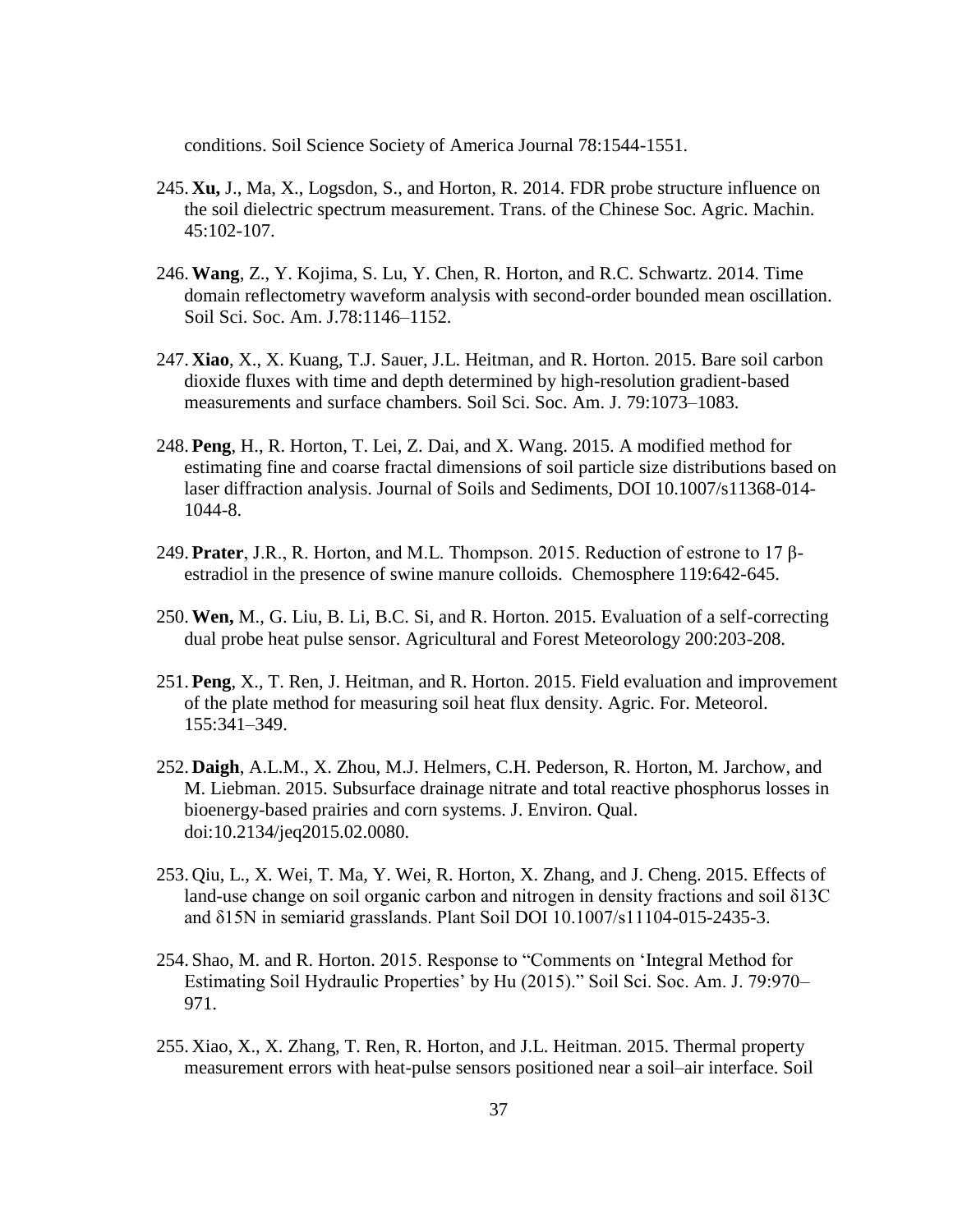Sci. Soc. Am. J. 79:766–771.

- 256. **Daigh**, A.L., T.J. Sauer, X. Xiao, and R. Horton. 2015. Comparison of models for determining soil-surface carbon dioxide effluxes in different agricultural systems. Agron. J. 107:1077–1086.
- 257.**Tian**, Z., J.L. Heitman, R. Horton, and T. Ren. 2015. Determining soil ice contents during freezing and thawing with thermo-time domain reflectometry. Vadose Zone J. doi:10.2136/vzj2014.12.0179.
- 258. **Lu,** Y., X. Liu, J.L. Heitman, R. Horton, and T. Ren. 2016. Determining soil bulk density with thermo-time domain reflectometry: a thermal conductivity based approach. Soil Sci. Soc. Am. J. 80:48–54.
- 259. **Xiao, X**., T.J. Sauer, J.W. Singer, R. Horton, J.L. Heitman, and T. Ren. 2016. Partitioning evaporation and transpiration in a maize field using heat pulse sensors for evaporation measurement. Transactions of the ASABE 59:591-599.
- 260. **Dietzel, R**., M.Z. Liebman, R.P. Ewing, M.J. Helmers, R. Horton, M. Jarchow, and S. Archontoulis. 2016. How efficiently do corn- and soybean-based cropping systems use water? A systems modeling analysis. Global Change Biology 22:666–681, doi: 10.1111/gcb.131.
- 261.**Tong**, B., Z. Gao, R. Horton, Y. Li, and L. Wang. 2016. An empirical model for estimating soil thermal conductivity from soil water content and porosity. J. Hydrometeor, 17, 601–613.
- 262.**Wang**, Z., Y. Lu, Y. Kojima, S. Lu, M. Zhang, Y. Chen, and R. Horton. 2016. Tangent line/second-order bounded mean oscillation waveform analysis for short TDR probe. Vadose Zone J. 15:1-7.
- 263. **Prater,** J.R., R. Horton, and M.L. Thompson. 2016. Impacts of environmental colloids on the transport of 17 β-estradiol in intact soil cores. Soil and Sediment 25:2, 164-180, DOI:10.1080/15320383.2016.1112360.
- 264. **Peng**, H., T. Lei, Z. Jiang, and R. Horton. 2016. A method for estimating maximum static rainfall retention in pebble mulches used for soil moisture conservation. J. Hydrol. 537: 346–355.
- 265. Zhu, Y., H. Lü, R. Horton, Z. Yu, and F. Ouyang. 2016. A modified soil moisture model for two-layer soil. Groundwater DOI: 10.1111/gwat.12387.
- 266. **Kojima,Y**., J.L. Heitman, G.N. Flerchinger, T. Ren, and R. Horton. 2016. Sensible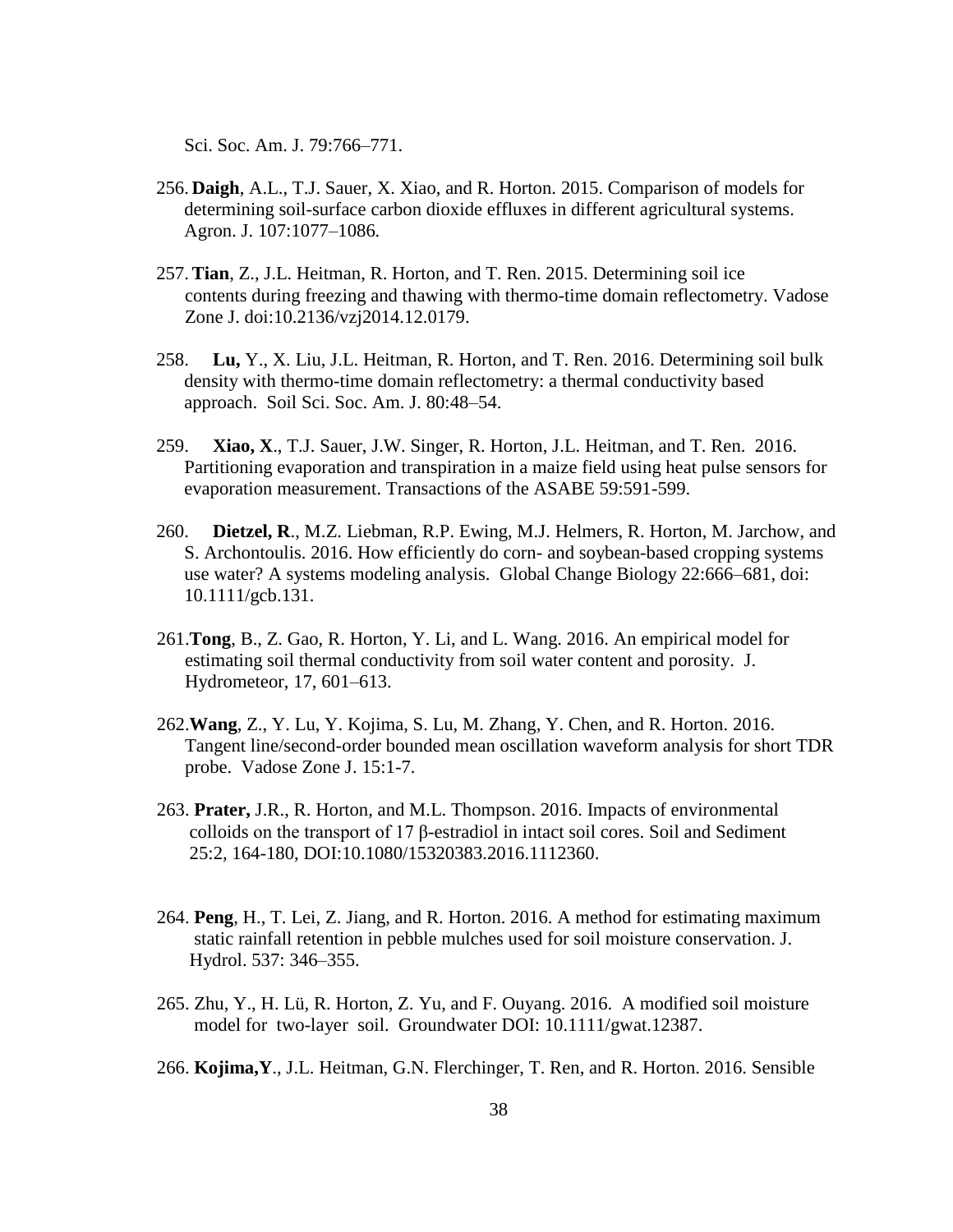heat balance estimates of transient soil ice contents. Vadose Zone J. doi:10.2136/vzj2015.10.0134.

- 267. Liu, G., **M. Wen**, R. Ren, B. Si, R. Horton, and K. Hu. 2016. A general in situ probe spacing correction method for dual probe heat pulse sensor. Agric. and Forest Meteorol. 226:50–56.
- 268. **Tian**, Z., Y. Lu, R . Horton, and T. Ren. 2016. A simplified de Vries-based model to estimate thermal conductivity of unfrozen and frozen soil. Europ. J. Soil Sci. 66:1-9. doi: 10.1111/ejss.12366.
- 269. Horton, R. 2016. Set loving relationships as your highest priority. CSA News 61 (7), 31-32.
- 270. Ren, R., G. Liu, M. Wen, R. Horton, B. Li, and B. Si. 2017. The effects of probe misalignment on sap flux density measurements and in situ probe spacing correction methods. Agricultural and Forest Meteorology 232, 176-185.
- 271. **Tong**, B., Z. Gao, R. Horton, and L. Wang. 2017. Soil apparent thermal diffusivity estimated by conduction and by conduction-convection heat transfer models. J. Hydrometeor. doi.org/10.1175/JHM-D-16-0086.1.
- 272. **Lawrinenko**, M., Z. Wang, R. Horton, D. Mendivelso-Perez, E.A. Smith, T.E. Webster, D.A. Laird, and J. van Leeuwen. 2017. Macroporous carbon supported zerovalent iron for remediation of trichloroethylene. DOI: 10.1021/acssuschemeng.6b02375. ACS Sustainable Chem. Eng. 5:1586−1593.
- 273. Lu, Y., X. Liu, M. Zhang, J. Heitman, R. Horton, and T. Ren. 2017. Thermo–time domain reflectometry method: advances in monitoring in situ soil bulk density. Methods of Soil Analysis Vol. 2, doi:10.2136/msa2015.0031.
- 274. Wang, Y., X. Zhang, X. Xiao, J. Heitman, R. Horton, and T. Ren. 2017. An empirical calibration for heat-balance sap-flow sensors in maize. Agron. J. 109:1–7, doi:10.2134/agronj2016.10.0611
- 275. Gao, Z., Tong, B., Horton, R., Mamtimin, A., Li, Y., & Wang, L. 2017. Determination of desert soil apparent thermal diffusivity using a conduction convection algorithm. J. Geophysical Research: Atmospheres, 122. 9569–9578, doi.org/10.1002/2017JD027290.
- 276. Wang, Z., M. Ankeny, and R. Horton. 2017. The impact of water vapor diodes on soil water redistribution. J. Hydrology 552:600–608. doi.10.1016/j.jhydrol.2017.07.009.
- 277. Peng, X., Y. Wang, J. Heitman, T. Ochsner, R. Horton, and T. Ren. 2017.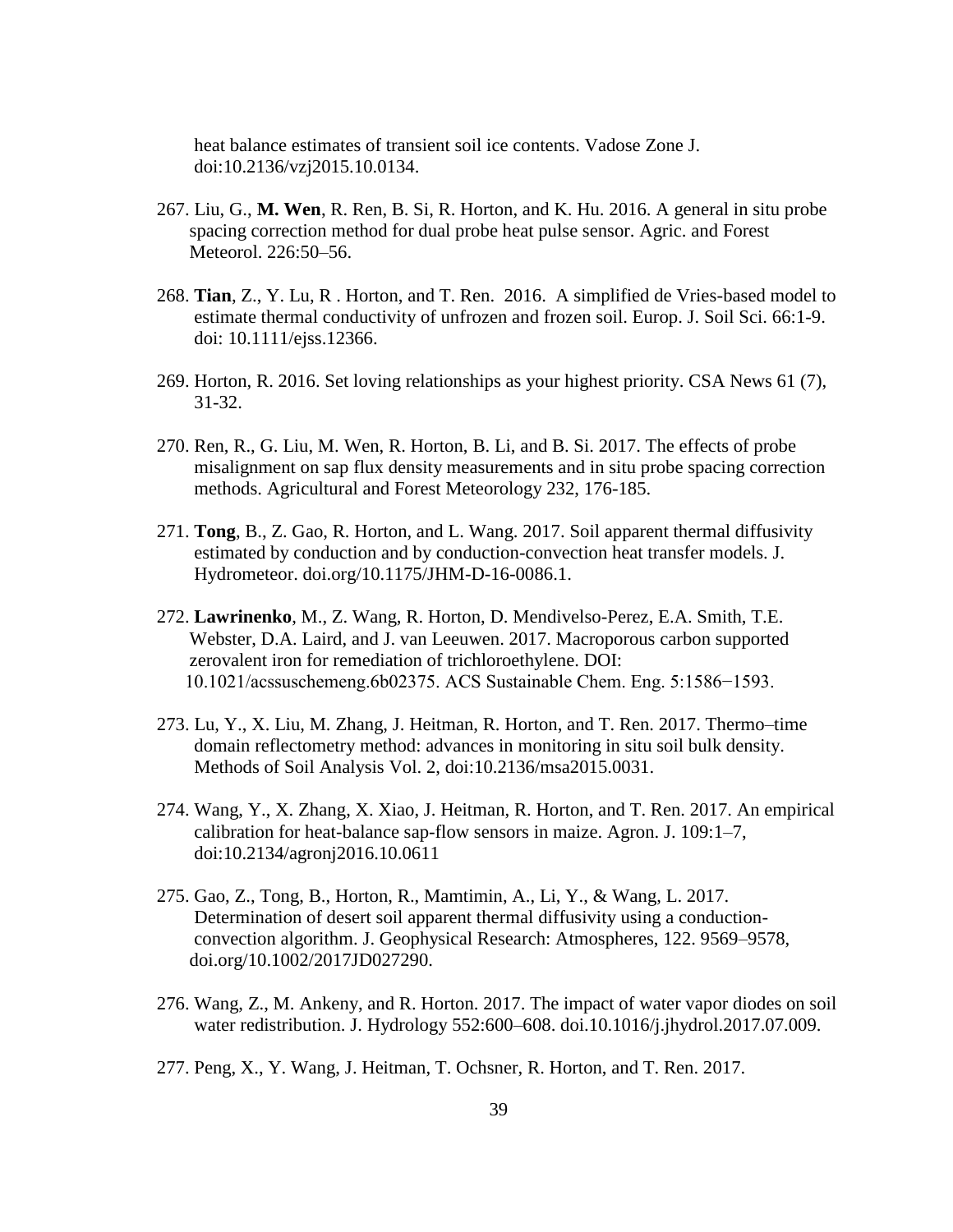Measurement of soil-surface heat flux with a multi-needle heat-pulse probe. European Journal of Soil Science 68:336–344, doi: 10.1111/ejss.12421.

- 278. Peng, X., J. Heitman, R. Horton, and T. Ren. 2017. Determining near-surface soil heat flux density using the gradient method: a thermal conductivity model–based approach. J. Hydrometeorology 18:2285-2295, DOI: 10.1175/JHM-D-16-0290.1.
- 279. Dokoohaki, H., F.E. Miguez, D. Laird, R. Horton, and A.S. Basso. 2017. Assessing the biochar effects on selected physical properties of a sandy soil: an analytical approach, Communications in Soil Science and Plant Analysis, DOI: 10.1080/00103624.2017.1358742.
- 280. Wang, Z., R. Schwartz, Y. Kojima, Y. Chen, and R. Horton. 2017. A comparison of second-order derivative based models for time domain reflectometry waveform analysis. Vadose Zone J. 16. doi:10.2136/vzj2017.01.0014.
- 281. Liu, G., Y. Lu, M. Wen, T. Ren, and R. Horton. 2017. Advances in the heat-pulse technique: improvements in measuring soil thermal properties. Methods of Soil Analysis Vol. 2, doi:10.2136/msa2015.0028.
- 282. Zhang, X., T. Ren, J. Heitman, and R. Horton. 2017. Advances in heat-pulse methods: measuring near-surface soil water content. Methods of Soil Analysis Vol. 2, doi:10.2136/msa2015.0032.
- 283. Heitman, J.L., X. Zhang, X. Xiao, T. Ren, and R. Horton. 2017. Advances in heat pulse methods: measuring soil water evaporation with sensible heat balance. Methods of Soil Analysis Vol. 2, doi:10.2136/msa2015.0029.
- 284. Aller, D., K. Moore, R. Hintz. D. Laird, and R. Horton. 2017. Biochar age and crop rotation impacts on soil quality. Soil Sci. Soc. Am. J. 81:1157–1167 doi:10.2136/sssaj2017.01.0010.
- 285. Tian, Z., T. Ren, Y. Kojima, Y. Lu, R. Horton, and J.L. Heitman. 2017. An improved thermo-time domain reflectometry method for determination of ice contents in partially frozen soils. Journal of Hydrology 555:786–796.
- 286. Wang, Y., T. Ochsner, J. Heitman, R. Horton, X. Xue, and T. Ren. 2017. Weighing lysimeter data confirm the accuracy and precision of the heat-pulse technique for measuring daily soil evaporation. Soil Sci. Soc. Am. J. 81:1074–1078, doi:10.2136/sssaj2017.02.0049n.
- 287. Ma, D., J. Zhang, R. Horton, Q. Wang, and J. Lai. 2017. Analytical method to determine soil hydraulic properties from vertical infiltration experiments. Soil Sci. Soc. Am. J., doi:10.2136/sssaj2017.02.0061.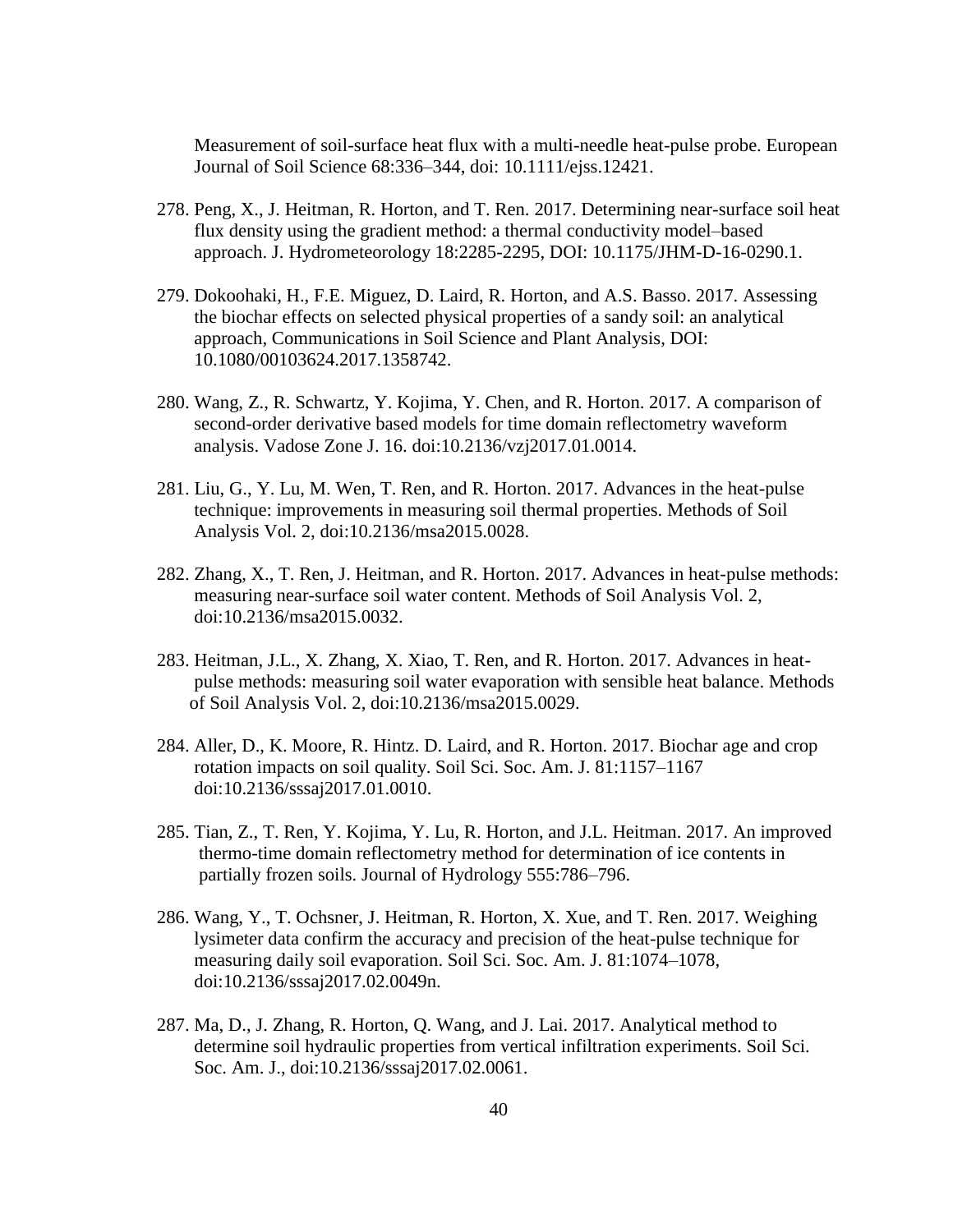- 288. Luo, C., Z. Wang, T.J. Sauer, M.J. Helmers, and R. Horton. 2018. Portable canopy chamber measurements of evapotranspiration in corn, soybean, and reconstructed prairie. Agricultural Water Management 198:1–9, doi.org/10.1016/j.agwat.2017.11.024.
- 289. Zhang, Y., R. Horton, D. J. White and P. K. R. Vennapusa. 2018. Seasonal frost penetration in pavements with multiple layers. J. Cold Reg. Eng. 32:1-9. DOI: 10.1061/(ASCE)CR.1943-5495.0000159.
- 290. Zhu, Y., L. Ren, R. Horton, H. Lü, Z. Wang, and F. Yuan. 2018. Estimating the contribution of groundwater to the root zone of winter wheat using root density distribution functions. Vadose Zone J. doi:10.2136/vzj2017.04.0075.
- 291. Tian, Z., Y. Lu, T. Ren, R. Horton, J. L. Heitman. 2018. Improved thermo-time domain reflectometry method for continuous in-situ determination of soil bulk density. Soil & Tillage Research 178:118–129. doi.org/10.1016/j.still.2017.12.021.
- 292. Zhang, M., Y. Lu, J. Heitman, R. Horton and T. Ren. 2018. Temporal changes of soil water retention behavior as affected by wetting and drying following tillage. Soil Sci. Soc. Am. J. 81:1288–1295. doi:10.2136/sssaj2017.01.0038.
- 293. Xie, X., Y. Lu, T. Ren, and R. Horton. 2018. An empirical model for estimating soil thermal diffusivity from texture, bulk density, and degree of saturation. Journal of Hydrometeorology 19:445-457. DOI: 10.1175/JHM-D-17-0131.1.
- 294. Sadeghi, M., B. Ghanbarian, and R. Horton. 2018. Derivation of an explicit form of the percolation-based effective medium approximation for thermal conductivity of partially saturated soils. Water Resour. Res. 54.https://doi.org/10.1002/2017 WR021714.
- 295. Akuoko, O., D. Kool, T.J. Sauer, and R. Horton. 2018. Surface energy balance partitioning in tilled bare soils. Agric. Environ. Lett. 3:180039 doi:10.2134/ael2018.07.0039
- 296. Daigh, A.L.M., U. Ghosh, J. DeJong-Hughes, and R. Horton. 2018. Spatial response of near-surface soil water contents to newly imposed soil management. Agric. Environ. Lett. 3:180032. doi:10.2134/ael2018.06.0032
- 297. Fu, W., X. Zhang, J. Zhao, S. Du, R. Horton, and M. Hou. 2018. Artificial warming mediated soil freezing and thawing processes can regulate soybean production in Northeast China. Agricultural and Forest Meteorology 262:249-257. doi.org/10.1016/j.agrformet.2018.07.015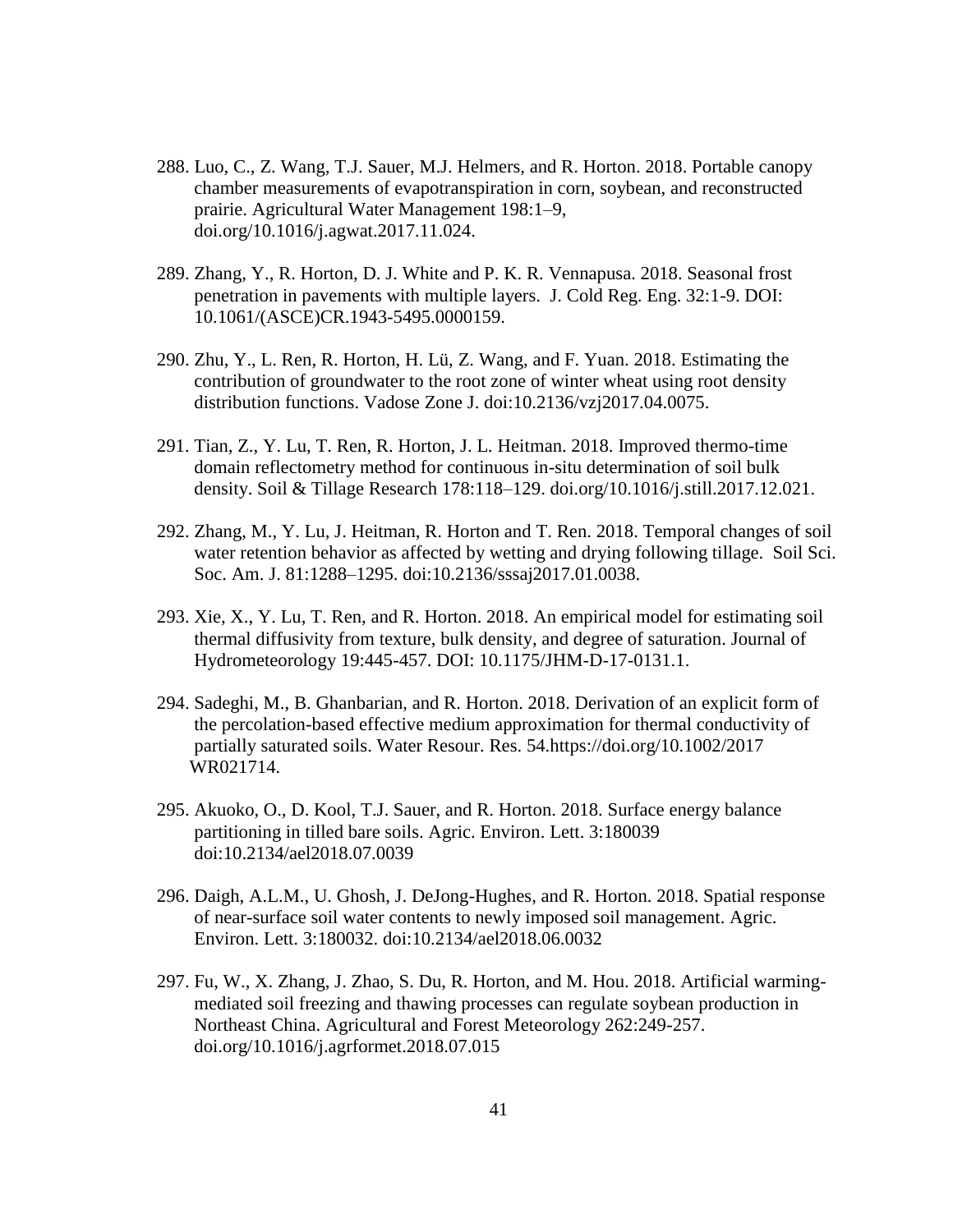- 298. He, H., M.F. Dyck, R. Horton, M. Li, H. Jin, and B. Si. 2018. Distributed temperature sensing for soil physical measurements and its similarity to heat pulse method. Advances in Agronomy, Volume 148:173-230. Elsevier Inc., ISSN 0065-2113, doi.org/10.1016/bs.agron.2017.11.003
- 299. He, H., M.F. Dyck, R. Horton, T. Ren, K.L. Bristow, J. Lv, and B. Si. 2018. Development and application of the heat pulse method for soil physical measurements. Reviews of Geophysics. 56. doi.org/10.1029/2017RG000584
- 300. Kojima, Y., J.L. Heitman, K. Noborio, T. Ren, and R. Horton. 2018. Sensitivity analysis of temperature changes for determining thermal properties of partially frozen soil with a dual probe heat pulse sensor. Cold Regions Science and Technology 151:188–195, doi.org/10.1016/j.coldregions.2018.03.022.
- 301. Kojima,Y., J.L. Heitman, M. Sakai, C. Kato, and R. Horton. 2018. Bulk density effects on soil hydrologic and thermal characteristics: a numerical investigation. Hydrological Processes. 32:2203-2216. DOI: 10.1002/hyp.13152
- 302. Lu, Y., R. Horton, and T. Ren. 2018. Simultaneous determination of soil bulk density and water content: a heat pulse - based method. European Journal of Soil Science 69:947-952. doi: 10.1111/ejss.12690
- 303. Lu, Y., R. Horton, X. Zhang, and T. Ren. 2018. Accounting for soil porosity improves a thermal inertia model for estimating surface soil water content. Remote Sensing of Environment 212:79–89, doi.org/10.1016/j.rse.2018.04.045.
- 304. Lu, Y., X. Liu, M. Zhang, J. Heitman, R. Horton, and T. Ren. 2018. Summary of thermo–time domain reflectometry method: advances in monitoring in situ soil bulk density. Soil Sci. Soc. Am. J. 82:4:733-733. doi:10.2136/sssaj2018.01.0053
- 305. Tian, Z., W. Gao, D. Kool, T. Ren, R. Horton, and J.L. Heitman. 2018. Approaches for estimating soil water retention curves at various bulk densities with the extended van Genuchten model. Water Resour. Res. 10.1029/2018WR022871
- 306. Tian, Z., D. Kool, T. Ren, R. Horton, and J.L. Heitman. 2018. Determining in-situ unsaturated soil hydraulic conductivity at a fine depth scale with heat pulse and water potential sensors. J. Hydrol. 564:802-810. doi.org/10.1016/j.jhydrol.2018.07.052
- 307. Wen, M., G. Liu, and R. Horton. 2018. Simplified computational approach for determining in situ probe spacing of a dual probe heat pulse sensor. Soil Sci. Soc. Am. J. 82:1113-1116. doi:10.2136/sssaj2017.11.0402
- 308. Wen, M., G. Liu, R. Horton, Y. Lu, and T. Ren. 2018. Summary of advances in the heat-pulse technique: improvements in measuring soil thermal properties. Soil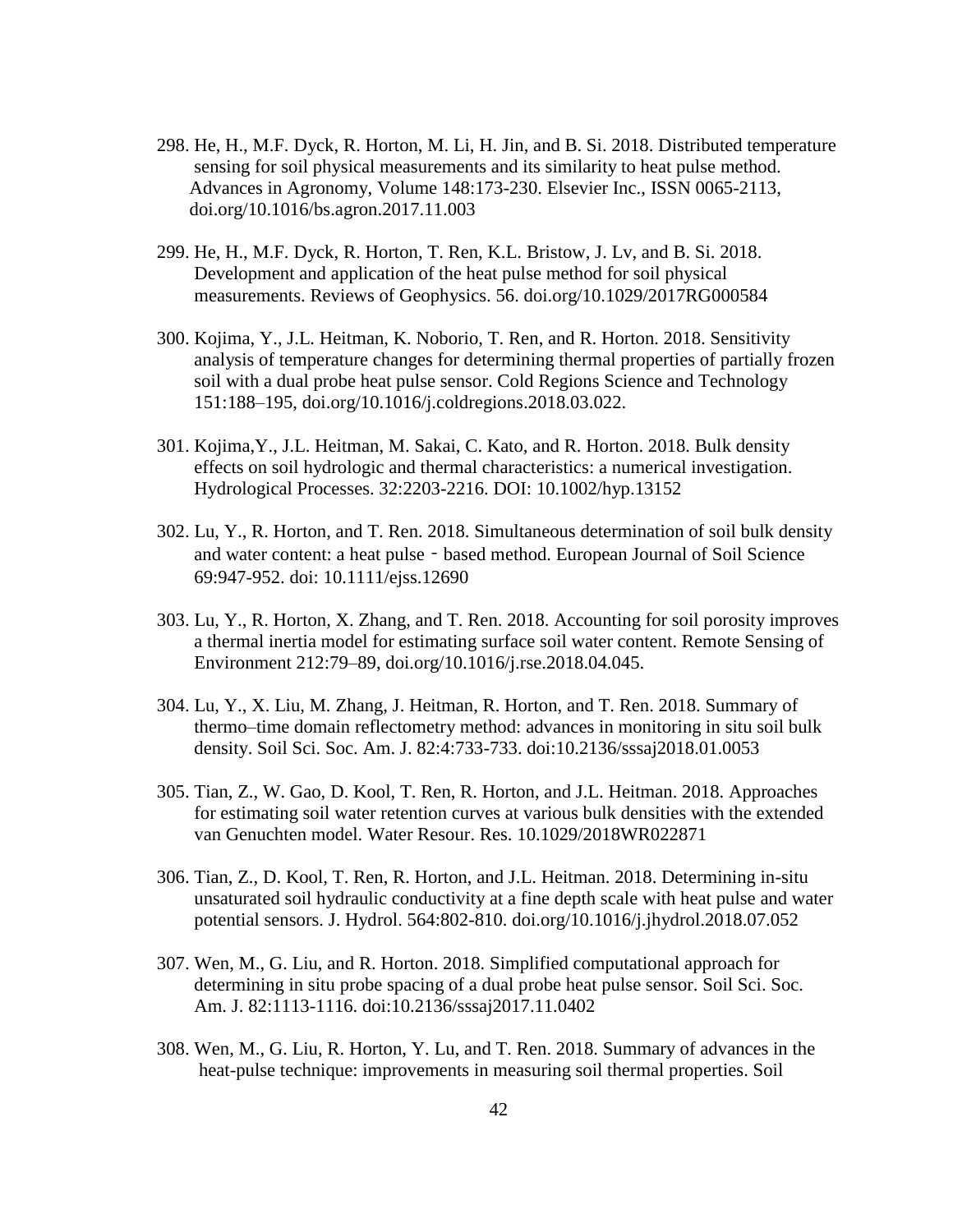Science Society of America Journal 82:5:1016-1016. doi:10.2136/sssaj2018.02.0067

- $309.$  Wen, M., G. Liu, R. Horton, and K. Noborio. 2018. An in situ probe spacing correction thermo - TDR sensor to measure soil water content accurately. European Journal of Soil Science 69:1030–1034. doi: 10.1111/ejss.12718
- 310. Zhang, X., T. Ren, J. Heitman, and R. Horton. 2018. Summary of advances in heat pulse methods: measuring near-surface soil water content. Soil Sci. Soc. Am. J. 82:1015–1015. doi:10.2136/sssaj2018.04.0138
- 311. Wang, Z., C. Luo, T.J. Sauer, M.J. Helmers, L. Xu, and R. Horton. 2018. Canopy chamber measurements of carbon dioxide fluxes in corn and soybean fields. Vadose Zone J. 17:180130. doi:10.2136/vzj2018.07.0130.

### **B. Non-refereed publications**

- 1. Cruse, R. M., and R. Horton. 1982. Tillage and the soil environment. Proceedings of the Farm Agricultural Resources Management Conference on Conservation Tillage. March 17-18, 1982, Ames, Iowa.
- 2. Horton, R. 1986. Nitrate movement in soil. Proceedings of Nitrogen and Groundwater Conference, sponsored by the Iowa Fertilizer and Chemical Association. 8 pages.
- 3. Horton, R. 1986. Does anion leaching occur in Iowa soils? Iowa 30th Annual Fertilizer and Ag Chemical Dealers Conference. Iowa Crop. Exten. Serv. Publ. CE-2158.
- 4. Horton, R. l987. Demonstration of water and chemical movement through soils. Integrated Farm Management Demonstration Program, 1987 Summary Report. Iowa Coop Exten. Serv. Publ. Pm-l305. p. 47-48.
- 5. Kanwar, R. S., H. A. Rizvi, M. Ahmed, R. Horton, and S. J. Marley. 1987. A comparison of two methods for rapid measurement of saturated hydraulic conductivity of soils. In Proceedings Third International Workshop on Land Drainage, Ohio State University. p. G33-G53.
- 6. Melvin, S. W., R. S. Kanwar, and R. Horton. 1987. Demonstration of a water and nutrient management system to improve nitrogen efficiency and reduce environmental stress. Integrated Farm Management Demonstration Program, l987 Summary Report. Iowa Coop Exten. Serv. Publ. Pm-l305. p. 49-52.
- 7. Melvin, S. W., R. S. Kanwar, and R. Horton. 1988. Demonstration of a water and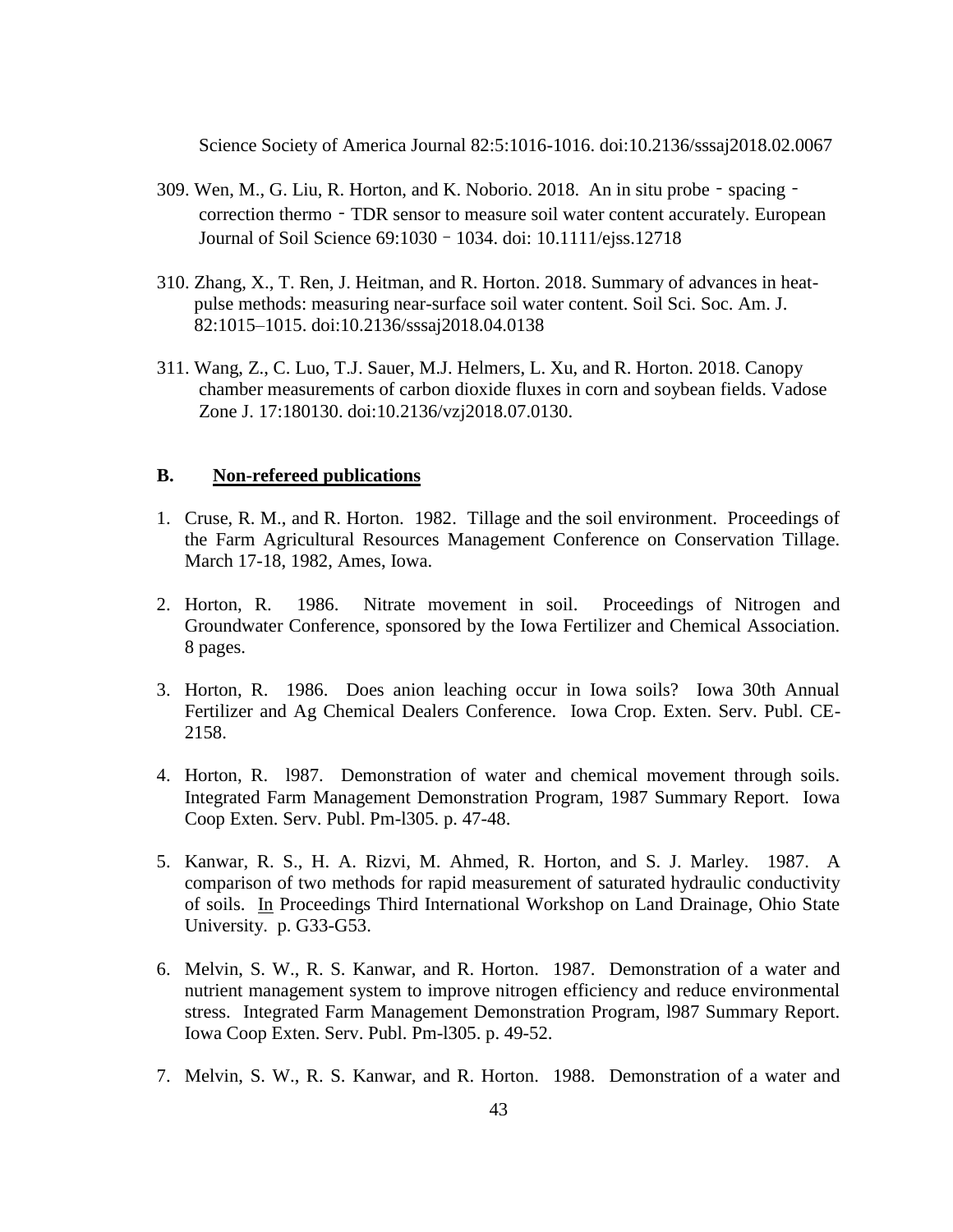nutrient management system to improve nitrogen efficiency and reduce environmental stress. Integrated Farm Management Demonstration Program, l988 Progress Report. Iowa Coop Exten. Serv. Publ. Pm-l345. p. 75-78.

- 8. Horton, R., M. L. Thompson, and J. F. McBride. 1988. Determination of effective porosity of soil materials. U.S.E.P.A. Project Report EPA/600/S2-88/045.
- 9. Melvin, S. W., R. S. Kanwar, and R. Horton. 1989. Demonstration of a water and nutrient management system to improve nitrogen efficiency and reduce environmental stress. Integrated Farm Management Demonstration Program, 1989 Progress Report. Iowa Crop Exten. Serv. Publ. Pm-1380 p. 97-101.
- 10. Kanwar, R. S., J. L. Baker, R. Horton, L. Jones, R. L. Handy, and A. L. Luttenegger. 1990. Annual progress report of the aquitard/till hydrology project. Depts. Agric. Engr., Agron., and Civil Engr, Iowa State Univ., Ames, Iowa.
- 11. Melvin, S. W., R. S. Kanwar, and R. Horton. 1990. Demonstration of a water management system to improve nitrogen efficiency and reduce environmental impacts. Integrated farm management demonstration program, 1990 Progress Report. Iowa Crop Exten. Serv. Publ. Pm-1417 p. 99-102.
- 12. Corak, S. J., T. C. Kaspar, and R. Horton. 1990. Fall-planted spring oats: A low risk cover crop to reduce erosion following soybean. Annual Report of Leopold Center. p. 35.
- 13. Melvin, S. W., R. S. Kanwar, and R. Horton. 1991. Demonstration of a water management system to improve nitrogen efficiency and reduce environemental impacts. Integrated farm management demonstration program, 1991, Progress Report. Iowa Crop Exten. Serv. Publ. pm-1467 p. 51-53.
- 14. Horton, R., T. C. Kaspar, J. L. Baker, and M. Kiuchi. 1992. Subsurface flow barriers to reduce nitrate leaching. Proceedings 1992 Crop Production and Protection Conf. Changes in Soybean Production Practices. ISU Extension Publ. p. 59-67.
- 15. Ressler, D. E., J. L. Baker, T. C. Kaspar, R. Horton, and J. D. Green. 1995. Localized subsurface compaction reduces nitrate fertilizer leaching. Proc. of Iowa MSEA Water Quality Colloquim, ISU Extension pp.125-129.

#### **C. Books**

1. Dane, J.H., G.C. Topp, G.S. Campbell, R. Horton, W.A. Jury, D.R. Nielsen, H.M. van Es, and P.J. Wierenga (editorial committee). 2002. Methods of soil analysis. Part 4 Physical methods. No. 5, Soil Sci. Soc. Am. Madison, WI.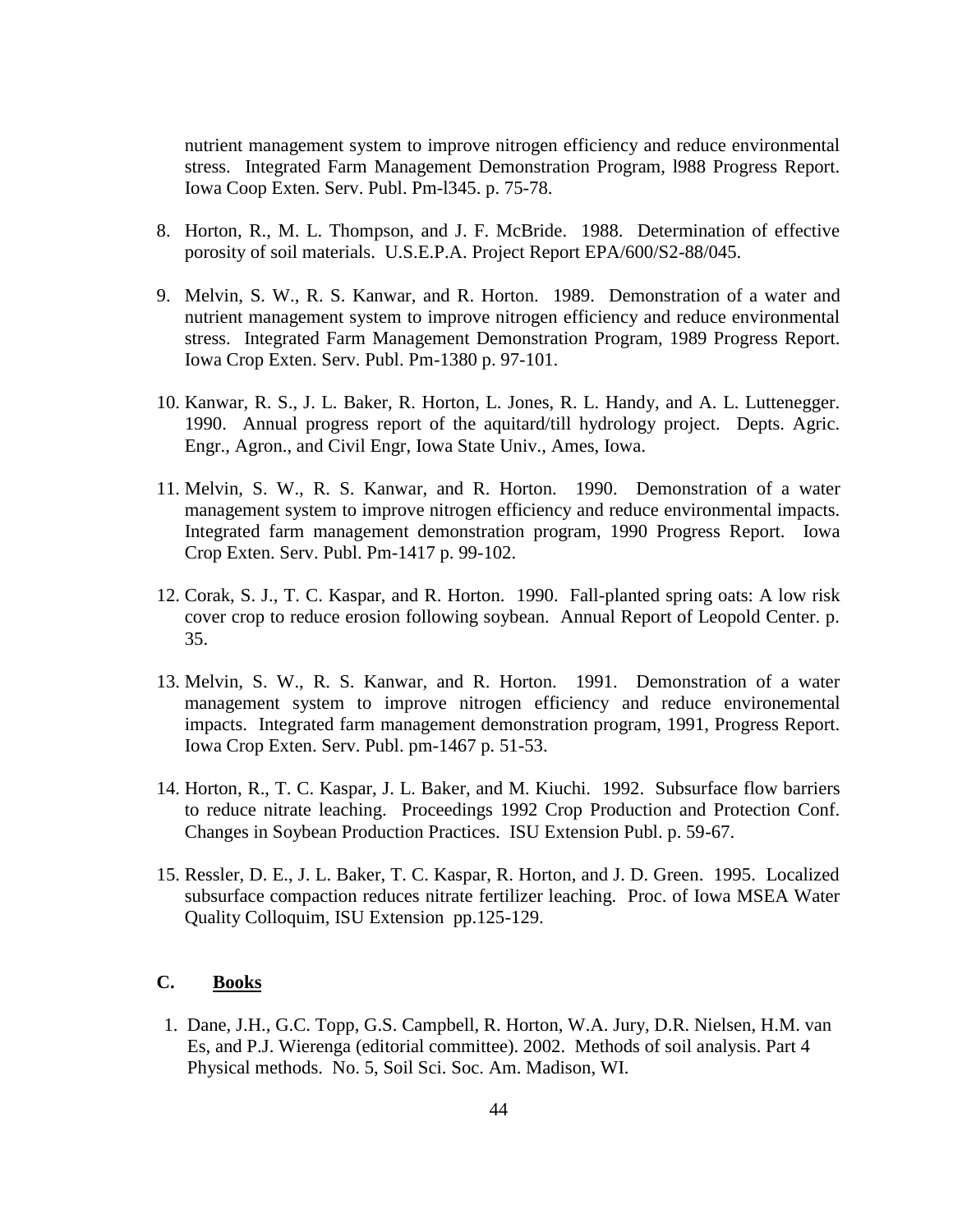- 2. Jury, W.A. and R. Horton. 2004. Soil physics. 6th edition. John Wiley, Hoboken, N. J.
- 3. Hartge, K.H., Horn, R., Horton, R., Bachmann, J. and Peth, S., 2016. Essential Soil Physics: An introduction to soil processes, functions, structure and mechanics. Schweizerbart'sche Verlagsbuchhandlung, Germany.

### **D. Book chapters**

- 1. Horton, R., P. J. Wierenga and F. Beese. 1979. Water use of chile peppers. Proceedings Inter-American Conference on Salinity and Water Management Technology. El Paso, Texas. Dec. 13 and 14, 1979. pp. 137-149.
- 2. Wierenga, P. J., D. R. Nielsen, R. Horton, and B. Kies. 1982. Effects of tillage on soil temperature and soil thermal conductivity. Am. Soc. of Agronomy Special Report of Symposium on the Effects of Tillage on Soil Physical Properties and Processes, pp. 69- 90.
- 3. Horton, R., M. L. Thompson, and J. F. McBride. 1985. Estimating transit times of noninteracting pollutants through compacted soil materials. Proceedings of the Eleventh Annual Solid Waste Research Symposium: 275-282.
- 4. Kirkham, D., and R. Horton. 1986. Subirrigation with drainage for drought prone areas. In Proceedings International Conference on Water Resources Needs and Planning in Drought Prone Areas, p. 957-980, Khartoum, Sudan.
- 5. Kirkham, D., and R. Horton. 1989. Groundwater management by a dual-pipe subirrigation system. In Sahuquillo et al. (eds.) Groundwater Management: Quantity and Quality (Proceedings of the Benidorm Symposium, Oct. 1989). IAHS Publ. No. 188, pp. 101-114.
- 6. Horton, R., R. R. Allmaras, and R. M. Cruse. l989. Tillage and compactive effects on soil hydraulic properties and water flow. In W. E. Larson et al. (eds.). Mechanics and Related Processes in Structured Agricultural Soils. p. l87-203. Kluwer Academic Publishers.
- 7. Ankeny, M. D., R. Horton, and T. C. Kaspar. 1990. Field estimates of hydraulic conductivity from unconfined infiltration measurements. Proceedings Monte Verita Workshop on Field-Scale Water and Solute Flux in Soils. pp. 95-100.
- 8. Horton, R., and S. O. Chung. 1991. Soil Heat Flow. In ASA Monograph "Modeling Plant and Soil Systems". 31:397-438.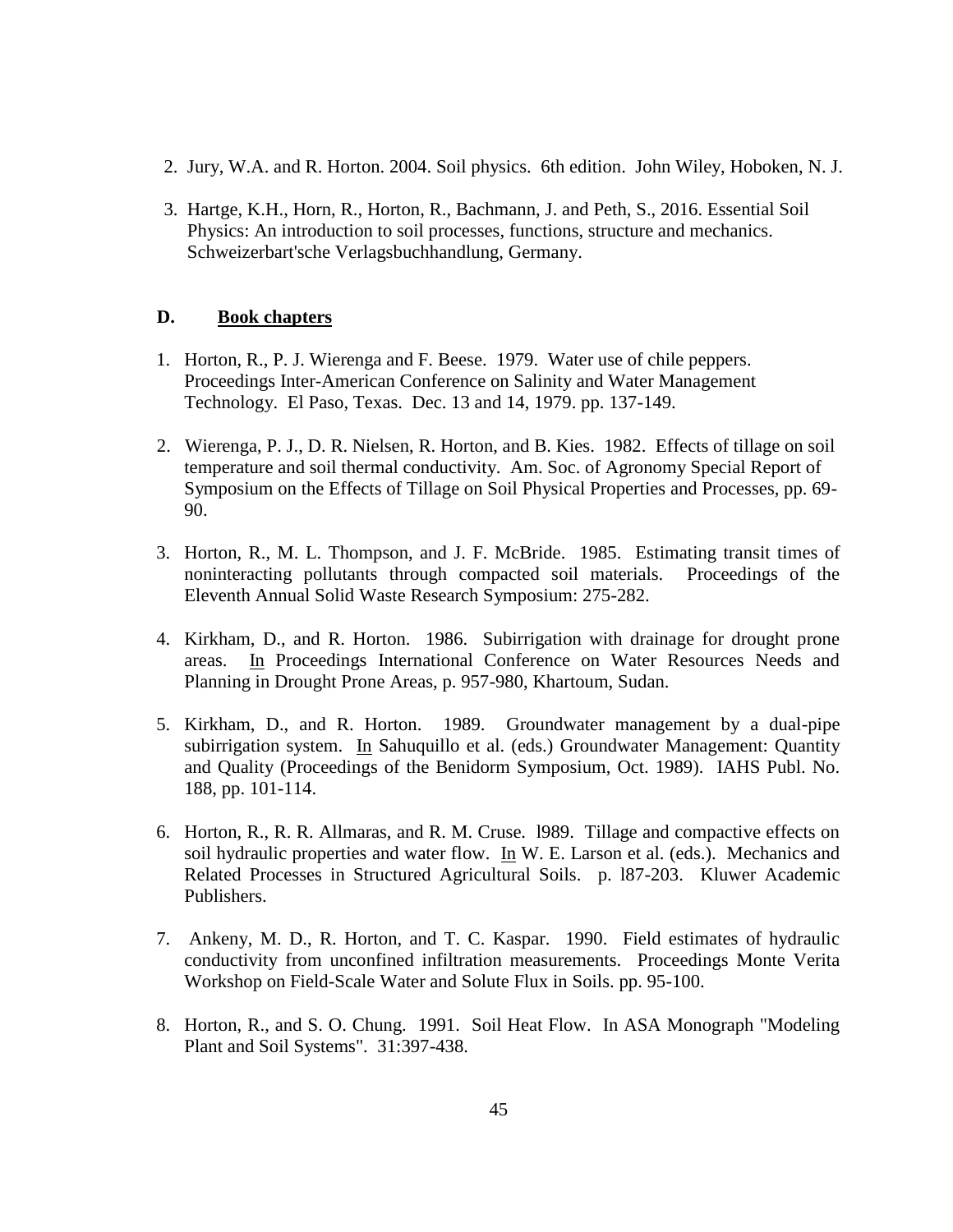- 9. Corak, S. J., T. C. Kaspar, and R. Horton. 1991. Fall-planted spring oats: A low risk cover crop to reduce erosion following soybeans. In: W. L. Hargrove (ed.) Cover Crops for Clean Water pp. 115-117 Soil. Water Conserv. Soc., Ankeny, Iowa.
- 10. Mousli, M. Z., R. Horton, M. D. Ankeny, and M. Kiuchi. 1992. Hydraulic properties of soil cores from untrafficked and trafficked areas. In: M. Th. Van Genuchten et al. (eds.) Proc. of Workshop on Indirect Methods for Estimating the Hydraulic Properties of Unsaturated Soils pp. 685-693. U. S. Salinity Lab, Riverside, CA.
- 11. Horton, R., M. D. Ankeny, and R. R. Allmaras. 1994. Effects of compaction on soil hydraulic properties. In B. D. Soane and C. van Ouwerkerk (eds.) Soil Compaction in Crop Production. p.141-165.
- 12. Horton, R., G. J. Kluitenberg, and K. L. Bristow. 1994. Surface crop residue effects on the soil surface energy balance. In P. W. Unger (ed.) Managing Agricultural Residues. p.143-162.
- 13. Ressler, D. E., J. L. Baker, T. C. Kaspar, R. Horton, and J. Green. 1995. Localized compaction and doming to increase N-use efficiency and reduce leaching. Proc. Clean Water-Clean Environment-21st Century, publ. by Amer. Soc. Agric. Engr., p.215-218.
- 14. Jaynes, D. B., and R. Horton. 1998. Field parameterization of the mobile/immobile domain model. Chapter 11, pp. 297-310. *In* Selim, H. M. and L. Ma (eds.). Physical nonequilibrium in soils:Modeling and application. Ann Arbor Press.
- 15. Van der Ploeg, R.R., R. Horton, and D. Kirkham. 1999. Steady flow to drains and wells. In: R. W. Skaggs and J. van Schilfgaarde eds. Agricultural Drainage. Agronomy Monograph 38:213-263.
- 16. Ressler, D. E., R. Horton, J. L. Baker, and T. C. Kaspar. 2000. Improved fertilizer applicator to reduce nitrate fertilizer leaching from crop lands. In J. M. Laflen, J. Tian, and C. H. Huang (eds.) Soil Erosion and Dryland Farming. p. 177-189.
- 17. Al-Jabri, S.A., R. Horton, and D.B. Jaynes. 2001. Measurement of soil hydraulic and chemical transport properties. p. 105-108. *In* 2nd International Symposium Preferential Flow. Honolulu, HI. Jan. 3-5, 2001. ASAE, St Joseph, MI.
- 18. Horton, R. 2002. Soil thermal diffusivity. Chapter 5-4. In J. Dane and C. Topp (eds.) Methods of Soil Analysis. Part 4. ASA and SSSA, Madison, WI.
- 19. Nassar, I. N. and R. Horton. 2002. Coupled heat and water transfer. Chapter 5-6. In J. Dane and C. Topp (eds.) Methods of Soil Analysis. Part 4. ASA and SSSA, Madison, WI.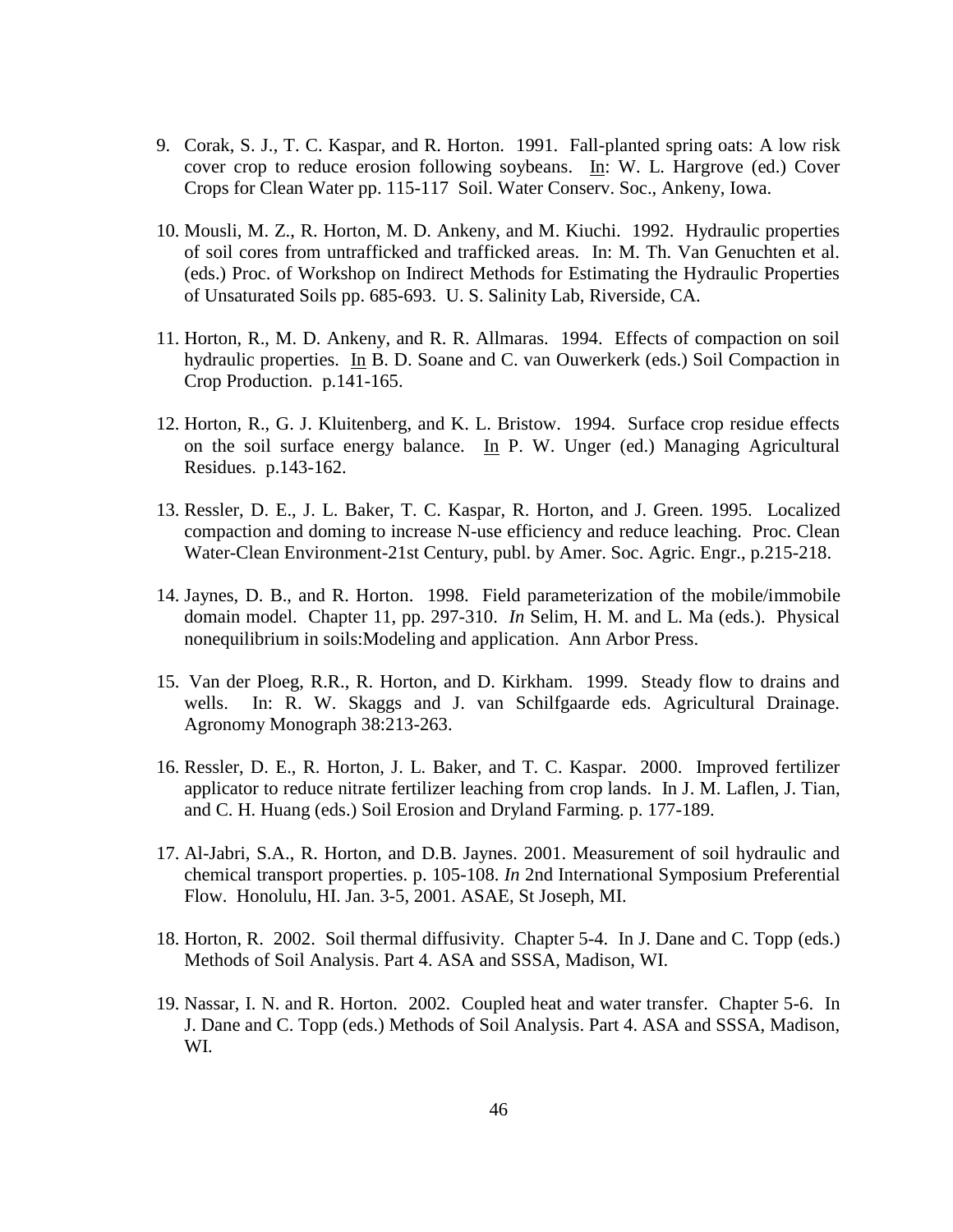- 20. Ewing, R. P. and R. Horton. 2003. Diffusion scaling in low connectivity porous media, CRC monograph *Bridging Scales in Soil Physics* (Ya. Pachepsky, ed.), pp 49-60.
- 21. Sauer, T.J. and R. Horton. 2005. Soil heat flux. In: J.L. Hatfield and J.M. Baker (Editors), Micrometeorology in agricultural systems. ASA Monograph. American Society of Agronomy, Madison, Wisconsin.
- 22. Horton, R. and A. Globus. 2005. Heat and moisture transport. In: D. Hillel et al. (eds) Encyclopedia of Soil and the Environment, p. 169-175, Elsevier Ltd.
- 23. Horton, R. 2005. Soil physics. In: R.G. Lerner and G.L. Trigg (eds.) Encyclopedia of Physics. Wiley-VCH.
- 24. Heitman, J.L., and R. Horton. 2011. Coupled Heat and Water Transfer in Soil. p. 155- 162. In Glinski et al. (ed.) Encyclopedia of Agrophysics. Springer. Dordrecht, the Netherlands.
- 25. Horton, R., and T.E. Ochsner. 2011. Soil thermal regime, In P. M. Huang, et al., eds. Handbook of Soil Sciences: Properties and processes, second edition. CRC Press, Boca Raton, Florida.
- 26. Heitman, J.L., and R. Horton. 2014. Coupled Heat and Water Transfer in Soil. p. 155- 162. In Glinski et al. (ed.) Encyclopedia of Agrophysics. Springer. Dordrecht, the Netherlands.

### **E. Book Reviews (published)**

- 1. Horton, R. 1992. Review of the book entitled "Soil Physics" by W. A. Jury, W. R. Gardner, and W. H. Gardner. J. Environ. Qual. 21:740.
- 2. Shao, M. and R. Horton. 2004. Book Review of Handbook of processes and modeling in the soil-plant system. Soil Sci. 169: 675-676.
- **F. Abstracts (published)** (**bold** indicates student or post-doc colleagues)
- 1. Horton, R., F. Beese, and P. J. Wierenga. 1979. Chile pepper growth as affected by high frequency deficit irrigation. Agron. Abstr. 71:204.
- 2. Horton, R., D. R. Nielsen, and P. J. Wierenga. 1981. Estimating the apparent thermal diffusivity of soil near its surface. Agron. Abstr. 73:141.
- 3. Horton, R., O. Aguirre-Luna, and P. J. Wierenga. 1983. Two-dimensional soil temperature distribution in a row crop. Agron. Abstr. 75:13.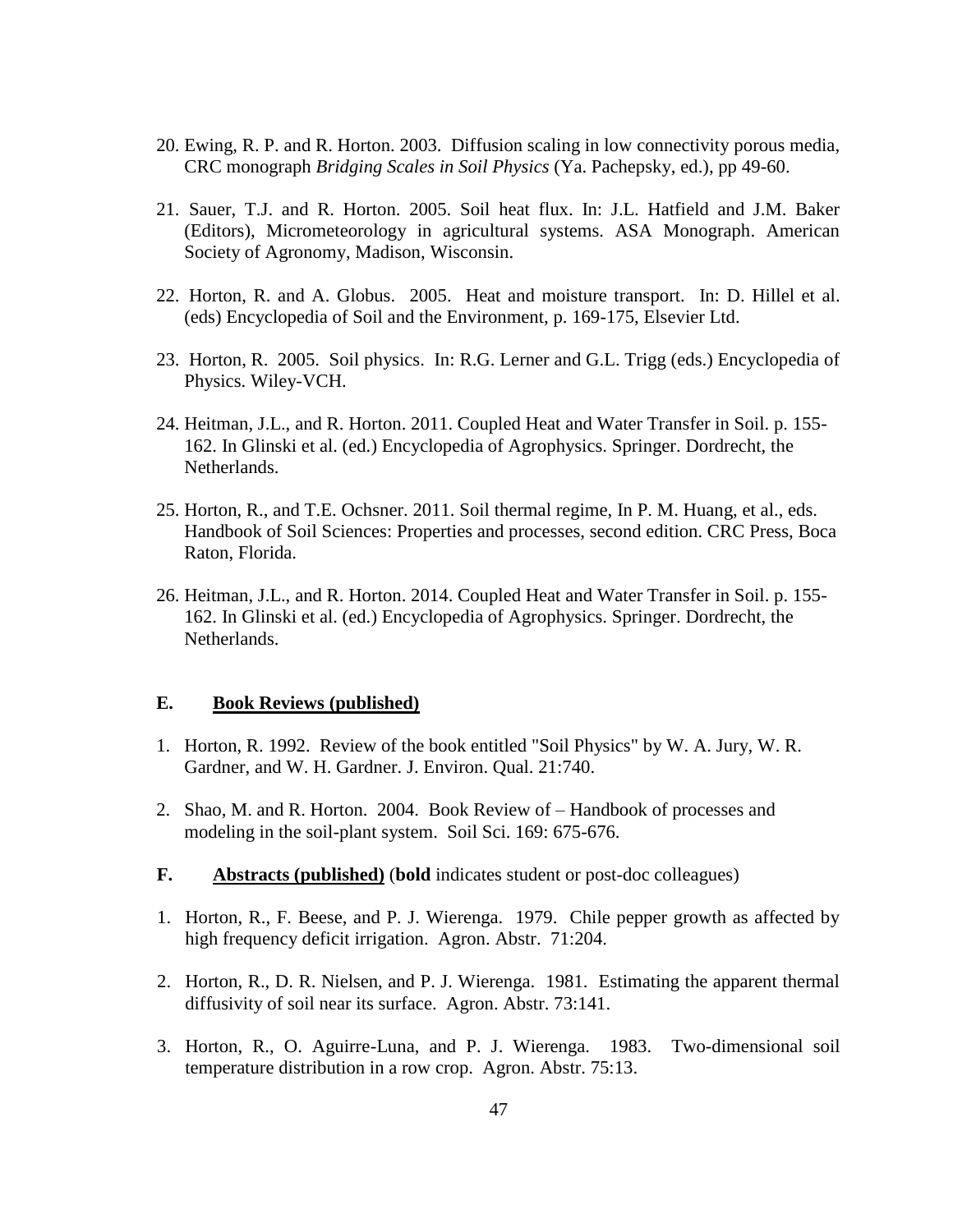- 4. **van Es**, H. M., R. Horton, and M. L. Thompson. 1983. Use of kriging for spatial analysis of corn yield on a reclaimed mine soil. Agron. Abstr. 75:144.
- 5. **van Es**, H. M., S. J. Henning, M. L. Thompson, and R. Horton. 1984. Geo-statistical analysis of corn yield on a reclaimed mine soil. Proc. Iowa Academy of Science 91:11.
- 6. **Hamlett,** J. M., R. Horton, and N. A. C. Cressie. 1984. Spatial variability of soilwater tension in plowed and no-till field plots. Proc. Iowa Academy of Science 91:12.
- 7. **Potter**, K. N., R. M. Cruse, and R. Horton. 1984. Tillage effects on soil thermal properties. Agron. Abstr. 76:165.
- 8. **Hill**, R. L., R. Horton, and R. M. Cruse. 1984. Tillage effects on soil water retention and pore size distribution of two mollisols. Agron. Abstr. 76:168.
- 9. **Klittich**, W. M., and R. Horton. 1984. Variability of soil temperature observations. Agron. Abstr. 76:169.
- 10. Thompson, M. L., J. F. **McBride**, R. Horton, and H. M. **van Es**. 1984. Preservation of natural porosity during drying of high smectite soils. Agron. Abstr. 76:173.
- 11. **Unlu**, K., T. E. Fenton, and R. Horton. 1984. Computer-simulated hydraulic behaviors of two Clarion loam profiles and their relationship to corn yield. Agron. Abstr. 76:173.
- 12. **McBride**, J. F., and R. Horton. 1984. Measured and predicted solute leaching in an Iowa soil. Proc. Iowa Acad. Sci. 92:1.
- 13. **Barmettler**, J., R. Horton, and M. L. Thompson. 1985. A method of modeling soil porosity using Markov statistics. Agron. Abstr. 77:138.
- 14. **Chung,** S. O., and R. Horton. 1985. Simulation of two-dimensional soil heat and water flow. Agron. Abstr. 77:139.
- 15. **Potter,** K. N., R. M. Cruse, and R. Horton. 1985. Surface roughness effects on solar radiation reflectance and soil heat flux. Agron. Abstr. 77:142.
- 16. **McBride**, J. F., and R. Horton. 1985. Measured and predicted anion leaching in a field plot. Agron. Abstr. 77:141.
- 17. Horton, R., and M. L. Thompson. 1986. Determination of effective porosity of soil materials. E.P.A., CERI-86-06-53.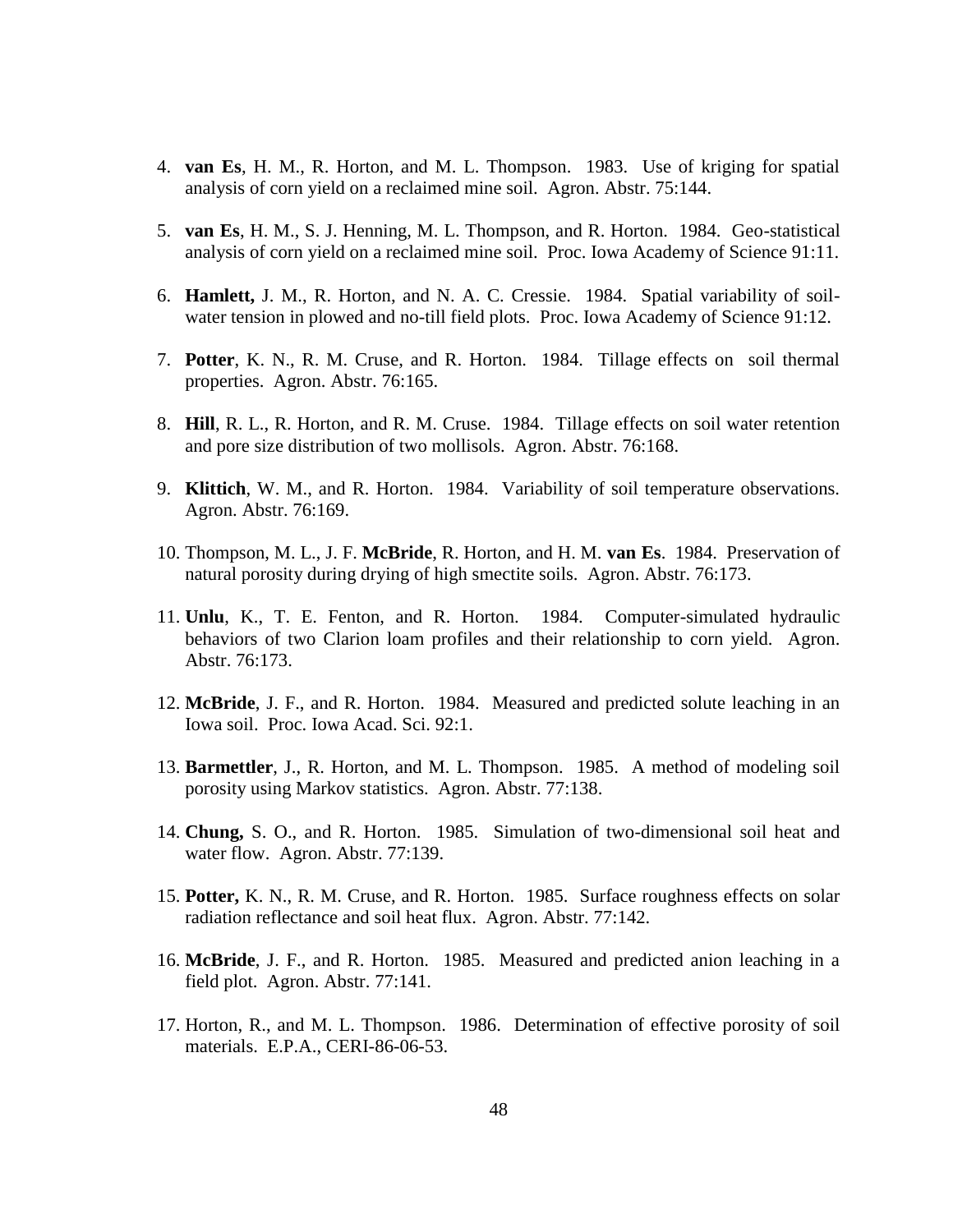- 18. **Klittich**, W. M., R. Horton, and J. B. Sisson. 1986. Spatial analysis of apparent thermal diffusivity in two management systems. Agron. Abstr. 78:159.
- 19. Kirkham, D., and R. Horton. 1986. Water table control with sub-irrigation systems. Agron. Abstr. 78:159.
- 20. **Kluitenberg**, G. J., and R. Horton. 1987. Use of a pressurized layer to limit convective solute transport across compacted clay liners. Proc. Iowa Acad. Sci. 94:122.
- 21. Horton, R. 1987. Soil heat flow. Agron. Abstr. 79:13.
- 22. **Ankeny**, M. D., T. C. Kaspar, and R. Horton. 1987. A design for an automated tension infiltrometer. Agron. Abstr. 79:156.
- 23. **Hamlett,** J. M., R. Horton, and J. L. Baker. 1987. Surface configuration effects on water and solute movement. Agron. Abstr. 79:158.
- 24. Kirkham, D., and R. Horton. 1987. Water flow analysis for a dual pipe subirrigationdrainage system. Agron. Abstr. 79:160.
- 25. **Abdel-Hady**, I. N., and R. Horton. 1987. Apparent thermal diffusivity of nonuniform soil. Agron. Abstr. 79:156.
- 26. Kirkham, D., and R. Horton. 1988. Water flow analysis for a dual pipe subirrigationdrainage system. J. Iowa Acad. Sci. 95:12.
- 27. **Kluitenberg**, G. J., R. Horton, and M. L. Thompson. 1988. Recompact Iowa soil materials before using as liners for waste containment. J. Iowa Acad. Sci. 95:146.
- 28. **Ankeny**, M. D., T. C. Kaspar, and R. Horton. 1988. Field measurements of unconfined infiltration using a tension infiltrometer. Agron. Abstr. 80:178.
- 29. **Kluitenberg**, G. J., and R. Horton. 1988. Preferential solute transport in undisturbed soil columns. Agron. Abstr. 80:185.
- 30. **Nassar**, I. N., and R. Horton. 1988. Water transport in unsaturated, nonisothermal, salty soil. Agron. Abstr. 80:188.
- 31. **Kiuchi**, M., R. Horton, and T. C. Kaspar. 1989. Effect of local soil management on the leaching of banded fertilizer. J. Iowa Acad. Sci. 96:A1.
- 32. Kluitenberg, G. J., and R. Horton. 1989. Analytical solution to 2-dimensional soil heat transfer under a partial surface mulch. J. Iowa Acad. Sci. 96:A2.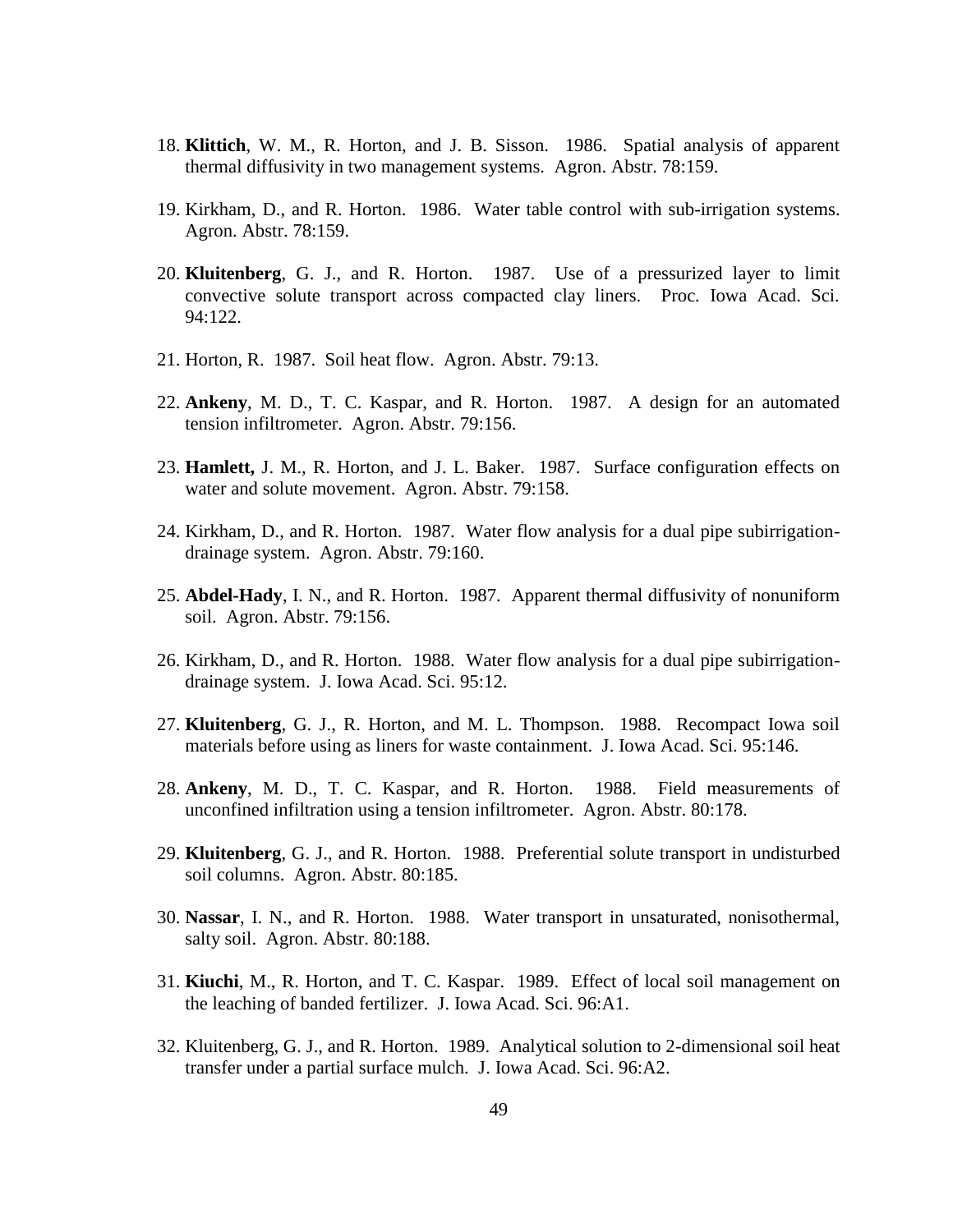- 33. **Mousli,** M. Z., and R. Horton. 1989. Predicting the hydraulic conductivities of unsaturated soils. J. Iowa Acad. Sci. 96:A2.
- 34. **Ankeny,** M. D., M. **Ahmed**, T. C. Kaspar, and R. Horton. 1989. A simple field method for determining unsaturated hydraulic conductivity. Agron. Abstr. 81:182.
- 35. Kirkham D., R. Horton. 1989. Subirrigation and drainage by ditches. Agron. Abstr. 81:188.
- 36. **Kluitenberg**, G. J., and R. Horton. 1989. Analytical solution for two-dimensional heat conduction beneath a partial surface mulch. Agron. Abstr. 81:188.
- 37. **Mousli,** M. Z., R. Horton, and M. D. **Ankeny.** 1989. Predicting unsaturated hydraulic conductivity from air permeability. Agron. Abstr. 81:190.
- 38. **Nassar**, I. N., and R. Horton. 1989. Simultaneous transfer of heat, moisture, and solute in porous media. Agron. Abstr. 81:190.
- 39. Kirkham, D. and R. Horton. 1990. Managing soil-water and chemical transport with subsurface flow barriers. II. Theoretical. Agron Abstr. 82:213.
- 40. **Kiuchi**, M., R. Horton, and T. C. Kaspar. 1990. Managing soil-water and chemical transport with subsurface flow barriers. I. Experimental. Agron. Abstr. 82:214.
- 41. **Kluitenberg,** G. J., and R. Horton. 1990. Effect of macropores on the spatial variability of field-measured solute transport properties. Agron. Abstr. 82:214.
- 42. Horton, R. and M. D. **Ankeny**. 1991. A one-step outflow cell for determining soil hydraulic properties. Agron. Abstr. 83:221.
- 43. **Kiuchi**, M., R. Horton, and T. C. Kaspar. 1991. Using subsurface flow barriers to reduce nitrate leaching. Agron. Abstr. 83:223.
- 44. **Mousli**, M. Z. and R. Horton. 1991. Use of Shelby tube samples in determining hydraulic conductivity and dispersivity. Agron. Abstr. 83:226.
- 45. **Nassar**, I. N., A. M. Globus, and R. Horton. 1991. Analysis of heat, water and solute transfer in porous media. Agron. Abstr. 83:226.
- 46. **Corak**, S. J., T. C. Kaspar, and R. Horton. 1992. Fall-planted spring oats: A low risk cover crop to reduce erosion following soybean. Proceedings of 1992 Leopold Center Conference. p. 74.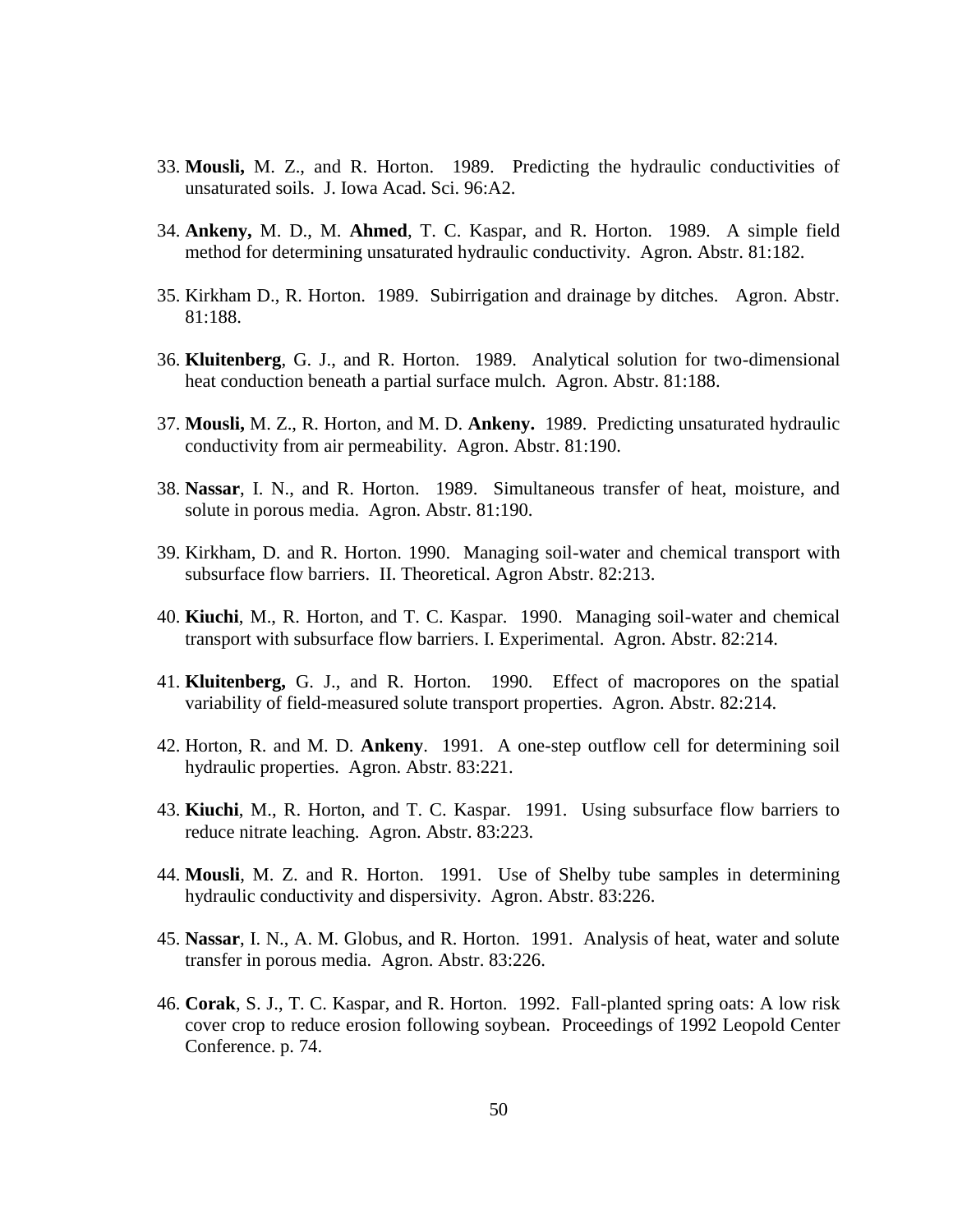- 47. **Kiuchi**, M., R. Horton, T. C. Kaspar. 1992. Using subsurface flow barriers to reduce nitrate leaching. Proceedings of 1992 Leopold Center Conference. p. 82-83.
- 48. Horton, R., J. G. **Benjamin**, and I. N. **Nassar**. 1992. Thermally induced water movement beneath plastic cover. Agron. Abstr. 84:43.
- 49. **Bilskie**, J., K. Bristow, G. Kluitenberg, and R. Horton. 1992. Evaluation and application of the line heat source probe for measuring soil thermal properties. Agron. Abstr. 84:211.
- 50. Bristow, K. L., G. J. Kluitenberg, G. S. Campbell, and R. Horton. 1992. Using heat probe methodology to measure soil thermal conductivity, heat capacity and water content. Agron. Abstr. 84:212.
- 51. **Mousli,** M. Z. and R. Horton. 1992. Relationship between air and water conductivity and solute breakthrough curves. Agron. Abstr. 84:223-224.
- 52. **Nassar**, I. N. and R. Horton. 1992. Salinity and compaction effects on soil water evaporation and solute transport. Agron. Abstr. 84:224.
- 53. Wetteraur, D., R. Killorn, and R. Horton. 1992. Predicting soil NO<sup>3</sup>-N available for leaching with LEACHN, NLEAP, and IBSNAT CERES/Maize. Agron. Abstr. 84:295.
- 54. **Corak**, S. J., T. C. Kaspar, and R. Horton. 1992. Changes in residue cover following an oat cover crop interseeded in soybean. Agron. Abstr. 84:321.
- 55. **Green** J. D. and R. Horton. 1992. Effects of crop residue on the leaching of atrazine through soil columns. Agron. Abstr. 84:325.
- 56. Horton, R. 1993. Surface crop residue effects on radiation and energy balances. Agron. Abstr. 85:13.
- 57. **Bilskie**, J., and R. Horton. 1993. Soil thermal properties from the line heat source method: physical and numerical study. Agron. Abstr. 85:200.
- 58. Globus, A. M., R. Horton, Z. M. Petrona, and N. S. Ostapenko. 1993. Study of the mechanisms of soil swelling. Agron. Anstr. 85:246.
- 59. **Green**, J. D. and R. Horton. 1993. Crop Residue effects on the leaching of surfaceapplied chemicals. Agron. Abstr. 85:206.
- 60. Horton, R. and M. Z. **Mousli.** 1993. Predicting unsaturated hydraulic conductivity from air permeability. Agron. Abstr. 85:208.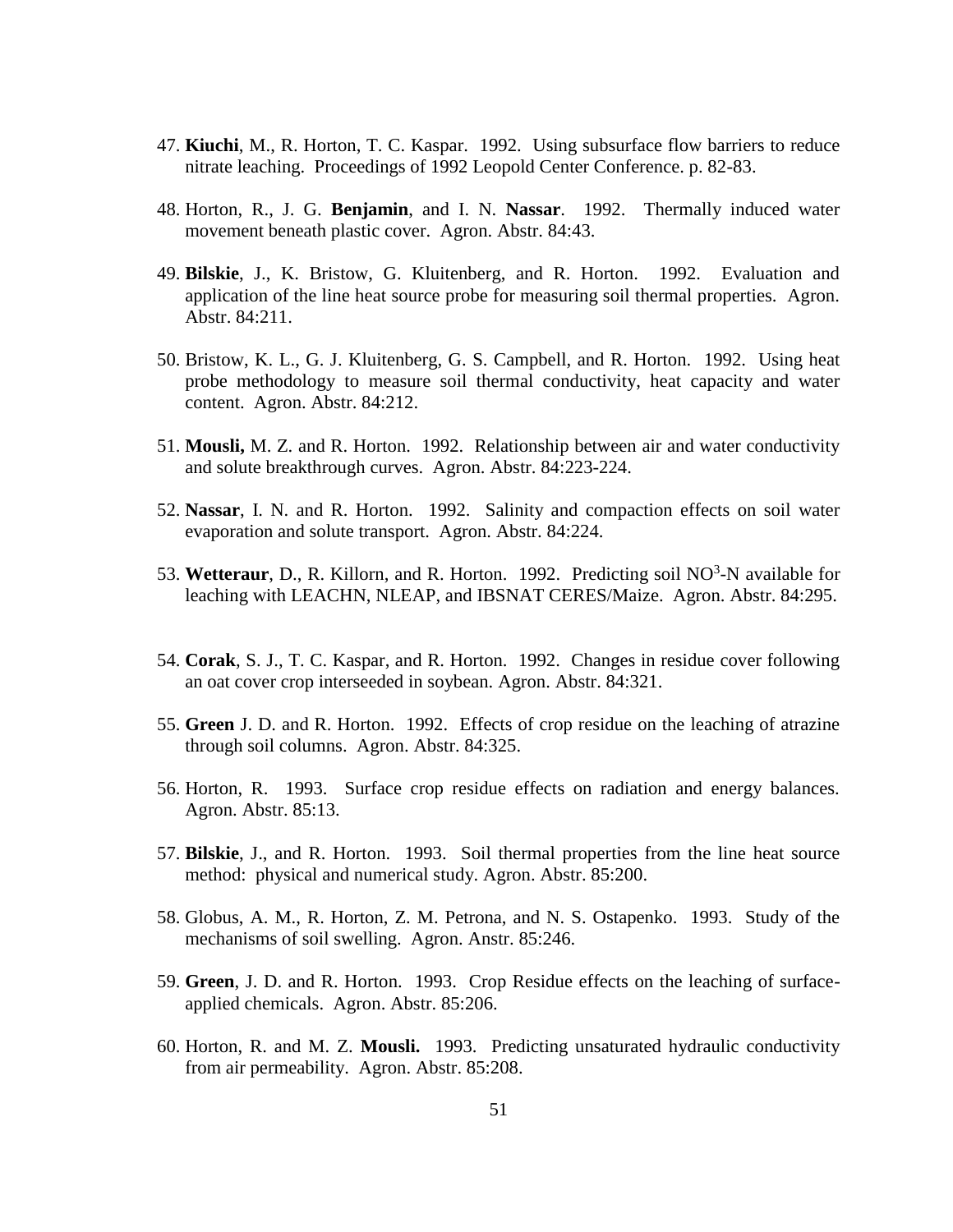- 61. **Nassar**, I. N., A. M. Globus, and R. Horton. 1993. Analysis of heat, water, and solute transfer in porous media. Agron. Abstr. 85:214.
- 62. **Ressler**, D. E. and R. Horton. 1993. Recovery of groundwater and solutes using a horizontal well. Agron. Abstr. 85:215.
- 63. **Mousli,** Z. M. and R. Horton. 1993. Tillage and traffic effects on soil water retention and soil water, chemical, and air transport. Agron. Abstr. 85:323.
- 64. **Ressler**, D. E., J. Baker, T. Kaspar and R. Horton. 1994. Localized subsurface compaction reduces fertilizer leaching. Agron. Abstr. 86.
- 65. **Shao,** M. and R. Horton. 1994. Determination of soil water diffusivity by general similarity analysis. Agron. Abstr. 86.
- 66. Jaynes, D., J. **Bilskie**, J. **Green**, S. Logsdon, and R. Horton. 1994. A sequential tracer technique for estimating two domain solute transport parameters. Agron. Abstr. 86.
- 67. Van Genuchten, M., B. **Mohanty**, Z. **Mousli**, P. Shouse, and R. Horton. 1995. Unsaturated hydraulic properties of a glacial till soil: similar media scaling. Agron. Abstr. 87.
- 68. **Shao**, M. R. Horton, and D. Jaynes. 1995. Analytical solution for 1-d heat conduction-convection equation. Agron. Abstr. 87.
- 69. **Casey**, F., S. Logsdon, R. Horton, and D. Jaynes. 1995. Field measurement of the mobile/immobile solute exchange coefficient and the immobile water content. Agron. Abstr. 87.
- 70. **Ressler**, D. E., R. Horton, T. Kaspar, and J. Baker. 1995. Localized compaction and doming to reduce nitrate-N leaching: experimental and numerical. Agron. Abstr. 87.
- 71. **Ewing**, R. and R. Horton. 1995. A method for automatically discriminating dyes in soils. Agron. Abstr. 87.
- 72. **Ressler**, D. E., R. Horton, J. Baker, and T. Kaspar. 1996. Improved fertilizer banding technique to reduce nitrate-N leaching: lysimeter evaluation. Agron. Abstr. 88.
- 73. **Casey,** F., S. Logsdon, R. Horton, and D. Jaynes. 1996. Field measurement of hydraulic and preferential flow properties. Agron. Abstr. 88.
- 74. **Lee**, J., D. Jaynes, and R. Horton. 1996. Using resident concentrations to estimate two-domain solute transport parameters: laboratory study. Agron. Abstr. 88.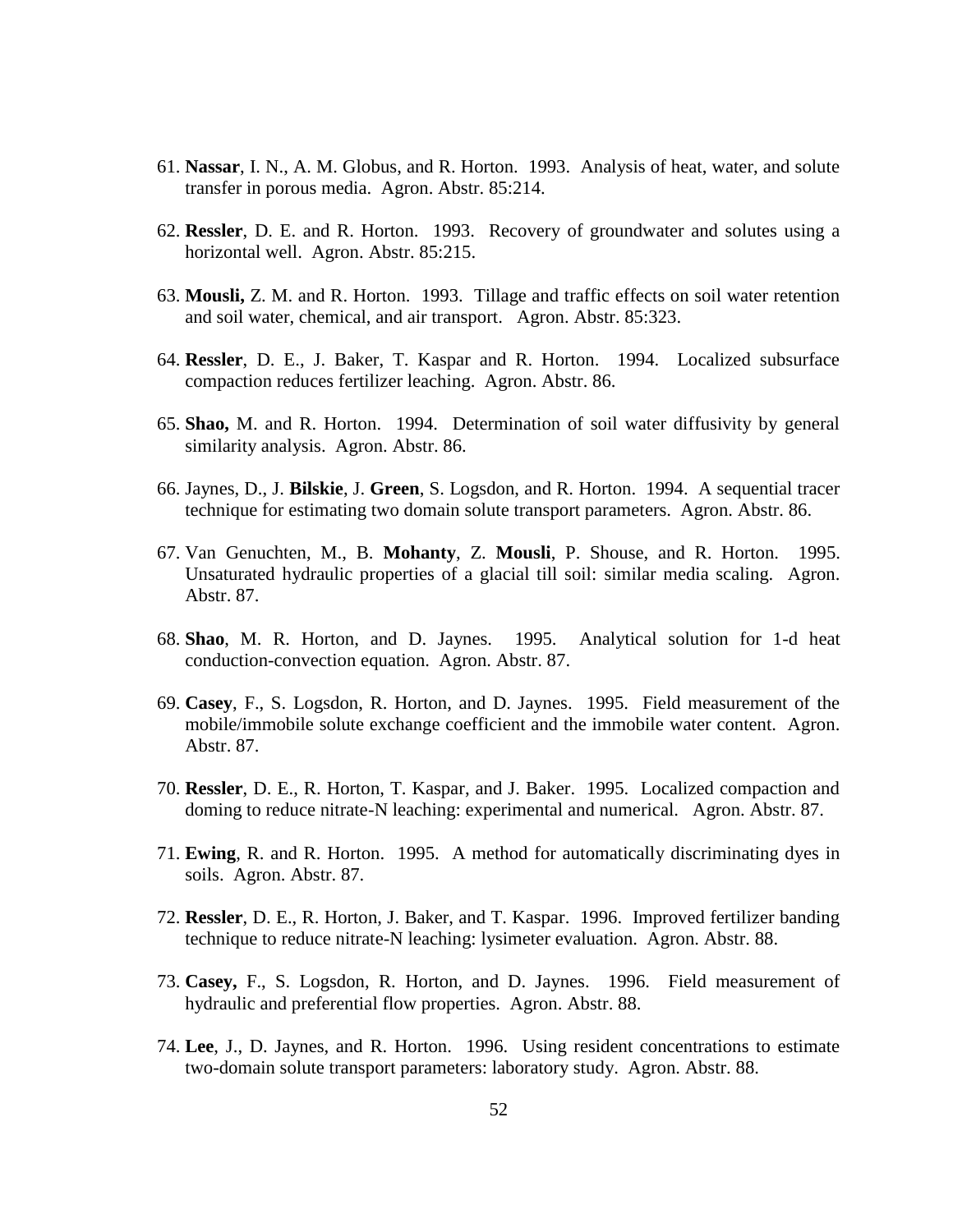- 75. **Shao,** M. and R. Horton. 1996. Integral method for estimation of soil hydraulic properties. Agron. Abstr. 88.
- 76. **Nassar**, I., J. Ukrainczyk, and R. Horton. 1996. Transport and fate of volatile organic chemicals (VOC) in unsaturated, nonisothermal, salty porous media. Agron. Abstr. 88.
- 77. Horton, R. and I. **Nassar**. 1996. Analysis of heat, water, and solute transfer in porous media. Agron. Abstr. 88.
- 78. Van der Ploeg, R., D. Scotter, and R. Horton. 1996. The Poisson Equation as a solute transport model. Agron. Abstr. 88.
- 79. **Ewing,** R. and R. Horton. 1996. Dye quantification in soils using color image analysis. Agron. Abstr. 88.
- 80. **Shen**, F., J. Swan, R. Horton, and D. Jaynes. 1996. TDR measurement of transient solute transport. Agron. Abstr. 88.
- 81. **Ressler,** D. E., R. Horton, T. Kaspar, and J. Baker. 1997. Corn yield response to fertilizer from an applicator designed to reduce nitrate leaching. Agron. Abstr. 89.
- 82. **Casey**, F., S. Logsdon, R. Horton, and D. Jaynes. 1997. Comparing two methods for estimating field solute transport properties. Agron. Abstr. 89.
- 83. **Lee**, J., D. Jaynes, and R. Horton. 1997. Laboratory experiments to determine solute transport properties for saturated soil columns. Agron. Abstr. 89.
- 84. **Ilsemann**, J. R. Horton, and R. van der Ploeg. 1997. A method to estimate immobile fraction and mass exchange coefficient from undisturbed soil samples. Agron. Abstr. 89.
- 85. **Nassar,** I, R. Horton, and G. Flerchinger. 1997. Simultaneous heat and mass transfer in freezing soil. Agron. Abstr. 89.
- 86. **Shen,** F., J. Swan, D. Jaynes, and R. Horton. 1997. Variable water content and solute transport measured by TDR. Agron. Abstr. 89.
- 87. **Ren**, T., K. **Noborio**, and R. Horton. 1997. Measurement of water content and thermal properties with a single probe. Agron. Abstr. 89.
- 88. **Ilsemann**, J., R. van der Ploeg, J. Hutchings, and R. Horton. 1997. Polynomial mixing cell models to describe solute movement in heterogeneous field soils. Agron. Abstr. 89.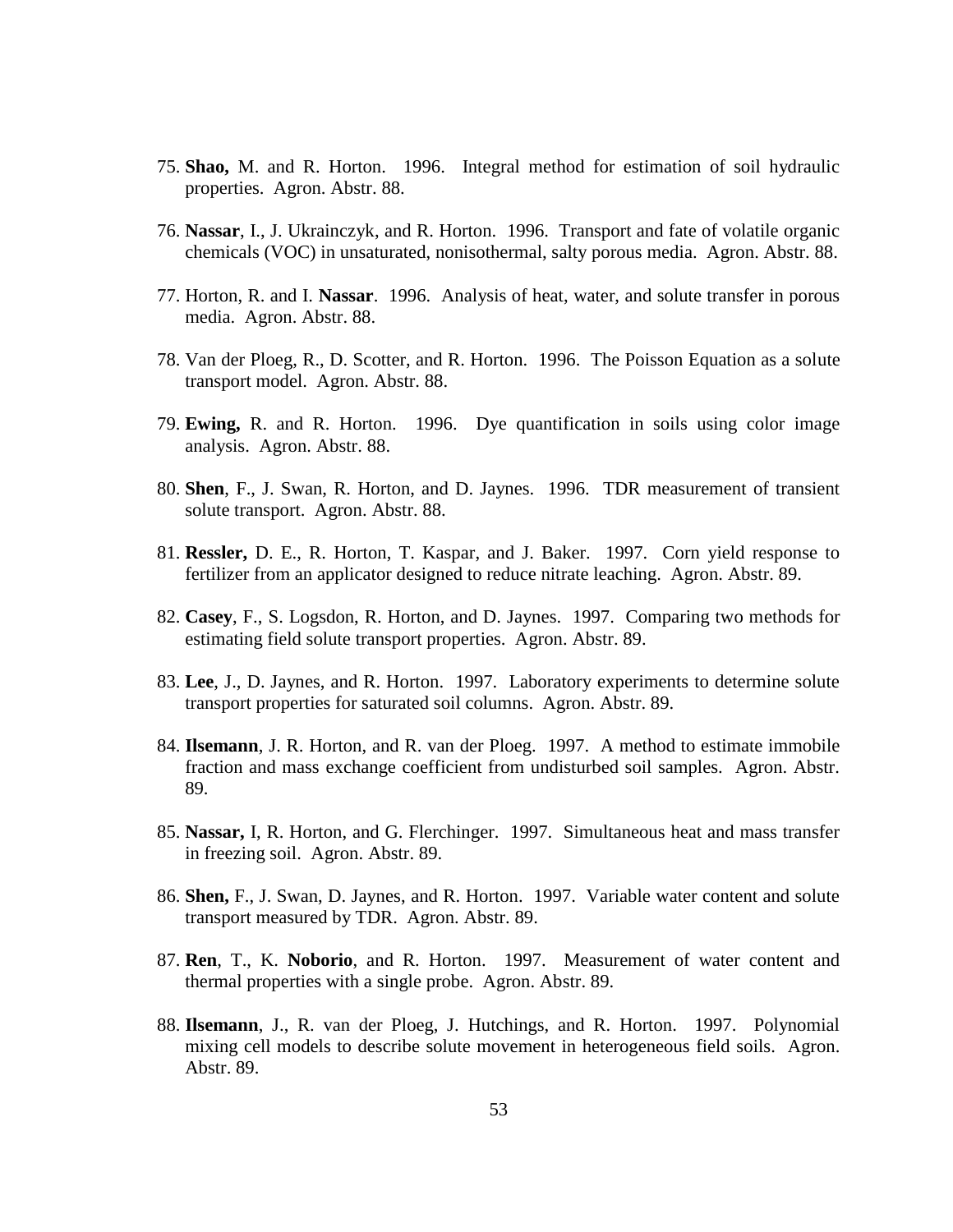- 89. **Ewing**, R., F. **Casey**, and R. Horton. 1998. A flow through apparatus for investigating fate of sorbing, volatile organics. Agron. Abstr. 90.
- 90. **Ren,** T., R. Horton, and G. Kluitenberg. 1998. Determining soil water velocity by a heat pulse technique. Agron. Abstr. 90.
- 91. **Hermsmeyer**, D., R. van der Ploeg, and R. Horton. 1998. Solar radiation regime of elevated irregular land surfaces, as of potash mine tailings. Agron. Abstr. 90.
- 92. **Shen,** F., J. Swan, D. Jaynes, and R. Horton. 1998. Effects of soil bulk electrical conductivity on measuring soil water content using TDR. Agron. Abstr. 90.
- 93. **Lee,** J., K. **Noborio**, R. Horton, and D. Jaynes. 1998. Measurement of solute transport parameters using resident concentration and TDR. Agron. Abstr. 90.
- 94. **Noborio**, K., R. Horton, and C. Tan. 1998. Simultaneous mesurments of water content and matric potential of soil using a single TDR probe. Agron. Abstr. 90.
- 95. **Ewing**, R. and R. Horton. 1999. Hindered diffusion inside soil primary particles. Agron. Abstr. 91.
- 96. **Casey,** F., S. Ong, and R. Horton. 1999. Reduction of TCE in miscible displacement experiments through zero valent metals. Agron. Abstr. 91.
- 97. **Ochsner**, T. and R. Horton. 1999. Simultaneous bulk density and water content measurement: a new approach to an old problem. Agron. Abstr. 91.
- 98. **Hermsmeyer**, D., J. **Ilsemann**, R. van der Ploeg, and R. Horton. 1999. Water balance studies for a soil cover system over mine waste. Agron. Abstr. 91.
- 99. **Lee**, J., R. Horton, K. **Noborio**, and D. Jaynes. 1999. Laboratory evaluation of a TDR method for determining water flow and solute transport parameters. Agron. Abstr. 91.
- 100.**Al-Jabri**, S., R. Horton, and D. Jaynes. 1999. Rapid field measurements of field hydraulic and solute transport properties. Agron. Abstr. 91.
- 101.**Ren**, T., G. Kluitenberg, and R. Horton. 1999. Measurement of soil water flux with a heat pulse method. Agron. Abstr. 91.
- 102.**Ewing**, R. and R. Horton. 2000. Anomalous diffusion and its effect on contaminant fate. Agron. Abstr. 92.
- 103.**Tabbara**, H., J. **Lee**, V. **Ella**, and R. Horton. 2000. Swine manure transport in soils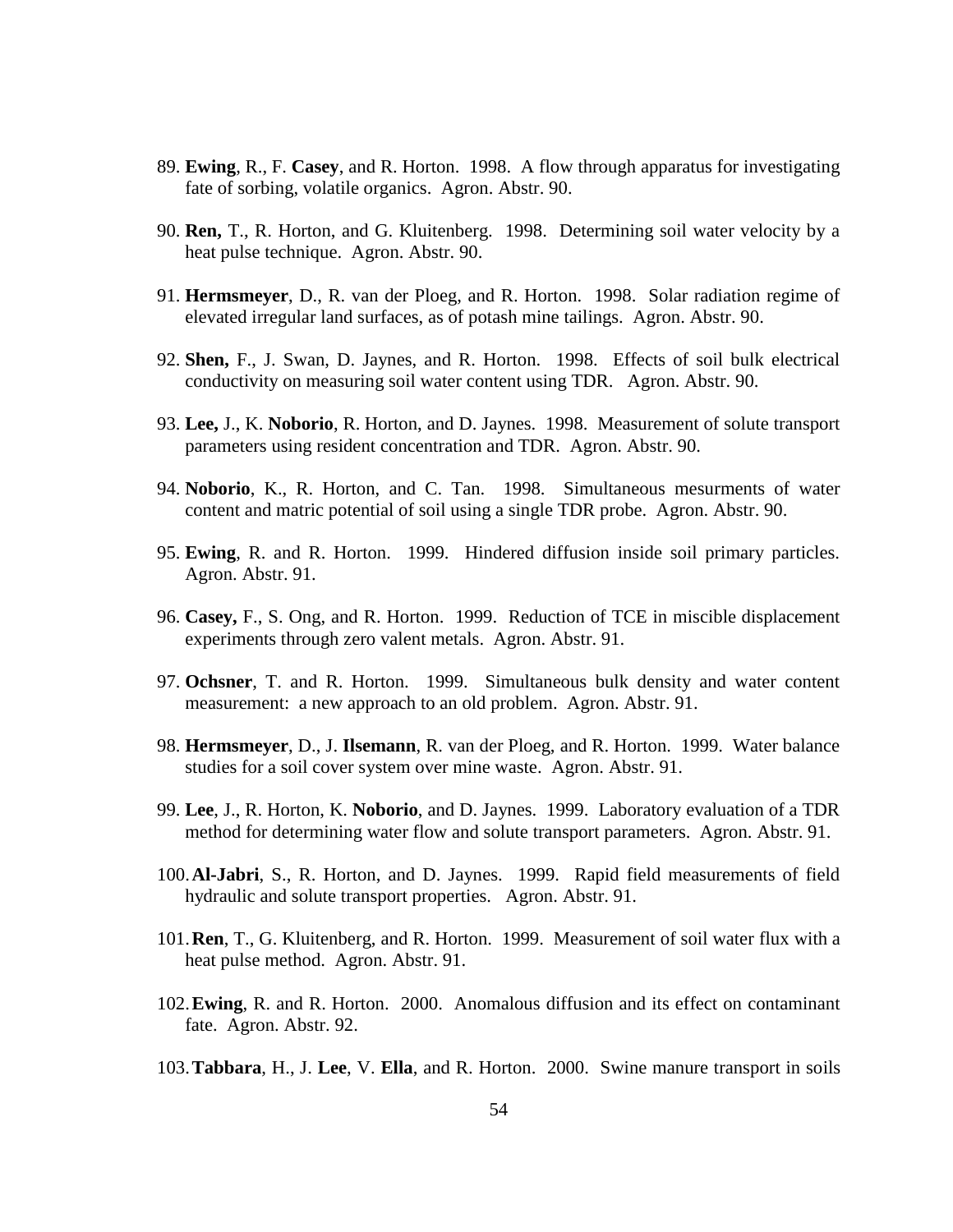using TDR. Agron. Abstr. 92.

- 104.**Lee,** J., L. **Hundal**, R. Horton, and M. Thompson. 2000. Fate and transport of polycyclic aromatic hydrocarbons in soil. Agron. Abstr. 92.
- 105.**Hermsmeyer**, D., J. **Ilsemann**, R. van der Ploeg, and R. Horton. 2000. Water and solute flux in a porous metallurgical waste: field lysimeter studies. Agron. Abstr. 92.
- 106.**Al-Jabri**, S., J. **Lee**, R. Horton, and D. Jaynes. 2000. Shallow TDR probes for field determination of solute transport properties. Agron. Abstr. 92.
- 107.**Shao**, M., C. **Liu,** and R. Horton. 2000. Boundary layer theory for solute transport in soil. Agron. Abstr. 92.
- 108.**Ochsner**, T., R. Horton, and T. **Ren**. 2000. A new perspective on soil thermal properties. Agron. Abstr. 92.
- 109.**Wang**, Q., R. Horton, and M. **Shao**. 2000. New method to determine soil hydraulic properties. Agron. Abstr. 92.
- 110.**Ewing**, R. and R. Horton. 2001. Nearest neighbor analysis: the soil effect as signal. ASA-CSSA-SSSA International Annual Meetings. Abstracts CD.
- 111.**Lee**, J., E. **Brevik**, T. Fenton, and R. Horton. 2001. Influence of soil moisture, calcite content, and temperature on bulk electrical conductivity. ASA-CSSA-SSSA International Annual Meetings. Abstracts CD.
- 112.**Brevik**, E., T. Fenton, and R. Horton. 2001. Evaluating the influence of daily temperature fluctuations on EM-38 readings. ASA-CSSA-SSSA International Annual Meetings. Abstracts CD.
- 113.**Ewing**, R. and R. Horton. 2001. Intra-granular diffusion: scaling relationships in space and time. ASA-CSSA-SSSA International Annual Meetings. Abstracts CD.
- 114.**Lee**, J., S. **Al-Jabri**, R. Horton, and D. Jaynes. 2001. Field determination of soil hydraulic and solute transport properties. ASA-CSSA-SSSA International Annual Meetings. Abstracts CD.
- 115.**Ochsner**, T., R. Horton, and J. **Lee**. 2001. Spatial variability of soil surface thermal properties. ASA-CSSA-SSSA International Annual Meetings. Abstracts CD.
- 116.Horton, R. 2001. Temperature effects on soil water movement. ASA-CSSA-SSSA International Annual Meetings. Abstracts CD.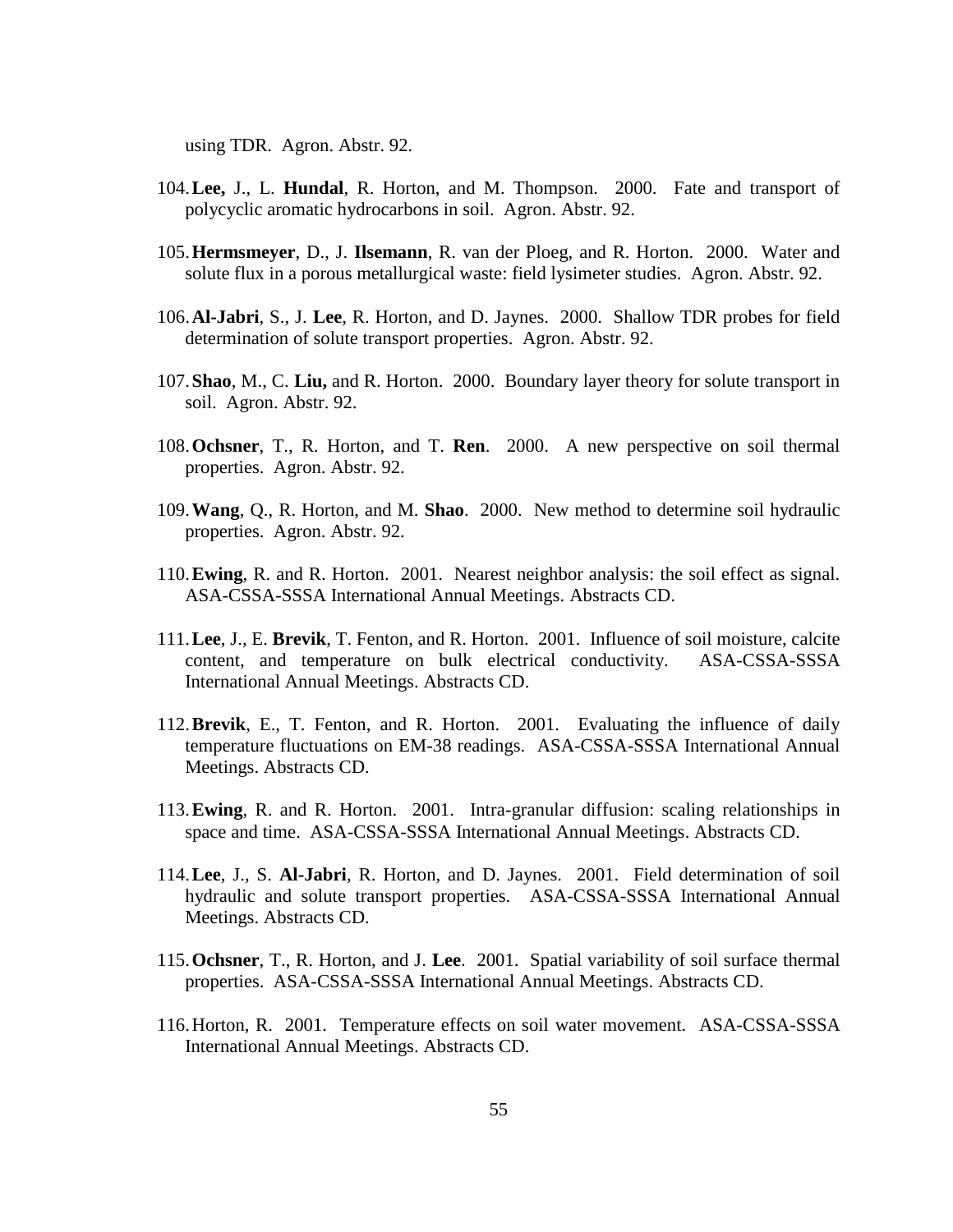- 117.**Ochsner,** T., R. Horton, and G. Kluitenberg. 2002. Evaluating the heat pulse method for measuring soil water flux. ASA-CSSA-SSSA International Annual Meetings. Abstracts CD.
- 118.**Duppong**, L., K. Delate, M. Liebman, and R. Horton. 2002. Using natural fiber mulches for weed suppression in organic production of two herbs, Nepeta cataria L. and Hypericum perforatum. ASA-CSSA-SSSA International Annual Meetings. Abstracts CD.
- 119.**Ren,** T., T. **Ochsner,** and R. Horton. 2002. Improvement of the heat pulse technique for soil water content measurement. ASA-CSSA-SSSA International Annual Meetings. Abstracts CD.
- 120.**Gaur**, A., R. Horton, and D. Jaynes. 2002. Use of near surface TDR measurements to predict subsurface solute transport. ASA-CSSA-SSSA International Annual Meetings. Abstracts CD.
- 121.**Kaiser,** K, M. Westgate, G. Tylka, R. Horton, T. Ochsner, and W. Batchelor. 2002. Root vs. shoot contributions to SCN resistance. ASA-CSSA-SSSA International Annual Meetings. Abstracts CD.
- 122.**Ochsner**, T., T. Sauer, and R. Horton. 2003. Evaluating and improving techniques for measuring soil heat flux in the field. ASA-CSSA-SSSA International Annual Meetings. Abstracts CD.
- 123.**Gaur,** A., R. Horton, and D. Jaynes. 2003. Surface solute transport properties and subsurface chemical leaching in a tile drained field. ASA-CSSA-SSSA International Annual Meetings. Abstracts CD.
- 124.Ewing, R. and R. Horton. 2003. Pore scale structural influence of solute diffusion. ASA-CSSA-SSSA International Annual Meetings. Abstracts CD.
- 125.Van Genuchten, M., J. Hendrickx, and R. Horton. 2004. Thirty five years of soil physics research – A tribute to Peter J. Wierenga. ASA-CSSA-SSSA International Annual Meetings. Abstracts CD.
- 126.**Ren,** T., Z. **Ju,** Y. Gong, and R. Horton. 2004. Comparison of heat pulse and TDR methods for water content measurement. ASA-CSSA-SSSA International Annual Meetings. Abstracts CD.
- 127.Ewing, R. and R. Horton. 2004. Structure as a correlation between geometrical and topological parameters. ASA-CSSA-SSSA International Annual Meetings. Abstracts CD.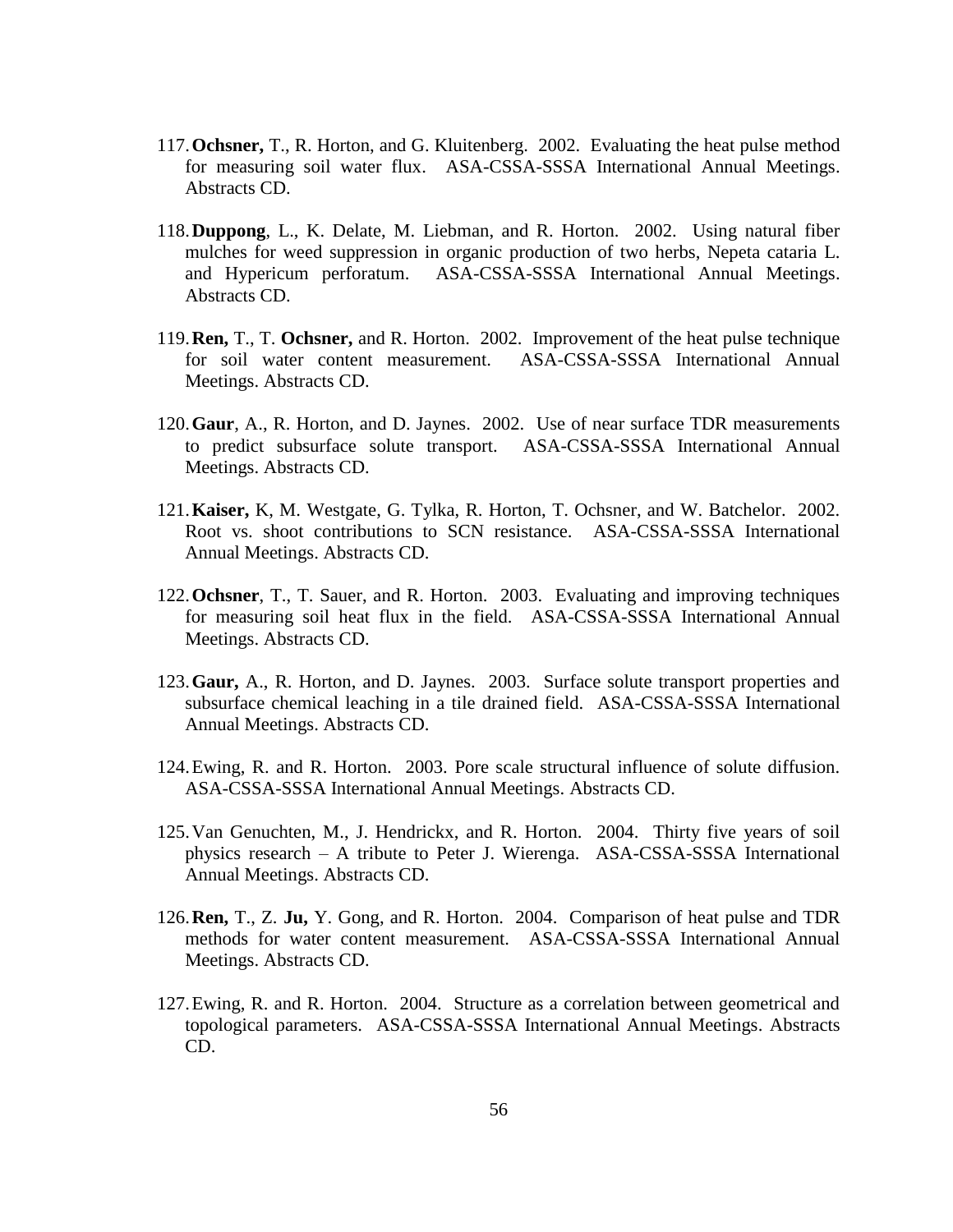- 128.Sauer, T., T. **Ochsner**, and R. Horton. 2004. Soil heat flux plates: errors and alternatives. ASA-CSSA-SSSA International Annual Meetings. Abstracts CD.
- 129.**Ochsner**, T., T. Sauer, and R. Horton. 2004. Measurement of near surface soil heat storage in energy balance studies. ASA-CSSA-SSSA International Annual Meetings. Abstracts CD.
- 130.**Gaur,** A., J. **Heitman,** R. Horton, and D. Jaynes. 2004. Soil surface hydraulic and chemical transport properties. ASA-CSSA-SSSA International Annual Meetings. Abstracts CD.
- 131.**Ochsner**, T., R. Horton, and G. Kluitenberg. 2004. The heat pulse ratio method for measuring soil water flow: reconciling measurements and predictions. ASA-CSSA-SSSA International Annual Meetings. Abstracts CD.
- 132.Horton, R., M.L. Thompson, and B. Hornbuckle. 2005. Opportunities Exist for Soil Science to Become a Major Player in the Education and Training of Future Environmental and Ecological Scientists. ASA-CSSA-SSSA International Annual Meetings. Abstracts CD.
- 133.**Heitman**, J., T. **Ren**, J. **Zhou**, R. Horton, T. Ochsner, T. J. Sauer, and R. Ewing. 2005. Laboratory application of thermo-TDR for observation of coupled heat and water movement in soil. ASA-CSSA-SSSA International Annual Meetings. Abstracts CD.
- 134.**Lu**, S., T. Ren, Y. Gong, and R. Horton. 2005. A New Thermal Conductivity Model for Partially Saturated Soils. ASA-CSSA-SSSA International Annual Meetings. Abstracts CD.
- 135.Ochsner, T., G. Kluitenberg, and R. Horton. 2005. Measuring Soil Water Flux by the Heat Pulse Ratio Method. ASA-CSSA-SSSA International Annual Meetings. Abstracts CD.
- 136. Horton, R. 2005. Frontier Lecture in Hydrological Science: Advancing Hydrological Investigations by Addressing Some Challenges Posed by Dynamic Surface Soil Properties. American Geophysical Union Meetings.
	- 137. **Gieselman**, H. and R. Horton. 2006. Effect of a subsurface hydrophobic layer on the upward movement of water in response to surface freezing conditions. ASA-CSSA-SSSA International Annual Meetings. Abstracts CD.
	- 138. **Heitman**, J., T. Sauer, R. Horton, and T. DeSutter. 2006. Estimation of bare-soil evaporation using a calorimetric approach with heat flux measured at multiple depths. ASA-CSSA-SSSA International Annual Meetings. Abstracts CD.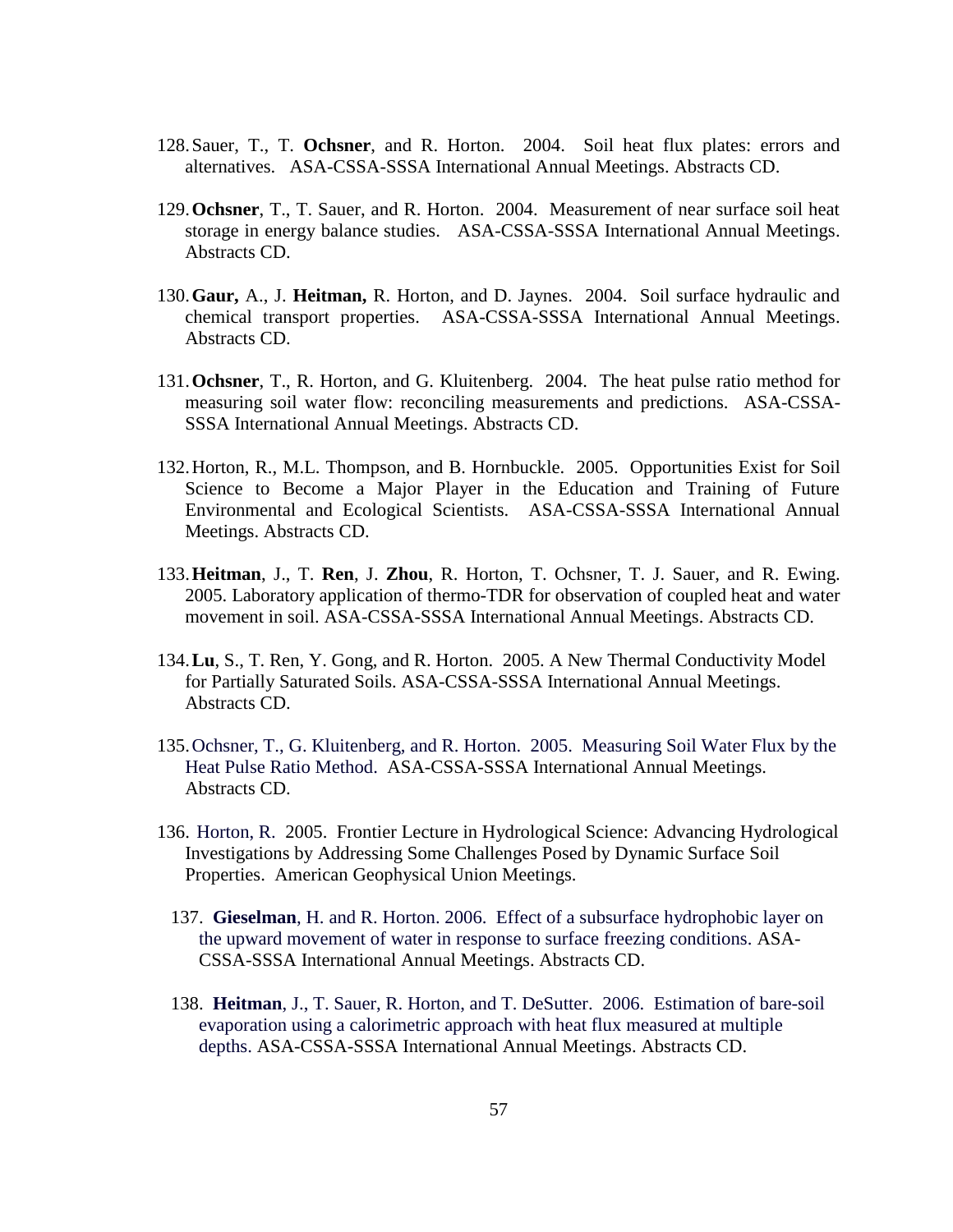- 139. **Davis**, D., R. Horton, and J. Heitman. 2006. Soil water retention curves of two wettable soils and their matched hydrophobized counterparts. ASA-CSSA-SSSA International Annual Meetings. Abstracts CD.
- 140. Ewing, R., A. Hunt, and R. Horton. 2006. Thermal conductivity of an array of unsaturated solid spheres. ASA-CSSA-SSSA International Annual Meetings. Abstracts CD.
- 141. Sauer, T. J., P. Thery, J. L. **Heitman**, T. M. DeSutter, and R. Horton. 2006. Evaluation of a new, perforated soil heat flux plate design. International Congress of Soil Science. Philadelphia, PA.
- 142. **Heitman**, J.L., R. Horton, T.J. Sauer, and T.M. DeSutter. 2007. Measuring soilwater evaporation in situ. ASA-CSSA-SSSA International Annual Meetings. Abstracts CD.
- 143. Ewing, R. and R. Horton. 2007. Thermal properties of assemblages of solid spheres. ASA-CSSA-SSSA International Annual Meetings. Abstracts CD.
- 144. **Davis**, D., R. Horton, and J.L. Heitman. 2007. Soil water retention curves of two wettable soils and their matched hydrophobized counterparts. ASA-CSSA-SSSA International Annual Meetings. Abstracts CD.
- 145. **Lu**, S., T. Ren, Y. Gong, and R. Horton. 2007. Evaluation of models for describing the soil water retention curve from saturation to oven dryness. ASA-CSSA-SSSA International Annual Meetings. Abstracts CD.
- 146. **Heitman**, J.L., R. Horton, T.J. Sauer, and T.M. DeSutter. 2007. Soil-water evaporation dynamics determined with measurement of soil sensible heat transfer. Am. Geophys. Union Meeting; San Francisco, CA.
- 147. Casey, F., T. Ochsner, D. Jaynes, and R. Horton. 2008. In situ assessment of heatpulse and thermal profile methods for measuring streambed recharge/discharge. ASA-CSSA-SSSA International Annual Meetings. Abstracts CD.
- 148. **Xiao**, X., R. Horton, J. L. Heitman, and T. Sauer. 2008. Subsurface evaporation estimated from sensible heat balance. ASA-CSSA-SSSA International Annual Meetings. Abstracts CD.
- 149. **Davis**, D., J. L. Heitman and R. Horton. 2008. Coupled heat and water movement in wettable and hydrophobic soils. ASA-CSSA-SSSA International Annual Meetings. Abstracts CD.
- 150. Laird, D., P. Fleming, B. Wang, R. Horton, and D. Karlen. 2008. Impact of soil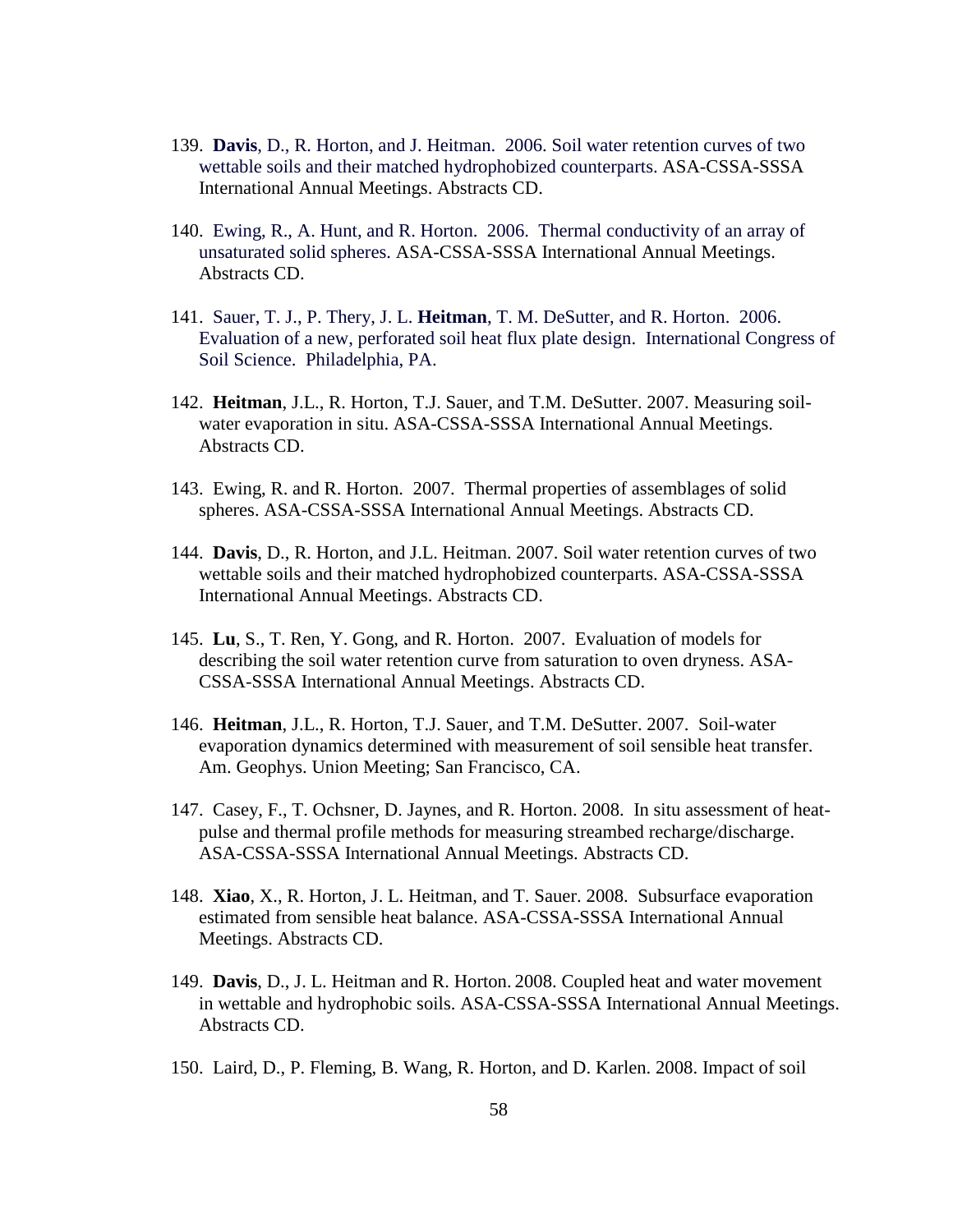biochar applications on nutrient leaching. ASA-CSSA-SSSA International Annual Meetings. Abstracts CD.

- 151. **Heitman**, J. L., R. Horton, T. Ren, R. P. Ewing, T. Ochsner, T. Sauer, D. **Davis** and X. **Xiao**. 2008. Coupled heat and water transfer in soil. ASA-CSSA-SSSA International Annual Meetings. Abstracts CD.
- 152. Li, Y. and R. Horton. 2008. Comparing potential evapotranspiration and pan evaporation at several research stations in western China. ASA-CSSA-SSSA International Annual Meetings. Abstracts CD.
- 153. **Prater**, J. R., M. Thompson, R. Horton and J. Fang. 2008. Sorption of estrogens to soil and manure colloids with implications for transport. ASA-CSSA-SSSA International Annual Meetings. Abstracts CD.
- 154. **Zhang, X**., S. Lu, J. Heitman, R. Horton and T. Ren. 2009. A New Heat Pulse Sensor for Measuring Soil Profile Evaporation. Soil Sci. Soc. Am. Meeting; Pittsburgh, PA.
- 155. **Xiao, X**., R. Horton, J. L. Heitman, T. Sauer, T. Ren, and R. Ewing. 2009. Measuring the Dynamic Soil Water Evaporation. Soil Sci. Soc. Am. Meeting; Pittsburgh, PA.
- 156. **Davis, D**., R. Horton, J. L. Heitman, and T. Ren. 2009. Coupled Heat, Water, and Solute Transfer in a Wettable and Non-Wettable Soil. Soil Sci. Soc. Am. Meeting; Pittsburgh, PA.
- 157. Laird, D., P. Fleming, **D. Davis**, B. Wang, R. Horton, and D. Karlen. 2009. Impact of Biochar Amendments On the Quality of a Typical Midwestern Agricultural Soil. Soil Sci. Soc. Am. Meeting; Pittsburgh, PA.
- 158. Ewing, R. P. and R. Horton. 2009. Teaching Advanced Soil Physics as a Dialogue Between Discrete and Continuum Perspectives. Soil Sci. Soc. Am. Meeting; Pittsburgh, PA.
- 159. **Prater, J. R**., R. Chatterjee, M. Thompson, and R. Horton. 2009. [Impacts of](http://a-c-s.confex.com/crops/2009am/webprogram/Paper53579.html)  [Colloidal Material On the Fate of Estrogens in Soils.](http://a-c-s.confex.com/crops/2009am/webprogram/Paper53579.html) Soil Sci. Soc. Am. Meeting; Pittsburgh, PA.
- 160. **Daigh, A**., M. Helmers and R. Horton. 2010. Field Water Budget and Tile-Drainage Effluent Loads as Affected by Lignocellulosic-Feedstock Production Systems. ASA-CSSA-SSSA Annual Meeting. Long Beach, CA.
- 161. **Daigh, A**., T. Sauer and R. Horton. 2010. No-till Bioenergy Cropping Systems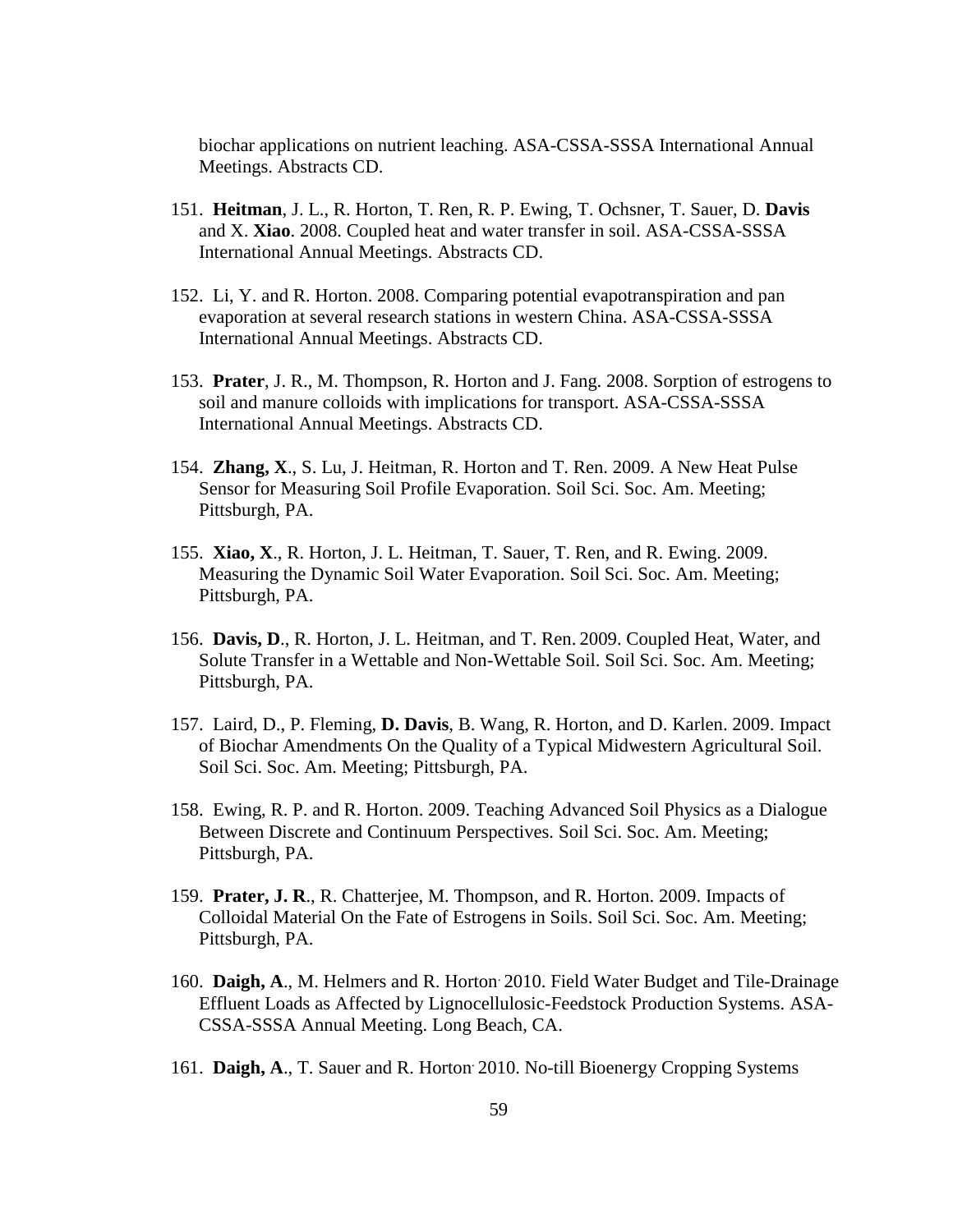Effect on Soil Gas Dynamics. ASA-CSSA-SSSA Annual Meeting. Long Beach, CA.

- 162. Ren, T., S. Lu, Z. Ju, and R. Horton 2010. Method to Estimate the Water Vapor Enhancement Factor in Soil. ASA-CSSA-SSSA Annual Meeting. Long Beach, CA.
- 163. **Prater, J**., T. Chua, M. Thompson and R. Horton. 2010. The Role of Colloids in Estrogen Transport through Soil. ASA-CSSA-SSSA Annual Meeting. Long Beach, CA.
- 164. **Xiao, X**., R. Horton, T. Sauer, J.L. Heitman, T. Ren, and R. Ewing. 2010. Measuring Soil Water Evaporation with New Design Heat Pulse Probes in a Corn Field. ASA-CSSA-SSSA Annual Meeting. Long Beach, CA.
- 165. Heitman, J.L., R. Horton, T. Sauer, T. Ren, **X. Xiao, and P. Deol**. 2010. Latent Heat Sink in Soil Heat Flux Measurements. ASA-CSSA-SSSA Annual Meeting. Long Beach, CA.
- 166. **Deol, P**., J.L. Heitman, A. Amoozegar, T. Ren and R. Horton. 2010. Developing Methodology to Characterize Soil Limited Evaporation. ASA-CSSA-SSSA Annual Meeting. Long Beach, CA.
- 167. **Davis, D**., R. Horton, J.L. Heitman and T. Ren. 2010. Non-Isothermal Water and Solute Redistribution in Two Wettable and Non-Wettable Soils. ASA-CSSA-SSSA Annual Meeting. Long Beach, CA.
- 168. **Zhang, X**., L. Zhang, T. Ren, J. Heitman and R. Horton. 2011. Determining sensible heat fluxes at and beneath a soil surface. Soil Sci. Soc. Am. Meeting; San Antonio, TX.
- 169. Heitman, J., R. Horton, M. D. Novak, **X. Xiao, P. K. Deol,** and T. Ren. 2011. On measuring shallow liquid water fluxes associated with evaporation. Soil Sci. Soc. Am. Meeting; San Antonio, TX.
- 170. **Deol, P.K**., J. Heitman, A. Amoozegar, T. Ren, and R. Horton. 2011. Experimental evaluation of heat pulse energy balance approach for measuring transient evaporation. Soil Sci. Soc. Am. Meeting; San Antonio, TX.
- 171. **Sidhu, D**. and R. Horton. 2011. Effect of fast pyrolysis biochar on selected physical properties of two Iowa soils. Soil Sci. Soc. Am. Meeting; San Antonio, TX.
- 172. **Kojima, Y**., R. Horton, J. Heitman and G. Flerchinger. 2011. Sensible heat balance method to determine rates of soil freezing and thawing: model evaluation. Soil Sci. Soc. Am. Meeting; San Antonio, TX.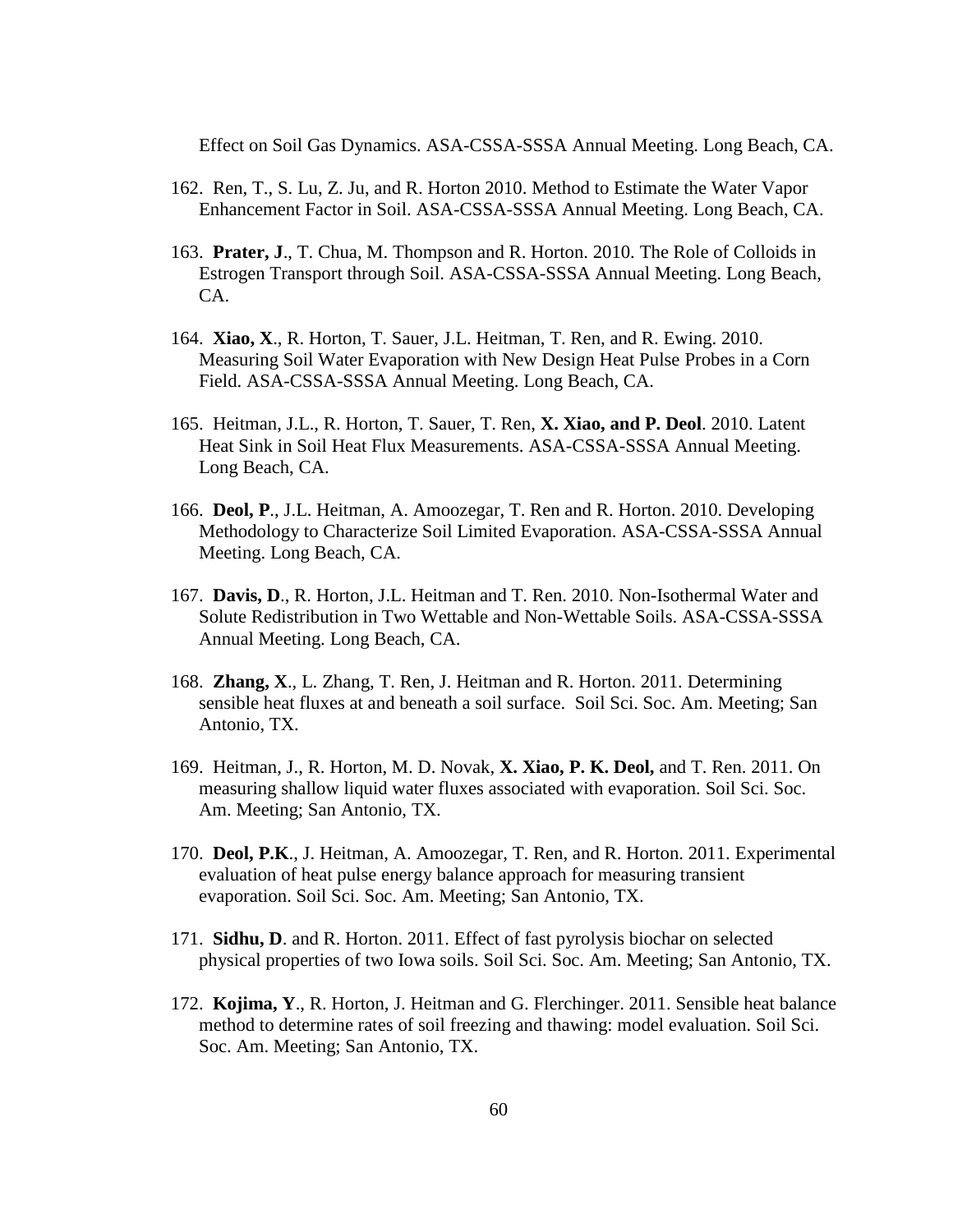- 173. **Xiao, X**., T. Sauer, J. Singer, R. Horton, J. Heitman, and T. Ren. 2011. Partitioning evapotranspiration into evaporation and transpiration in a corn field. Soil Sci. Soc. Am. Meeting; San Antonio, TX.
- 174. **Davis, D.D**., R. Horton, J. Heitman and T. Ren. 2011. Coupled heat and mass transfer in wettable and non-wettable salinized soils. Soil Sci. Soc. Am. Meeting; San Antonio, TX.
- 175. **Daigh, A**., M. Helmers, X. Zhou and R. Horton. 2011. Tile-drainage of bioenergy cropping systems. Soil Sci. Soc. Am. Meeting; San Antonio, TX.
- 176. **Prater, J.,** T. Chua, M. Thompson and R. Horton. 2011. Sorption of estrogens to colloidal material: of swine manure and soil origin. Soil Sci. Soc. Am. Meeting; San Antonio, TX.
- 177. **Basso, A**., F. Miguez, D. Laird and R. Horton. 2011. Assessing the potential of biochar in increasing water holding capacity of sandy soils. Soil Sci. Soc. Am. Meeting; San Antonio, TX.
- 178. Zhu, Y., Y. Wang, M. Shao and R. Horton. 2011. Estimating soil water content from surface digital image gray level measurements under visible spectrum. Soil Sci. Soc. Am. Meeting; San Antonio, TX.
- 179. **Xiao, X**., T. Sauer, and R. Horton. 2011. Comparison of buried soil sensor, surface chamber and above ground measurements of carbon dioxide fluxes. Soil Sci. Soc. Am. Meeting; San Antonio, TX.
- 180. **Daigh, A.,** T. Sauer and R. Horton. 2011. Soil-surface carbon dioxide efflux of bioenergy cropping systems. Soil Sci. Soc. Am. Meeting; San Antonio, TX.
- 181. Davis, D.D., J.L. Heitman, T. Ren and R. Horton. 2012. [Modeling of coupled heat,](http://scisoc.confex.com/scisoc/2012am/webprogram/Paper75287.html)  [water, and solute transfer in wettable and non-wettable soils.](http://scisoc.confex.com/scisoc/2012am/webprogram/Paper75287.html) Soil Sci. Soc. Am. Meeting; Cincinnati, OH.
- 182. Wang, Y., Y. Lu, T. Ren and R. Horton. 2012. [Specific heat of soil solids and its](http://scisoc.confex.com/scisoc/2012am/webprogram/Paper75037.html)  [influence on soil water content measurements from the heat pulse method.](http://scisoc.confex.com/scisoc/2012am/webprogram/Paper75037.html) Soil Sci. Soc. Am. Meeting; Cincinnati, OH.
- 183. Deol, P.K., J.L. Heitman, A. Amoozegar and R. Horton. 2012. [Quantifying](http://scisoc.confex.com/scisoc/2012am/webprogram/Paper72944.html)  [evaporation in the field from the inception of subsurface evaporation.](http://scisoc.confex.com/scisoc/2012am/webprogram/Paper72944.html) Soil Sci. Soc. Am. Meeting; Cincinnati, OH.
- 184. Helmers, M., X. Zhou, A. Daigh, R. Horton, T. Isenhart, R. Kolka, A. Mallarino, C. Pederson and L. Schulte-Moore. 2012. Impact of Biomass Production Strategies On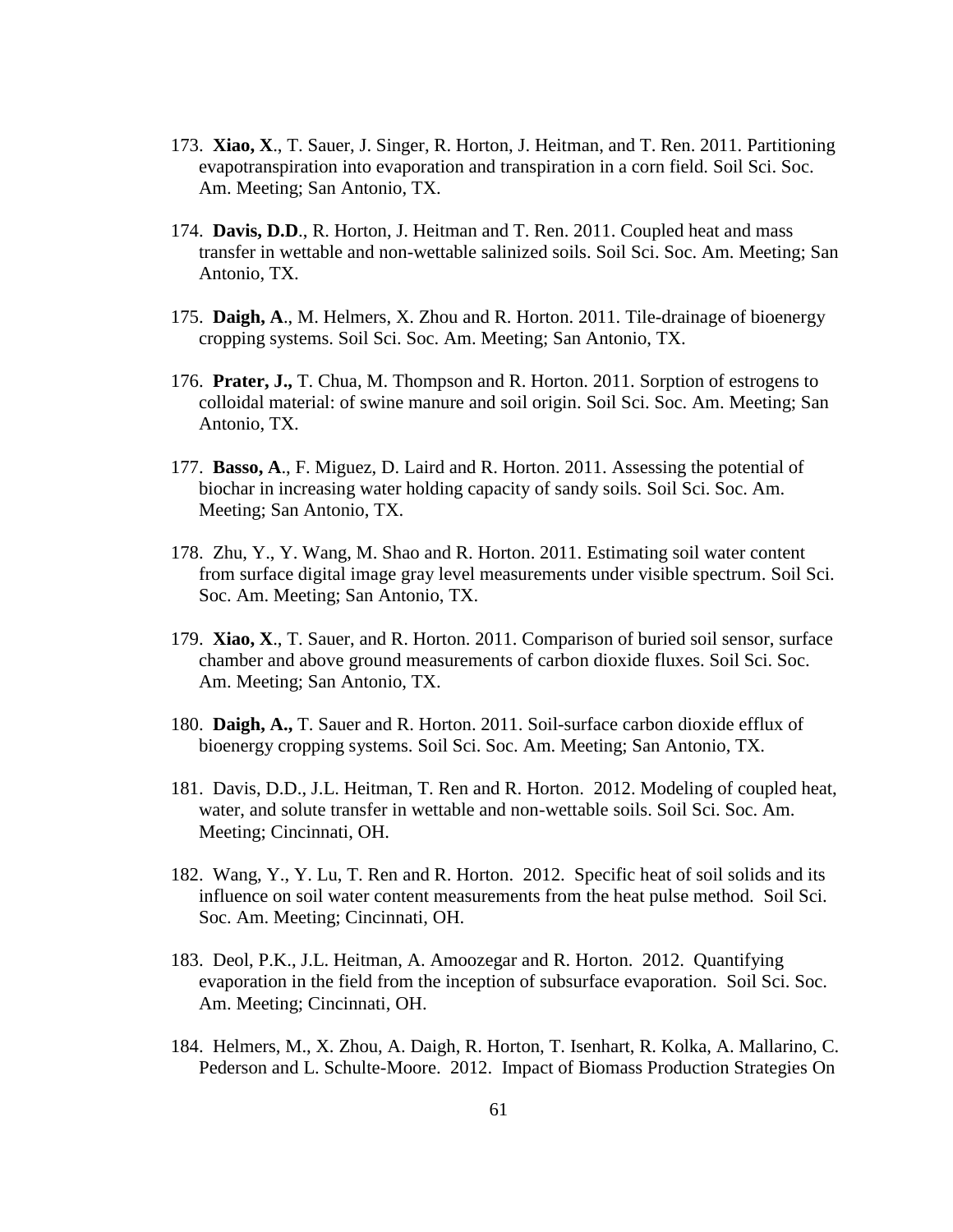Nitrate-Nitrogen Concentrations and Fluxes In Iowa. Soil Sci. Soc. Am. Meeting; Cincinnati, OH.

- 185. Ewing, R.P. and R. Horton. 2012. Soil Water and Temperature Under Bioenergy Cropping Systems At the COBS Site. Soil Sci. Soc. Am. Meeting; Cincinnati, OH.
- 186. Thompson, M., R. Anex, E. Bach, T. Chua, R. Cruse, A. Daigh, R. Dietzel, M. Helmers, K. Hofmockel, R. Horton, M. Jarchow, M. Liebman, F. Miguez, V. Nichols, F. Rivas, T. Sauer and D. Sundberg. 2012. Biomass Production and Ecosystem Services in Iowa Biofuel Cropping Systems. Soil Sci. Soc. Am. Meeting; Cincinnati, OH.
- 187. Thompson, M., R. Anex, E. Bach, T. Chua, R. Cruse, A. Daigh, R. Dietzel, M. Helmers, K. Hofmockel, R. Horton, M. Jarchow, M. Liebman, F. Miguez, V. Nichols, F. Rivas, T. Sauer and D. Sundberg. 2012. Biofuel Cropping Systems for Feedstock Production and Greenhouse Gas Mitigation. Soil Sci. Soc. Am. Meeting; Cincinnati, OH.
- 188. Ewing, R.P., A.G. Hunt, and R. Horton. 2012. What's Wrong with Soil Physics? I. Perilous Presumptions. Soil Sci. Soc. Am. Meeting; Cincinnati, OH.
- 189. Hunt, A.G., R.P. Ewing, and R. Horton. 2012. [What's Wrong with Soil Physics?](http://scisoc.confex.com/scisoc/2012am/webprogram/Paper73176.html)  [II. Concealed Contradictions.](http://scisoc.confex.com/scisoc/2012am/webprogram/Paper73176.html) Soil Sci. Soc. Am. Meeting; Cincinnati, OH.
- 190. Horton, R., R.P. Ewing, and A.G. Hunt. 2012. [What's Wrong with Soil Physics?](http://scisoc.confex.com/scisoc/2012am/webprogram/Paper73185.html)  [III. Dynamo or Dirt.](http://scisoc.confex.com/scisoc/2012am/webprogram/Paper73185.html) Soil Sci. Soc. Am. Meeting; Cincinnati, OH.
- 191. **Daigh**, A., T. Sauer, and R. Horton. 2012. [Cumulative Soil Carbon Dioxide](http://scisoc.confex.com/scisoc/2012am/webprogram/Paper73028.html)  [Emissions: Accounting for Intra-Crop Spatial and Temporal Variability.](http://scisoc.confex.com/scisoc/2012am/webprogram/Paper73028.html) Soil Sci. Soc. Am. Meeting; Cincinnati, OH.
- 192. Xiao, X., T. Sauer, and R. Horton. 2012. Soil Carbon Dioxide Fluxes with Time and Depth in a Corn Field. Soil Sci. Soc. Am. Meeting; Cincinnati, OH.
- 193. **Prater**, J.R., M.L. Thompson, and R. Horton. 2012. Impacts of Environmental Colloids On the Transport of 17-B Estradiol in Intact Soil Cores. Soil Sci. Soc. Am. Meeting; Cincinnati, OH.
- 194.Heitman, J.L., X. Xiao, P. Deol, R. Horton, and T. Ren. 2013. Advances in Sensible Heat Balance Characterization of Soil Water Evaporation. Am. Geophys. Union Meeting of the Americas, Cancun, Mexico.
- 195.Ewing, R. P., A. G. Hunt, and R. Horton. 2013. Missing links: Unifying concepts in soil transport processes, GSA regional meeting, Austin, TX.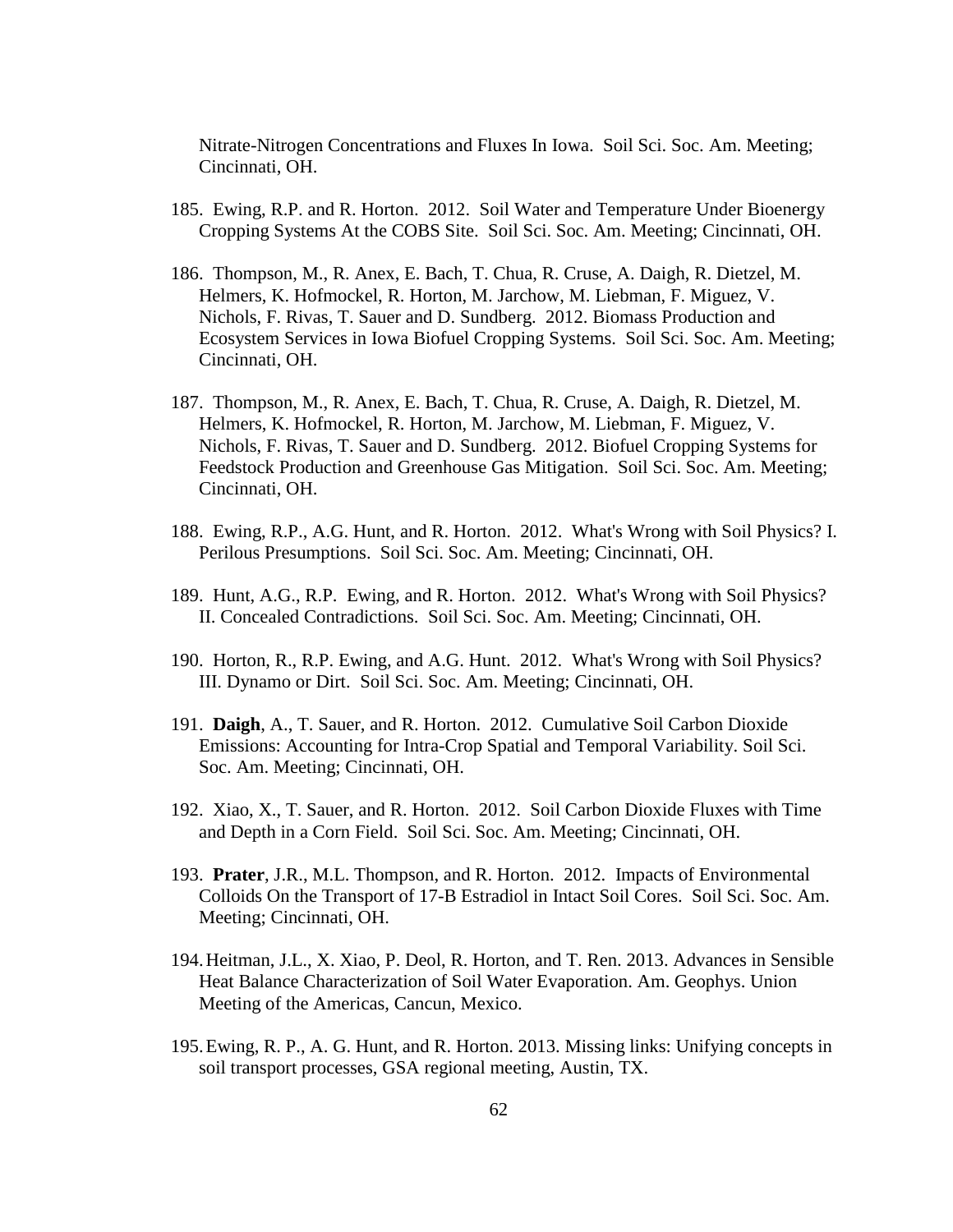- 196.Horton, R. and R. P. Ewing. 2013. Soil structure and transport processes across scales. ASA-CSSA-SSSA annual meeting, Tampa, FL.
- 197.Luo, C., Z. Wang, T. J. Sauer, M. J. Helmers, D. Sidhu, and R. Horton. 2013. Evapotranspiration measurements in reconstructed prairie and row crop systems with a portable canopy chamber. ASA-CSSA-SSSA annual meeting, Tampa, FL.
- 198.**Kojima**, Y., D. D. Davis, K. Noborio, J. L. Heitman, T. Ren, and R. Horton. 2013. Thermal property measurements of partially frozen soils with single probe and dualprobe heat pulse methods. ASA-CSSA-SSSA annual meeting, Tampa, FL.
- 199.**Kojima,** Y., J. L. Heitman, G. N. Flerchinger, Ren, and R. Horton. 2013. Field Test and Sensitivity analysis of a sensible heat balance method to determine rates of soil freezing and thawing. ASA-CSSA-SSSA annual meeting, Tampa, FL.
- 200.**Daigh**, A. L., M. J. Helmers, R. P. Ewing, T. J. Sauer, and R. Horton. 2013. Field water budget of subsurface-drained corn and prairie systems. ASA-CSSA-SSSA annual meeting, Tampa, FL.
- 201.**Ketpratoom**, S., D. D. Davis, R. P. Ewing, and Robert Horton. 2013. Measured and Estimated soil hydraulic conductivity in continuous corn and reconstructed prairie. ASA-CSSA-SSSA annual meeting, Tampa, FL.
- 202.**Wang**, Z., Y. Kojima, Y. Chen, and R. Horton. 2013. Determination of reflection positions in TDR signals with curvature analysis. ASA-CSSA-SSSA annual meeting, Tampa, FL.
- 203.Xiao, X., A. Howard, J. L. Heitman, and R. Horton. 2013. Quantifying water flux changes in evaporating soils. ASA-CSSA-SSSA annual meeting, Tampa, FL.
- 204.**Lu**, Y., M. Zhang, T. Ren, and R. Horton. 2013. Spatial and temporal variability of soil thermal properties in tilled layers. ASA-CSSA-SSSA annual meeting, Tampa, FL.
- 205.**Dokoohaki**, H., F. Miguez, D. A. Laird, R.Horton, and A. Basso. 2014. How Does Biochar Affect the Pore Size Distribution, S-Index and Saturated Hydraulic Conductivity of a Sandy Soil? Soil Science Society of America annual meeting, Long Beach, CA.
- 206.**Wang**, Z., Y. Chen, China and R Horton. 2014. Stochastic Differential Equations to Decide Soil Water Movement. Soil Science Society of America annual meeting, Long Beach, CA.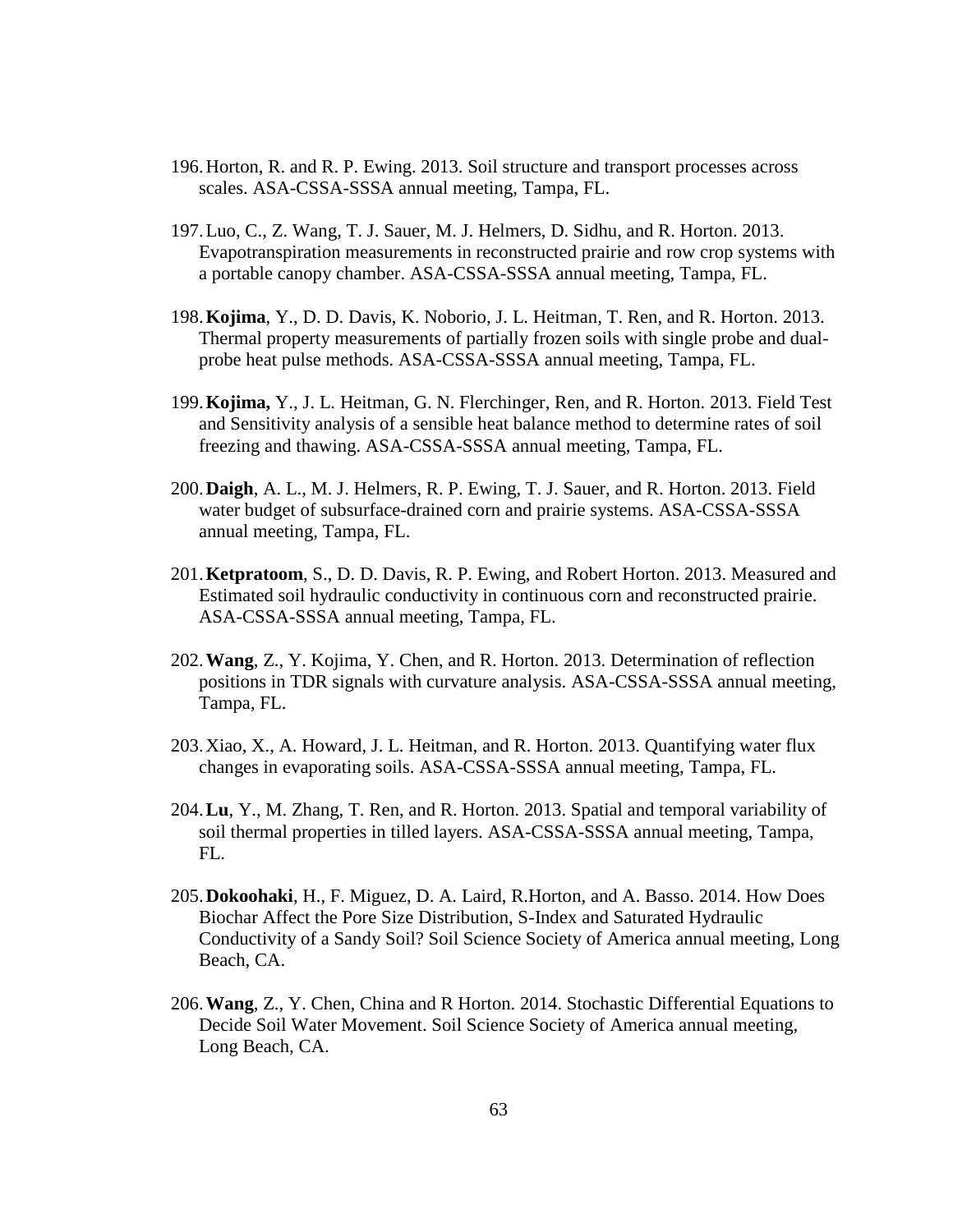- 207.Xiao, X., R. Horton, T. Ren, and J. L. Heitman. 2014. Water Fluxes Determined from Sensible Heat and Mass Balance. Soil Science Society of America annual meeting, Long Beach, CA.
- 208.**Kojima,** Y., J.L. Heitman, K. Noborio, T. Ren, and R. Horton. 2014. Sensitivity analysis of soil thermal property measurements with heat pulse probes in partially frozen soils. SSSA annual meeting. Long Beach. CA.
- 209.**Kojima**, Y., J.L. Heitman, G.N. Flerchinger, T. Ren, and R. Horton. 2014. Test of a sensible heat balance method to determine rates of soil freezing and thawing under controlled boundary temperature. SSSA annual meeting. Long Beach. CA.
- 210.**Lu,** Y., T. Ren, X. Liu, Y. Kojima, and R. Horton. 2014. A new approach for in situ determination of soil bulk density with the thermo-TDR technique. SSSA annual meeting. Long Beach. CA.
- 211.**Luo**, C., Z. Wang, T. J. Sauer, M. J. Helmers and R. Horton. 2014. Portable Canopy Chamber Measurement of Evapotranspiration in Corn, Soybean and Reconstructed Prairie. Soil Science Society of America annual meeting, Long Beach.
- 212.Xiao, X., J.L. Heitman, T. Ren, and R. Horton. 2014. Sensible heat balance method for quantifying water phase changes in evaporating soils. S-1048 South Regional Soil Physics Research Meeting, Raleigh, NC.
- 213.Lu, Y., T. Ren, S. Lu, and R. Horton. 2014. A Model for Estimating Soil Thermal Conductivity from Texture, Water Content, and Bulk Density at Moderate Temperature. 20th WORLD CONGRESS OF SOIL SCIENCE, S. Korea.
- 214.**Lu**, Y., T. Ren, R. Horton and S. Lu. 2014. A model for estimating soil thermal conductivity from texture, water content, and bulk density. SSSA/Bouyoucos Funds, Berkeley Lab Complex Soil Systems Conference, Berkeley, California.
- 215.Xiao, X., J.L. Heitman, T.J. Sauer, J.W. Singer, and R. Horton. 2014. A new approach to measure soil water evaporation as a component of evapotranspiration. Evapotranspiration: Challenges in measurement and modeling from leaf to landscape scale and beyond. ASABE meeting. Raleigh, NC.
- 216.Xiao, X., A. Howard, J.L. Heitman, and R. Horton. 2014. Sensible heat balance method for measuring water fluxes in evaporating soil. NC Soil Sci. Soc. Am. Meeting. Raleigh, NC.
- 217.Xiao, X., T.J. Sauer, J.W. Singer, T. Ren, R. Horton, and J.L. Heitman. 2014. Partitioning Evaporation and Transpiration in a Maize Field with Heat-pulse Sensors Used for Evaporation. Am. Meteor. Soc. 31st Conf. Ag. For. Meteor. Portland, OR.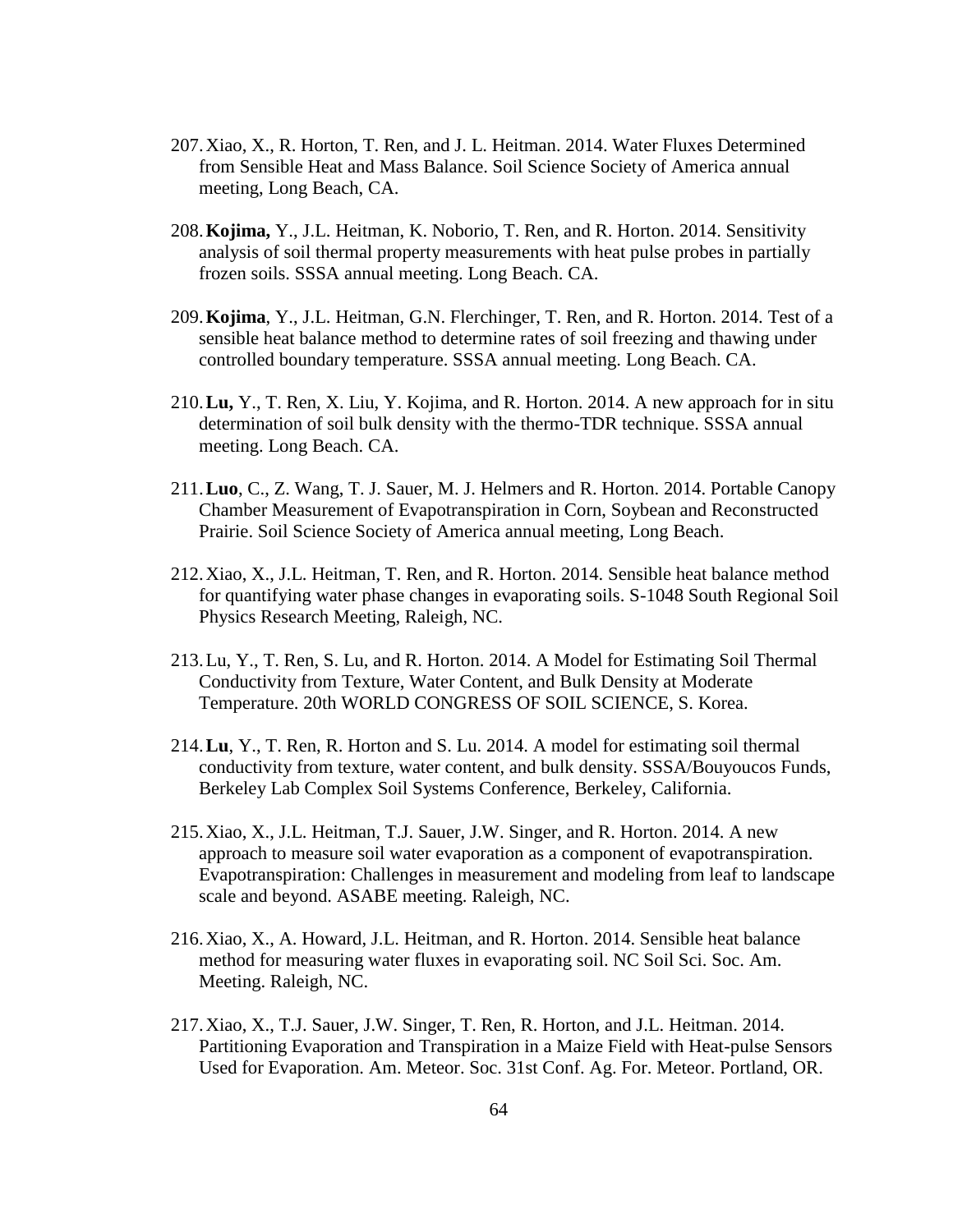- 218.Horton, R. 2014. Sensors For Measuring: Soil Water Content, Soil Water Content/Bulk Density, Soil Water Content/Matric Potential, Soil Water Evaporation, Soil Ice Content, and Crop Evapotranspiration. Xian University of Science and Technology, Xian, China.
- 219. Horton, R. 2015. Kudos to John Hanks for Recognizing the Concept of Sensible Heat Balance in Soils. ASA-CSSA-SSSA International Annual Meetings, Minneapolis, MN.
- 220.**Wang, Z**., C. Luo, B.D. Carr, T.J. Sauer, M.J. Helmers and R. Horton. 2015. Evapotranspiration and Carbon Dioxide Exchange Rates in a Corn-Soybean Rotation System and a Reconstructed Prairie Using a Portable Canopy Chamber. ASA-CSSA- SSSA International Annual Meetings, Minneapolis, MN.
- 221.Dietzel, R., M. Liebman, R.P. Ewing, M.J. Helmers, R. Horton and S.V. Archontoulis. 2015. How Efficiently Do Corn- and Soybean-Based Cropping Systems Use Water? a Systems Modeling Analysis. ASA-CSSA-SSSA International Annual Meetings, Minneapolis, MN.
- 222.**Peng, X**., Y. Lu, J. Heitman, R. Horton and T. Ren. 2015. Determining Near- Surface Heat Flux Density Using Modeled Soil Thermal Conductivity. ASA-CSSA- SSSA International Annual Meetings, Minneapolis, MN.
- 223.Sauer, T.J., R. Horton, X. Xiao and Sasha Ivans. 2015. Improving Surface Energy Balance Closure By Reducing Errors in Soil Heat Flux Measurement. ASA-CSSA- SSSA International Annual Meetings, Minneapolis, MN.
- 224.Kojima, Y., J.L. Heitman and R. Horton. 2015. Numerical Evaluation of Transient Bulk Density Impact on Surface Energy Balance and Coupled Heat and Water Transfer in Soils. ASA-CSSA-SSSA International Annual Meetings, Minneapolis, MN.
- 225.**Wang, Z**., M. Ankeny and R. Horton. 2016. The Impact of Water Vapor Diodes on Soil Water Redistribution. ASA-CSSA-SSSA annual meeting, Phoenix, AZ.
- 226.**Akuoko, O**., D. Kool, T.J. Sauer, J.L. Heitman and R. Horton. 2017. Comparison of Surface Energy Balance Components between a Tilled and an Un-Tilled Bare Soil. ASA-CSSA-SSSA annual meeting, Tampa, FL.
- 227.**Tong, B**., D. Kool, O. Akuoko, J.L. Heitman, T.J. Sauer and R. Horton. 2017. Soil Thermal Property Values As a Function of Water Content and Bulk Density. ASA- CSSA-SSSA annual meeting, Tampa, FL.
- 228.**Wen, M**., G. Liu and R. Horton. 2017. In Situ Correction of Probe Deflection for a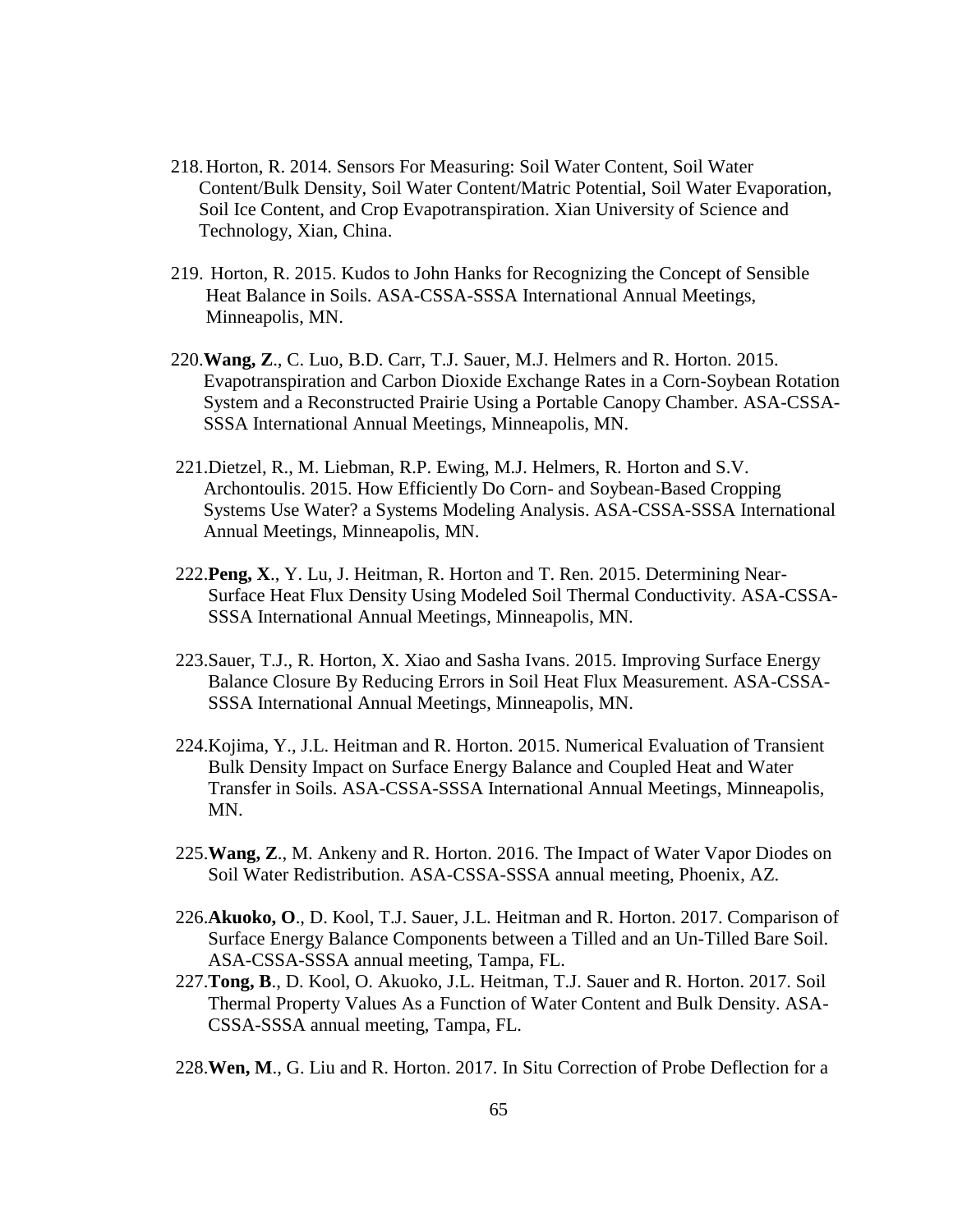Thermo-TDR Sensor Provides Accurate Determination of Soil Water Content. ASA-CSSA-SSSA annual meeting, Tampa, FL.

- 229.**Xie, X**., T. Ren, Y. Lu and R. Horton. 2017. A Model for Predicting Soil Thermal Diffusivity from Texture, Bulk Density, and Degree of Saturation at Room Temperature. ASA-CSSA-SSSA annual meeting, Tampa, FL.
- 230.**Lu, Y**., T. Ren and R. Horton. 2017. A Heat Pulse-Based Approach for Simultaneous Determination of Soil Bulk Density and Water Content. ASA-CSSA- SSSA annual meeting, Tampa, FL.
- 231.Horton, R., T. Ren, J.L Heitman and Y. Lu. 2017. Measuring Soil Properties and Processes with Thermo-Time Domain Reflectometry Sensors. ASA-CSSA-SSSA annual meeting, Tampa, FL.
- 232.**Kool, D**., O. Akuoke, B. Tong, J.L. Heitman, T.J. Sauer and R. Horton. 2017. Soil Water Retention of a Bare Soil with Changing Bulk Densities. ASA-CSSA-SSSA annual meeting, Tampa, FL.
- 233.**Tian, Z**., J.L Heitman and R. Horton. 2017. Revealing in-Situ Unsaturated Soil Hydraulic Conductivity at Fine Depth Scale. ASA-CSSA-SSSA annual meeting, Tampa, FL.
- 234.Daigh, A.L.M., J. DeJong-Hughes, A. Foster Wick and R. Horton. 2017. Spatial Response of Near-Surface Soil Water Contents to Newly Imposed Soil Management. ASA-CSSA-SSSA annual meeting, Tampa, FL.
- 235. Kool, D., Z. Tian, B. Tong, J.L. Heitman, T.J. Sauer and R. Horton. 2018. Dynamic pore volumes and hydraulic properties in a tilled soil. AGU fall meeting, Washington D.C.
- 236. Lu, Y., W. Peng, X. Xie, T. Ren and R. Horton. 2019. Field Evaluations of Heat Pulse-Based Approach for Simultaneous Determination of Soil Bulk Density and Water Content. SSSA annual meeting, San Diego, CA.
- 237. Luo, C., Z. Wang, B. Yang, Y. Zhang, S. Kim, B. Cetin, H. Ceylan and R. Horton. 2019. The Influence of Concrete Grinding Residue on Soil Physical Properties and Plant Growth. SSSA annual meeting, San Diego, CA.
- 238. Noborio, K., Y. Kojima, H. He and R. Horton. 2019. Analytical Solution for Estimating in Situ Soil Thermal Properties. SSSA annual meeting, San Diego, CA.
- 239. Kojima, Y., H. Saito, R. Horton and J. Heitman. 2019. Quantifying Two- Dimensional Subsurface Evaporation Rates from Sensible Heat Balance. SSSA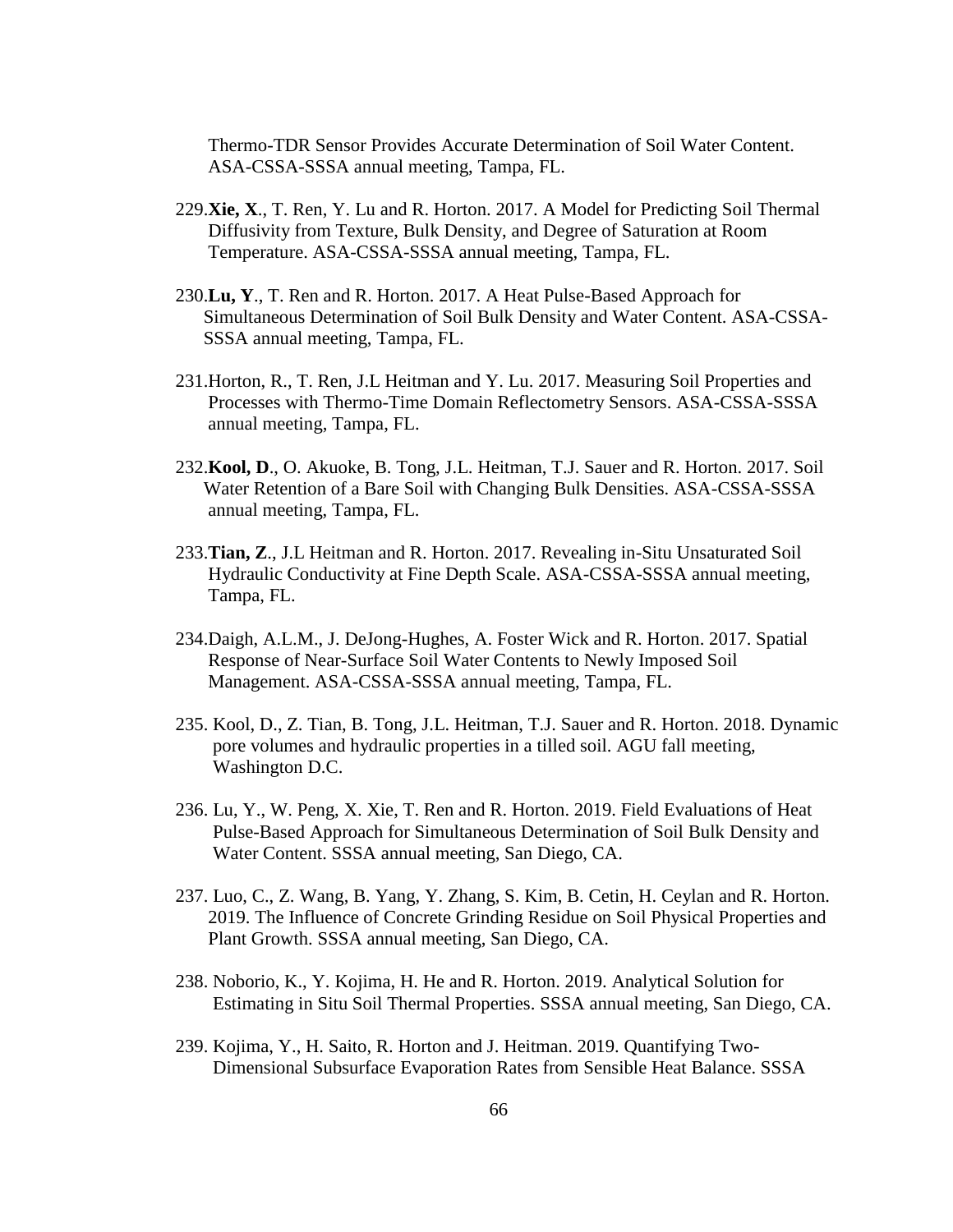annual meeting, San Diego, CA.

- 240. Tian, Z., J.L. Heitman and R. Horton. 2019. Estimating Soil Bulk Density with Combined Commercial Soil Water Content and Thermal Property Sensors. SSSA annual meeting, San Diego, CA.
- 241. Sunakawa, Y., M. Shiozawa, E. Inao, R. Horton and K. Noborio. 2019. Evaluation of Transfer Characteristics of Radiocesium By Soil Column Experiments. SSSA annual meeting, San Diego, CA.
- **IX. PATENTS** (**bold** indicates student)
- 1. **Ankeny**, M. D., T. C. Kaspar, and R. Horton. 1989. An automated tension infiltrometer. U. S. Patent 4 884 436. Date issued: 5 Dec. 1989.
- 2. Horton, R., D. E. **Ressler,** T. C. Kaspar, and J. L. Baker. 1998. Method and tool to increase N-use efficiency and reduce leaching. U. S. Patent 5 797 459. Date issued: 25 Aug. 1998.
- 3. Horton, R., D. E. **Ressler**, T. C. Kaspar, and J. L. Baker. 1998. Method to increase N-use efficiency and reduce leaching. U. S. Patent 5 913 368. Date issued: 22 June 1999.
- 4. Liu, G., M. Wen, R. Horton, R. Ren, B.C. Si, J. Wang, and B. Li. 2017. In situ spacing-correcting heat pulse sensor and method for measuring sap flow or water flux U.S. Patent 9 638 558 B2. Date issued: 2 May 2017.

# **X. GRANTS AND CONTRACTS (funded)**

- 1983-1986 Principal Investigator for "Determination of Effective Porosity of Soil Materials", funded by U.S.-E.P.A. (\$140,000 shared with M. L. Thompson).
- 1984-1985 Principal Investigator for "Improving Soybean Production-Ridges", funded by the Iowa Soybean Promotion Board. (\$9,000 shared with S. Henning).
- 1984-1987 Principal Investigator for "Effect of Soil Technologies Amendment on the Mass Transport Properties of Soil", funded by Soil Technologies Corporation. (\$35,000).
- 1984-1989 Principal Investigator for "Crop Responses to Fly Ash Applications on Sand Soils at Muscatine Island", funded by Iowa-Illinois Gas and Electric Company. (\$150,000 shared with S. Henning and H. Taber).
- 1984-1985 Principal Investigator for "Develop and Test a Method to Predict Miscible Displacement in Porous Media", funded by ISU Achievement Foundation. (\$2,000).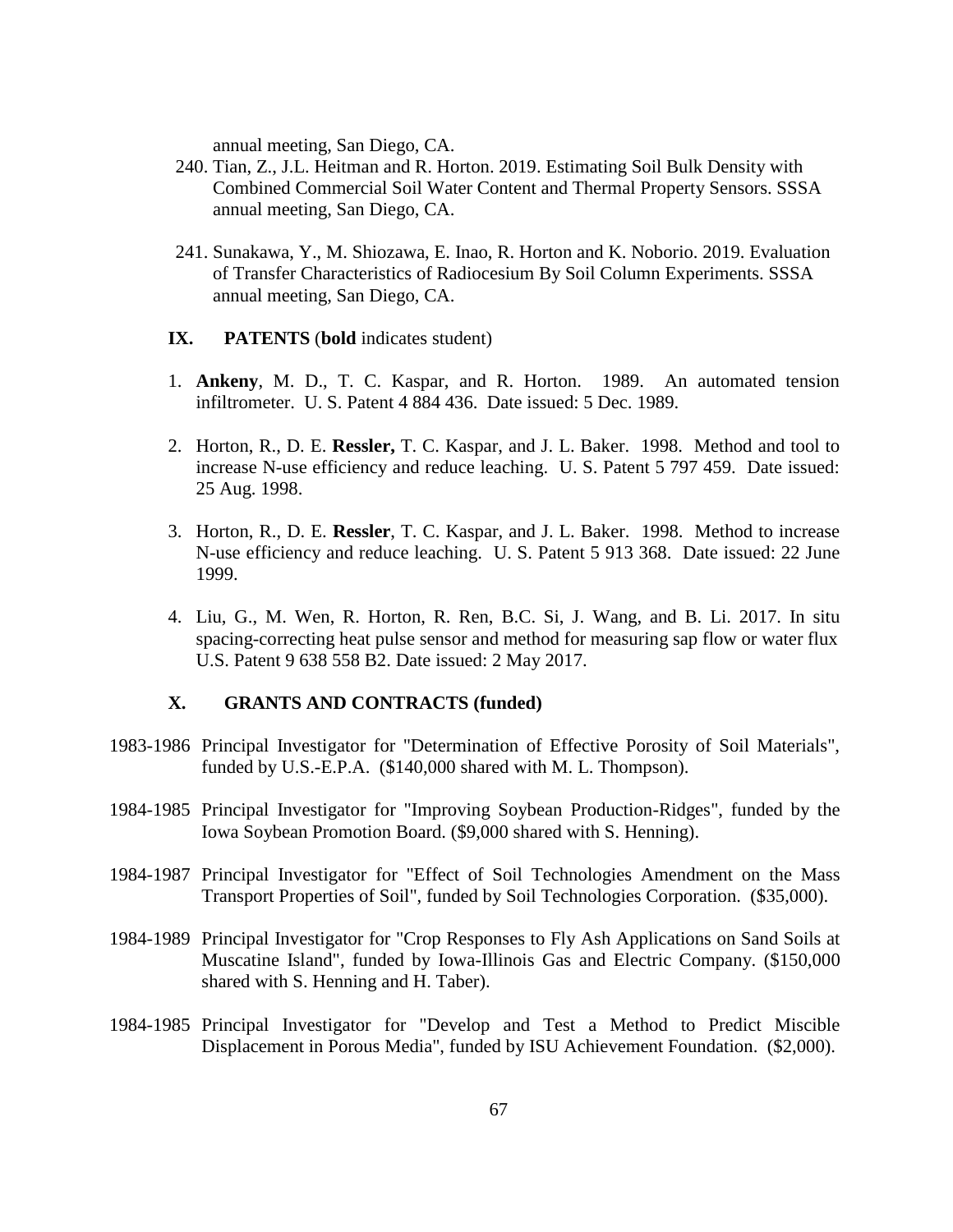- 1985-1986 Principal Investigator for "Effect of a Soil Conditioner, Agric-SC, on Soil Physical Properties", funded by Four Star Agr. Serv., Inc. (\$7,000 shared with S. Melvin).
- 1985-1988 Principal Investigator for a National Needs Graduate Research Fellowship funded by USDA. (\$45,000).
- 1985-1988 Principal Investigator for "Nitrogen Fertilizer Research Project", funded by Iowa Fertilizer and Ag. Chemical Association. (\$300,000 with A. Blackmer and R. Killorn).
- 1986-1987 Principal Investigator for "Develop a Model to Predict Heat, Moisture, and Solute Transport in Soil", funded by ISU Achievement Foundation. (\$2,000).
- 1987-1988 Principal Investigator for "Test and Demonstrate Alternative Descriptions of Water and Solute movement Through Iowa Soils", funded by State Ag. Energy Mgmt. Fund. (\$40,000).
- 1987-1989 Principal Investigator for "Theoretical Description of Water Flow for a Dual-Level Subirrigation and Drainage System", funded by State Legislature. (\$70,000 Co-PI was D. Kirkham).
- 1987-1990 Principal Investigator for "Demonstration of a Water and Nutrient Management System to Improve Nitrogen Efficiency and Reduce Environmental Stress", funded by State Ag. Energy Mgmt. Fund (\$150,000 shared with S. Melvin and R. Kanwar).
- 1988-1992 Principal Investigator for "In situ infiltration tests", funded by Iowa Department of Natural Resources (\$90,000).
- 1989-1992 Principal Investigator for a National Needs Graduate Research Fellowship funded by USDA. (\$50,000).
- 1990-1998 Principal Investigator for "Development of a preferential water and chemical transport model", funded by USDA-CSREES. (\$230,000)
- 1990-1992 Principal Investigator for "The Management of Beach Renourishment with Respect to the Conservation of Sea Turtle", funded by Florida DNR (\$50,000 shared with R. Ackerman).
- 1990-1993 Principal Investigator for "Fall-planted Spring Oats: A low risk cover crop to reduce erosion following soybean", funded by Iowa Leopold Center (\$90,000 shared with T. C. Kaspar)
- 1990-1991 Principal Investigator for "Transport of Nickel in Iowa Soils", funded by Iowa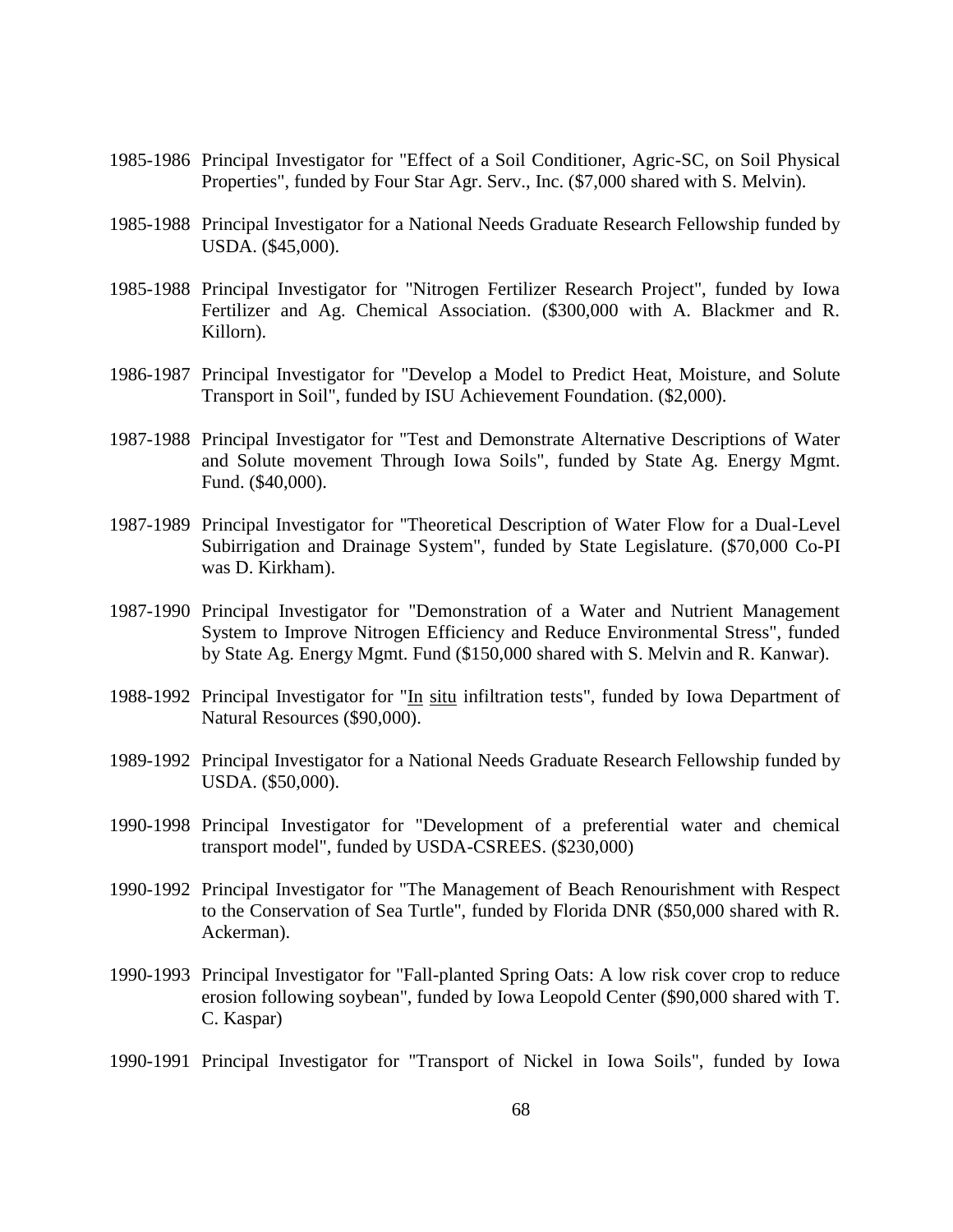Science Foundation (\$5,000 shared with M. L. Thompson and R. C. Schultz)

- 1990-1991 Principal Investigator for scientific exchange with Agrophysics Institute, Leningrad, U.S.S.R., funded by ISU/VASKhNIL Agreement (\$4,000)
- 1990-1992 Principal Investigator for "Use of Horizontal Wells for Soil Venting", funded by Department of Energy, Ames Lab (\$40,000 shared with L. C. Jones and T. A. Austin)
- 1990-1991 Principal Investigator for "Soil Heat, Water, and Chemical Transport in Soil", funded by Department of Energy, Ames Lab (\$30,000)
- 1991-1993 Co-Principal Investigator for "A Regional Assessment of Soil Nitrogen Tests in Iowa, Minnesota, and Wisconsin", funded by C.S.R.S. (\$60,000 shared with R. Killorn)
- 1991-1994 Principal Investigator for a National Needs Graduate Research Fellowship funded by USDA. (\$54,000).
- 1991-1994 Principal Investigator for "Nonisothermal water movement for soils engineered for environmental protection", funded by US – Environmental Protection Agency (\$227,000).
- 1992-1995 Principal Investigator for "Localized compaction and doming to increase N-use efficiency and reduce leaching", funded by USDA-National Research Initiative (\$100,000 shared with J. L. Baker and T. C. Kaspar).
- 1993-1995 Principal Investigator for "Automated system for field measurement of non-steady state solute transport" funded by USDA-National Research Initiative (\$100,000 shared with J. B. Swan and D. B. Jaynes).
- 1994-1996 Principal Investigator for "Linking soil crack morphology to surface- applied pesticides", funded by USDA-National Research Initiative (\$77,000 shared with R. Ewing).
- 1996-1999 Principal Investigator for a National Needs Graduate Research Fellowship funded by U.S.D.A. (\$54,000).
- 1997-2001 Principal Investigator for "Fate and transport of organic pollutants in soil", funded by Raymond and Mary Baker Trust (\$1,100,000 shared with L. Halvorson, M.L. Thompson, and L. Ukraincyzk).
- 1999-2001 Principal Investigator for "Field assessment of groundwater quality beneath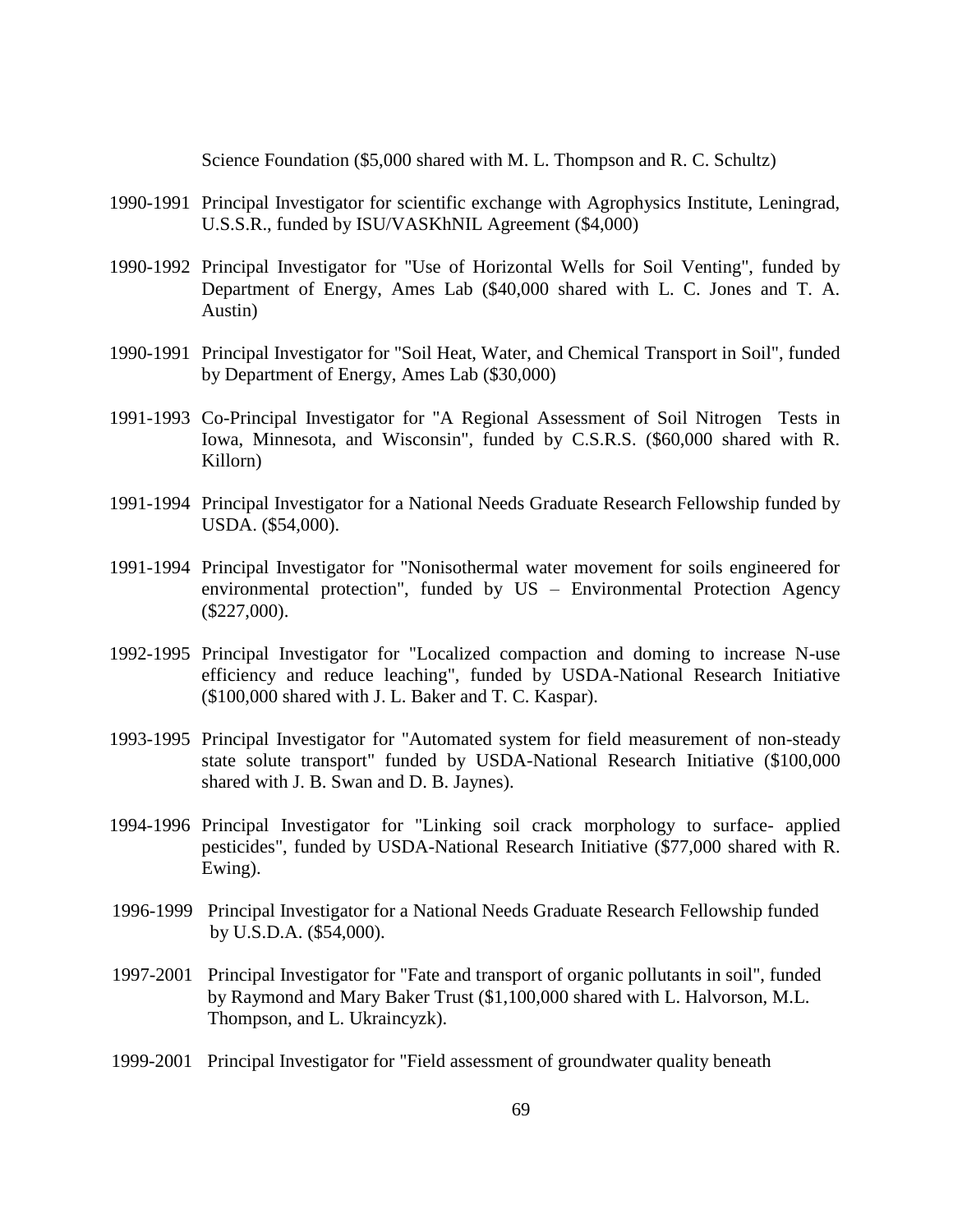cracking soil with surface-applied hog manure", funded by US-Geological Survey through Iowa State Water Resources Research Institute (\$57,440).

- 2000-2002 Principal Investigator for "Reclamation of ammonium contaminated soil", funded by United Agri Products (\$220,000, shared with B. Evangelou, M. Thompson, and L. Halvorson).
- 2000-2003 Principal Investigator for "Managing Interactive Stresses to Increase Soybean Yields", funded by Soybean Research and Development Council (\$905,000, shared with W. Batchelor, M. Owen, M. Westgate, G. Tylka, G. Munkvold, B. Meyer).
- 2001-2003 Principal Investigator for "Field determination of soil hydraulic and chemical transport properties", funded by USDA - National Research Initiative (\$103,000 shared with D. Jaynes).
- 2001-2003 Principal Investigator for "Coupled Heat and Water Flow Near the Soil Surface", funded by Agronomy Department Endowment Funds (\$28,000 shared with T. Sauer).
- 2001-2004 Principal Investigator for "An Agroecosystem Water Management Model: Coupling of Plant, Soil, and Climate Component ", funded by Agronomy Department Endowment Funds (\$150,000 shared with Z. Pan).
- 2004-2008 Principal Investigator for "Coupled heat and water transfer in soil", funded by US - National Science Foundation (\$350,000 shared with R. Ewing and T. Ochsner).
- 2007-2007 Principal Investigator for "Lignocellulosic Feedstock Production Systems: Environmental Impacts of Contrasting Cropping Systems", funded by ConocoPhillips (\$105,000 for 2007 shared with M. Thompson and R. Cruse).
- 2007-2010 Principal Investigator for "Colloid-Mediated Transport of Hormones with Land-Applied Manure", funded by USDA - National Research Initiative (\$300,000 shared with M. Thompson).
- 2008-2008 Principal Investigator for "Lignocellulosic Feedstock Production Systems: Environmental Impacts of Contrasting Cropping Systems", funded by ConocoPhillips (\$140,000 shared with M. Thompson and R. Cruse).
- 2008-2011 Principal Investigator for "Determining Soil Water Evaporation and Subsurface Evaporation Zones", funded by US - National Science Foundation (\$380,000 shared with J. Heitman and R. Ewing).

2009-2009 Principal Investigator for "Lignocellulosic Feedstock Production Systems: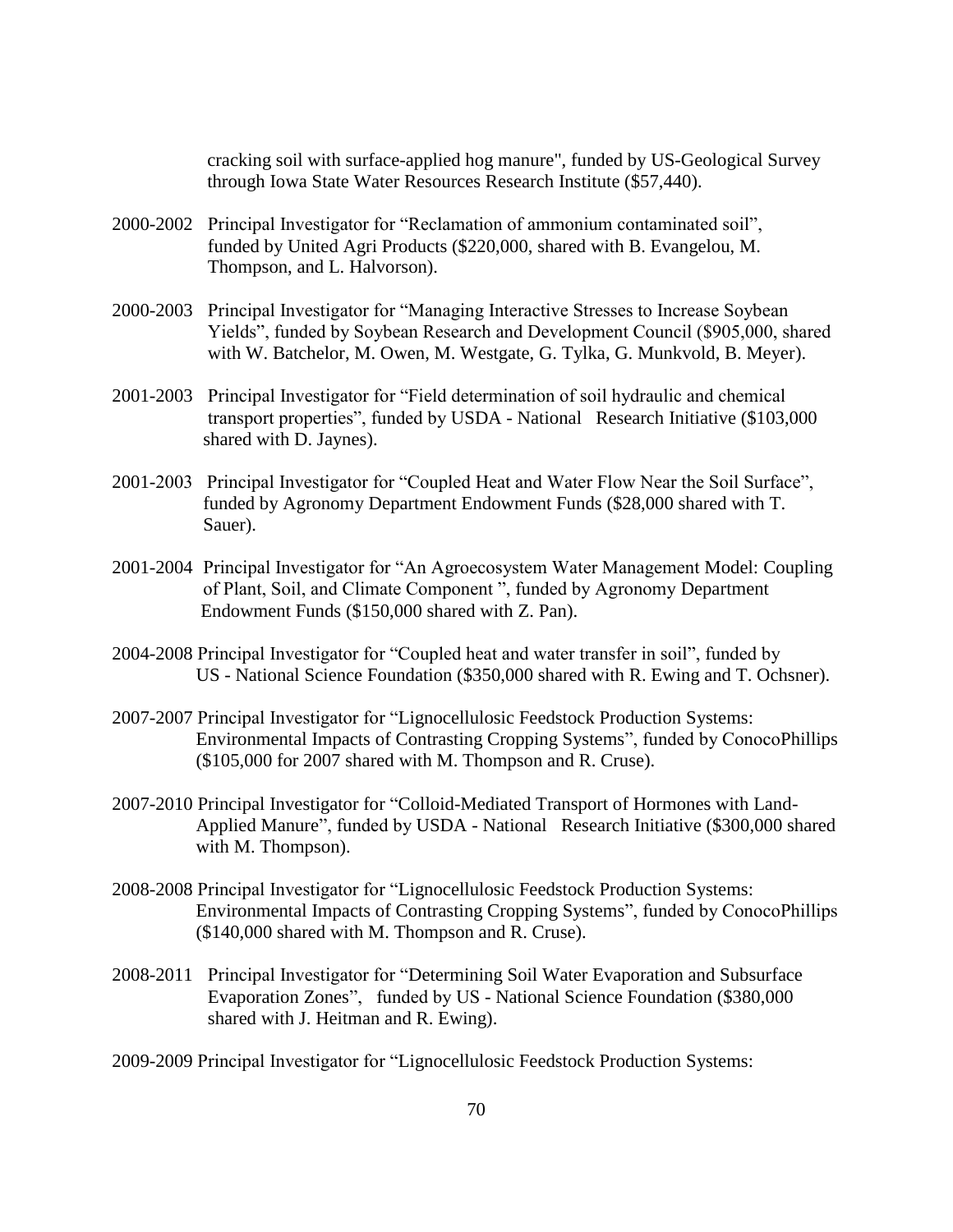Environmental Impacts of Contrasting Cropping Systems", funded by ConocoPhillips (\$140,000 shared with M. Thompson, R. Cruse, and M. Helmers).

- 2009-2011 Principal Investigator for "Land Use Conversion to Perennial Vegetation: Quantifying Soil Water Regime and Aeration and the Implications for Enhancing Soil Resilience to Climate Change", funded by Leopold Center (\$83,000 shared with T. Sauer and H. Asbjornsen).
- 2010-2010 Principal Investigator for "Lignocellulosic Feedstock Production Systems: Environmental Impacts of Contrasting Cropping Systems", funded by ConocoPhillips (\$140,000 shared with M. Thompson, R. Cruse, and M. Helmers).
- 2011-2015 Co-Principal Investigator for "Biofuel Cropping Systems for Feedstock Production and Greenhouse Gas Mitigation"' funded by USDA (\$726,508 shared with Thompson et al.).
- 2012-2014 Principal Investigator for "Quantifying Field Water Balance Components as Affected by Shifts in Land-Use Patterns: Implications for Minimizing Agricultural Impacts on Water Quality in Iowa", funded by the Iowa Water Center (\$35,000 shared with M. Helmers and T. Sauer).
- 2012-2016 Principal Investigator for "Measuring soil water fluxes due to evaporation and freezing", funded by US - National Science Foundation (\$364,910 shared with J. Heitman).
- 2013-2016 Co-Investigator for "Environmental Fate of Endocrine-Disrupting Chemicals: Association with Biosolids-Derived Dissolved Organic Matter", funded by BARD (\$300,000 shared with M.L. Thompson et al.).
- 2016-2018 Co-Investigator for "Concrete Grinding Residue: It's effect on roadside vegetation and soil properties," pending with MnDOT Office of Environmental Stewardship (\$130,000, shared with Halil Ceylan).
- 2016-2019 Co-Investigator for "Transient Soil Density: Measuring Change and Developing Models that Account for its Effects," pending with US ARMY RESEARCH, DEVELOPMENT AND ENGINEERING COMMAND, ARMY RESEARCH OFFICE (\$300,000 shared with J. Heitman).
- 2016-2019 Principal Investigator for "Is Static Soil Density a Viable Assumption for Studying Surface Hydrologic Processes?," US - National Science Foundation (\$419,530 shared with J. Heitman).
- 2017-2019 Co-Principal Investigator for "Low-Cost Rural Surface Alternatives Phase IV: Frost Depth Monitoring and Prediction," Iowa-Department of Transportation (\$300,000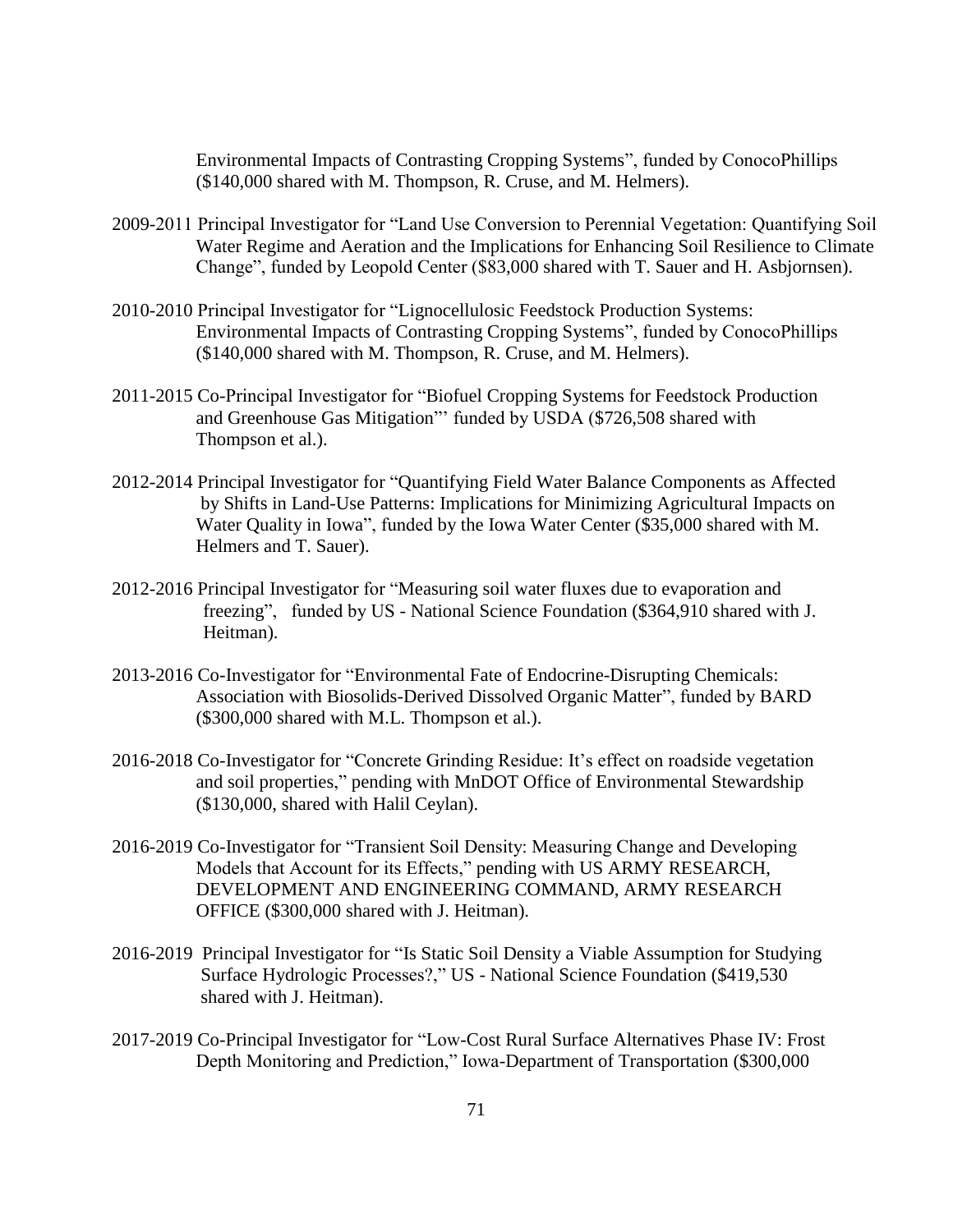shared with J. Ashlock).

# **XI. MENTORING**

# **A. Faculty**

- 1. Ljerka Ukrainczyk (1994)
- 2. Michael Castellano (2010)
- 3. Marshall McDaniel (2016)

### **B. Visiting Scientists**

- 1. Rienk van der Ploeg, Hohenheim University, Stuttgart, Germany, worked on soil drainage (1989)
- 2. Alexander Globus, Agrophysics Institute, Leningrad, Soviet Union, worked on coupled heat and water transfer in soil (1991)
- 3. Dimitri Kurtener, Agrophysics Institute, Leningrad, Soviet Union, worked on soil heat transfer (1991).
- 4. Keith Bristow, CSIRO, Townsville, Australia, worked on soil heat transfer (1991).
- 5. Rienk van der Ploeg, University of Hannover, Germany, worked on soil drainage (1993).
- 6. Alexander Globus, Agrophysics Institute, Leningrad, Soviet Union, worked on coupled heat and water transfer in soil (1993-1994)
- 7. Keith Bristow, CSIRO, Townsville, Australia, worked on soil surface modeling (1993)
- 8. Ibrahim Nassar, University of Alexandria, Egypt, worked on soil heat and mass transfer (1995)
- 9. Alexander Globus, Agrophysics Institute, St. Petersburg, Russia, worked on soil heat and mass transfer (1997)
- 10. Jan Ilsemann, University of Hannover, Germany, worked on preferential flow (1997)
- 11. Joerg Bachmann, University of Hannover, Germany, worked on soil heat and mass transfer (1997)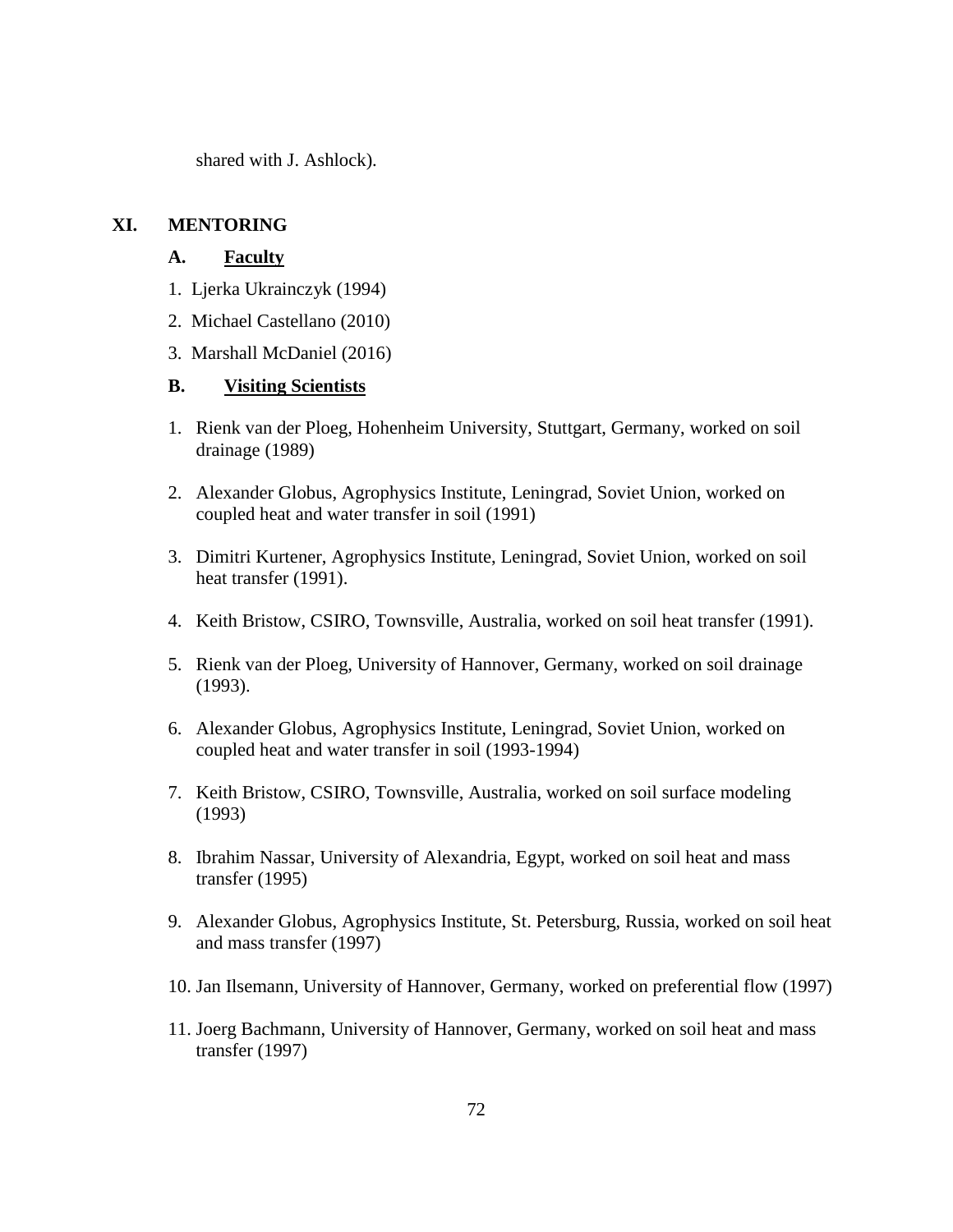- 12. Ibrahim Nassar, University of Alexandria, Egypt, worked on soil heat and mass transfer (1997)
- 13. Mingan Shao, Chinese Academy of Sciences, worked on soil water flow (1998)
- 14. Tusheng Ren, worked on soil heat transfer (1999)
- 15. Dirk Hermsmeyer, University of Hannover, Germany, worked on water flow modeling (1999)
- 16. Joerg Bachmann, University of Hannover, Germany, worked on heat and mass transfer (2000)
- 17. Alexander Globus, worked on heat and mass transfer (2000)
- 18. Jan Ilsemann, University of Hannover, Germany, worked on preferential flow (2000)
- 19. Mingan Shao, Chinese Academy of Sciences, worked on soil erosion (2000)
- 20. Nandor Fodor, Hungarian Academy of Sciences, worked on soil water flow (2000)
- 21. Quanjiu Wang, Xian Technological University, China, worked on transport in soil (2000-2001)
- 22. Mingan Shao, Chinese Academy of Sciences, worked on soil water retention (2004)
- 23. Baiqun Wang, Chinese Inst. Soil & Water Conservation (2006)
- 24. Yi Li, Northwest China Agricultural and Forestry University (2008-2009)
- 25. Xiaoli Fu, China Institute of Soil and Water Conservation (2009)
- 26. Jing-hui Xu, Northwest China Agricultural and Forestry University (2010)
- 27. Xiao Zhang, China Agricultural University (2011)
- 28. Yili Lu, China Agricultural University (2014-2015)
- 29. Bing Tong, Nanjing University of Information Science and Technology (2016-2018)
- 30. Minmin Wen, China Agricultural University (2016-2017)
- 31. Junko Nishiwaki, Japan (2017-2018)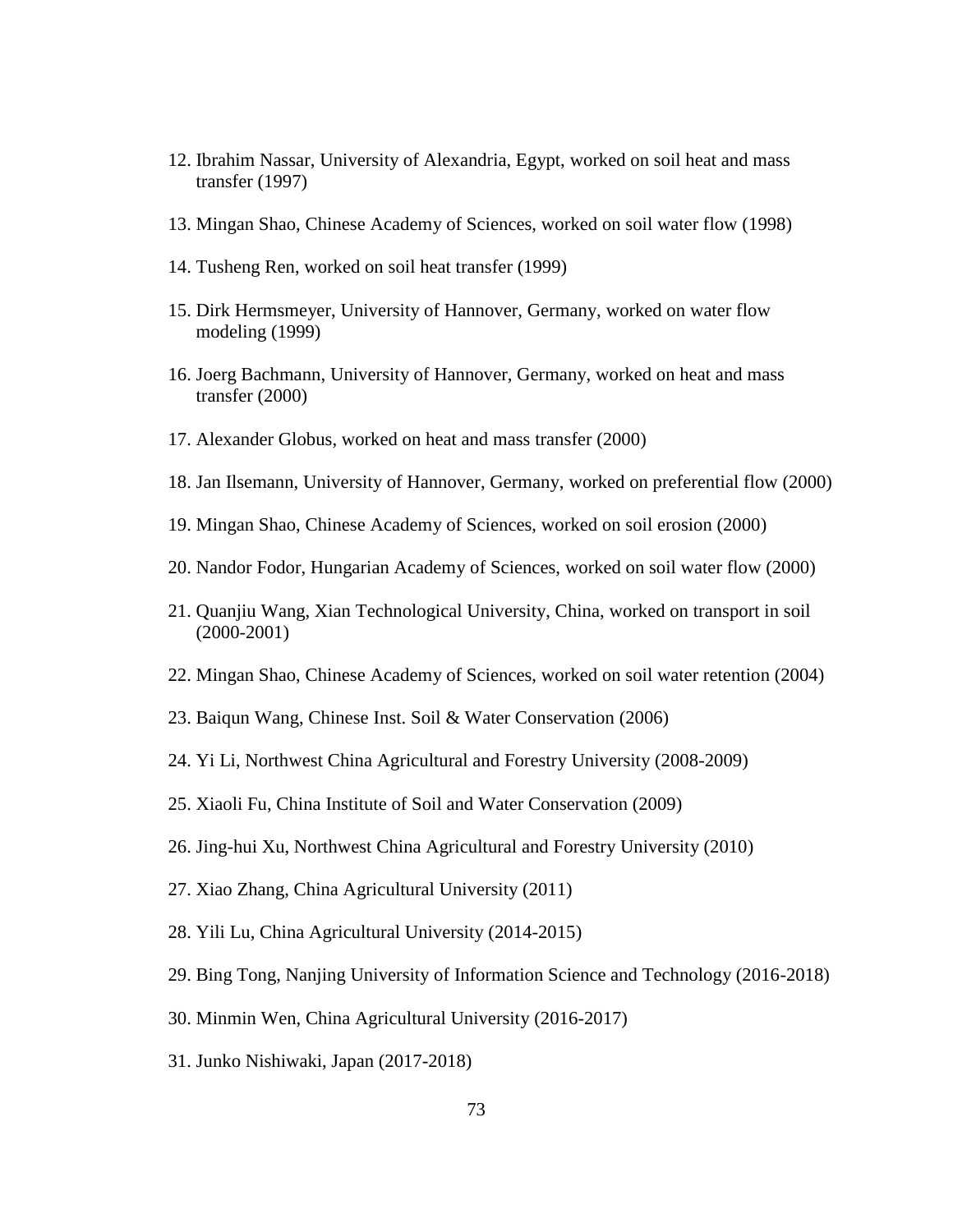- 32. Yuki Sunakawa, Meiji University (2018)
- 33. Xiaoting Xie, China Agricultural University (2018)

## **XII. PRESENTATIONS**

## **A. Invited (USA)**

- 1. Hydraulic conductivity of compacted Iowa soil materials. 1984. US-Environmental Protection Agency Workshop on Hydraulic Conductivity Testing of Compacted Clay Soils, held in Atlanta, GA.
- 2. Estimating transit times of non-interacting pollutants through compacted soil materials. 1985. US-Environmental Protection Agency Sponsored Research Symposium for Land Disposal of Hazardous Waste, held in Cincinnati, OH.
- 3. Soil physics research. 1985. Agronomy Department, New Mexico State University.
- 4. Determination of effective porosity of soil materials. 1986. E.P.A. Sponsored Research Symposium for Land Disposal of Hazardous Waste, held in Cincinnati, OH.
- 5. Nitrate movement in soil. 1986. Iowa Fertilizer and Ag. Chemical Dealers sponsored Groundwater Conference in Ames, IA.
- 6. Does anion leaching occur in Iowa soils? 1986. Fertilizer and Ag. Chemical Dealers Conference in Des Moines, IA.
- 7. Preferential flow of water and solutes in structured soils. 1986. Soil Science Society of America Workshop on Perspectives on the Contamination of Groundwater from Agriculture, held in New Orleans, LA.
- 8. Modeling soil heat flow. 1987. Symposium Modeling of Plant and Soil Systems, American Society of Agronomy, Annual Meetings in Atlanta, GA.
- 9. Tillage and compaction effects on hydraulic properties and water flow. 1988. NATO Advanced Research Workshop on mechanics and related processes in structured agricultural soils, St. Paul, MN.
- 10. Mulch and canopy effects on surface energy and water exchange. 1990. Agronomy Dept., Kansas State Univ., Manhattan.
- 11. Sensible and latent heat flux at the soil surface. 1990. NCR-160 Meeting, Ames, IA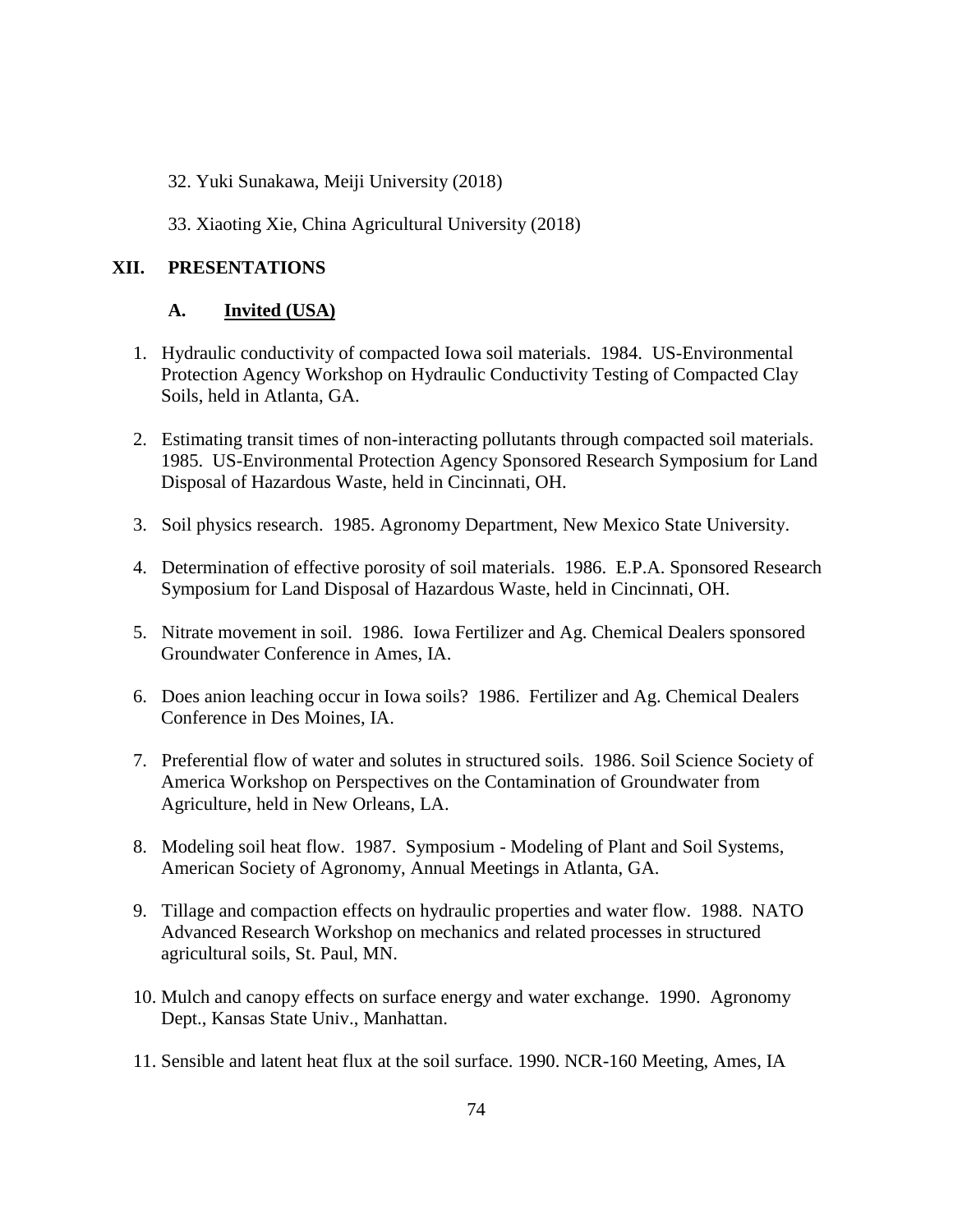- 12. Mechanisms of Soil heat transfer. 1991. US-National Science Foundation sponsored Soil-warming workshop, Woods Hole, Massachusetts.
- 13. Soil temperature. 1991. Soil Science, University of Hawaii, Honolulu.
- 14. Subsurface flow barriers to reduce nitrate leaching. 1992. Crop production and protection conference, Ames, Iowa.
- 15. Surface crop residue effects on radiation and energy balances. 1993. American Society of Agronomy Symposium, Cincinnati, Ohio.
- 16. Coupled heat and water flow in compacted clay liners. 1993. US-Environmental Protection Agency Research Conference, Cincinnati, Ohio.
- 17. Measuring solute transport parameters. 1994. US Salinity Laboratory, Riverside, California.
- 18. Subsurface compaction to reduce nitrate leaching. 1994. USDA-Agricultural Research Service, Watkinsville, Georgia
- 19. Heat, water, and chemical movement in freezing soil. 1994. USDA-ARS Frozen soil workshop. Morris, Minnesota.
- 20. Determining hydraulic properties and solute transport parameters of field soil. 1997. USDA-Agricultural Research Service, Beltsville, Maryland.
- 21. Method to reduce leaching losses of nitrogen fertilizer. 1997. Agronomy Dept. University of Maryland.
- 22. Preferential flow of chemicals in soil. 1998. American Geophysical Union Conference, Boston, MA.
- 23. Methods to artificially warm soil. 1999. US-National Science Foundation sponsored workshop on global warming, Santa Barbara, California.
- 24. Temperature effects on soil hydraulic properties. 2001. Soil Science Society of America annual meeting, Charlotte, NC.
- 25. Controlling fertilizer nitrogen leaching. Natural Resources Seminar. University of Illinois.
- 26. A vision for soil science. 2002. University of California, Riverside.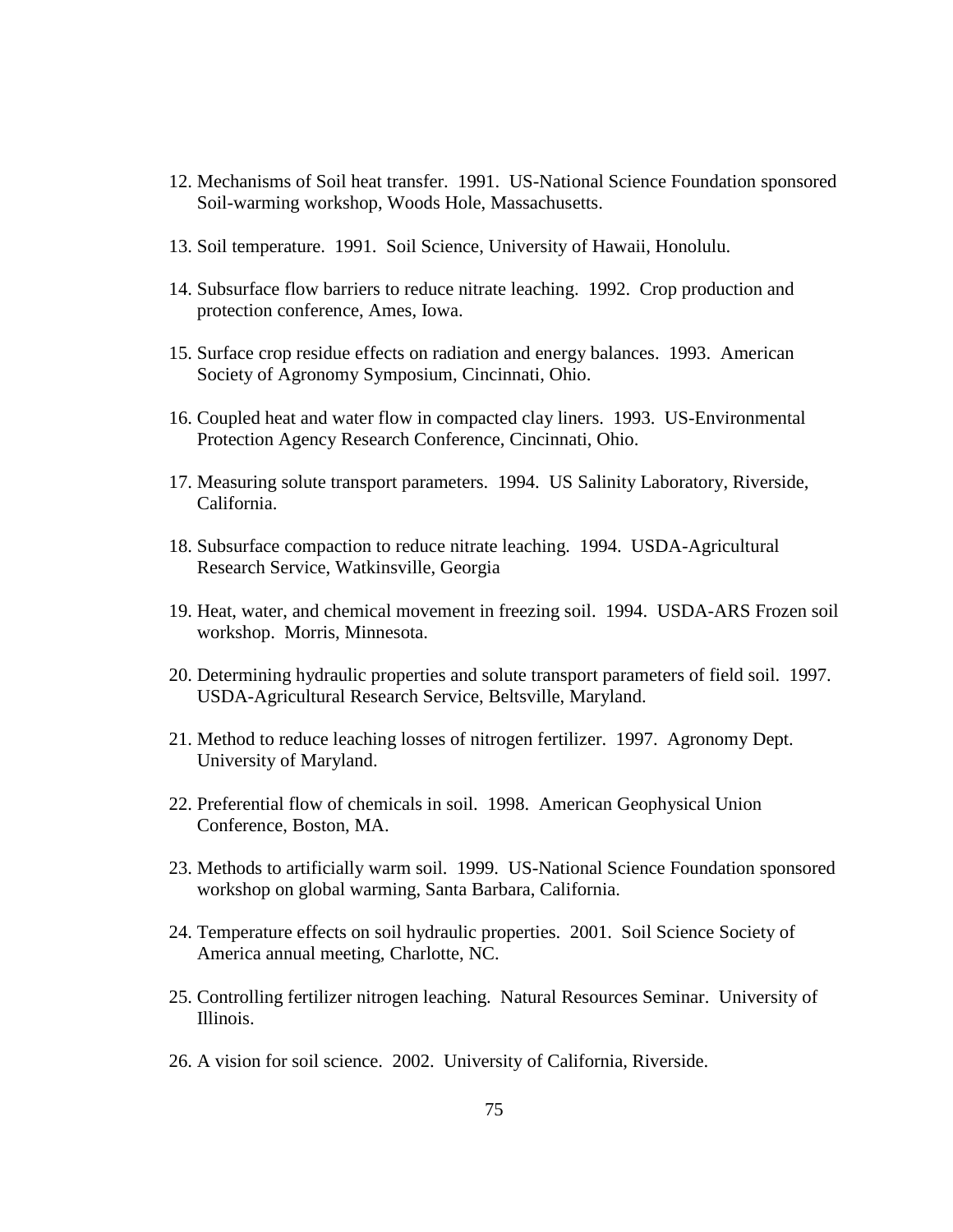- 27. Measuring soil hydraulic and chemical transport properties. Natural Resources Seminar. University of Illinois.
- 28. Advancing environmental investigations by taming the challenges posed by dynamic surface soil properties. 2004. Campbell Lecture, Washington State University.
- 29. Determining solute transport properties of soil and predicting solute transport to tile drains. 2005. School of Natural Resources. Ohio State University.
- 30. Advancing environmental investigations by taming the challenges posed by dynamic surface soil properties. 2005. Environmental Graduate Program. Ohio State University.
- 31. Advancing Hydrological Investigations by Addressing Some Challenges Posed by Dynamic Surface Soil Properties. 2005. Frontier Lecture in Hydrological Science. American Geophysical Union.
- 32. Congressional Soils Caucus 15 House Staffers March 27, 2006 Cannon House Office Building Washington, DC Making a case for a house soils caucus.
- 33. FFA Ames 70 youth 6/8/2006 Welcome to the Agronomy Department at Iowa State University.
- 34. World Food Prize Laureates 10/16/2006 40 people The Importance of Soils.
- 35. Deans COA 3 June 23, 2006 Wintersteen, Coletti, and Acker Making a case for a soils institute at Iowa State University.
- 36. St. Louis University April 20, 2006 Advancing Environmental Investigations by Addressing Some Challenges Posed by Dynamic Surface Soil Properties. 30 attendees. Geological and Atmospheric Sciences.
- 37. OBP –ISU 10/10/2006 Making a case for a soils institute at Iowa State University.
- 38. Measuring soil water evaporation. 2008. Texas A & M University.
- 39. Science and religion. 2008. Sacred Heart Seminary. Detroit, MI.
- 40. Horton, R. and R. P. Ewing. 2013. Soil structure and transport processes across scales. ASA-CSSA-SSSA annual meeting, Tampa, FL.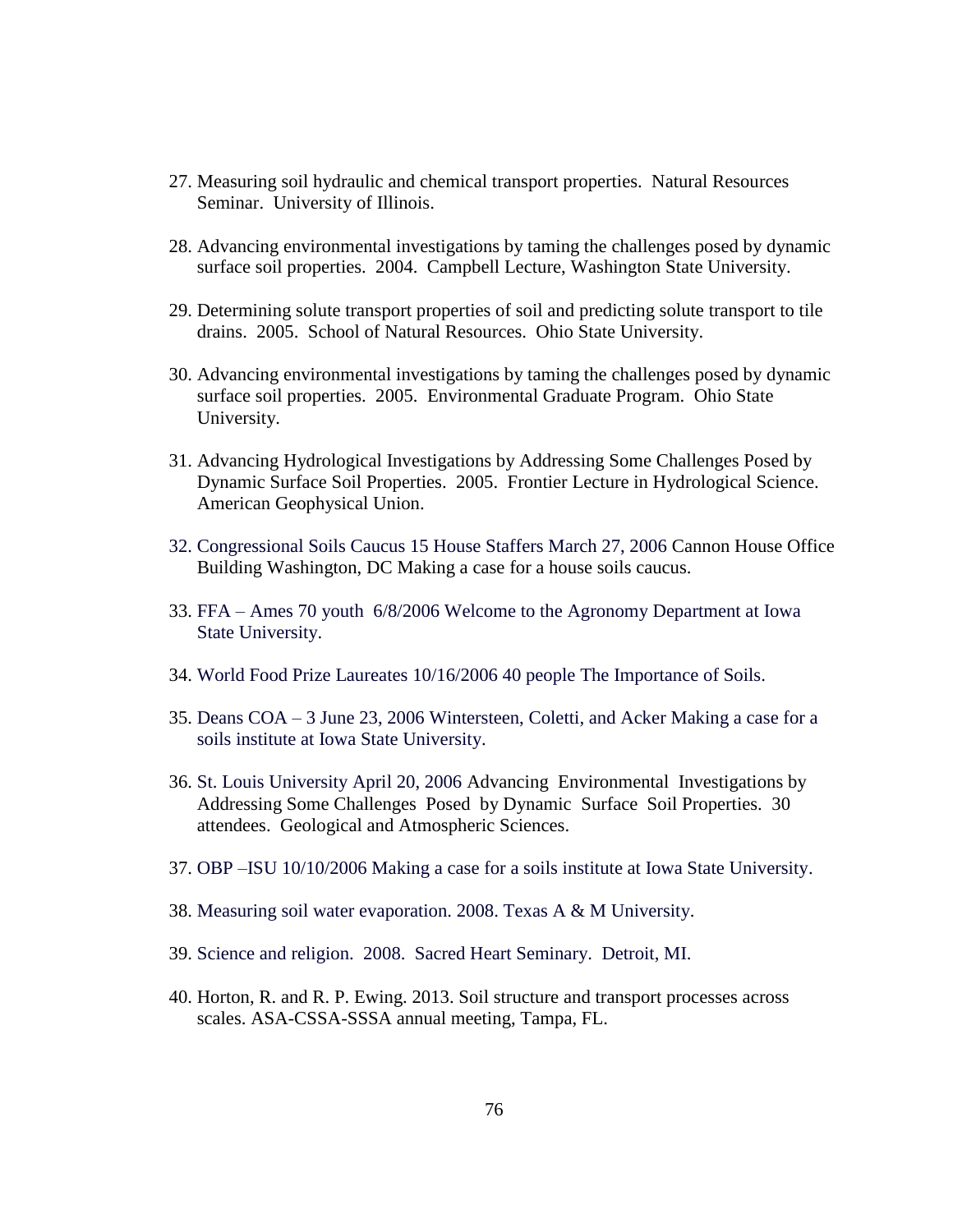- 41. Horton, R. 2014. Priority on God in the Workplace study, prayer, and evangelization. Oklahoma State University Christian Faculty and Staff Assoc.
- 42. Horton, R. 2014. Reasons to Believe in God. Oklahoma State University Christian Graduate Student Club.
- 43. Horton, R. 2014. Coupled Heat and Water Movement in Soil: advances on measuring and modeling soil properties and fluxes. Oklahoma State University Plant and Soil Sciences Department.
- 44. Horton, R. 2016. Heat Pulse Sensors and Sensible Heat Balance Measurements Provide New Details on Soil Physical Properties and Processes. ASA-CSSA-SSSA annual meeting, Phoenix, AZ.
- 45. Horton, R. 2016. Sensible Heat Balance Determines Subsurface Evaporation or Freezing and Thawing Rates. Michigan State University.
- 46. Horton, R. 2016. Soils are a Critical Component of Earth's Critical Zone. Michigan State University.
- 47. Horton, R. 2017. Mentoring students in a manner to help them grow academically and personally. Utah State University.
- 48. Horton, R. 2017. Mentoring students in a manner to help them grow academically and personally. Iowa State University.
- 49. Horton, R. 2017. Measuring Soil Properties and Processes with Thermo-TDR Sensors. Soil Science. Soc. Amer. Annual Meetings. Tampa, FL.
- 50. Horton, R. 2018. Mentoring students in a manner to help them grow academically and personally. University of Delaware.
- 51. Horton, R. 2018. Coupled Heat and Water Movement in Soil: advances on measuring and modeling soil properties and fluxes. University of Delaware.
- 52. Horton, R. 2018. Mentoring students in a manner to help them grow academically and personally. Texas A&M University.
- 53. Horton, R. 2018. Coupled Heat and Water Movement in Soil: advances on measuring and modeling soil properties and fluxes. Texas A&M University.

Dr. Horton has also presented invited seminars at Iowa State University to the Agronomy Department, Agricultural Engineering Department, Civil Engineering Department,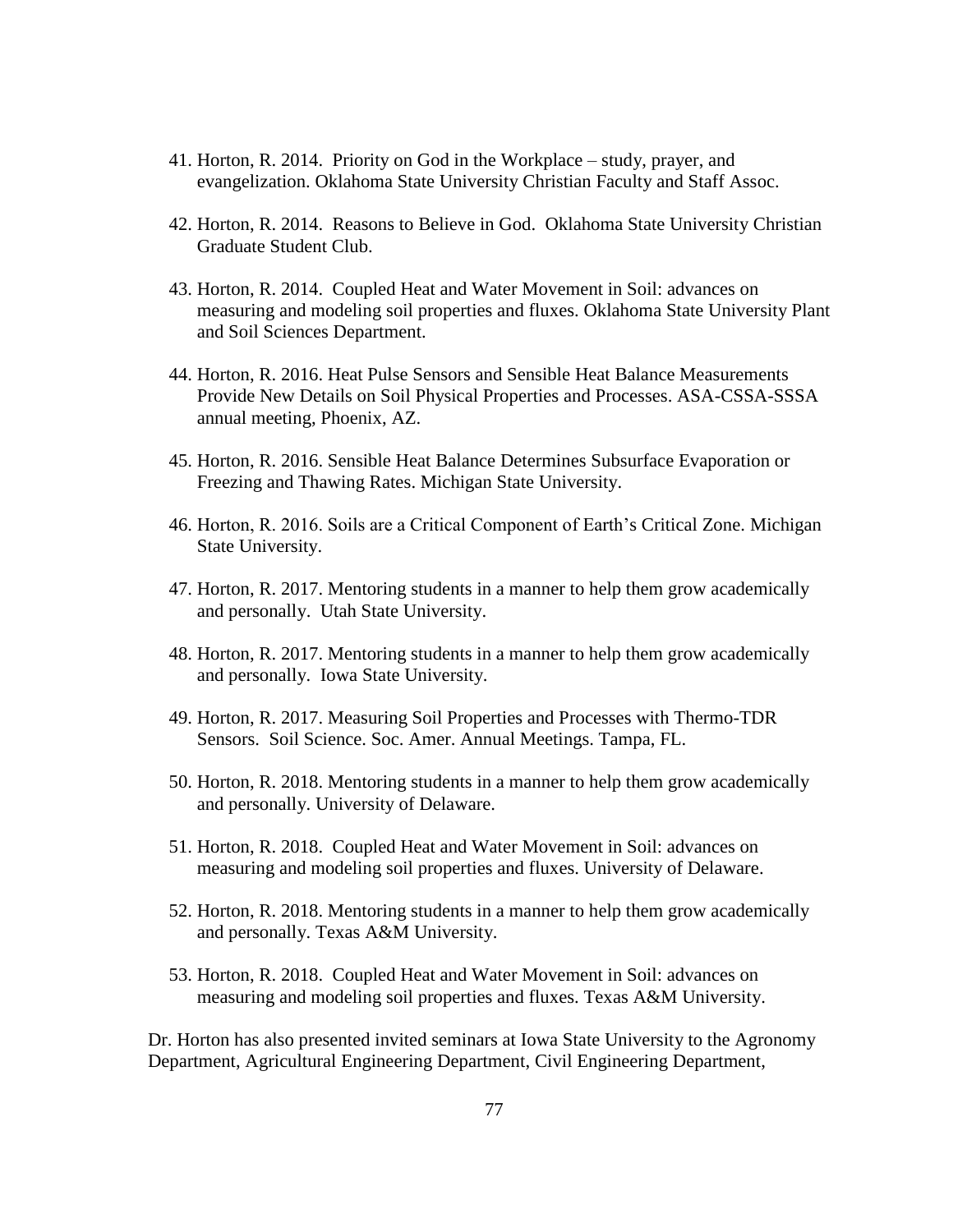Mathematics Department, Meteorology Faculty/Graduate Seminar, Physics Department, Water Resources Program, Osborn Faculty Research Club, and the Christian Faculty and Staff Association.

### **B. Invited (international)**

- 1. Soil heat transfer. 1984. Department of Land Resource Science at Guelph University, Canada.
- 2. Spatial variability of field-measured solute transport properties. l989. Workshop on Field-scale water and solute flux in soils. Monte Verita, Ascona, Switzerland.
- 3. Field estimates of hydraulic conductivity from unconfined infiltration measurements. l989. Workshop on Field-scale water and solute flux in soils. Monte Verita, Ascona, Switzerland.
- 4. Soil-water infiltration, subirrigation and drainage, and hazardous waste storage. 1989. Civil Engineering Department at the University of Brussels, Belgium
- 5. Dual-pipe subirrigation and unsaturated infiltration. 1989. Soil physics researchers at the Agricultural University, Wageningen, The Netherlands.
- 6. Soil heat transfer and solute transport in structured soils. 1989. Institute of Soil Ecology, Munich, Germany.
- 7. Groundwater management by a dual-pipe subirrigation system. 1989. IAHS International Symposium on Groundwater Management: Quantity and Quality, Benidorm, Spain.
- 8. Coupled transport of heat, mositure and solutes in soil. 1990. Agrophysics Institute, Leningrad, USSR.
- 9. Soil-aggregate mulches for conserving water. 1991. Soil Science Dept., Shenyang Agricultural University, Shenyang, China.
- 10. Solute leaching in soil. 1991. Soil Science Dept., Wuhan Agricultural University, Wuhan, China.
- 11. Coupled heat, water, and chemical transport in soil. 1992. Soil Science Institute. University of Hannover, Germany.
- 12. Soil science opportunity for young scientists. 1992. University of Klaipeda. Lithuania.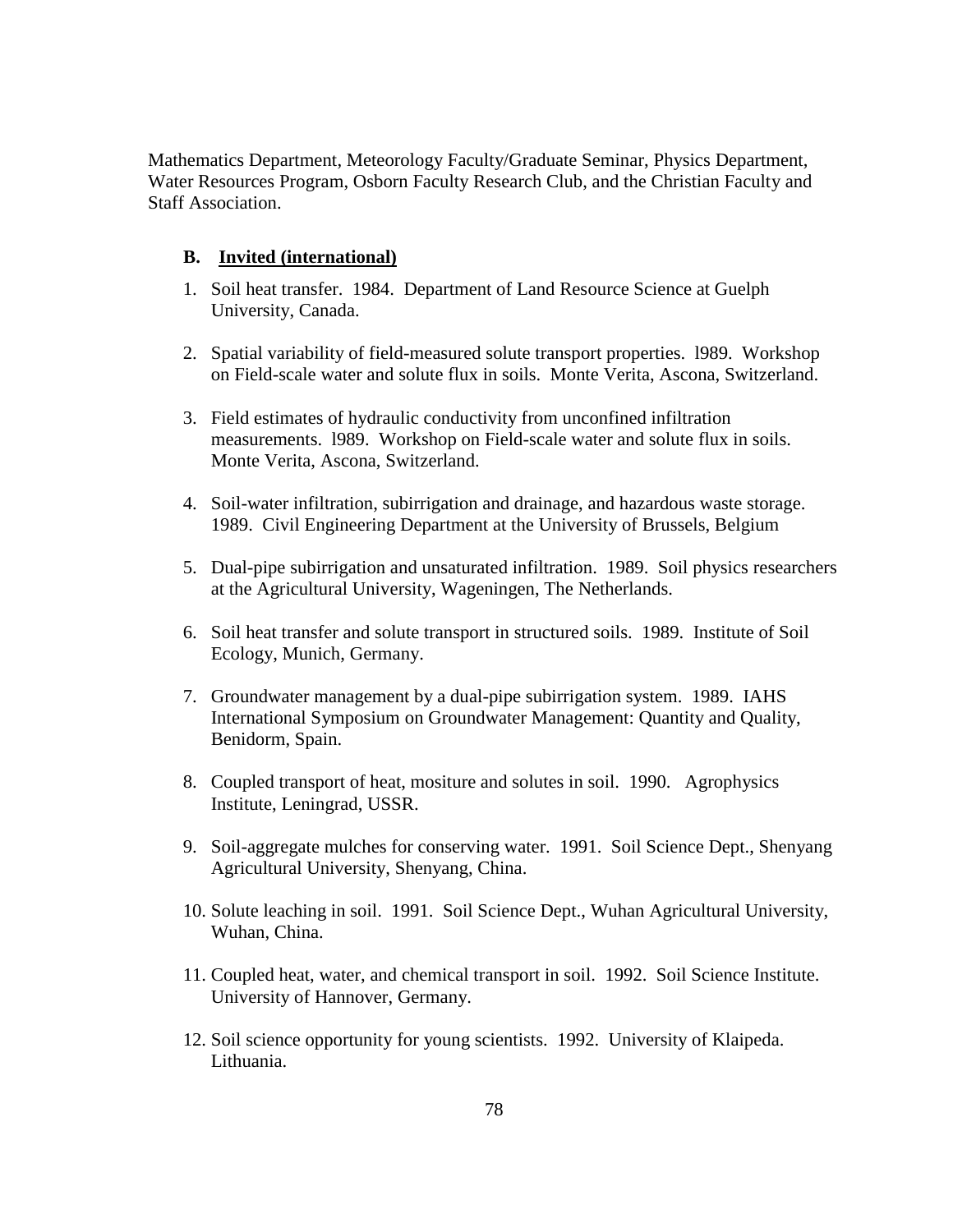- 13. Heat and water transfer in compacted soil material. 1993. University of Berlin, Germany.
- 14. Managing chemical transport in soil. 1994. Soil Science Dept., Assiut University, Egypt.
- 15. Determining soil thermal properties. 1994. Mechanical Engineering Dept., Assiut University, Egypt.
- 16. Nitrogen and salt leaching. 1994. Soil Science Dept., University of Alexandria, Egypt.
- 17. Managing nitrate leaching. 1994. Soil Science Institute, University of Hannover, Germany.
- 18. Reducing nitrogen fertilizer leaching. 1995. Agrophysics Institute. St. Petersburg, Russia.
- 19. Holistic teaching of soil science students. 1995. Presov University, Slovakia.
- 20. Managing nitrogen fertilizer. 1995. Soil Science Dept., University of Philippines, Los Banos, Philippines.
- 21. Measuring soil water infiltration. 1995. Soil Science Dept., University of Philippines, Los Banos, Philippines.
- 22. Water and chemical transport in soil. 1995. Soil Science Dept., University of Philippines, Los Banos, Philippines.
- 23. Soil erosion factors. 1995. Soil Science, Benguet State University, Philippines.
- 24. Determining soil particle size distribution. 1995. Soil Science, Benguet State University, Philippines.
- 25. Controlling nitrogen leaching losses. 1995. College of Agriculture, Benguet State University, Philippines.
- 26. Localized compaction and doming to reduce fertilizer leaching. 1995. College of Agriculture, Xavier University, Philippines.
- 27. Water and chemical movement in field soil. 1996. CSIRO Davies Laboratory, Townsville, Australia.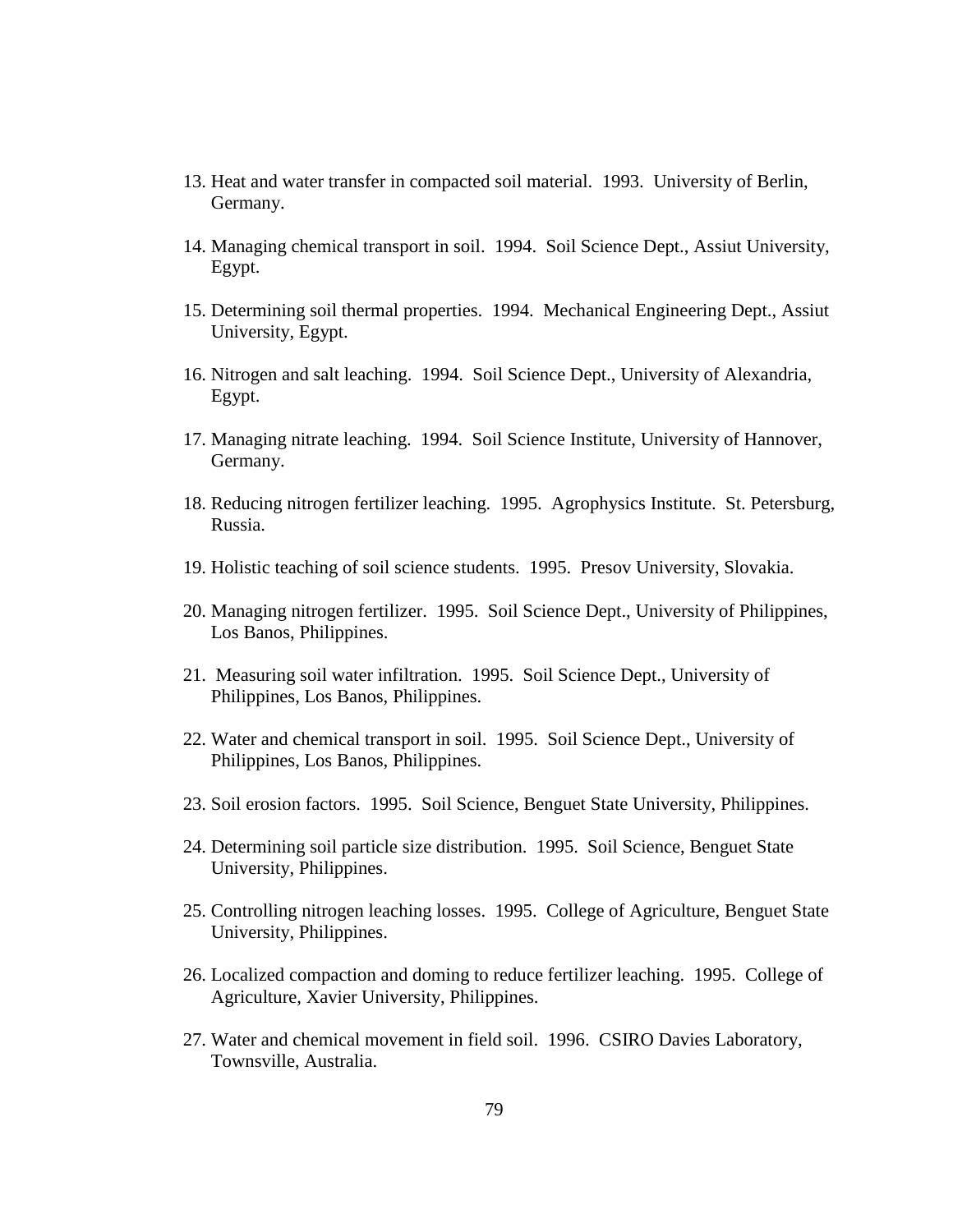- 28. Field method to determine hydraulic and solute transport parameters. 1996. Western Pacific Geophysics Conf. Brisbane, Australia.
- 29. Water and solute transport in field soil. 1997. Soil Science Institute, University of Hannover, Germany.
- 30. Field method to determine hydraulic and solute transport properties. 1997. Environmental Engineering Faculty, University of Warsaw, Poland.
- 31. Soil water and chemical transport. 1997. Soil Science Institute, Hungarian Academy of Sciences, Budapest, Hungary.
- 32. Tension infiltrometer for determining water and chemical properties of field soil. 1997. Soil Science Institute, ETH-Zurich, Switzerland.
- 33. Coupled heat and water movement in soil. 1997. University of Vienna, Austria.
- 34. Quality education for university students. 1997. University of Presov, Slovakia.
- 35. Vadose zone hydrology. 1997. Institute of Hydrology, Bratislava, Slovakia.
- 36. Controlling solute transport in soil. 1998. Soil Science Institute, University of Hannover, Germany.
- 37. Soil water flow. 1998. Hydrology group. Xian Technological University. China
- 38. Localized compaction and doming method to reduce fertilizer leaching. 1998. Institute of Environmental Science, Beijing, China.
- 39. Environmental soil physics. 1998. Physics Dept., Zhengzhou University, China.
- 40. Reducing fertilizer leaching in soil. 1998. Environmental Science, Zhengzhou University, China.
- 41. Managing fertilizers in soil. 1998. Zhengzhou Agricultural University, China.
- 42. Method to reduce nitrate leaching. 1998. Henan Inst. of Science & Technology, China.
- 43. Chemical transport in soil. 1998. Chinese Academy of Sciences, Institute of Soil Science, Yangling, China.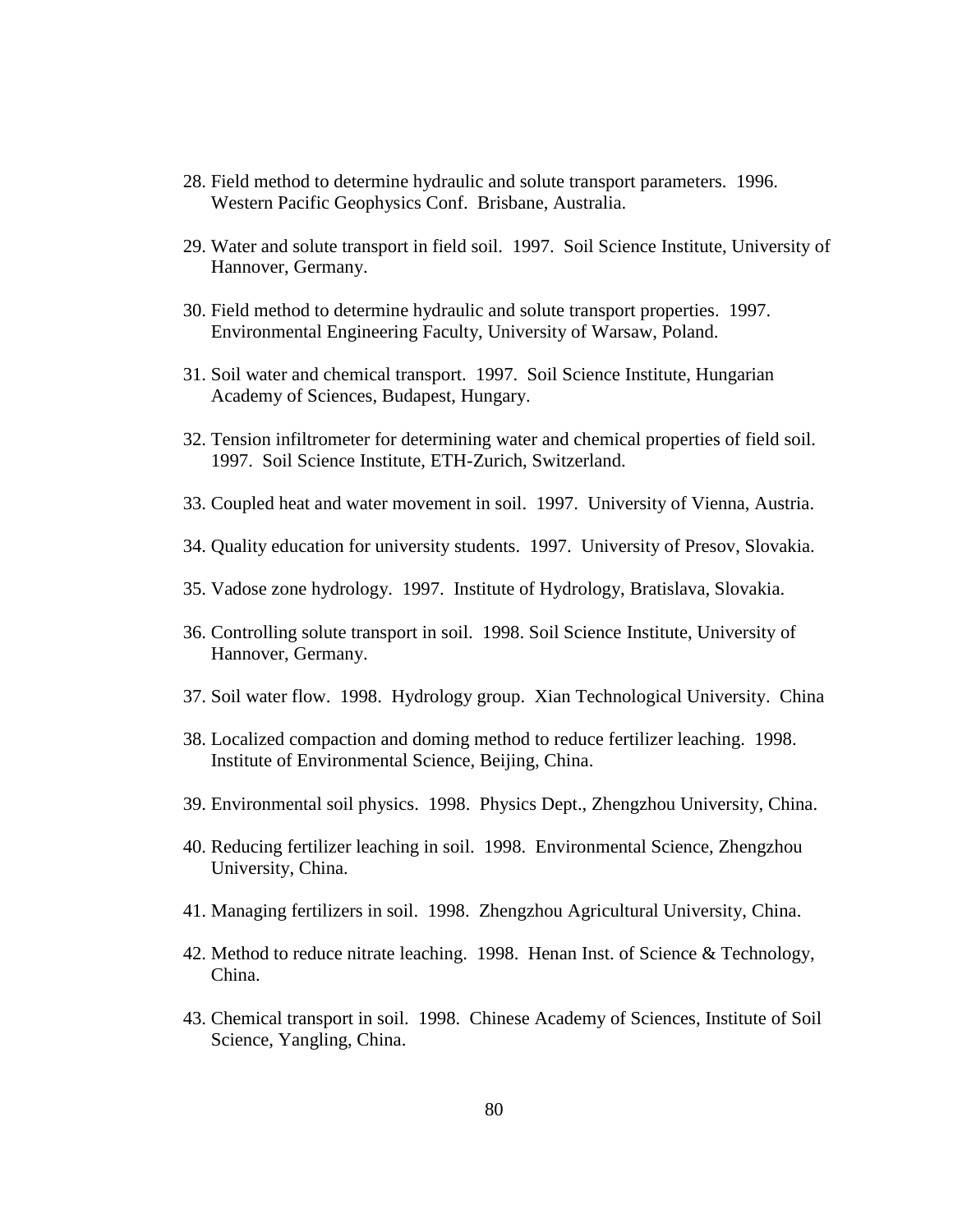- 44. Gave a series of lectures as a short course on mass and heat transfer in soil. 1998. Soil Science Institute, University of Hannover, Germany.
- 45. New instruments to measure soil water. 1999. Hungarian Academy of Sciences, Budapest, Hungary.
- 46. New instruments to measure soil water. 1999. Soil Science Institute, University of Hannover, Germany.
- 47. New instruments to measure soil water. 1999. Chinese Academy of Sciences, Institute of Soil Science, Yangling, China.
- 48. Measuring soil hydraulic and chemical transport properties. 1999. Chinese Academy of Sciences, Institute of Soil Science, Yangling, China.
- 49. Coupled heat and water movement in soil. 1999. Chinese Academy of Sciences, Institute of Soil Science, Yangling, China.
- 50. Method to reduce leaching of nitrogen fertilizer. 1999. Chinese Academy of Sciences, Institute of Soil Science, Yangling, China.
- 51. Method to reduce leaching of nitrogen fertilizer. 1999. China Agricultural University, Beijing, China.
- 52. Solute transport in soil. 2000. Benguet State University, Baguio, Philippines.
- 53. Measuring soil hydraulic and chemical transport properties. 2000. International Rice Research Institute, IRRI, Philippines.
- 54. Method to reduce leaching of nitrogen fertilizer. 2000. Univ. of Philippines. Los Banos.
- 55. Measuring soil hydraulic and chemical transport properties. 2000. Hungarian Academy of Sciences, Budapest.
- 56. Measuring soil hydraulic and chemical transport properties. 2000. Chinese Academy of Sciences, Institute of Soil Science, Yangling, China.
- 57. Measuring soil hydraulic and chemical transport properties. 2000. Soil Science Institute, University of Hannover, Germany.
- 58. Measuring soil hydraulic and chemical transport properties. 2001. China Agricultural University. Beijing, China.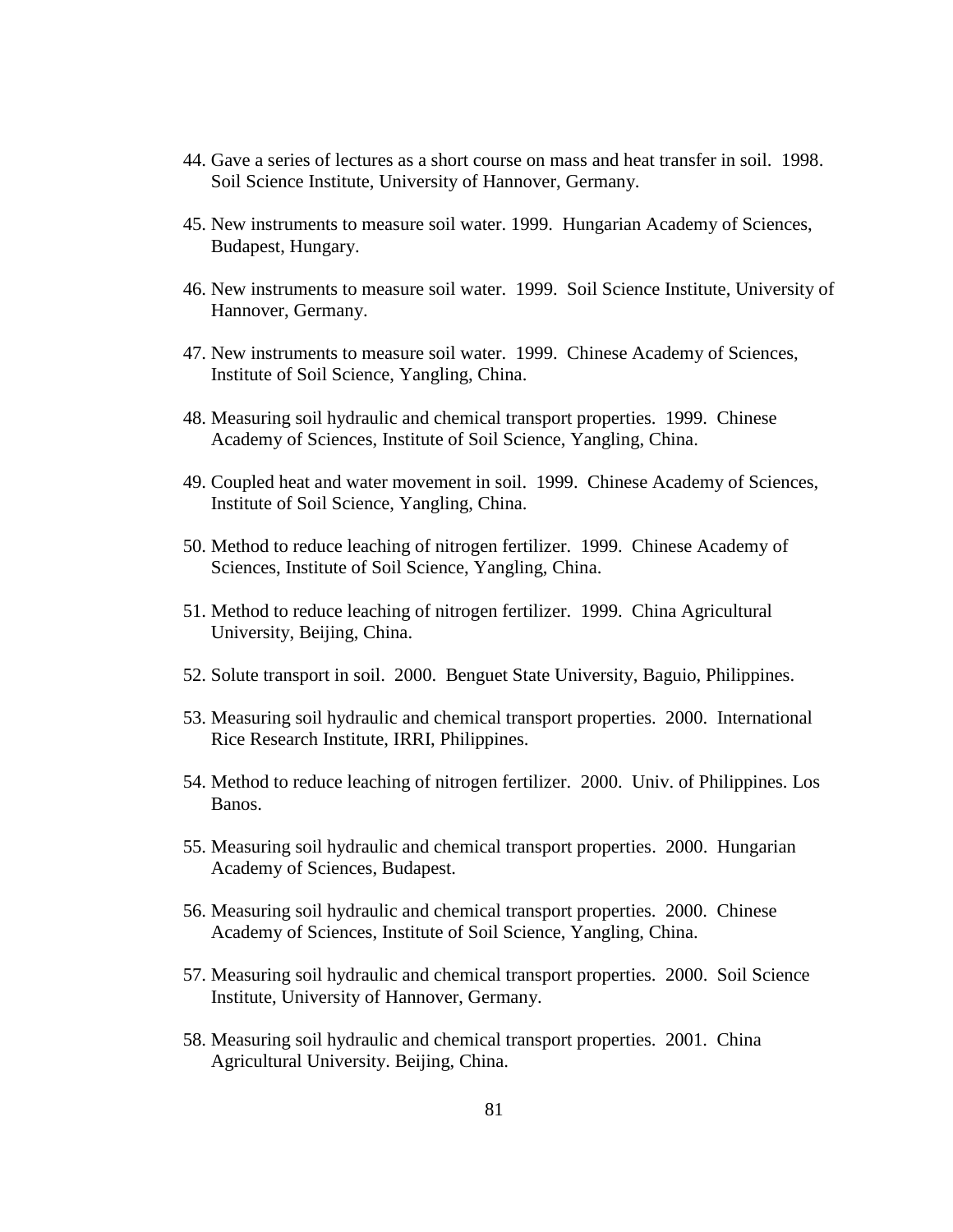- 59. A vision for soil science. 2002. Chinese Academy of Science Conference, Yangling, China.
- 60. Heat method to determine soil water velocity. 2003. Hydrology Dept., Xian Technological University, China.
- 61. Soil temperature and wettability. 2003. Hydrology Dept., Xian Technological University, China.
- 62. Solute transport in soil. 2003. Hydrology Dept., Xian Technological University, China.
- 63. Developing as a young scientist. 2003. Soil Science graduate seminar. Northwest Agricultural University, China.
- 64. Developing as a young scientist part 1. 2003. Soil Science graduate seminar. Northwest Agricultural University, China.
- 65. Developing as a young scientist part 2. 2003. Soil Science graduate seminar. Northwest Agricultural University, China.
- 66. Developing as a young scientist. 2003. College of Agriculture graduate seminar. Northwest Agricultural University, China.
- 67. Determining soil water flux with a thermo-TDR. 2004. Soil science seminar. Iwate, University, Morioka, Japan.
- 68. Determining soil solute transport properties. 2004. Soil science seminar. Iwate, University, Morioka, Japan.
- 69. Addressing the challenges posed by dynamic surface soil properties. 2005. Soils, Water, and Agricultural Dept., Sultan Qaboos University. Muscat, Oman.
- 70. Determining water and solute transport properties. 2005. Chinese Academy of Sciences, Institute of Soil and Water Conservation. Yangling, China.
- 71. Yangling, China keynote address. 2006. Making a case for expanding soils research. 2nd International Symposium of Soil Erosion and Dryland Farming".
- 72. Temperature, Salinity, and Wettability Effects on Soil Water. 2006. Sultan Qaboos University, Muscat, Oman.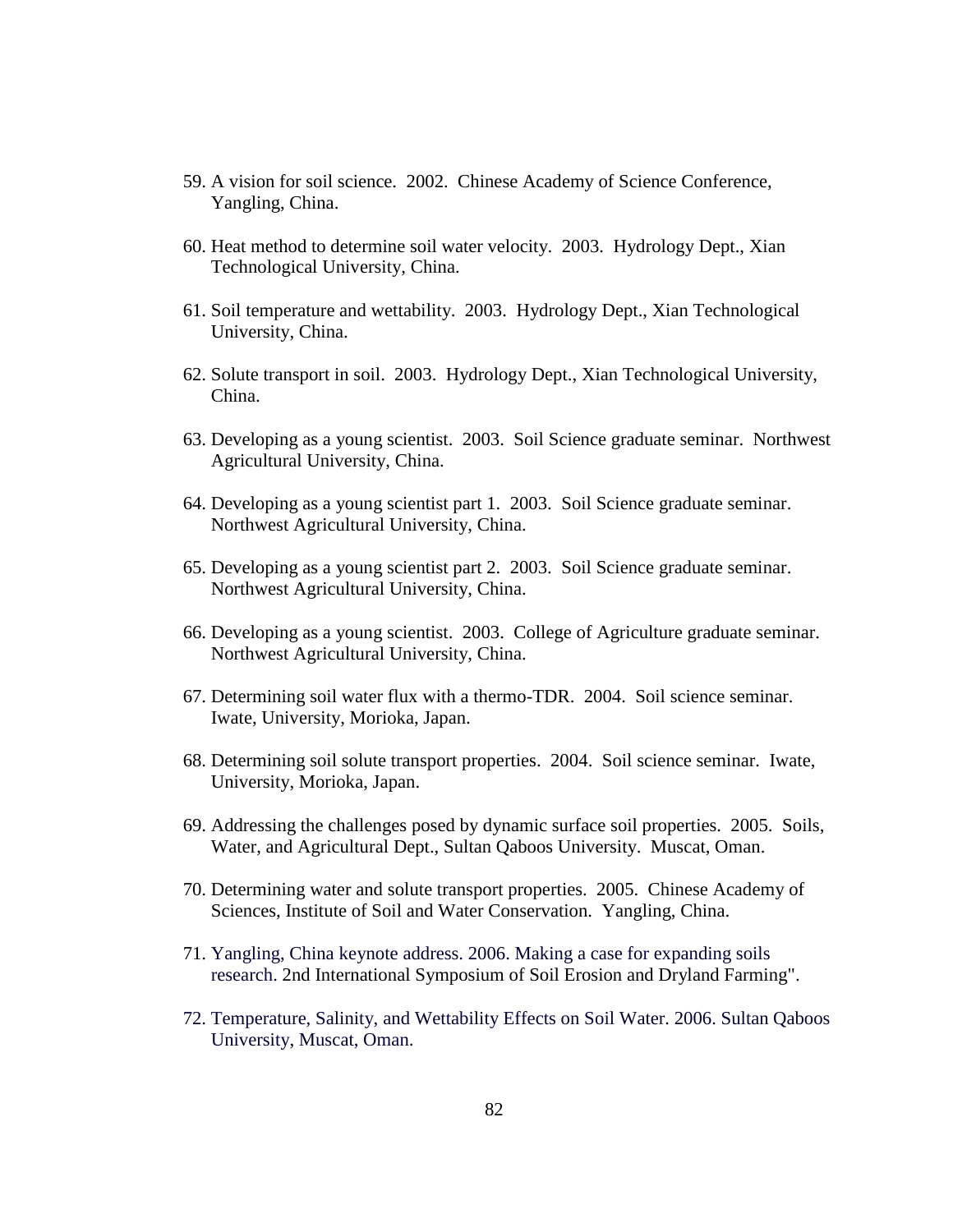- 73. Institute of Soil and Water Conservation Yangling, China. 2007. Workshop on Soils Research.
- 74. China Agricultural University. 2007. Importance of soils research.
- 75. China Institute of Atmospheric Sciences. 2007. Measuring soil water evaporation.
- 76. Measuring soil water evaporation. 2008. Institute of Soil and water conservation, Yangling, China.
- 77. Measuring soil water evaporation. 2008. Technion Institute. Israel.
- 78. Soil physics research. 2009. Institute of Soil and water conservation, Yangling, China.
- 79. Soil physics research. 2009. China Agricultural University, Beijing, China.
- 80. Soil Physics Research Update heat, water, and chemical transfer in soil. 2010. Institute of Soil and Water Conservation, Yangling, China.
- 81. Advancing Soil Science by Addressing Some Challenges Posed by Dynamic Soil Surface Conditions. 2010. NW China Agricultural and Forestry University, Yangling, China.
- 82. Advancing Soil Science by Addressing Some Challenges Posed by Dynamic Soil Surface Conditions. 2010. University of the Philippines in Los Banos.
- 83. Soil Physics Research Update heat, water, and chemical transfer in soil. 2010. China Agricultural University, Beijing, China.
- 84. Short-course on Soil Heat Transfer. 2010. Institute of Soil and Water Conservation, Yangling, China. Six lecture topics, including – Soil Temperature and Mechanisms of Soil Heat Transfer; Soil Thermal Properties; Soil Heat Transfer by Combined Conduction and Liquid Water Flow; Coupled Heat and Mass Transfer in Soil – Measurements; Coupled Heat and Mass Transfer in Soil – Model Results; Heat-Pulse Probe Method for Measuring Soil-Water Evaporation.
- 85. Coupled heat, water, and solute transfer in soils of the China Loess Plateau. 2010. Chinese Academy of Sciences Conference for Foreign Visiting Scientists, Beijing, China.
- 86. Soil Physics Research Update heat, water, and chemical transfer in soil. 2010. Xian University of Science and Technology, Xian, China.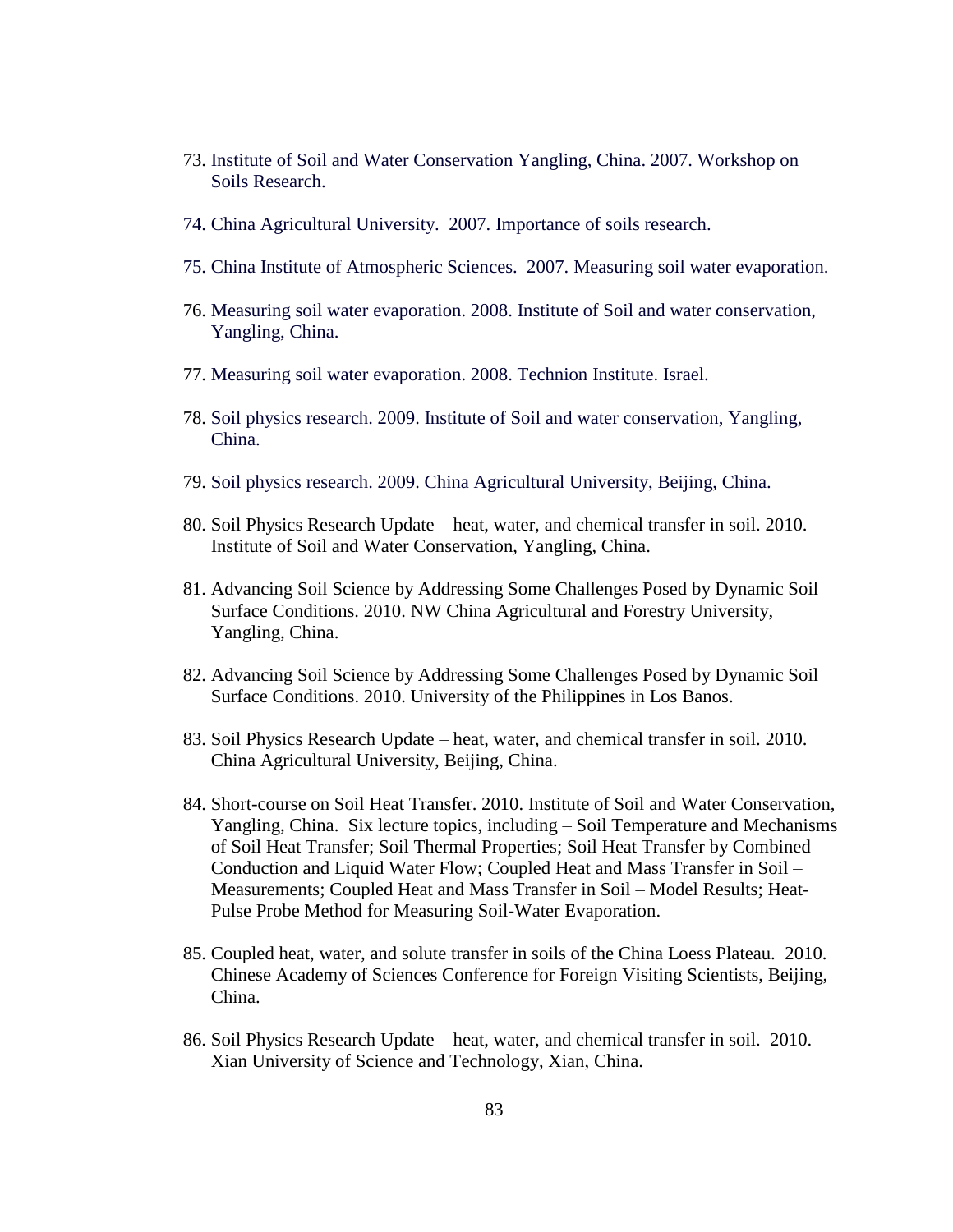- 87. Soil Physics Research Update heat and water transfer in soil. 2010. Institute of Atmospheric Physics, Chinese Academy of Sciences, Beijing, China.
- 88. Coupled Heat and Water Movement in Soil: recent advances on measuring dynamic soil water content, temperature, vapor fluxes and liquid water fluxes. 2011. Brazil Soil Physics Conference. Sao Paulo, Brazil.
- 89. Soil Physics Research Update heat and water transfer in soil. 2012. Institute of Atmospheric Physics, Chinese Academy of Sciences, Beijing, China.
- 90. Horton, R. 2013. Soil physics research update heat, water, and chemical transfer in soil. Xian University of Science and Technology, Xian, China.
- 91. Horton, R. 2013. Soil physics research update heat, water, and chemical transfer in soil. China Agricultural University, Beijing, China.
- 92. Horton, R. 2013. Soil physics research update heat, water, and chemical transfer in soil. Institute of Soil and Water Conservation, Yangling, China.
- 93. Horton, R. 2013. What's wrong with soil physics? China Agricultural University, Beijing, China.
- 94. Horton, R. 2013. Workshop for young scientists communication, finances, and relationships. China Agricultural University, Beijing, China.
- 95. Horton, R. 2014. Sensors For Measuring: Soil Water Content, Soil Water Content/Bulk Density, Soil Water Content/Matric Potential, Soil Water Evaporation, Soil Ice Content, and Crop Evapotranspiration. Xian University of Science and Technology, Xian, China.
- 96. Horton, R. 2014. Sensors For Measuring: Soil Water Content, Soil Water Content/Bulk Density, Soil Water Content/Matric Potential, Soil Water Evaporation, Soil Ice Content, and Crop Evapotranspiration. China Agricultural University, Beijing, China.
- 97. Horton, R. 2014. Sensors For Measuring: Soil Water Content, Soil Water Content/Bulk Density, Soil Water Content/Matric Potential, Soil Water Evaporation, Soil Ice Content, and Crop Evapotranspiration. Institute of Soil and Water Conservation, Yangling, China.
- 98. Horton, R. 2014. Sensors for Measuring: Soil Water Content, Soil Water Content/Bulk Density, Soil Water Content/Matric Potential, Soil Water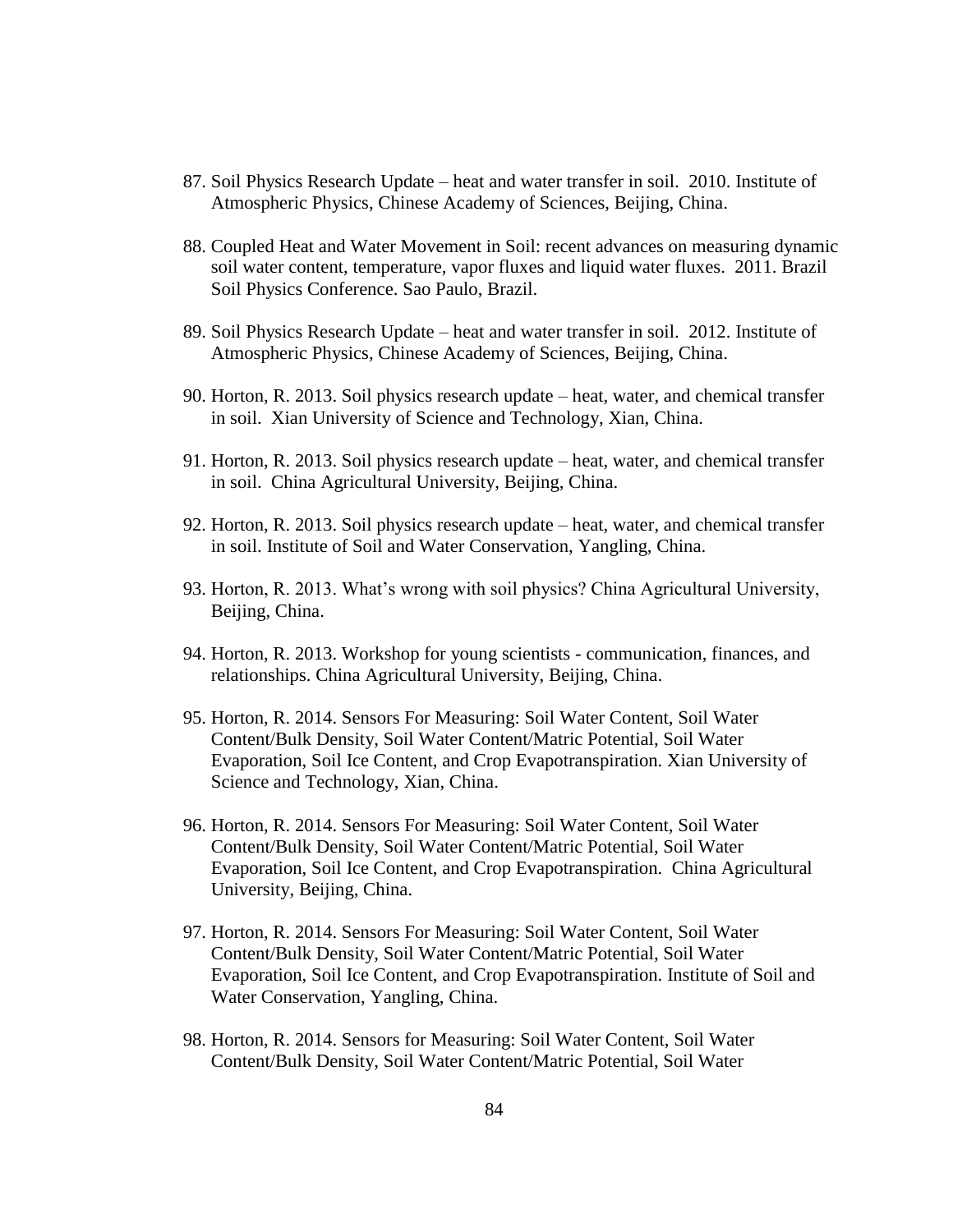Evaporation, and Crop Evapotranspiration. Keynote address at the Evapotranspiration Conference, 111 Plan, Beijing, China.

- 99. Horton, R. 2016. Heat transfer in the root zone: measurements, models, and unresolved questions. Kirkham Conference, Sede Boqer, Israel.
- 100.Horton, R. 2016. Surface Soil Processes. Nanjing University of Information Science and Technology.
- 101.Horton, R. 2016. Measuring Soil Properties and Processes with Thermo-TDR Sensors. Nanjing Institute of Soil Science.
- 102. Horton, R. 2016. Root Zone Soil Temperature. China Agricultural University.
- 103. Horton, R. and Y. Kojima. 2017. Sensible Heat Balance Determines Subsurface Evaporation or Freezing and Thawing Rates. Joint JpGU-AGU Conference, Tokyo, Japan.
- 104. Horton, R. 2017. Recent Advances in Soil Physics. Meiji University, Japan.
- 105. Horton, R. 2017. Recent Advances in Soil Physics. Gifu University, Japan.
- 106. Horton, R. 2017. The Importance of Soils. Nagoya University, Japan.
- 107. Horton, R. 2017. Soils are a Critical Component of Earth's Critical Zone. Tokyo University, Japan.
- 108. Horton, R. 2017. The Importance of Soils. Mie University, Japan.
- 109. Horton, R. 2017. Mentoring students in a manner to help them grow academically and personally. China Agricultural University.
- 110. Horton, R. 2017. Heat transfer in the root zone: measurements, models, and unresolved questions. International Workshop: Soil Physics & the Nexus of Food, Energy and Water. Shenyang, China.
- 111. Horton, R. 2018. Mentoring students in a manner to help them grow academically and personally. China NW A&F University, Yangling, China.
- 112. Horton, R. 2018. Coupled Heat and Water Movement in Soil: advances on measuring and modeling soil properties and fluxes. China NW A&F University, Yangling, China..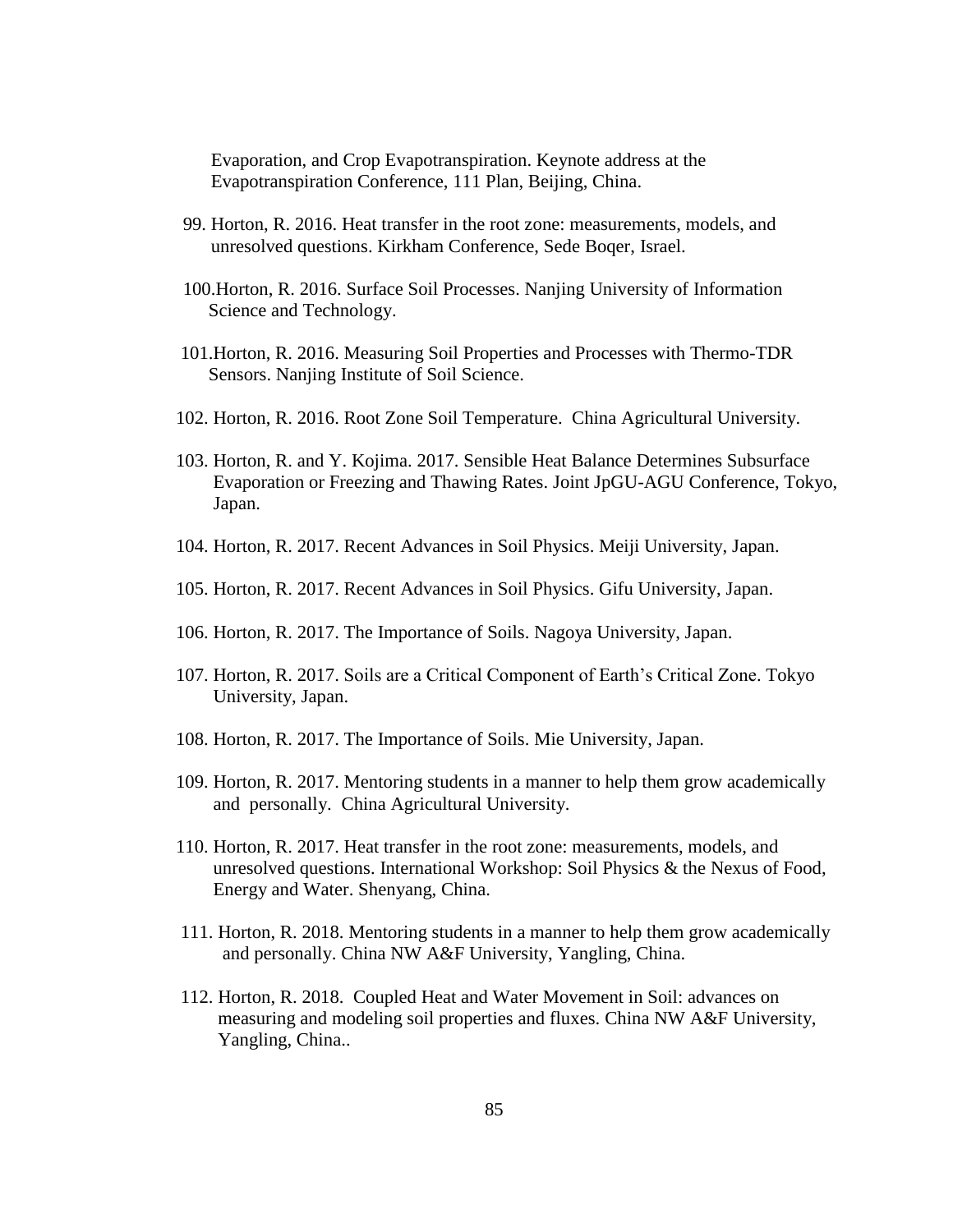### **C. Volunteered**

- 1. Water use of chile peppers. 1979. Inter-American Conference in El Paso, TX.
- 2. Chile pepper growth as affected by high frequency deficit irrigation. 1979. American Society of Agronomy annual meetings.
- 3. Estimating the apparent thermal diffusivity of soil near its surface. 1981. Soil Science Society of America annual meetings.
- 4. Two-dimensional soil temperature distribution in a row crop. 1983. Soil Science Society of America annual meetings.
- 5. A method of modeling soil porosity using Markov statistics. 1985. Soil Science Society of America annual meetings.
- 6. Water table control with subirrigation systems. 1986. Soil Science Society of America annual meetings.
- 7. Water flow analysis of a dual pipe subirrigation-drainage system. 1987. Soil Science Society of America annual meetings.
- 8. Water flow analysis of a dual pipe subirrigation-drainage system. 1988. Iowa Academy of Sciience Annual Meetings.
- 9. Simultaneous transfer of heat, moisture, and solute in porous media. 1989. Soil Science Society of America annual meetings.
- 10. Subirrigation and drainage by ditches. 1989. Soil Science Society of America annual meetings.
- 11. Water flow in soil. 1990. Science in Agriculture Day: Science Experience. Iowa State University, Ames, Iowa.
- 12. Soil water flow. 1991. Sciences in Agricultural Day: Science Experience, Iowa State University, Ames, Iowa.
- 13. Salinity and compaction effects on soil water evaporation and solute transport. 1992. Soil Science Society of America annual meetings.
- 14. Soil water flow. 1992. Sciences in Agriculture Day: Science Experience, Iowa State University, Ames, Iowa.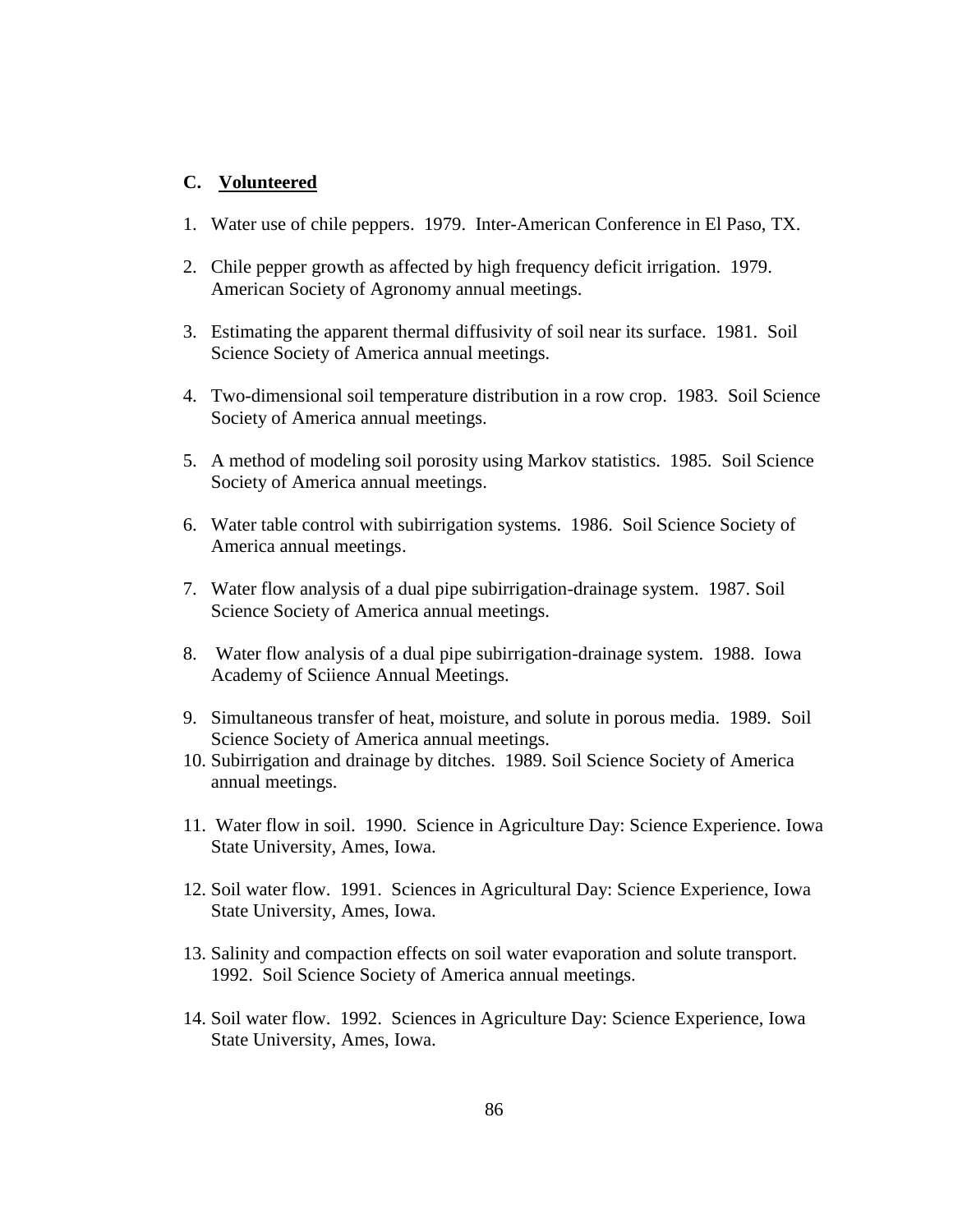- 15. Soil water and chemical movement. 1993. Sciences in Agriculture Day: Science Experience, Iowa State University, Ames, Iowa.
- 16. Soil water and chemical movement. 1994. Sciences in Agriculture Day: Science Experience, Iowa State University, Ames, Iowa.
- 17. Soil water and chemical movement. 1995. Sciences in Agriculture Day: Science experience, Iowa State University, Ames, Iowa.
- 18. Coupled heat, water, and chemical transport in soil. 1996. Soil Science Society of America annual meetings.
- 19. Determining soil hydraulic properties from horizontal infiltration. 1996. Soil Science Society of America annual meetings.
- 20. Determining preferential flow properties of field soil. 1996. American Geophysical Union annual meetings.
- 21. Heat and mass transfer in freezing soil. 1997. Soil Science Society of America annual meetings.
- 22. Instrument for simultaneous measurement of soil water content and pressure potential. 1998. Soil Science Society of America annual meetings.
- 23. Effects of soil wettability on coupled heat and water movement. 2000. American Geophysical Union annual meetings.
- 24. Field determination of soil hydraulic and chemical transport properties. 2001. American Society of Agricultural Engineers, Preferential Flow Symposium.
- 25. Opportunities Exist for Soil Science to Become a Major Player in the Education and Training of Future Environmental and Ecological Scientists. 2005. ASA-CSSA-SSSA International Annual Meetings.
- 26. Heitman, J.L., X. Xiao, P. Deol, R. Horton, and T. Ren. 2013. Advances in Sensible Heat Balance Characterization of Soil Water Evaporation. Am. Geophys. Union Meeting of the Americas, Cancun, Mexico.

#### **XIII. REVIEWER AND EDITOR RESPONSIBILITIES**

#### **A. Editing**

1. Associate Editor for *Agronomy Journal* (1989-1995)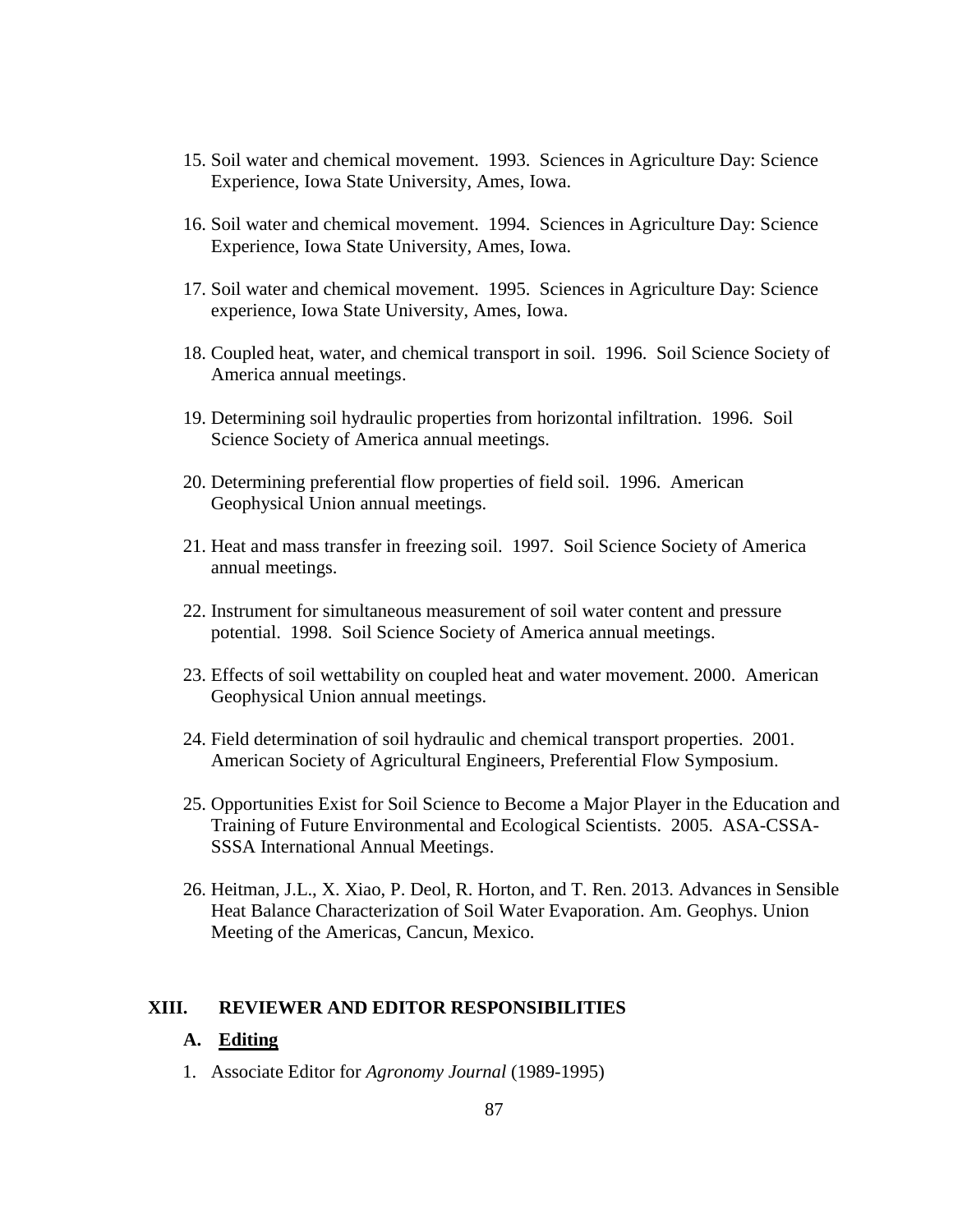- 2. Consulting Editor for *Soil Science* (1994-)
- 3. Associate Editor for *Soil Science Society of America Journal* (2001- 2002)
- 4. Editorial Committee for Methods of Soil Analysis. Part 4. ASA and SSSA, Madison, WI. (2002)
- 5. Editorial Board for Bulletin of Soil and Water Conservation (2001 2004)

## **B. Reviewing or Examining**

- 1. Dr. Horton has served national and international journals as a reviewer for an average of one manuscript per month for the past 20+ years.
- 2. Ph.D. dissertation, "Some fluctuating flow problems in hydro-dynamics and hydromagnetics", Dept. of Mathematics, Utkal University, India. (1982).
- 3. US-Environmental Protection Agency research project proposals. (1985, 1986, 1988).
- 4. USDA research project proposals. (1985, 1987, 1992, 2008).
- 5. US-Environmental Protection Agency research project. (1986).
- 6. Ph.D. dissertation, "Effects of mulching on the surface energy balance and soil thermal regimes", Dept. Soil Science, Univ. British Columbia, Canada. (1988).
- 7. Virginia Water Resources Research Center research project documents. (1988).
- 8. USDA Small Business Innovation Research Proposals (1990-1993).
- 9. National Sciences and Engineering Research Council for Canada research project proposal (1990, 2000, 2009).
- 10. Panel reviewer for C.S.R.S. Water Quality Program (1991)
- 11. B.A.R.D. research project proposal (1992, 1993, 2000)
- 12. National Research Council research project proposal (1992)
- 13. U.S. Air Force research proposal (1993)
- 14. Ph.D. dissertation for the University of Hannover, Germany (2001)
- 15. Ph.D. dissertation for the University of Hannover, Germany (2004)